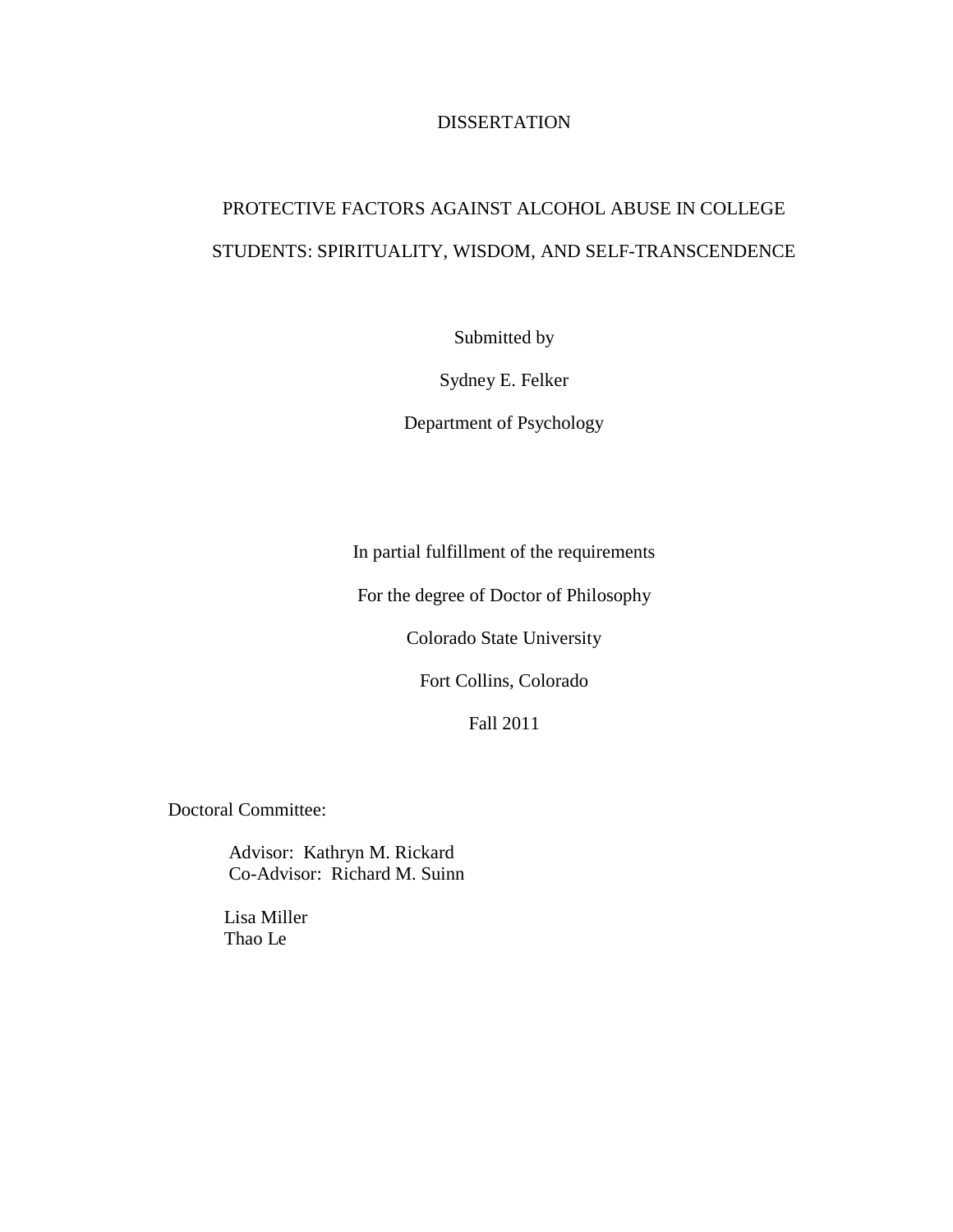Copyright by Sydney E. Felker 2011

All Rights Reserved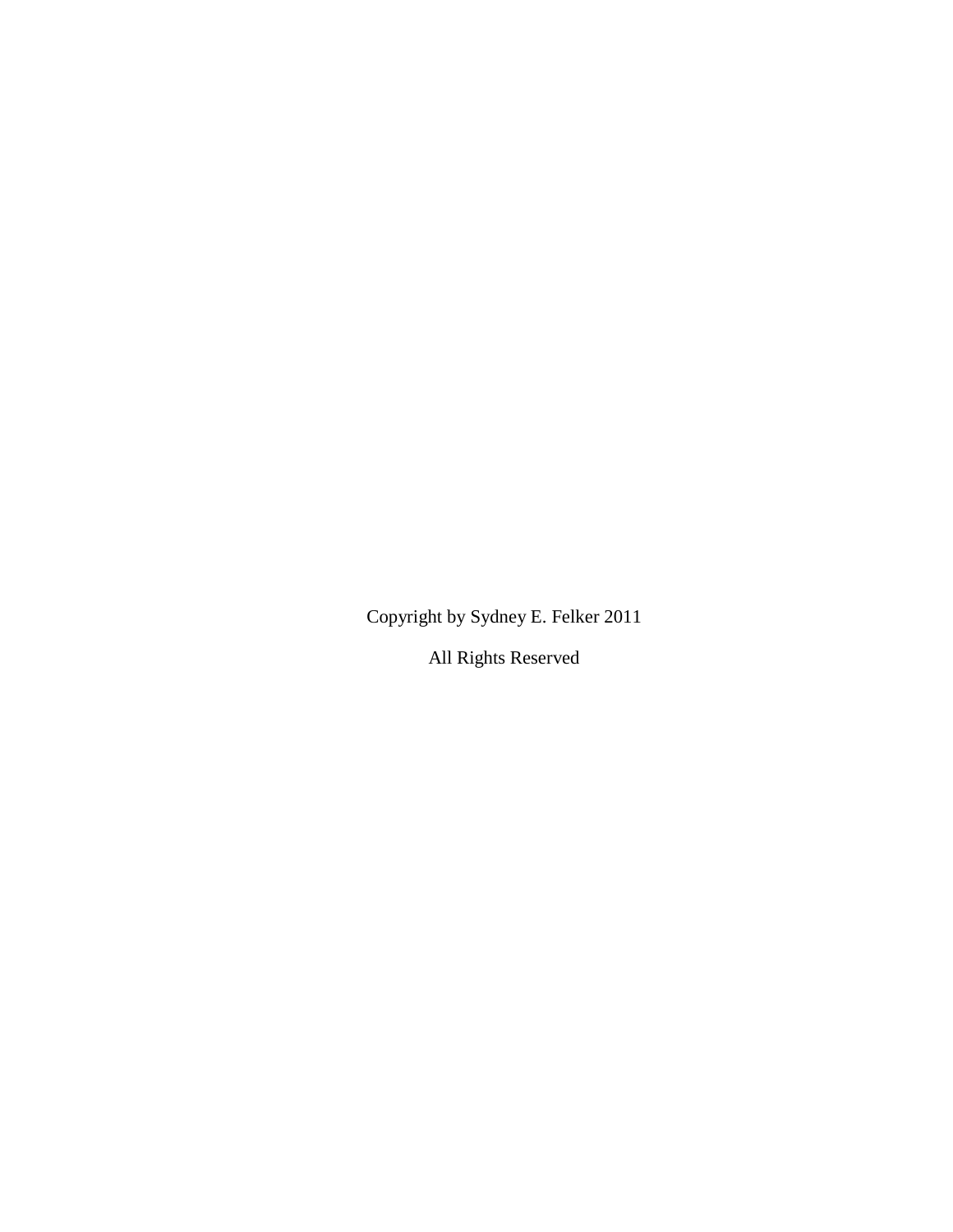## **ABSTRACT**

# PROTECTIVE FACTORS AGAINST ALCOHOL ABUSE IN COLLEGE STUDENTS: SPIRITUALITY, WISDOM, AND SELF-TRANSCENDENCE

Past research consistently suggests that spirituality is a protective factor against substance abuse in adolescents and adults. Many other personality and environmental factors have been shown to predict alcohol abuse and alcohol-related problems, yet much of the variance in alcohol abuse remains unexplained. Alcohol misuse continues to plague college campuses in the United States and recent attempts to reduce problematic drinking have fallen short. In an effort to further understand the factors contributing to students' alcohol abuse, this study examines how spirituality, wisdom, and selftranscendence impact the drinking behaviors of college students. Two groups of students were studied: 1. students who were mandated for psychoeducational and clinical intervention as a result of violating the university alcohol policy; 2. a comparison group of students from the general undergraduate population who had never been sanctioned for alcohol misuse on campus. Alcohol use behaviors were assessed through calculating students' reported typical blood alcohol level and alcohol-related problems.

Results showed that wisdom is significantly and negatively related to blood alcohol level and alcohol-related problems for the mandated group but not the comparison group. Self-transcendence was inversely related to blood alcohol level for the

ii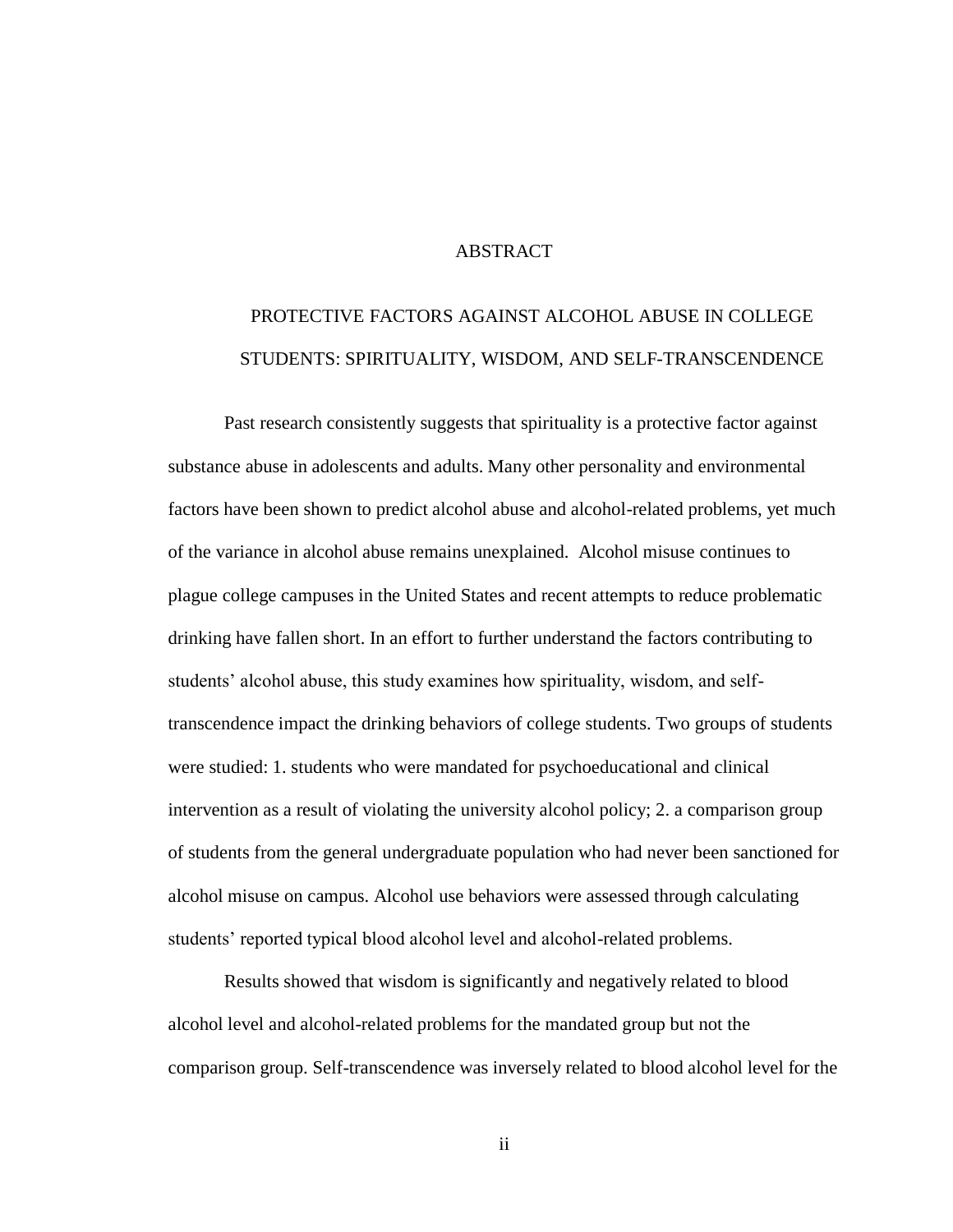control group only and spirituality was not related to alcohol use measures for either group. Participant group membership, gender, and wisdom accounted for a significant amount of variance in blood alcohol level, but only group membership explained variance in alcohol-related problems. Gender analyses were conducted by group, revealing significant differences in how spirituality, wisdom, and self-transcendence relate to alcohol use for men and women. Implications of the findings and suggestions for future research are offered.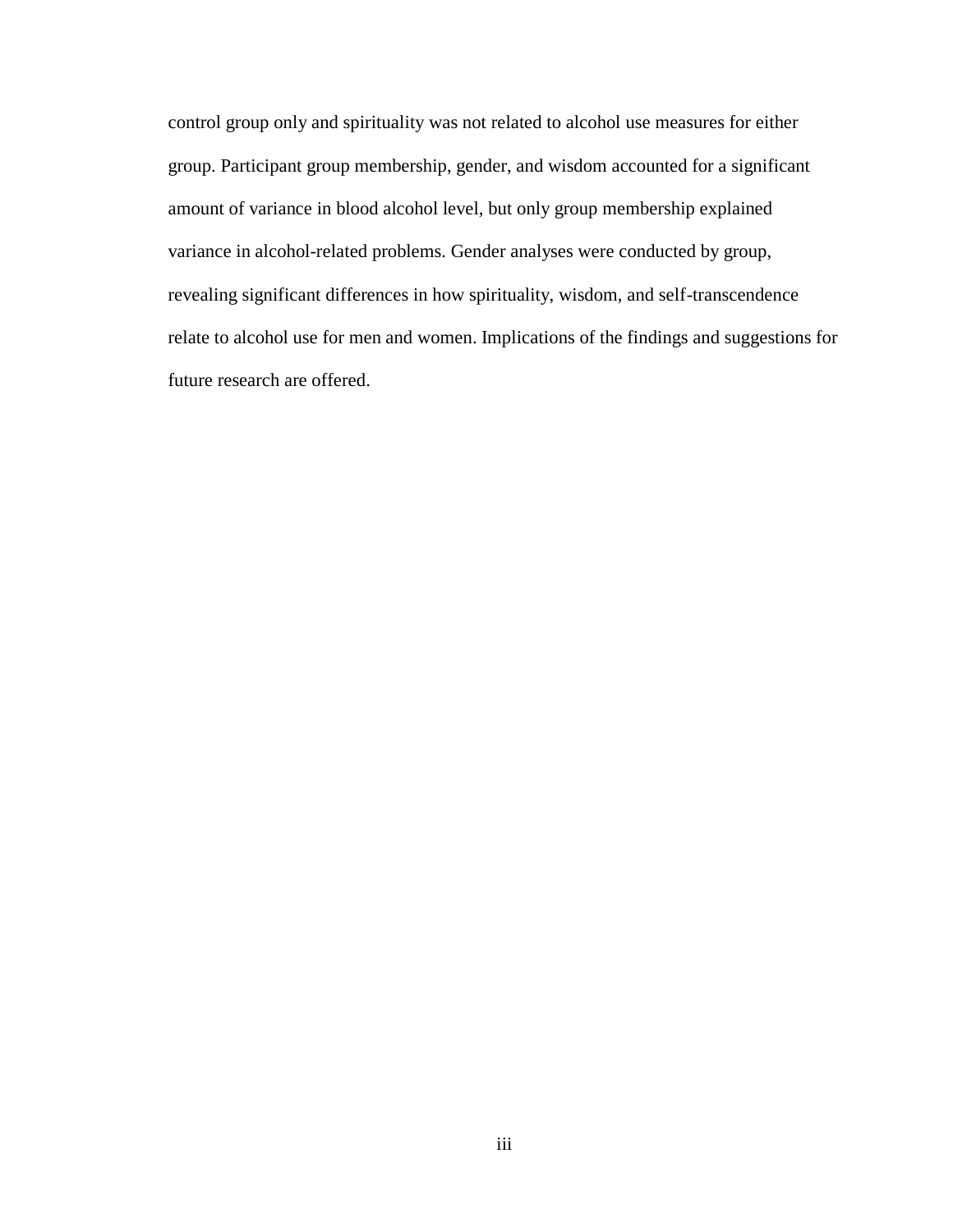#### ACKNOWLEDGEMENTS

I would like to acknowledge the individuals who significantly contributed to the development, implementation, and documentation of this research. Thank you for your incredible support in helping me complete this dissertation.

Pam McCracken, M.S., Colorado State University Health Network: Counseling Services, served a vital role in assisting me with my data collection efforts.

Lisa Miller, Ph.D., Colorado State University Health Network: Counseling Services, served on my committee and was determined to help me gather the necessary research sample. Also, she helped inspire my clinical interest in students with substance abuse problems, which fueled the research questions in this dissertation.

Richard M. Suinn, Ph.D., Professor Emeritus, and Kathryn Rickard, Ph.D, Associate Professor, Psychology Department, Colorado State University, served as co-advisors for this project. They were supportive, caring, and dedicated to my completion of this project.

Thao Le, Ph.D., Assistant Professor, University of Hawaii, served as a member of my committee and helped direct my research questions and evaluation of results.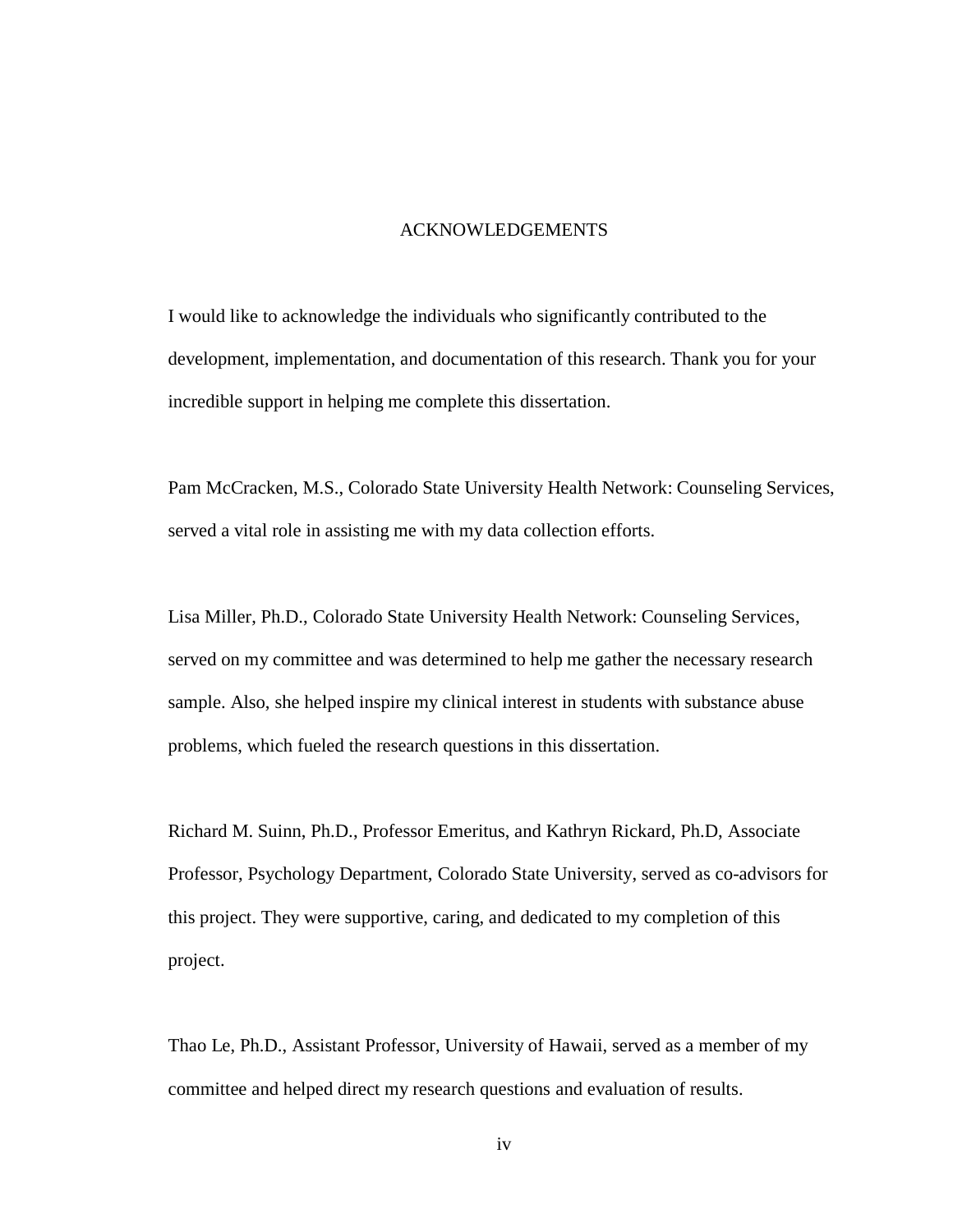Brandi Sampson volunteered her time as an undergraduate research assistant to help me throughout the dissertation process.

My parents, Linda and Stephen Felker, provided invaluable emotional and financial support through my doctoral degree. Their encouragement provided me with the motivation and confidence to complete this project.

Robert J. Ross showed remarkable patience with me throughout the final stages of this dissertation. His support significantly enhanced my personal well-being during a particularly stressful period in my life.

Thank you.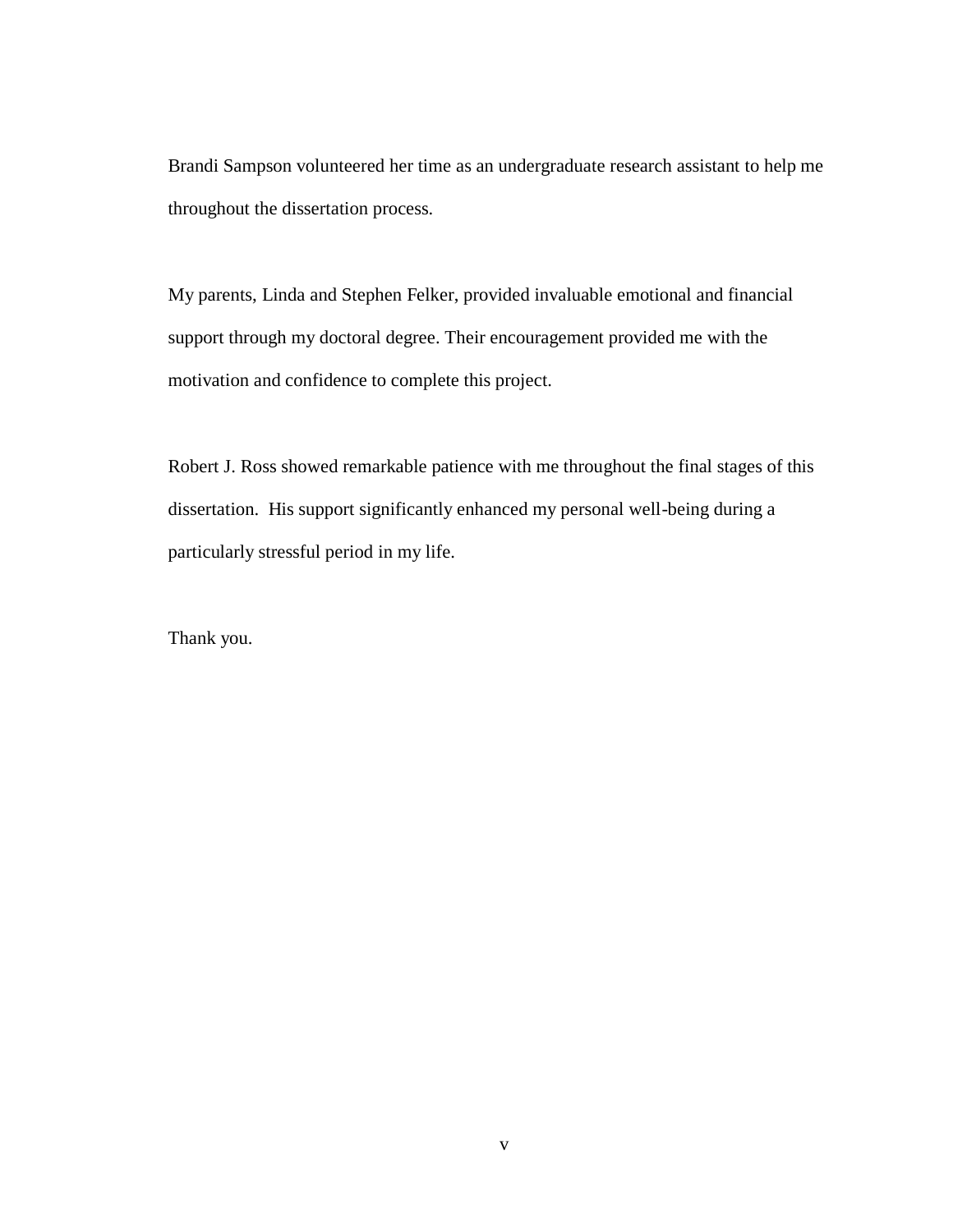# TABLE OF CONTENTS

|  | Chapter I                                      |  |  |  |
|--|------------------------------------------------|--|--|--|
|  |                                                |  |  |  |
|  |                                                |  |  |  |
|  |                                                |  |  |  |
|  |                                                |  |  |  |
|  | Relationship between Spirituality, Wisdom, and |  |  |  |
|  |                                                |  |  |  |
|  | Chapter II                                     |  |  |  |
|  |                                                |  |  |  |
|  |                                                |  |  |  |
|  | Chapter III                                    |  |  |  |
|  |                                                |  |  |  |
|  |                                                |  |  |  |
|  |                                                |  |  |  |
|  |                                                |  |  |  |
|  |                                                |  |  |  |
|  |                                                |  |  |  |
|  |                                                |  |  |  |
|  |                                                |  |  |  |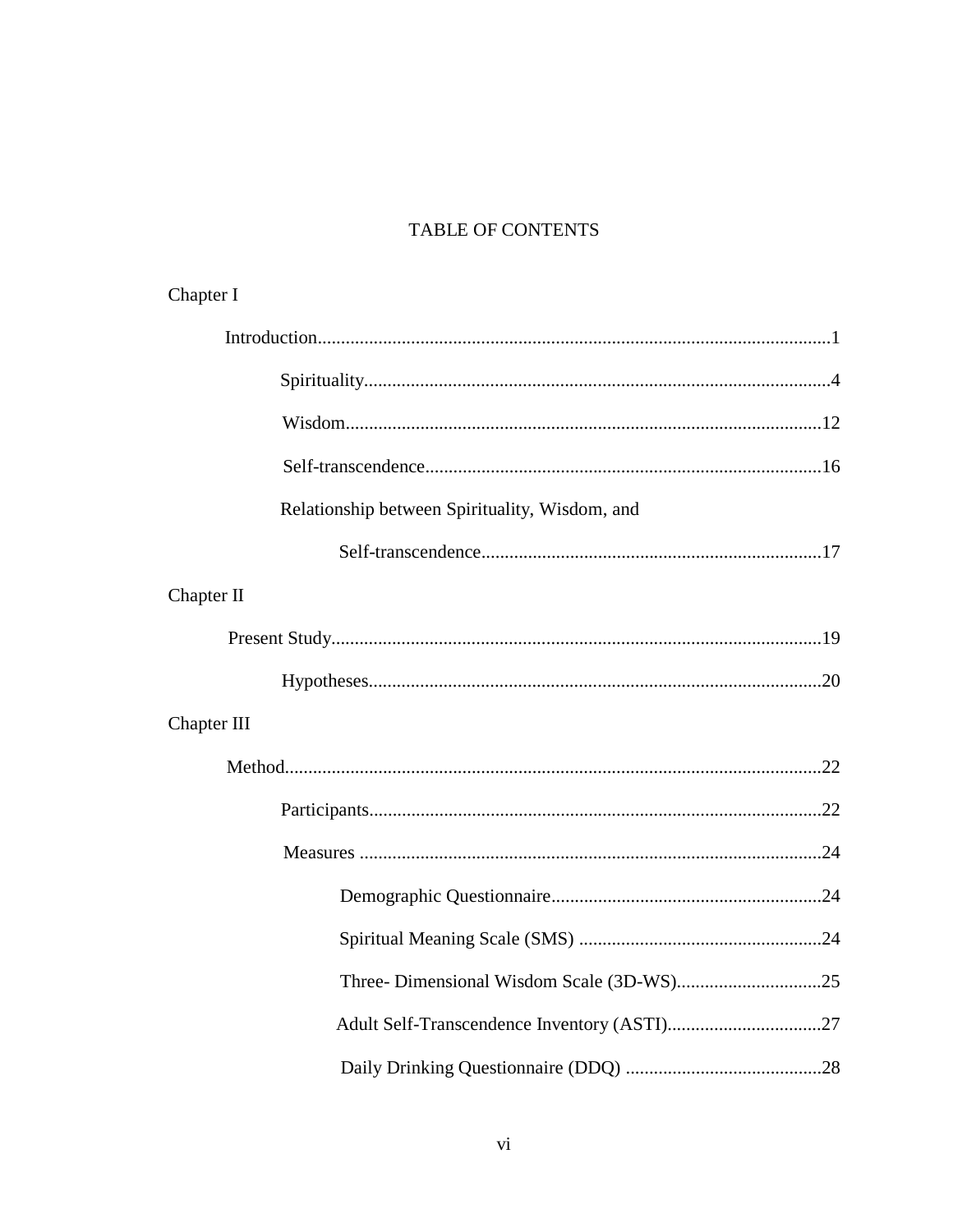| Chapter IV |  |
|------------|--|
|            |  |
|            |  |
|            |  |
|            |  |
|            |  |
| Chapter V  |  |
|            |  |
|            |  |
|            |  |
|            |  |
| Chapter VI |  |
|            |  |
|            |  |
|            |  |
|            |  |
|            |  |
|            |  |
|            |  |
|            |  |
|            |  |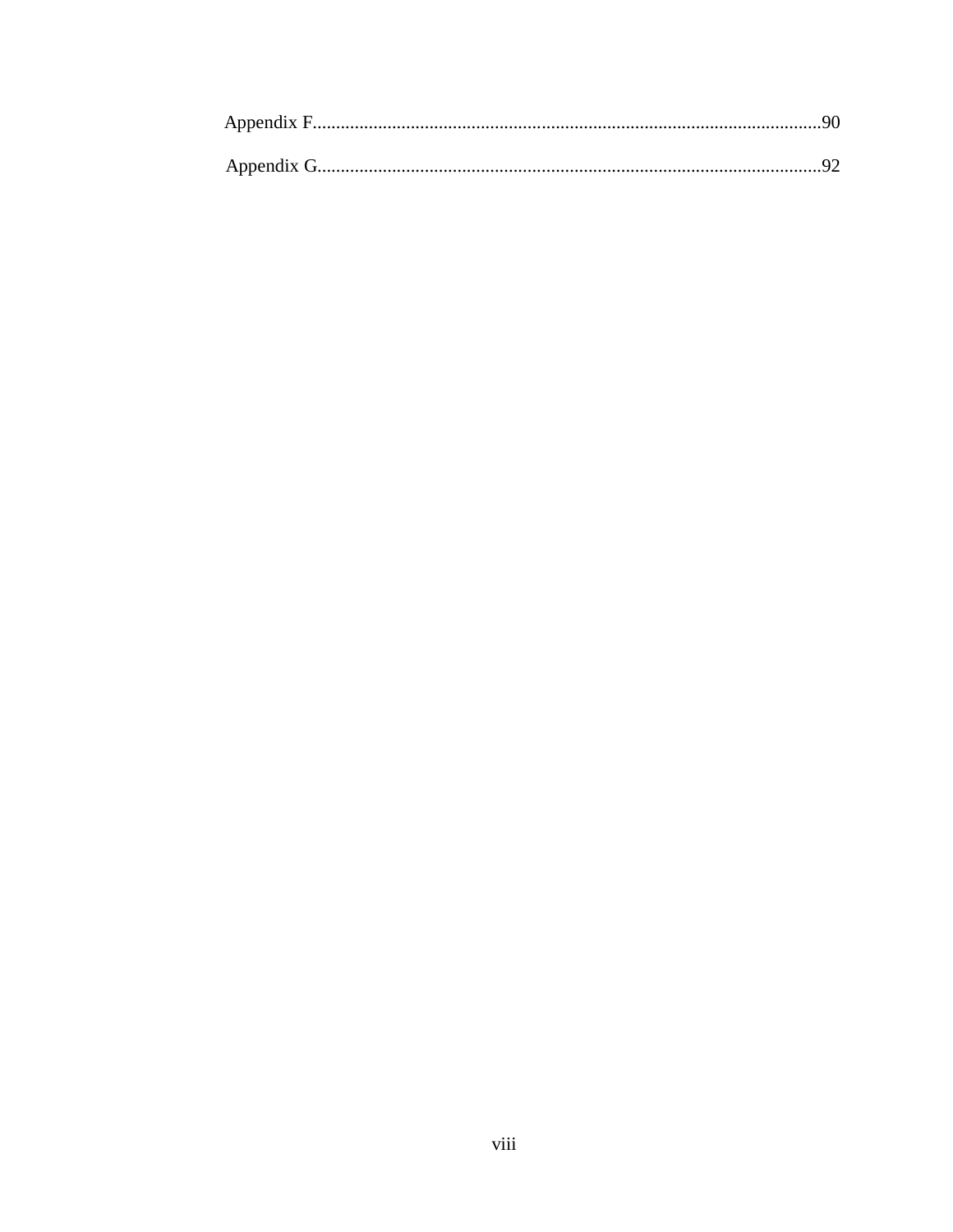# LIST OF TABLES

| Table 5. Correlations between Variables by Gender and Z-test for Significant Differences44 |  |
|--------------------------------------------------------------------------------------------|--|
|                                                                                            |  |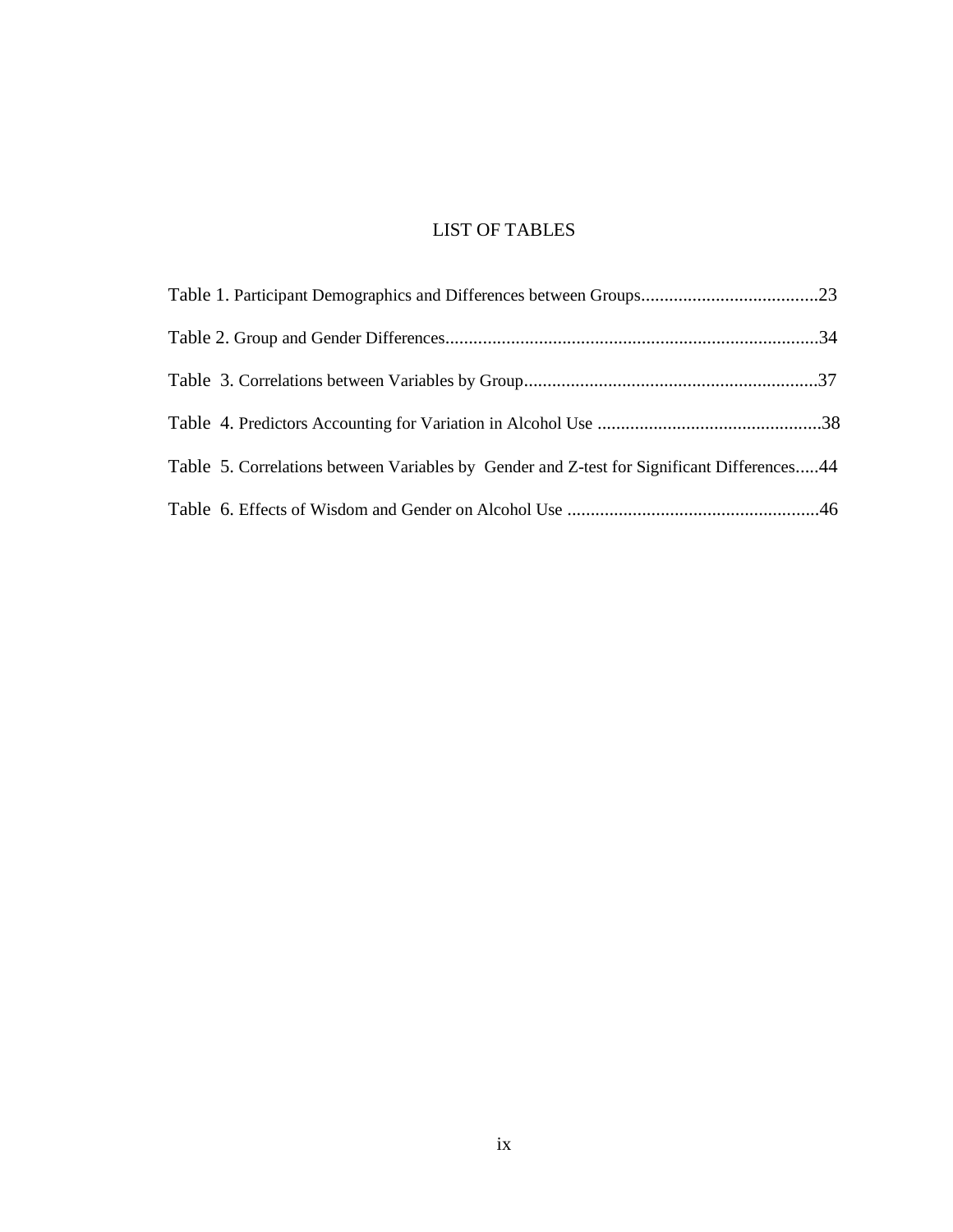# LIST OF FIGURES

| Figure 1. MT Group: The Effects of Wisdom and Gender on Alcohol Consumption41  |  |  |
|--------------------------------------------------------------------------------|--|--|
| Figure 2. Control Group: The Effects of Wisdom and Gender on                   |  |  |
|                                                                                |  |  |
| Figure 3. Total Sample: The Effects of Wisdom and Gender on                    |  |  |
|                                                                                |  |  |
| Figure 4. Total Sample: The Effects of Wisdom and Gender on Alcohol Problems47 |  |  |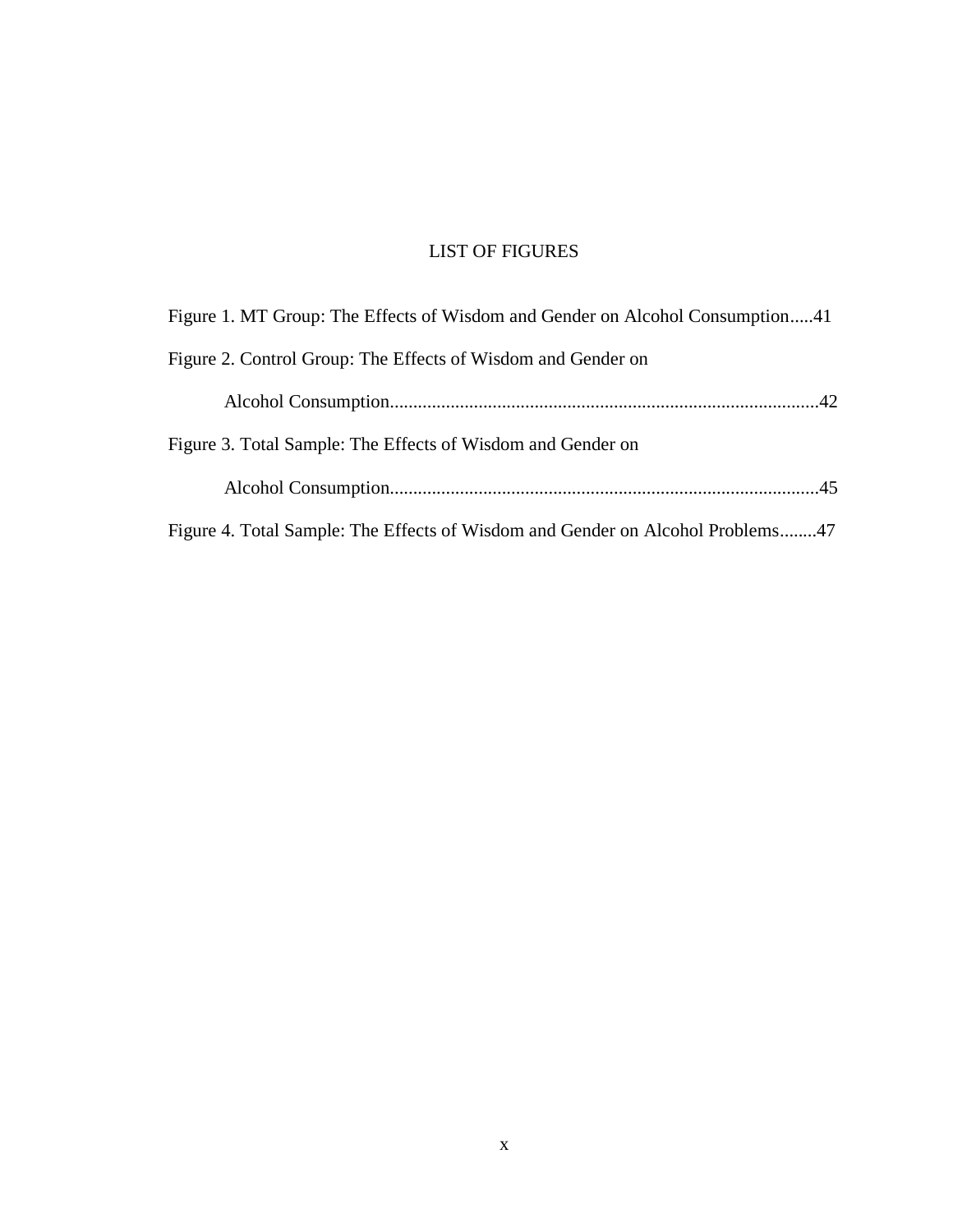## Chapter I

#### Introduction

Many people associate college campuses in the United States with drinking alcohol, and heavy episodic drinking continues to be a serious problem. In fact, the National Institute on Alcohol Abuse and Alcoholism characterized heavy drinking in colleges and universities as "widespread, dangerous and disruptive" (Task Force, 2002). National surveys from the Core Institute determined that 45.9% of undergraduates engaged in heavy episodic drinking in the past two weeks (2010). Heavy episodic drinking is defined as having five or more drinks in one sitting for men and four or more drinks for women. Over 37% of undergraduates reported having some form of public misconduct (DUI, vandalism, fighting, trouble with police) and 25% of students reported experiencing serious personal problems (suicidality, injury, sexual assault) as a result of drinking. A plethora of agencies and institutions have been established to address the problematic alcohol and other drug use on college campuses (National Institute on Alcohol Abuse and Alcoholism, Higher Education Center for Alcohol and Other Drug Abuse and Violence Prevention, The Network Addressing Collegiate Alcohol and Other Drug Issues, etc.), yet students continue to abuse substances nationwide.

Substance abuse researchers have increased their attention to the assessment of negative consequences associated with alcohol intoxication and how such consequences are impacting students (Johnson, Sheets, & Kristeller, 2008; Kahler, Strong, Read, Palfai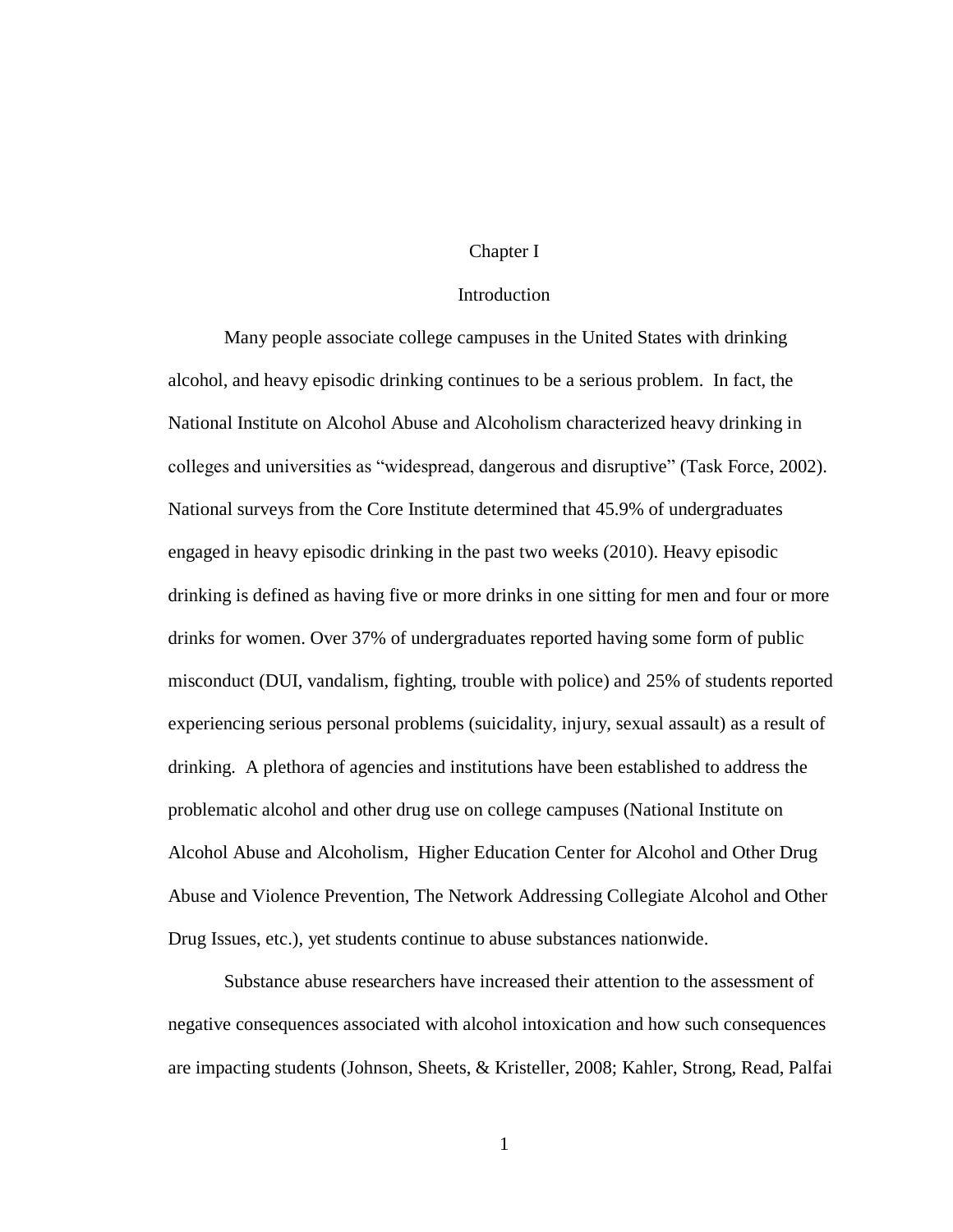& Wood, 2004). Additionally, investigators have identified predictors of substance abuse risk and have found multiple contributing factors including family history, gender, alcohol sensitivity, social support, academic competence, perfectionism, and emotional regulation (Kramer, Chan, Dick, Kuperman, Bucholz, Edenberg, …Bierut, 2008; Rice & Van Arsdale, 2010; Wills, Sandy & Yaeger, 2002). However, these factors account for less than half of the total variance in substance abuse (Kramer et al., 2008). In an attempt to fill this gap, researchers explored other potential predictors of substance use, including spirituality and religiousness. Authors generally concluded that spirituality and religiousness serve as protective factors against substance abuse (Brown, Salsman, Brechting, & Carlson, 2007; Johnson & Cohen, 2004; Johnson et al., 2008; Pardini, Plante, Sherman, & Stump, 2000; Stewart, 2001; Wills, Yaeger, & Sandy, 2003).

Although spirituality and religion are related, the constructs differ in several important ways. According to the Random House Dictionary of the English Language (1979), religion is comprised of "specific fundamental set of beliefs and practices generally agreed upon by a number of persons or sects" and typically involves the belief in "the existence of a single being, a group of beings, an eternal principle, or transcendental spiritual entity that has created the world, that governs it, that controls its destinies, or that intervenes occasionally in the natural course of its history." These elements make religion a narrower construct, whereas spirituality is more broadly defined. Love and Talbot (1999) outlined the multiple elements of spirituality which include:

an internal process of seeking personal authenticity, genuineness, and wholeness as an aspect of identity development; the process of continually transcending one's current locus of centricity; developing a greater connectedness to self and others through relationships and union with community; deriving meaning,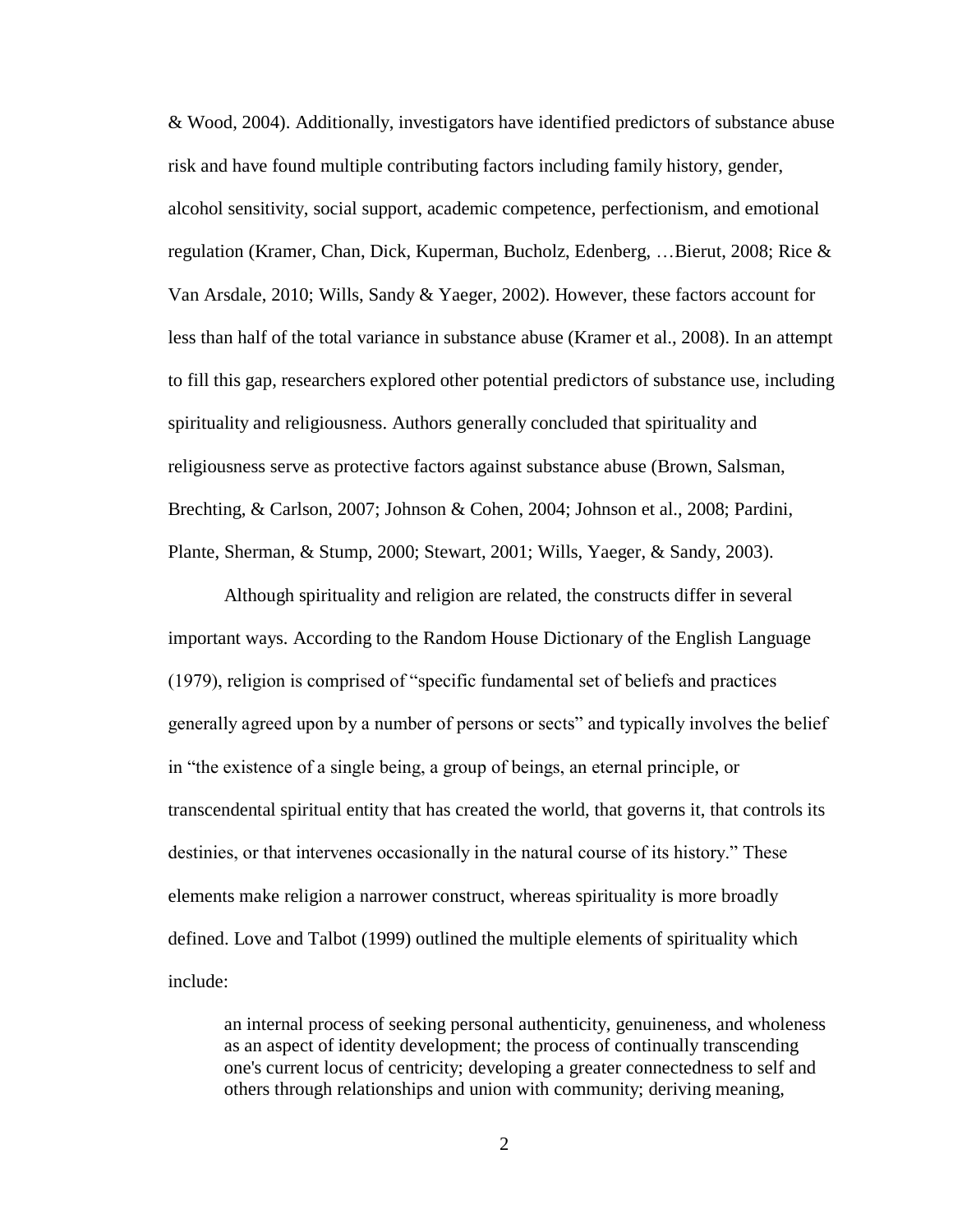purpose, and direction in one's life; and an increasing openness to exploring a relationship with an intangible and pervasive power or essence or center of value that exists beyond human existence and rational human knowing (p. 363-364).

Based on these descriptions, spirituality is an aspect of religiousness, but religiousness is not necessarily a component of spirituality. Differentiating the two is especially important for research with college students because most research over the past several decades has shown a decrease in religious values, attitudes, and behaviors among this population (Love, 2000). Additionally, over the same period of time, college students demonstrated a movement toward aspects of spirituality such as greater altruism, humanitarianism, and social conscience (Love, 2000). Thus, in order to reach a broader population of college students, the present study will investigate the construct of spirituality, but not religion.

Most researchers agree that spirituality is a multi-faceted construct that can be comprised of religious, faith-based beliefs, personal existential meaning and spiritual meaning (Brown, Salsman, Brechting, & Carlson, 2007; Davis, Kerr, & Kurpus, 2003; Johnson, Sheets, & Kristeller, 2008; Mascaro & Rosen, 2006; Wong, 1998). This study explores spiritual meaning, which is defined as "the extent to which someone views life itself as coherent and purposeful and also derives personal meaning from a force that he or she believes pervades, underlies, arches over, or transcends life" (Mascaro & Rosen, 2006, p. 171), or more simply "the extent to which an individual believes that life or some force of which life is a function has a purpose, will, or way in which individuals participate" (Mascaro, Rosen, & Morey, 2004, p. 845). The pathway connecting spirituality and substance use is unclear; proposed links include mental health (Pardini et al., 2000), preventative health behaviors (Kramer, 2008), social support (Koenig, Hays, George, Blazer, Larson, & Landerman, 1997), and meaning making (Park, 2007). Taking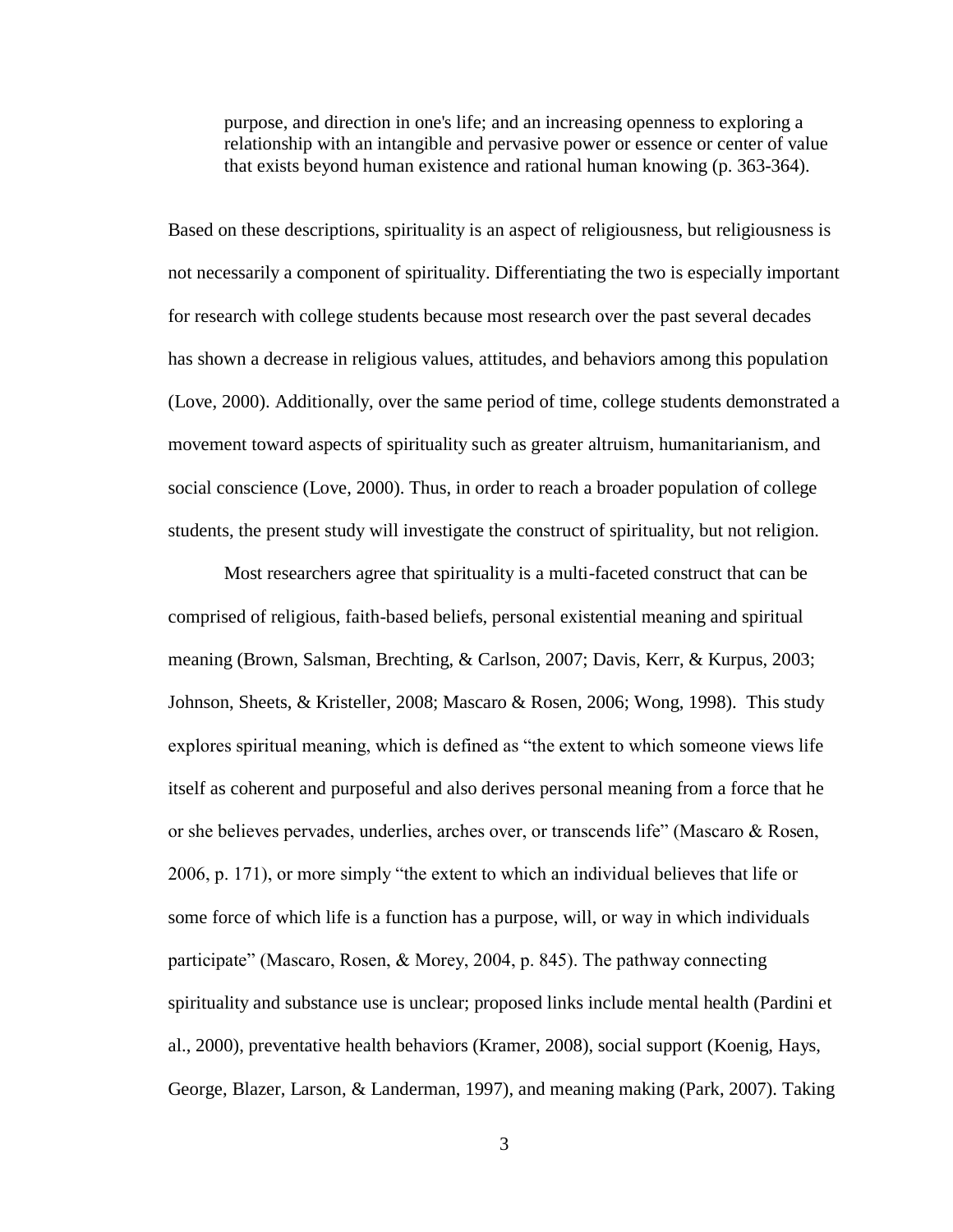a meaning-systems perspective, Park (2007) explored the theoretical framework for connecting spirituality and health. She noted that having a sense of meaning in life is related to spirituality (Ardelt, 2003) and that meaning has also been explored as a pathway to health behaviors (George, Ellison, & Larson, 2002).

This study intends to further investigate the connection between spirituality and substance use among college students while exploring other possible predictive variables. The additional constructs of interest, wisdom and self-transcendence, may help reduce the unexplained variability in substance use behaviors. In the following pages, the spirituality, wisdom, and self-transcendence literature is reviewed with regard to health outcomes, including substance use. This paper explores and defines the various dimensions and constructs of spirituality, wisdom and self-transcendence. Following a review of the variables of interest, the hypotheses for the study are proposed. *Spirituality*

Spirituality has been extensively studied in its relationship to human physical and mental health. Collectively, such studies have shown that religiousness and spirituality have significant physical, psychological, and emotional benefits (Davis, Kerr, & Kurpus, 2003; Hill & Pargament, 2003; Mascaro & Rosen, 2006; Powell, Shahbi and Thorensen, 2003; Smith, McCullough & Poll, 2003). With regard to physical health, spirituality has been consistently linked with recovery from illness and health promotion throughout the life span (Cacioppo, Hawley, Rickett, & Masi, 2005; Cotton, Zebracki, Rosenthal, Tsevat, & Drotar, 2006; Mathesis, Tulsky, & Mathesis, 2006; Yanez, Edmondson, Stanton, Park, Kwan, & Ganz, 2009; Wong, 1998). For example, Johnstone and Yoon (2009) assessed the influence of religiousness/spirituality on physical health outcomes in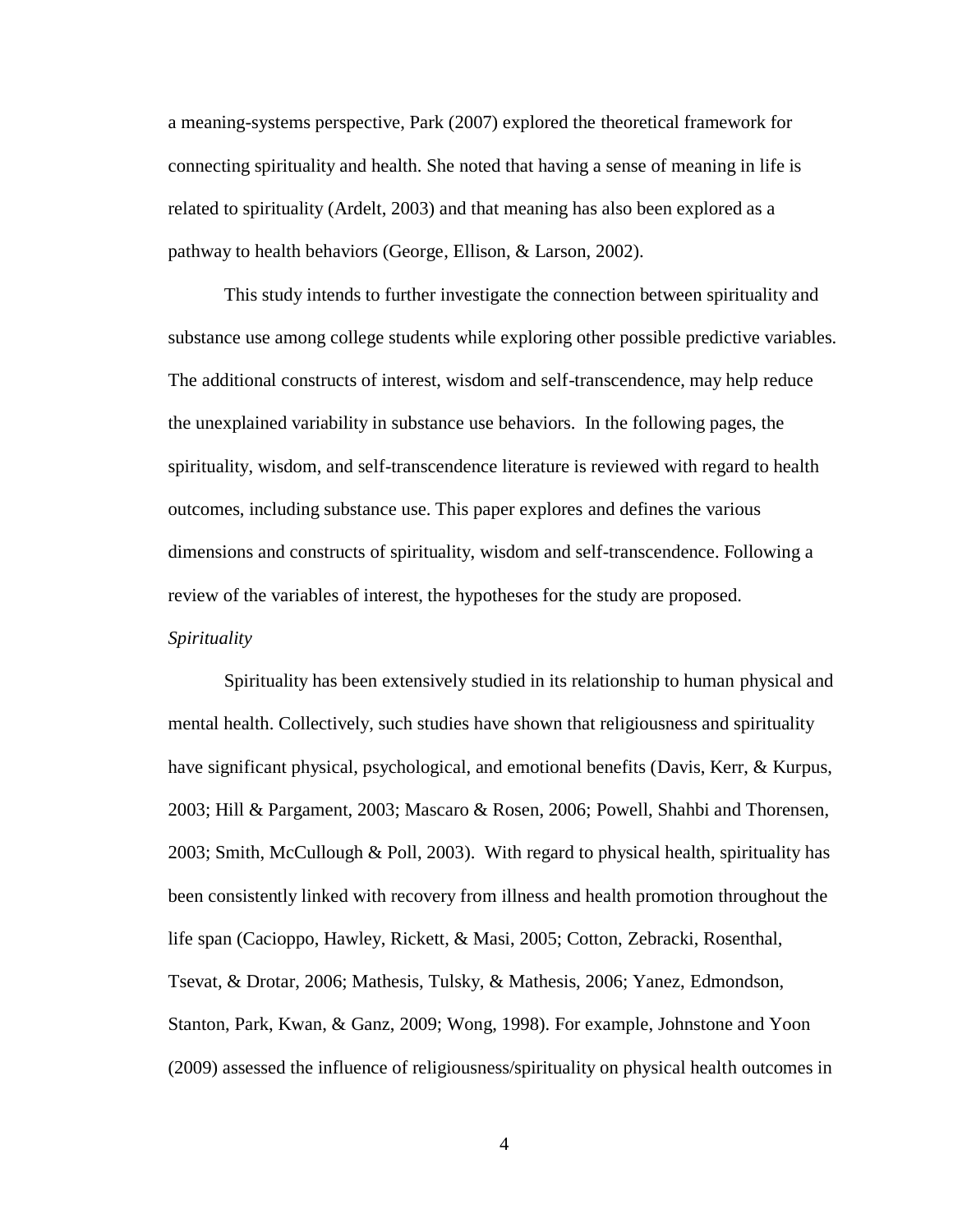a sample of individuals undergoing rehabilitation. Using a multidimensional measure of spirituality, the authors conducted a cross-sectional analysis of physical health outcomes from 118 outpatients with chronic injury. Their analysis found that three of the six dimensions assessed - positive spiritual experience, forgiveness, and negative spiritual experiences - were significantly related to physical health outcomes (physical functioning, bodily pain) in the hypothesized direction. Some aspects of religiousness and spirituality have been shown to protect against cardiovascular disease, hypertension, and myocardial infarction (Miller & Thorensen, 2003; Park, 2007). Steffen, Hinderliter, Blumenthal and Sherwood (2001) explored the relationship between religious factors, ethnic identity and blood pressure. The authors discovered that for African Americans, aspects of religious coping such as trust in a god, consolation from faith, and guidance seeking were associated with lower blood pressure. In another study, Doster et al. (2002) examined the relationship between intrinsic and extrinsic spirituality and cardiovascular risk factors among a sample of 111 healthy adults ranging in age from 28-63. Results showed that those who held a broader spiritual orientation had lower cholesterol risk ratios and lower triglyceride levels. Further, deeper spirituality systems positively correlated with higher red blood cell count. Overall, the authors concluded that spirituality can help reduce stress and may serve as a protective agent against cardiovascular risk factors.

After a methodical review of the research connecting spirituality and physical health, several researchers concluded that spirituality is associated with reduced mortality rates in healthy individuals, but not in the physically ill (Chida, Steptoe & Powell, 2008; Cotton et al., 2006; Powell, Shahbi, & Thorensen, 2003). Specifically, Powell and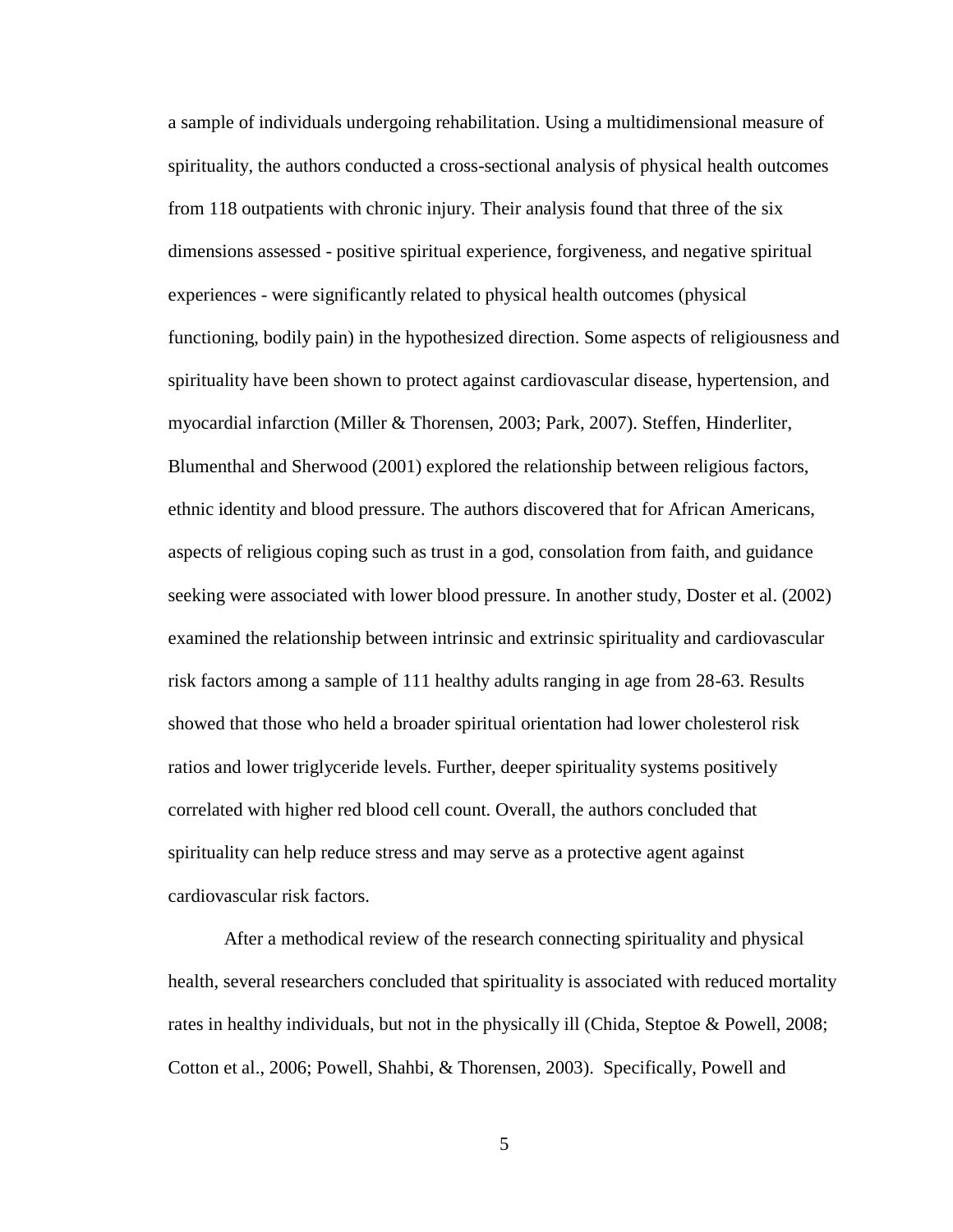colleagues (2003) found that healthy individuals who attend spiritual services have a 25% reduced risk in mortality after adjustment for confounders such as age, gender and ethnicity. These protective factors of spirituality existed independently of behavioral factors such as smoking, drinking, exercising and socio-economic factors (Chida et al., 2008). Cotton and colleagues (2006) reviewed the literature regarding spirituality and adolescent health outcomes, finding that spiritual adolescents have fewer risky health behaviors than their less religious peers. The findings also suggest that adolescents with higher spiritual connectedness and use of spiritual coping engaged in less substance use.

In terms of psychological well-being, research shows that those who are spiritual are better able to regulate emotion, have higher life satisfaction, and have more hope (Davis, Kerr, & Kurpus, 2003; Laubmeier, Zakowski, & Bair, 2004; Leak, DeNeve, & Geteman, 2007; Mascaro et al., 2004; Nelson, Rosenfeld, Breitbart, & Galietta, 2002; Pardini et al., 2000; Wink & Dillon, 2008). The relationship between spirituality and physical health may arise from spirituality's effect as a buffer against daily stress and anxiety. The psychosomatic effects of stress have been clearly linked with negative health outcomes (Davis, Kerr, & Kurpus, 2003; Mascaro & Rosen, 2006; Wills et al., 2001; Wills et al., 2003). For example, Mascaro and Rosen (2006) investigated the role of existential meaning as a buffer against stress and depression among a group of 143 ethnically diverse undergraduate students. Spiritual meaning was assessed using the Spiritual Meaning Scale (SMS; Mascaro et al., 2004) and personal meaning was measured using the Life-Regard Index-Revised (Battista & Almond, 1973).

The results revealed that spiritual meaning (having a sense of purpose or calling derived from beliefs about a spiritual force underlying life) and personal meaning (having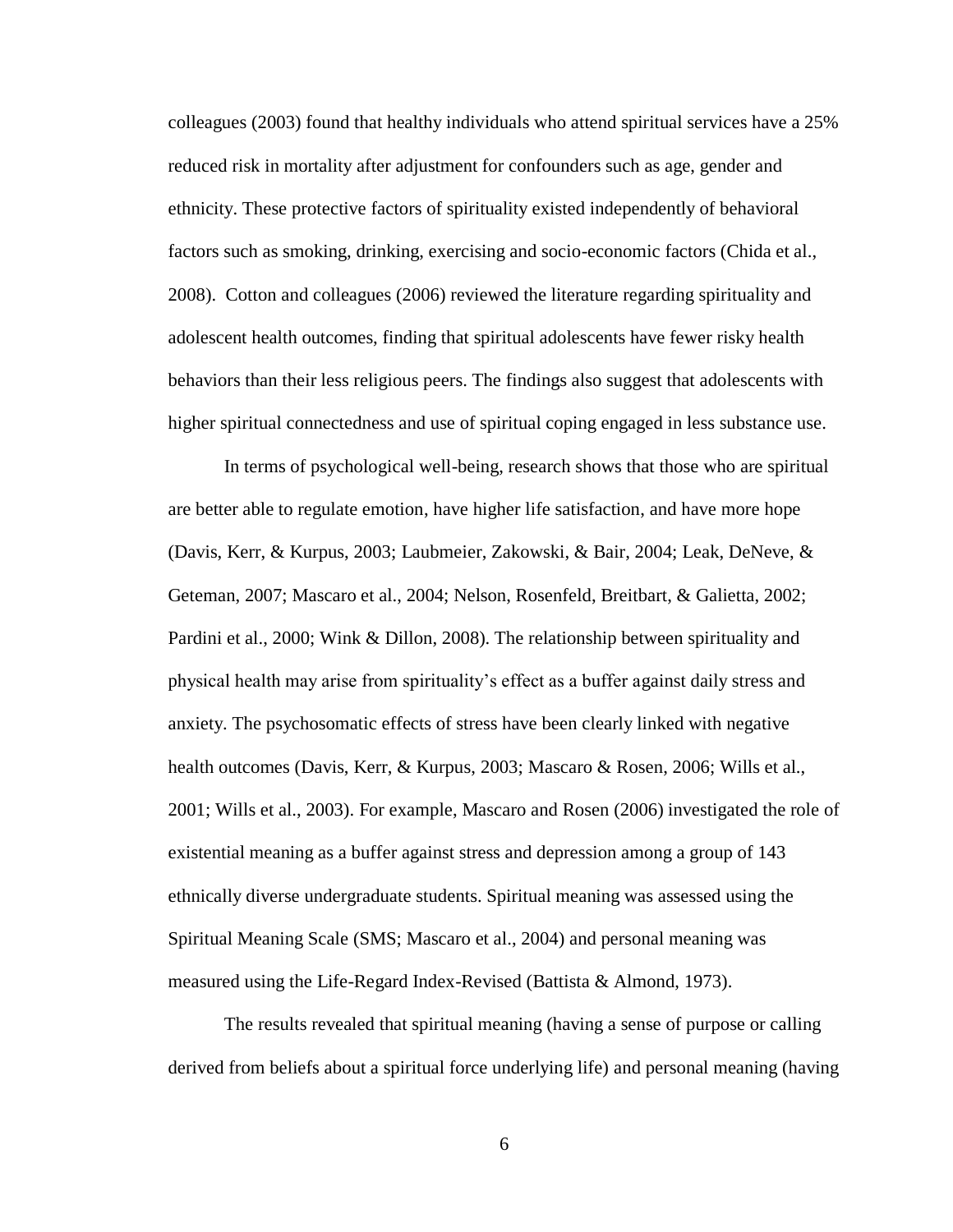a sense of coherence and purpose about one's individual life) are positively related to hope and negatively related to depression among an ethnically diverse college-age sample. The researchers concluded that spiritual and personal meanings are relatively robust personality attributes. Spiritual meaning also served as a moderator between the negative effects of stress on depression symptoms, suggesting that a spiritual connection helps the individual "transcend immediate, self-focused concerns" and can lead to "increased benefit for health outcomes during aversive situations that are beyond one's own control" (Mascaro et al., 2004, p. 185). These authors posit that "a meaningful attitude provides an individual resiliency against the loss of hope" (172) and against the development of emotional, behavioral, and motivational symptoms of depression.

In a study examining the effects of meaning and religiousness on anxiety in atrisk youths, Davis, Kerr and Kurpus (2003) found that greater spiritual well-being, comprised of existential and religious well-being sub-scales, was associated with lower trait anxiety. The study assessed 25 girls and 20 boys ranging in age from 14-17 (M=15.2) participating in a research and training program for at-risk adolescents sponsored by the National Science Foundation. Researchers found that trait anxiety was negatively associated with spiritual well-being and intrinsic religious orientation among males, but not females. They propose that this difference may be attributed to the girls' higher overall trait anxiety scores. Females also had lower existential well-being scores than males, which was explained by differences in socialization and a drop in self-esteem for girls in adolescence (Davis et al., 2003). However, both sexes showed a negative relationship between existential well-being and trait anxiety.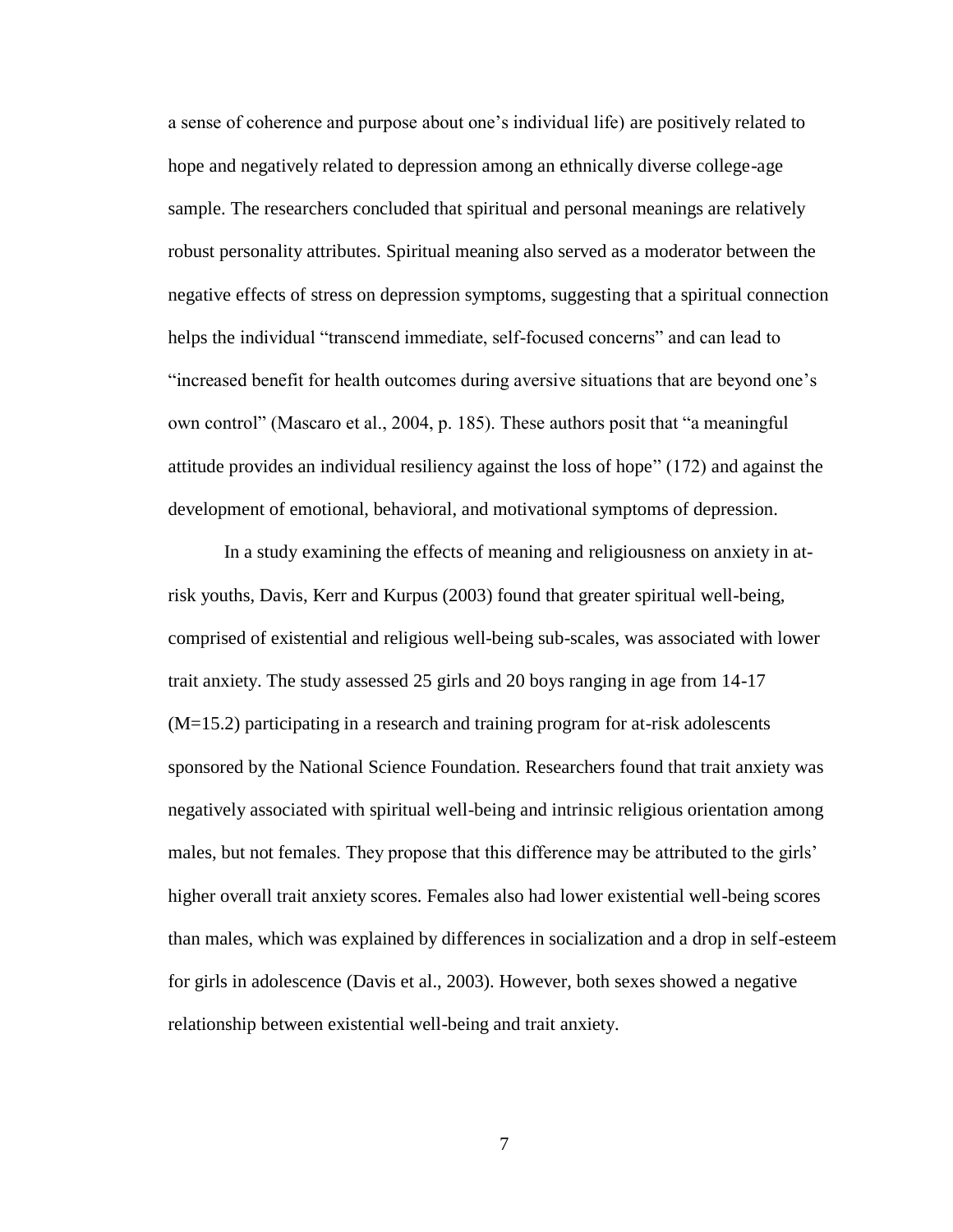Wink and Dillon (2008) found further evidence of the link between spirituality and psychological health when they explored the relationship between religiousness, spirituality, and psychosocial functioning among a sample of 181 older adults. This longitudinal study assessed participants at four points across their lifespan using personal interviews and questionnaires. The findings revealed that religiousness was associated with higher well-being through positive relationships with others, involvement in the community, and generativity. Spirituality was positively related to well-being derived from personal growth, involvement in creative tasks, and wisdom (measured by the California Adult Q-set, which is a measure of personality and social behavior; wise individuals were described as straightforward, clear thinking, introspective, insightful, philosophically concerned, and unconventional in thinking). In another study, the relationship between religiousness, spirituality, locus of control and physical health was assessed among 156 older adults (Wink, Dillon, & Prettyman, 2007). Results supported the authors' hypothesis that religiousness and spirituality act as a buffer against feeling a loss of control due to poor physical health in women, but not men.

Many researchers have explored the relative influence of each component of spirituality on well-being. Generally, authors concluded that the construct representing a sense of meaning in life related to positive adjustment and psychological factors, whereas the faith-based component showed no correlation to the same positive factors (Cacioppo, Hawley, Rickett, & Masi, 2005; Nelson, Rosenfeld, Breitbart, & Galietta, 2002; Yanez et al., 2009). Yanez and colleagues conducted their research with women recovering from cancer, exploring two facets of spirituality: meaning/peace and faith. The meaning/peace dimension predicted a decrease in depressive symptoms and higher vitality, whereas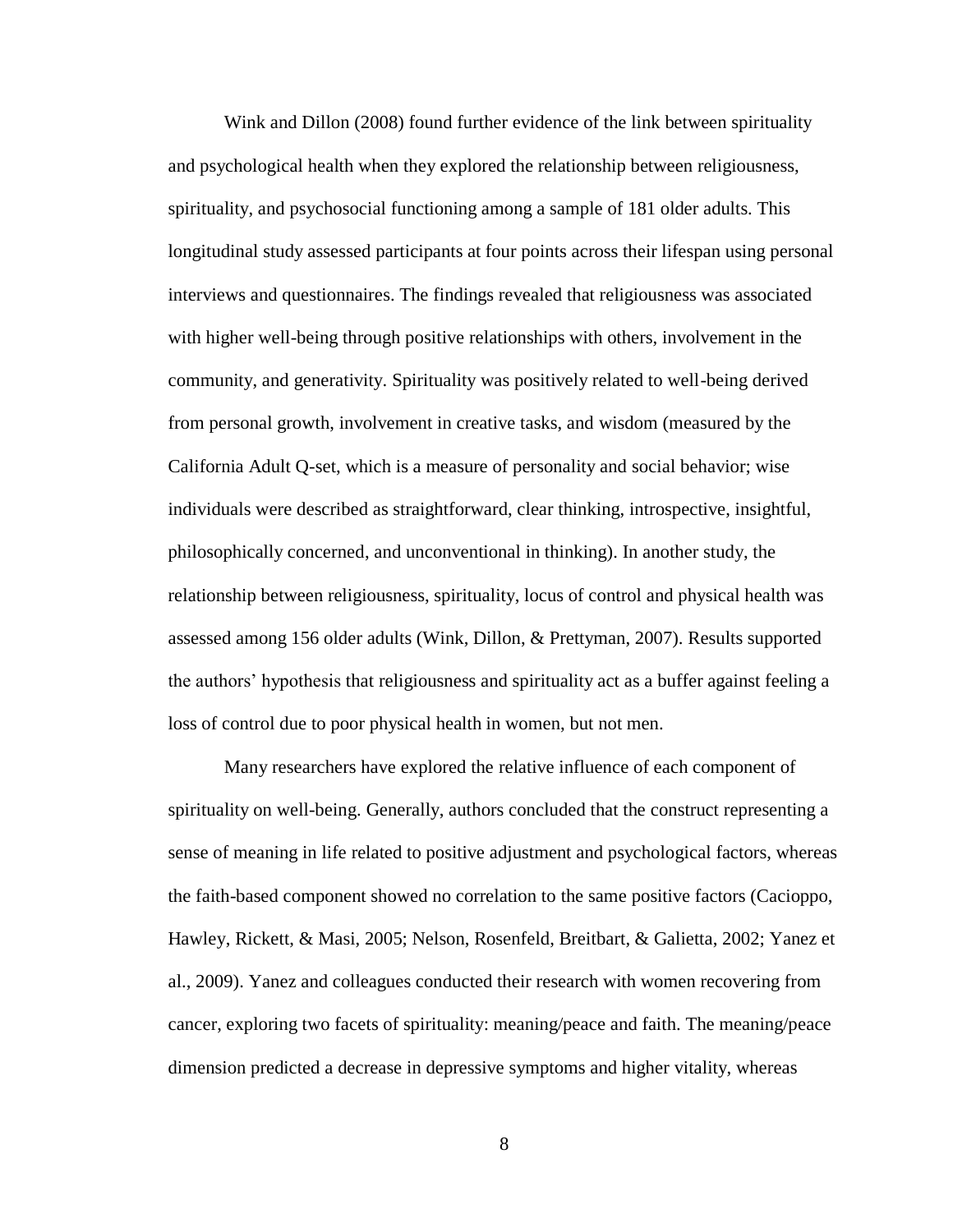reliance on faith predicted a temporary increase in depressive symptoms for the women. These findings suggest that meaning making and a sense of peace are more likely to facilitate psychological adjustment than faith-based components. Similarly, in their 2002 study, Nelson and colleagues examined the impact of spirituality on depressive symptoms in male and female patients who were terminally ill. The 162 participants had either terminal cancer or AIDS and were recruited from palliative care facilities. The investigators used the FACIT Spiritual Well-Being Scale, which conceptualizes spirituality as having two components divided into subscales: a religious/faith-based component and a meaning and peace component. The results showed that the meaning and peace subscale had a strong negative relationship with depression scores, whereas the religious subscale showed no relationship with depression scores. The authors concluded that the beneficial impacts of religion on mental health could be derived from the existential meaning component more than from religious practice.

In addition to the positive physical and psychological attributes associated with spirituality, spirituality has been found to be a protective factor against substance abuse in adolescents and adults (Brown, Salsman, Brechting, & Carlson, 2007; Cotton et al., 2006; Johnson & Cohen, 2004; Johnson, Sheets, & Kristeller, 2008; Stewart, 2001; Wills, Yaeger, & Sandy, 2003). In other words, adolescents and adults who identify as spiritual have lower levels of substance abuse than those who are not spiritually connected. Having a strong spiritual orientation may delay or inhibit the initial use of alcohol. For instance, religiousness appeared to have a buffering effect between life stress and alcohol, tobacco, and marijuana use for a group of urban adolescents (Wills et al., 2003). This study assessed data gathered on four separate occasions from 1,182 ethnically diverse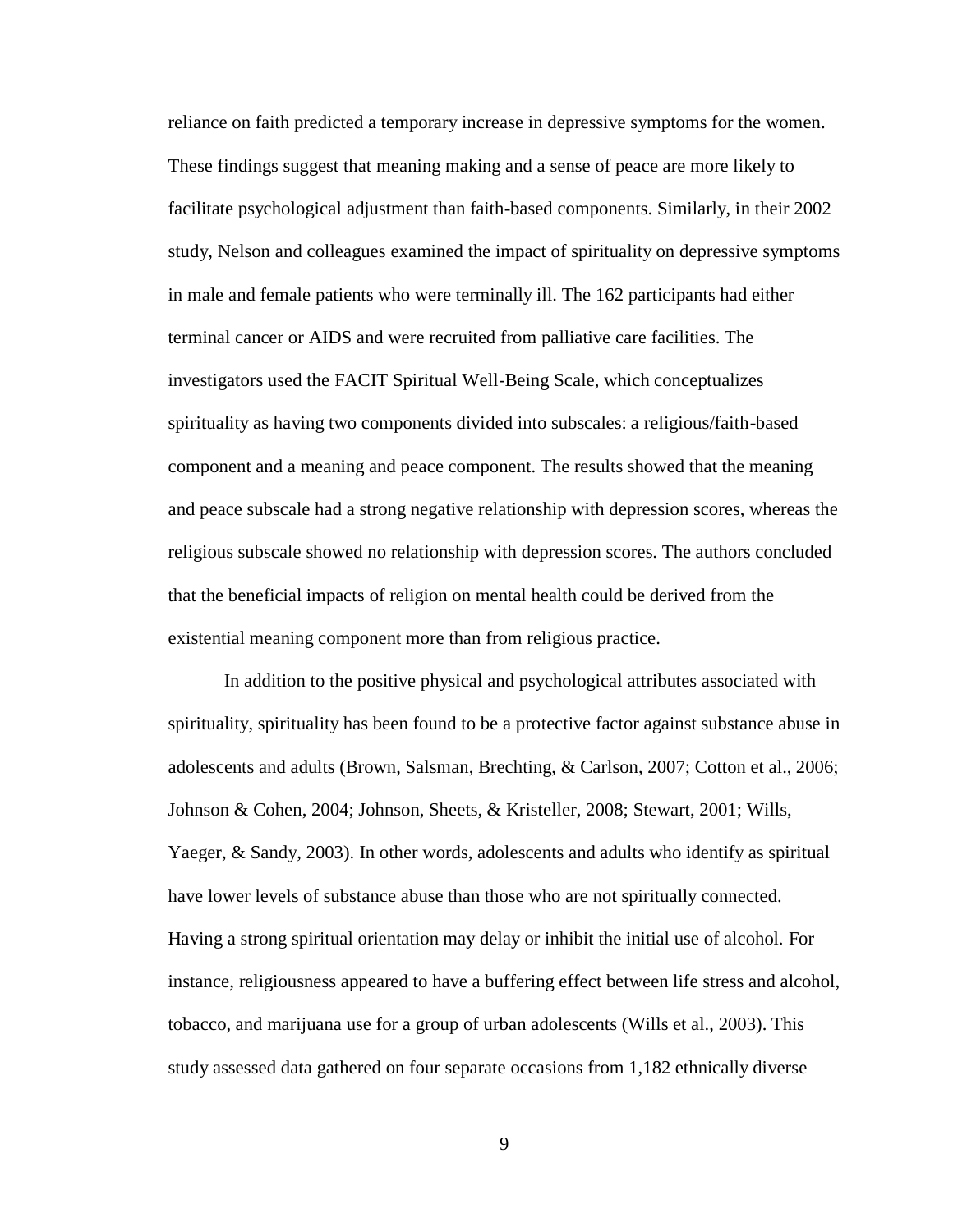youths between  $7<sup>th</sup>$  and  $10<sup>th</sup>$  grade. The analysis showed that religiousness reduced the impact of life stress on initial substance use as well as on the rate of growth in substance use over time. The authors theorized that the buffering effects of religiousness could arise from fostering related values, developing existential meaning, providing coping mechanisms, emphasizing social networks, or a combination of these factors.

In another study, Miller, Davies, and Greenwald (2000) conducted a crosssectional analysis to examine the relationship between religiousness and substance use in adolescents. They examined the impact of personal devotion (an active personal relationship with a higher being and seeking spiritual comfort) on drug use among 676 teenagers between the ages 15-19. They found that personal devotion is inversely related to marijuana and cocaine use, as well as substance abuse in general.

The relationship between spirituality and substance use in college students appears similar to that of adolescents. Stewart (2001) surveyed 337 university students in a study exploring the relationship between students' spirituality and their decision to use chemical substances, including alcohol and marijuana. The sample was fairly representative of the student population as a whole in terms of age (ranged from 17-29), year in school (ranged from first to fourth), and ethnicity (72% identified as Caucasian and 36.5% identified as African American). The results showed that spirituality had a moderate buffering effect on the decision to use alcohol and marijuana, yet the effect seemed to dissipate among the upper-class levels.

In a recent study, researchers were able to identify several mediating factors in the relationship between religion, spirituality, and substance use (Johnson et al., 2008). The relationship between religion/spirituality and alcohol consumption appeared to be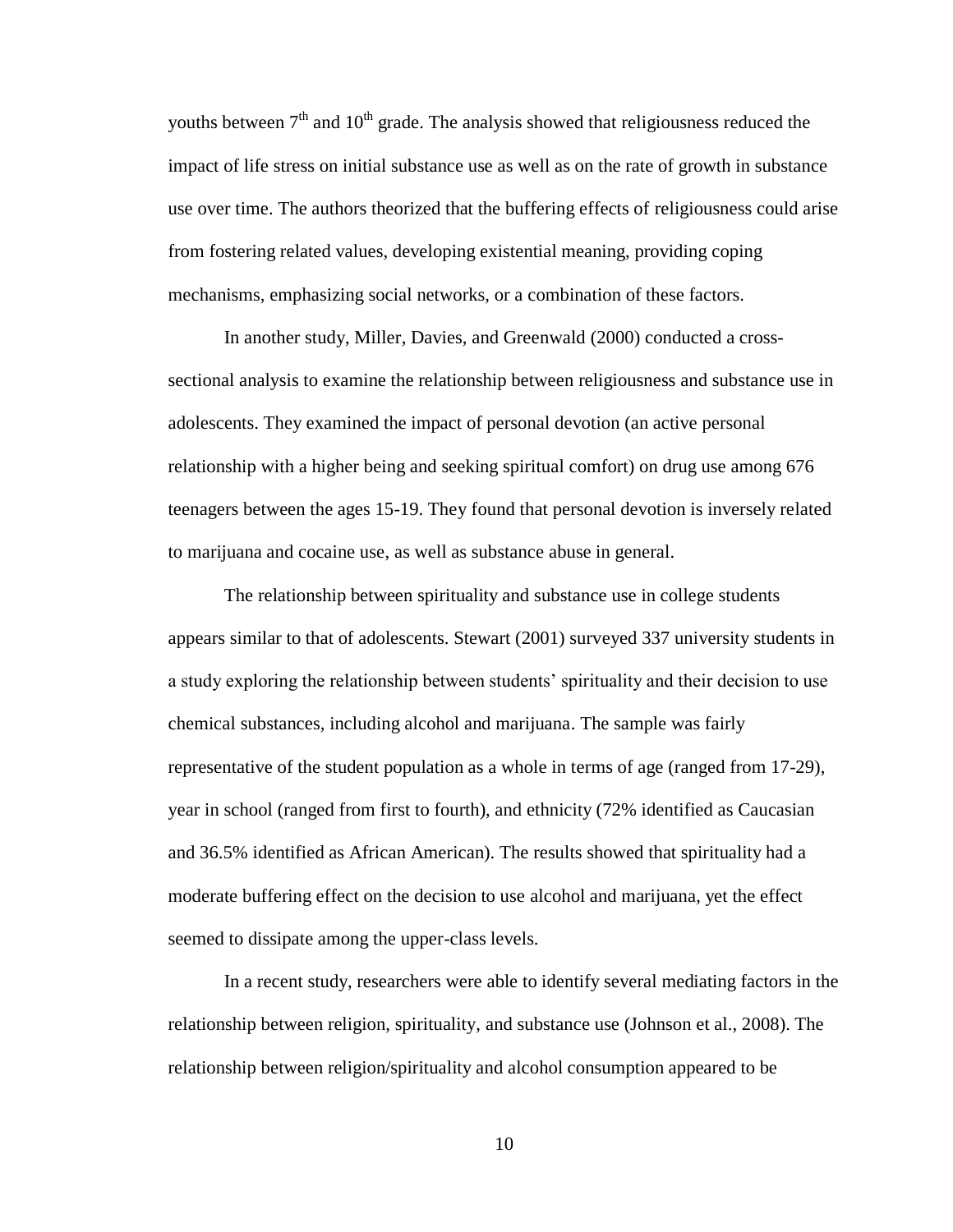mediated by social factors and negative attitudes about alcohol among a group of college students. Problems related to alcohol use were also measured and included in the path analysis. The relationship between religion/spirituality and alcohol problems was mediated by coping motives (using alcohol as a method for coping with emotion and stress) and spiritual well-being (feeling that life has meaning, an experience of inner peace, and feeling connected to a deity and others).

Other researchers have investigated the relationship between religion, spirituality, social support and alcohol use in under-age college students (Brown et al., 2007). Brown and colleagues (2007) conceptualized spirituality and religion as multidimensional and examined each of the facets in relation to alcohol use among 263 undergraduates ranging in age from 17-20. The sample was relatively homogeneous with regard to ethnicity (90.5% Caucasian; 7.2% African American) and religion (86% Christian; 11% no religious affiliation). The findings indicated that religiousness and spirituality are differentially related to alcohol use. Specifically, intrinsic motivation for religiousness, defined as motivation derived from within one's own religion (i.e. "I enjoy reading about my religion"), was associated with reduced alcohol use and fewer alcohol problems among underage college students. However, extrinsic religiousness, which measures religious behaviors arising from utilitarian motivations (i.e. "I go to church to meet people"), was not associated with any alcohol use variables. A sense of meaning and purpose (as a component of spirituality) was inversely related to alcohol use, but only when social support was high. The authors emphasized the need to separate religiousness and spirituality in research as they represent different constructs.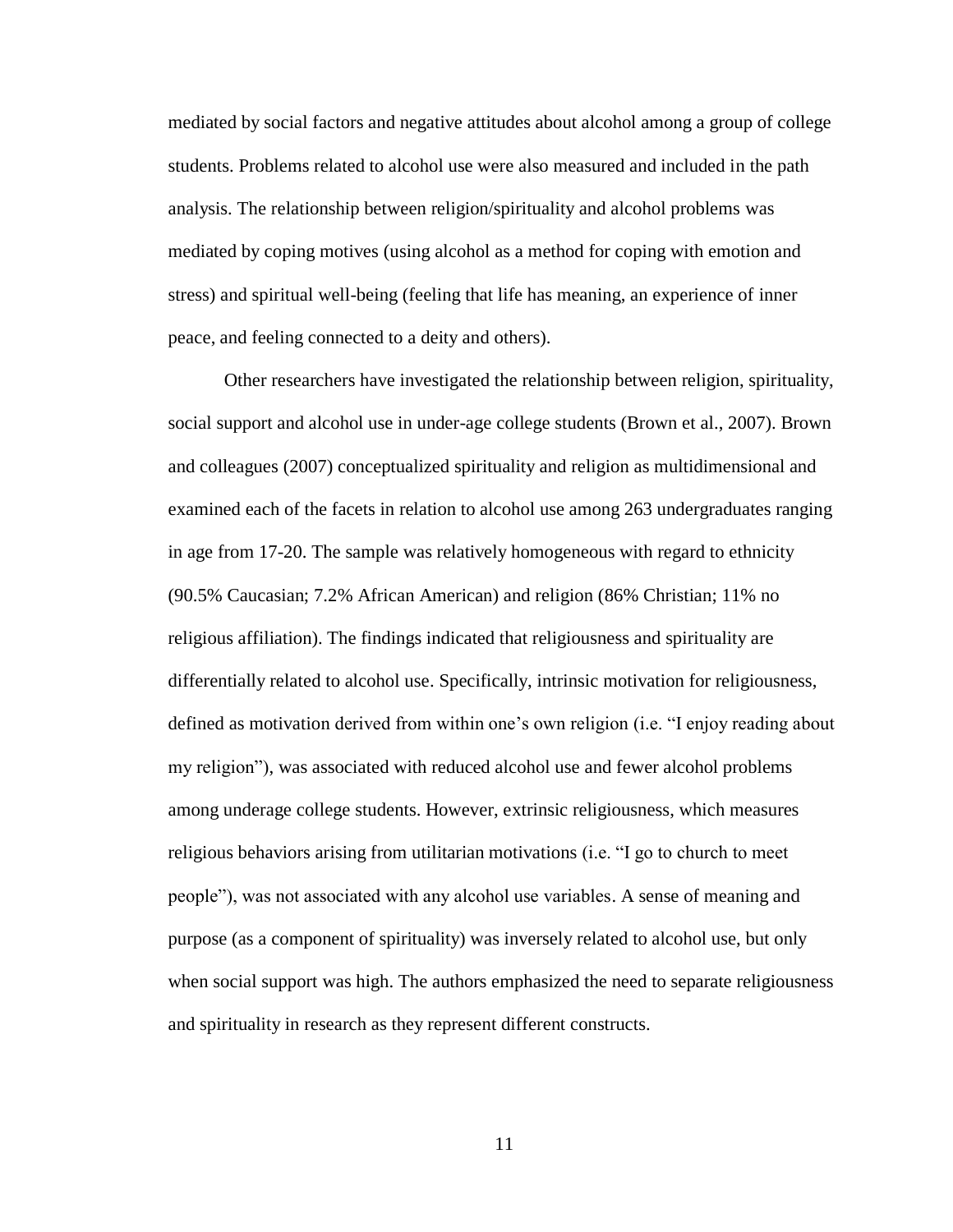Although the inverse relationship between spirituality and substance use is consistently supported, some researchers have questioned the importance of the belief in a god in relation to alcohol abuse treatment (Tonigan, Miller, & Schermer, 2002). While examining the effects of religion and spirituality on the recovery process in Alcohol Anonymous (AA), Tonigan and colleagues found that a belief in God appears to be relatively unimportant in obtaining clinical benefit from AA. Interestingly, they also discovered that atheists and agnostics tend not to utilize AA as a treatment modality as frequently as those who do believe in God, pointing to a possible self-selection effect in treatment modality.

### *Wisdom*

Wisdom is becoming a popular research construct for psychologists, especially in relation to health behaviors and psychological well-being (Ardelt, 2003; Kuntzman & Baltes, 2003; Le, 2008). Findings from wisdom research suggests that the construct correlates with higher affective involvement and lower negative feelings, fosters otherenhancing values as well as personal growth, and relates to a preference for cooperative conflict management as opposed to maladaptive interpersonal interactions (Kunzmann & Baltes, 2003). Ardelt offers this hypothesis as follows: "wisdom in old age is assumed to be positively related to mental health, satisfaction with life, and the ability to cope with physical and social decline and the nearing of death" (Ardelt, 2003, p. 276).

Like spirituality, the definition of wisdom is variable, and several different models of wisdom have been proposed (Ardelt, 2003; Kunzmann & Baltes, 2003; Le, 2008; Levenson, Jennings, Aldwin, & Shiraishi, 2005). Researchers tend to agree that wisdom is a multi-faceted construct wherein each dimension supports the other; however,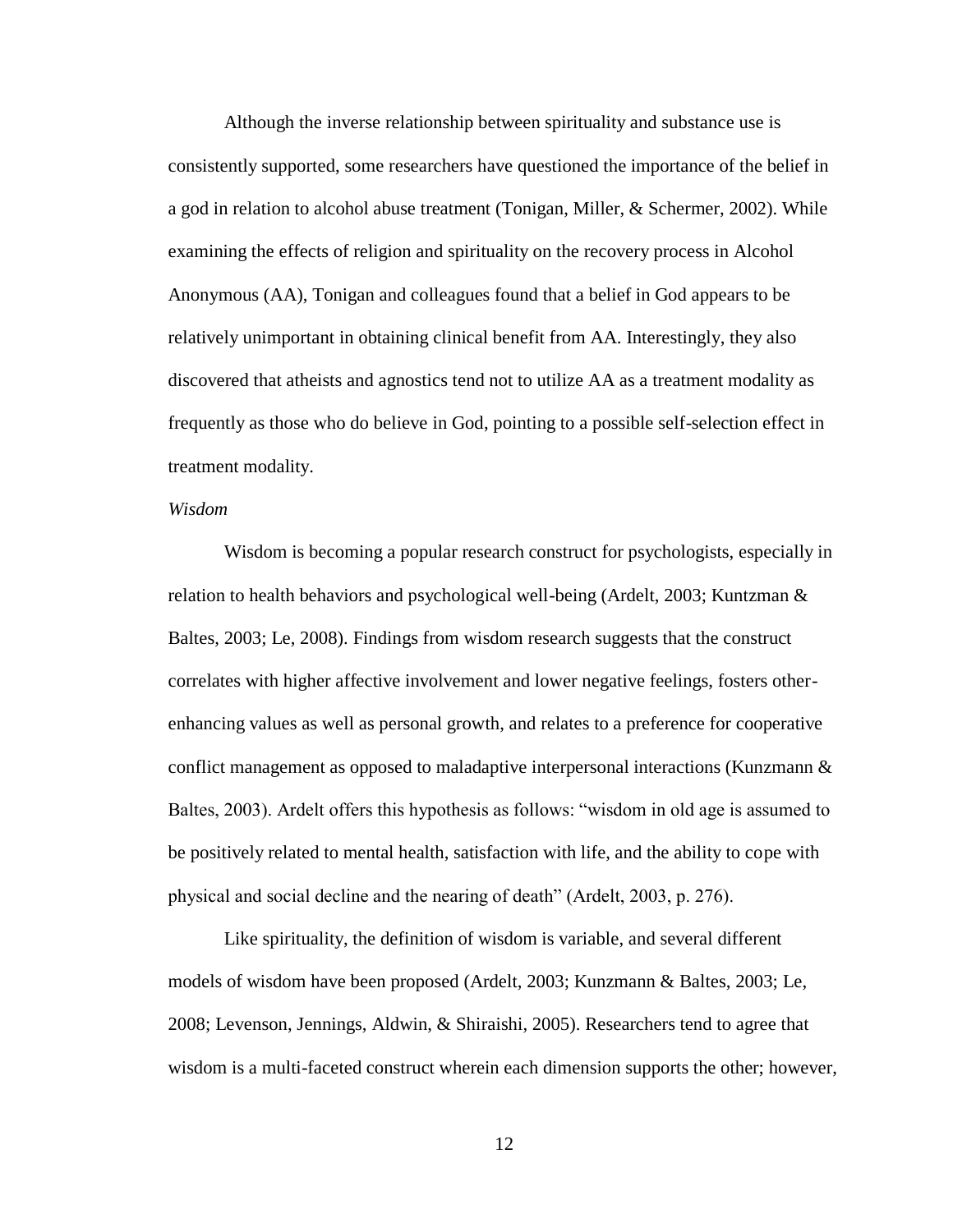debate exists regarding what dimensions contribute to the concept of wisdom. Among the conceptualizations of wisdom are: "a body of expert knowledge about the meaning and conduct of life and indicators of affective, motivational, and interpersonal functioning" (Kunzmann & Baltes, 2003; p. 1104), the awareness of ignorance (Meacham, 1990), and "an integration of cognitive, reflective, and affective dimensions" (Ardelt, 2003, p. 277). Further, Baltes and Staudinger (2000) defined wisdom as "expertise in the fundamental pragmatics of life, involving life-span contextualism, relativistic thinking, and comfort with uncertainty, as well as factual and procedural knowledge" (Le & Levenson, 2005**,** p. 444). Levenson and colleagues (2005) offered another characterization of wisdom as a process of self-transcendence. Self-transcendence can be thought of as "the ability to move beyond self-centered consciousness, and to see things as they are with clear awareness of human nature and human problems, and with a considerable measure of freedom from biological and social conditioning" (Le & Levenson, 2005, p.444).

In general, these conceptualizations of wisdom include elements of practical wisdom and transcendent wisdom. Practical wisdom includes an individual's ability to consider factual knowledge, procedural knowledge, life span contextualism and relativistic thinking, as well as tolerating uncertainty when resolving life dilemmas (Ardelt, 2003; Baltes & Staudinger, 2000). Transcendent wisdom generally refers to an individual's ability to transform consciousness, shift perspective, and observe things as they are directly (Levenson et al., 2005). It may be that these two contrasting definitions of wisdom, namely practical wisdom and self-transcendent wisdom, can be two components of a greater meta-construct. The two sub-types of wisdom may serve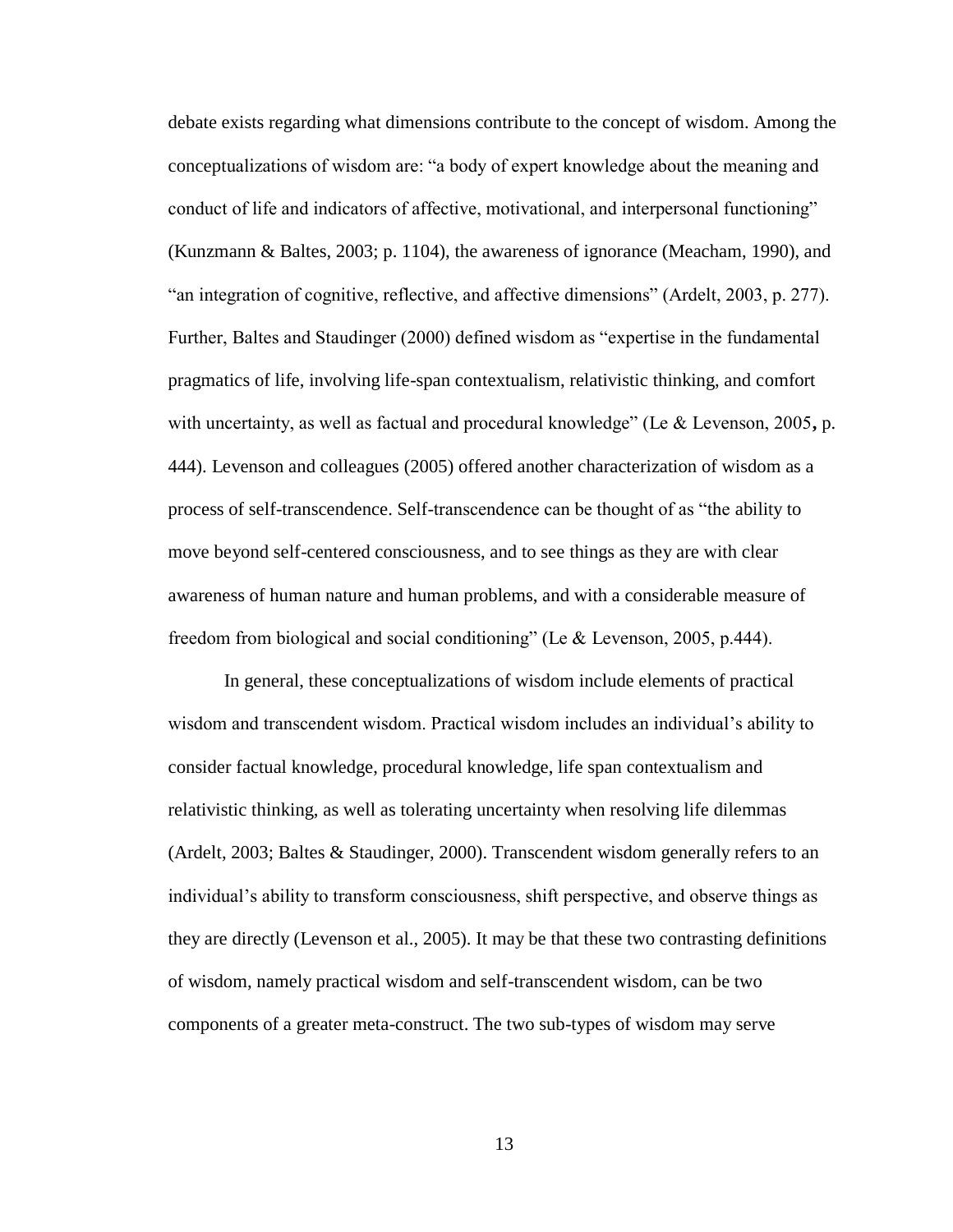different roles according to culture and necessity and may be emphasized at different developmental stages of life (Le, 2008).

Several studies have evaluated the relative influence of practical and transcendental wisdom throughout lifespan development and have found significant variation by age, culture, and gender (Le & Levenson, 2005; Le, 2008). In one study, researchers collected data cross-culturally, surveying 90 participants from traditionally contemplative traditions and 164 ethnically diverse undergraduates (35% European American, 38% Asian, 13% Hispanic, and 14% other) from traditionally individualistic U.S. backgrounds. The findings revealed that the vertical individualism assessed using U.S. undergraduates was negatively associated with self-transcendence. These results suggest a potential age difference for the role of culture in wisdom development (Le  $\&$ Levenson, 2005).

Another study that addressed the role of age in wisdom development investigated the psychometric properties of the Three-Dimensional Wisdom Scale using a normative sample of 180 older adults (Ardelt, 2003). Ardelt proposed that wisdom is typically thought to increase with age. The results indicated that wisdom is weakly associated with education level and gender, with higher education and male gender being associated with higher wisdom scores. The author suggests that the gender effect may reflect cohort values as men, especially older men, were encouraged to develop their cognitive capacities, whereas women may not have been supported or encouraged in the same way. The scale was found to have valid and reliable scores with the older adult population.

Wisdom development among young adults has been explored less by researchers, possibly due to the common association between old age and the attainment of wisdom.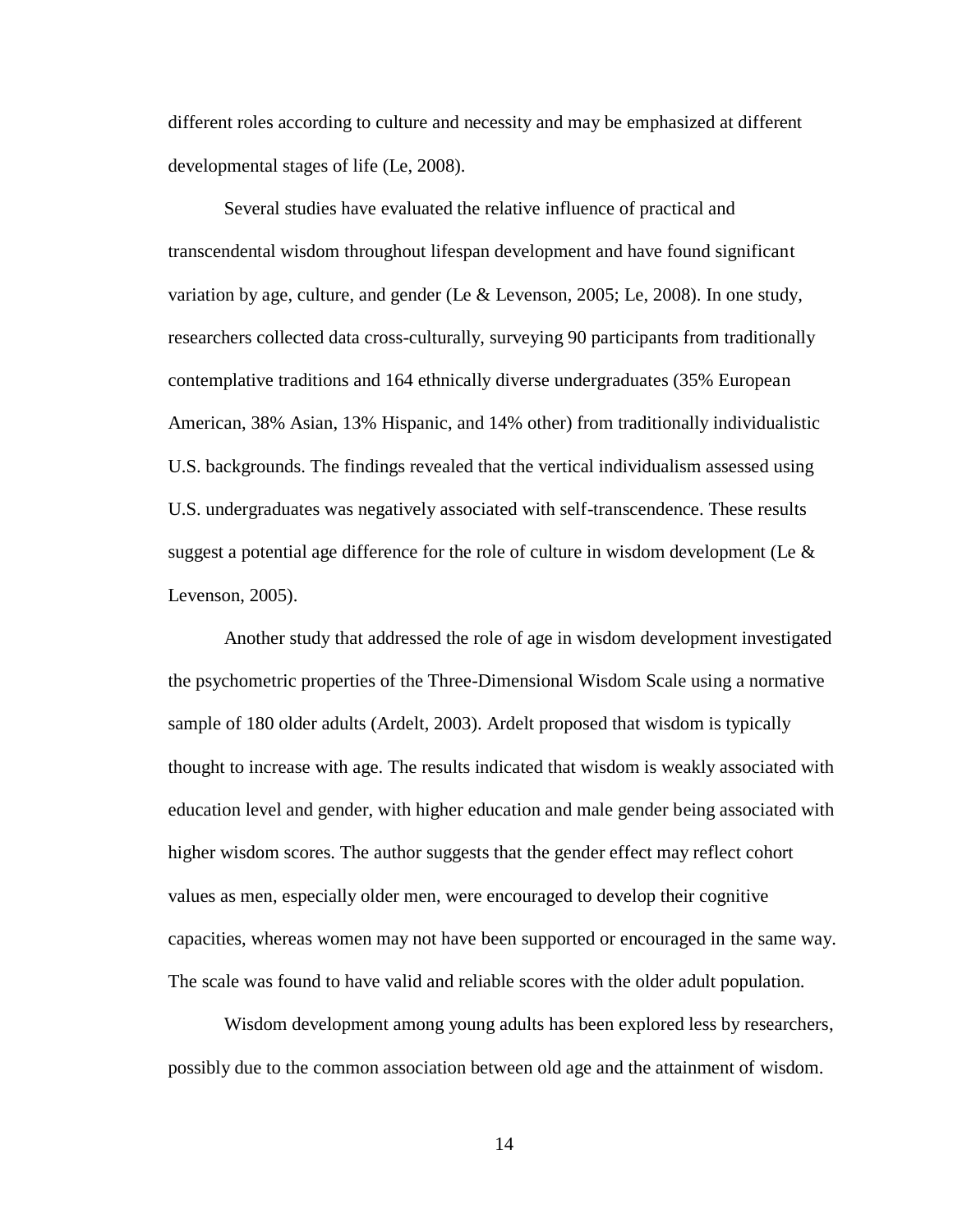However, elements of wisdom have been linked to substance abuse behaviors in adolescents. One study (Perry, Komro, Jones, Munson, Williams, & Jason, 2002) investigated whether an adolescent's self-evaluation of wisdom is associated with substance use and problem behavior. The authors also used the data to develop the Adolescent Wisdom Scale (AWS) to measure wisdom in adolescent populations (Perry et al., 2002). The AWS is comprised of three subscales: harmony and warmth (i.e. compassion, openness, appreciation, kindness and humor), intelligence (i.e. problem solving, focus, and positive self-esteem) and spirituality (i.e. unity, love for God, wonder, meaning, connection with nature). The study participants included 2,027 high school seniors (mean age 17.9), 53% of whom were female and 96% of whom were Caucasian.

The purpose of the study was to examine whether adolescents thought of themselves as having wisdom attributes and if the AWS subscales were associated with alcohol, tobacco, drug use, and violent behavior. As hypothesized, results showed that self-evaluated wisdom is indeed negatively related to substance use; however, there were significant differences among the subscales and between sexes. For males, the harmony and warmth subscale was not associated with alcohol and marijuana use, but the intelligence subscale and spirituality subscale were significantly inversely related to substance use. The authors theorized that the intelligence subscale seemed to have more traditionally "masculine" attributes and the difference could be attributed to gender socialization (Perry et al., 2002).

For females, all substance use scores negatively related to overall wisdom. Females had higher overall scores on the AWS as well as higher subscale scores on harmony/warmth and spirituality than males. According to the authors, the harmony and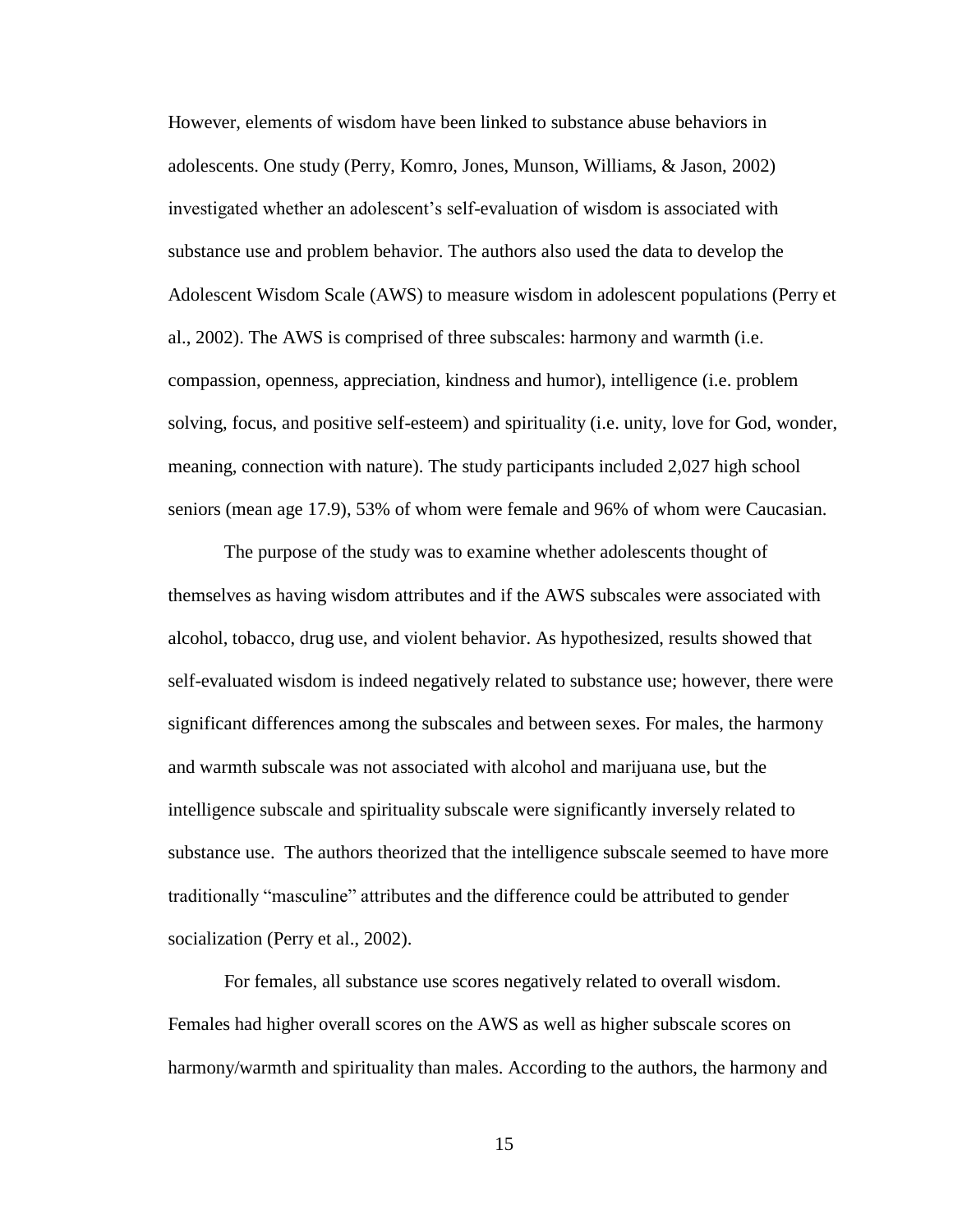warmth subscale encompasses more traditionally "feminine" characteristics and they suggested that "our culture may be biased in reinforcing gender-specific personal attributes that can both support and/or hinder the acquisition of wisdom" (p.59). The authors concluded that the factors assessed in the scales, harmony and warmth, intelligence, and spirituality can be considered protective factors against adolescent substance use and can guide the development of early interventions.

## *Self-transcendence*

The concept of self-transcendence has been linked to both spiritual and wisdom development and is equally difficult to define. Levenson and colleagues (2005) conceptualized self-transcendence as a developmental process that guides individuals toward wisdom. Another researcher believes that self-transcendence is a necessary component of wisdom (Curnow, 1999). Pascual-Leone's (1990) theory proposes that transcendence of the self is required in order to move beyond the "ingrained, automatic ways of thinking, feeling, and acting, and to connect empathetically with the experiences of others" (p. 444).

Levenson and colleagues (2005) outlined their perspective on the role of selftranscendence, stating that it is "equivalent to wisdom and implies the dissolution of (self-based) obstacles to empathy, understanding, and integrity" (p.129), and that the path toward self-transcendence requires decreased reliance on external definitions of the self and increased spiritual connectedness. The authors highlight past research that has connected self-transcendence to psychological health benefits such as emotional wellbeing, hope, and a sense of coherence. The Adult Self-Transcendence Inventory (ASTI), developed by Levenson and colleagues (2005), is intended to measure this construct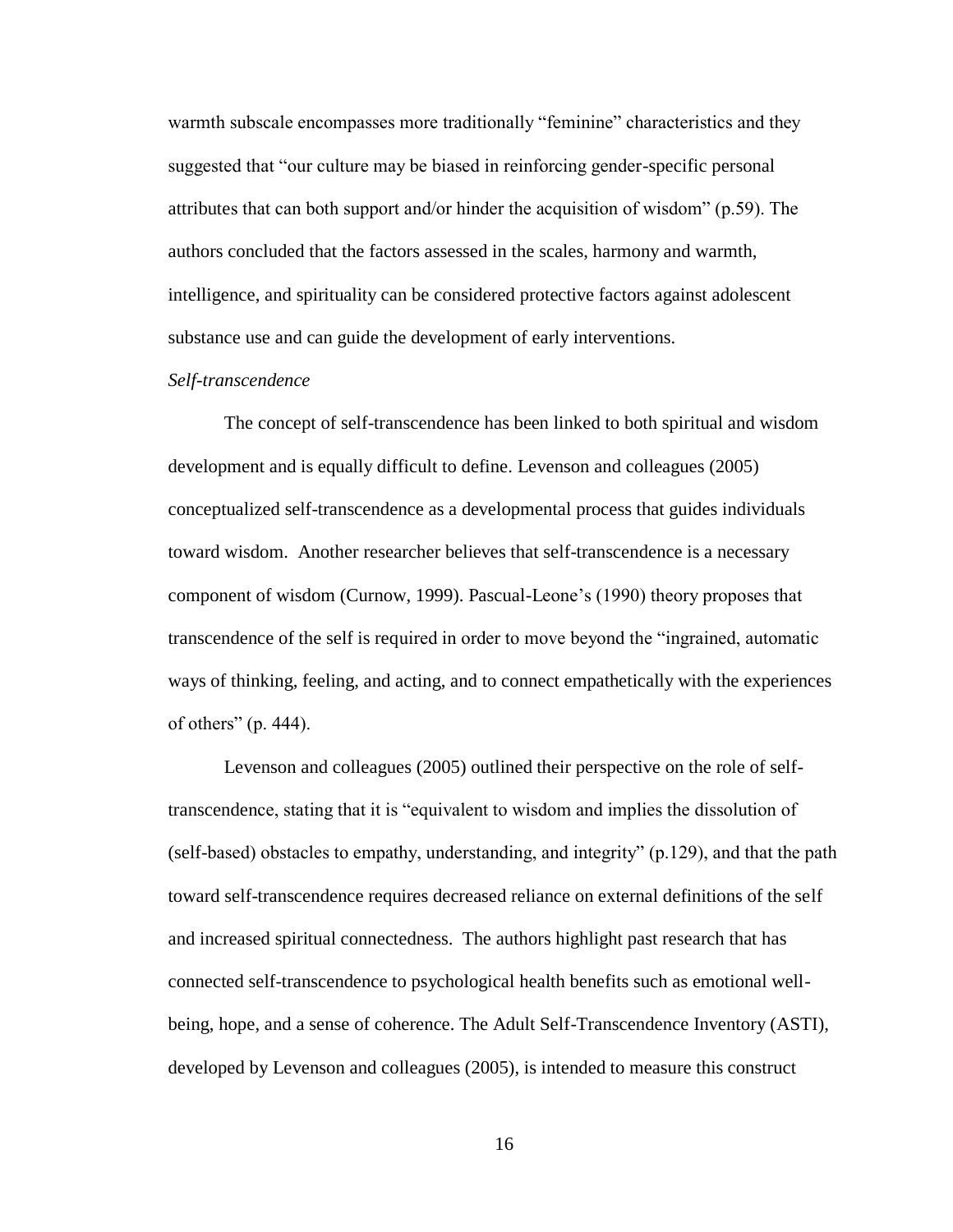across a variety of age groups. During the creating of the scale, the authors recruited 341 individuals including students, staff, and faculty from a mid-sized university (see ASTI in *Measures)*. These authors also assessed meditative practice, which is commonly associated with spirituality, and found that meditation was positively related to selftranscendence. They concluded that individuals could undertake activities that promote self-transcendence and positive personality traits, which may be protective factors against social alienation in old age.

Le and Levenson (2005) suggest that two main factors are necessary in order to achieve self-transcendence: minimization of competitive individualism and the absence of possessiveness in love relationships (immature love). The authors used samples of adult immigrants and college students in their study on the roles of immature love and cultural in self-transcendence. Their goal was to address the role of interpersonal relationships in the development of wisdom. The results showed that culture (vertical and horizontal forms of collectivism or individualism) was related to immature love and selftranscendence. Competiveness and possessiveness associated with immature love were inversely related to self-transcendence. The authors also found that age was a significant variable among the student sample.

#### *The Relationship between Spirituality, Wisdom and Self-Transcendence*

Spirituality is thought to be associated with wisdom in both young and older adults (Le, 2008; Levenson, 2005; Wink and Dillon, 2003). The connection between spirituality and wisdom exists partly because "the essence of spirituality seems to consist in an effort to free consciousness from the thrall of genetic instructions" (Csiksentmihayli, 1993; p. 241**)**. Researchers suggest that the development and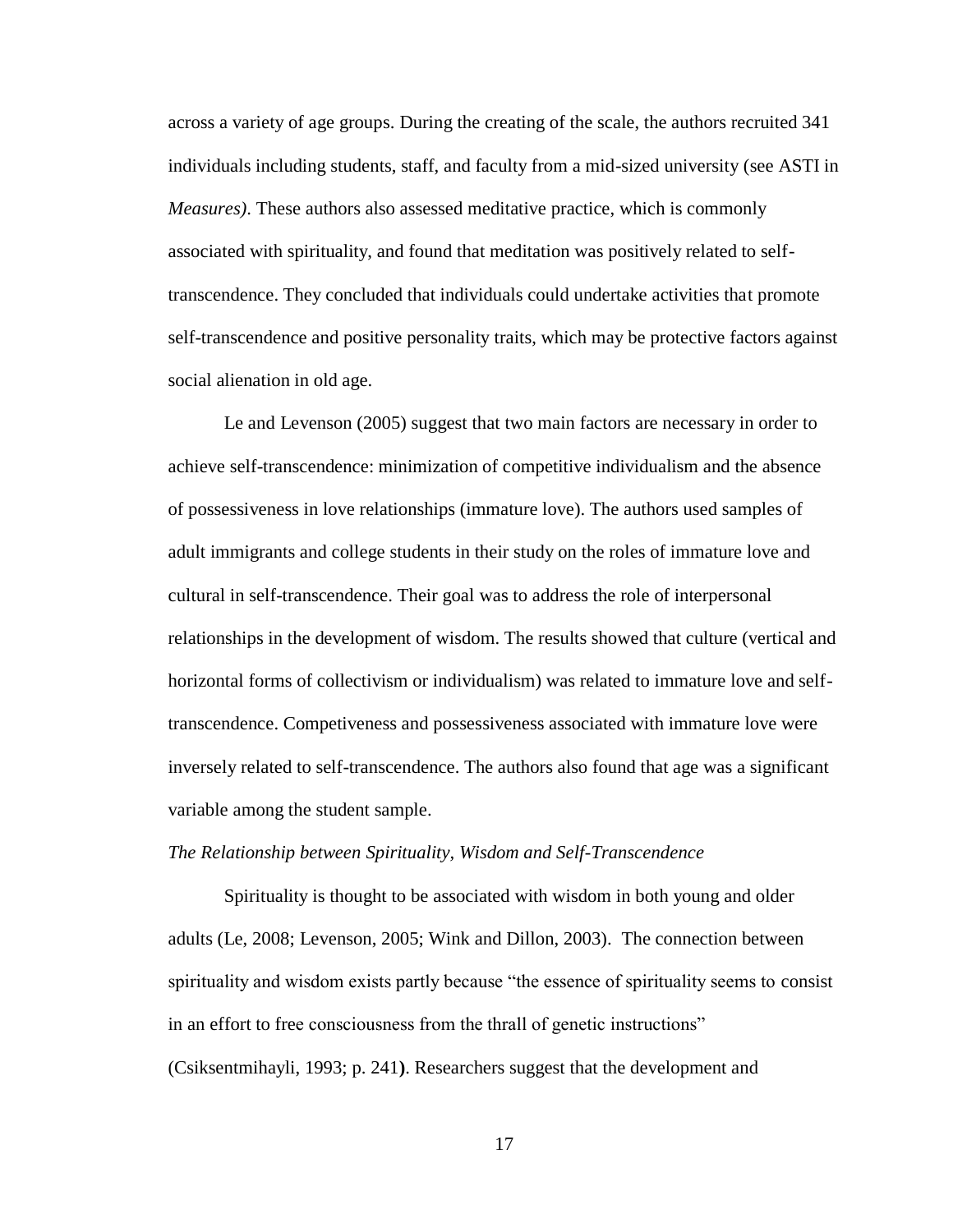maintenance of wisdom requires the liberation of social, cultural and biological constraints (Levenson & Crumpler**,** 1996), whereas self-transcendence refers to the ability of an individual to transcend one's own self-centeredness and personal obstacles. The concept of self-transcendence appears to cross into both spirituality and wisdom domains (Ellison, 1983; Le, 2008; Levenson, 2005). Self-transcendence has also been referred to as "the sense of well-being that we experience when we find purposes to commit ourselves to which involve ultimate meaning for life" (Ellison, 1983, p. 330).

Intentional self-enhancement, along with a supportive environment facilitative of spiritual exploration, is an important step toward the development of transcendent wisdom for both younger and older groups (Le, 2008). The finding may be explained by the idea that spirituality is more important for practical wisdom development among young adults and transcendent wisdom development in older adults. Le concluded that spirituality is related to wisdom development, but the relationship changes slightly with age and culture. Additionally, the study found that belonging to a religious or spiritual community contributed to transcendent wisdom development. For the college sample, institutional practice of spirituality was an important part of wisdom development (Le, 2008).

In summation, the various studies suggest the following possible relationships between spirituality, wisdom and self-transcendence: a) spirituality is positively associated with wisdom; b) self-transcendence is positively related to spirituality; c) self-transcendence may influence spirituality which in turn may increase practical wisdom development for young adults and transcendent wisdom development for older adults.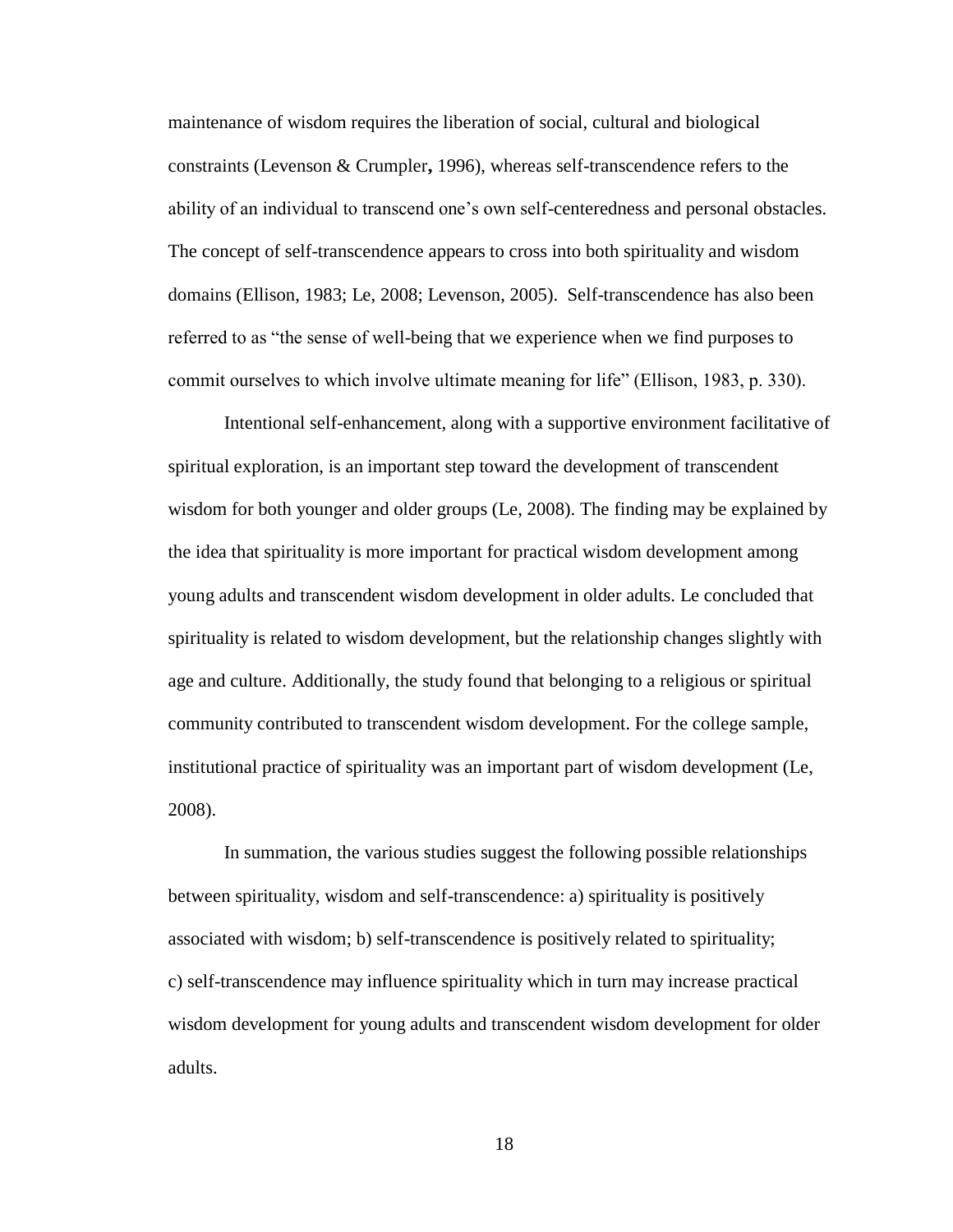### Chapter II

#### Present Study

The purpose of the present study is to evaluate the influence of spirituality, wisdom and self-transcendence on college students' alcohol use. This study intends to deepen the field's understanding of the aforementioned variables, how they relate to one another among college students, and specifically, how these variables relate to students' decision to consume alcohol. This study also measures alcohol-related problems, which is arguably the more salient of the two measures for colleges and universities hoping to reduce negative consequences. The participants meet criteria for membership in one of two groups. The first group of students was mandated to attend clinical or psychoeducational treatment for violating the university's alcohol and other drug policy (mandated-treatment group; MT group). The second group was selected from the general student population and has never been mandated for alcohol or other drug treatment through the university.

The current study intends to replicate previous findings regarding college students' spirituality, wisdom and self-transcendence. The study also offers new conclusions relating spirituality, wisdom, and self-transcendence to students' alcohol use. The participants of interest were those students mandated for treatment, which is traditionally an under-researched population. The study assessed how spirituality, wisdom, and self-transcendence influenced college students' decision to use alcohol. The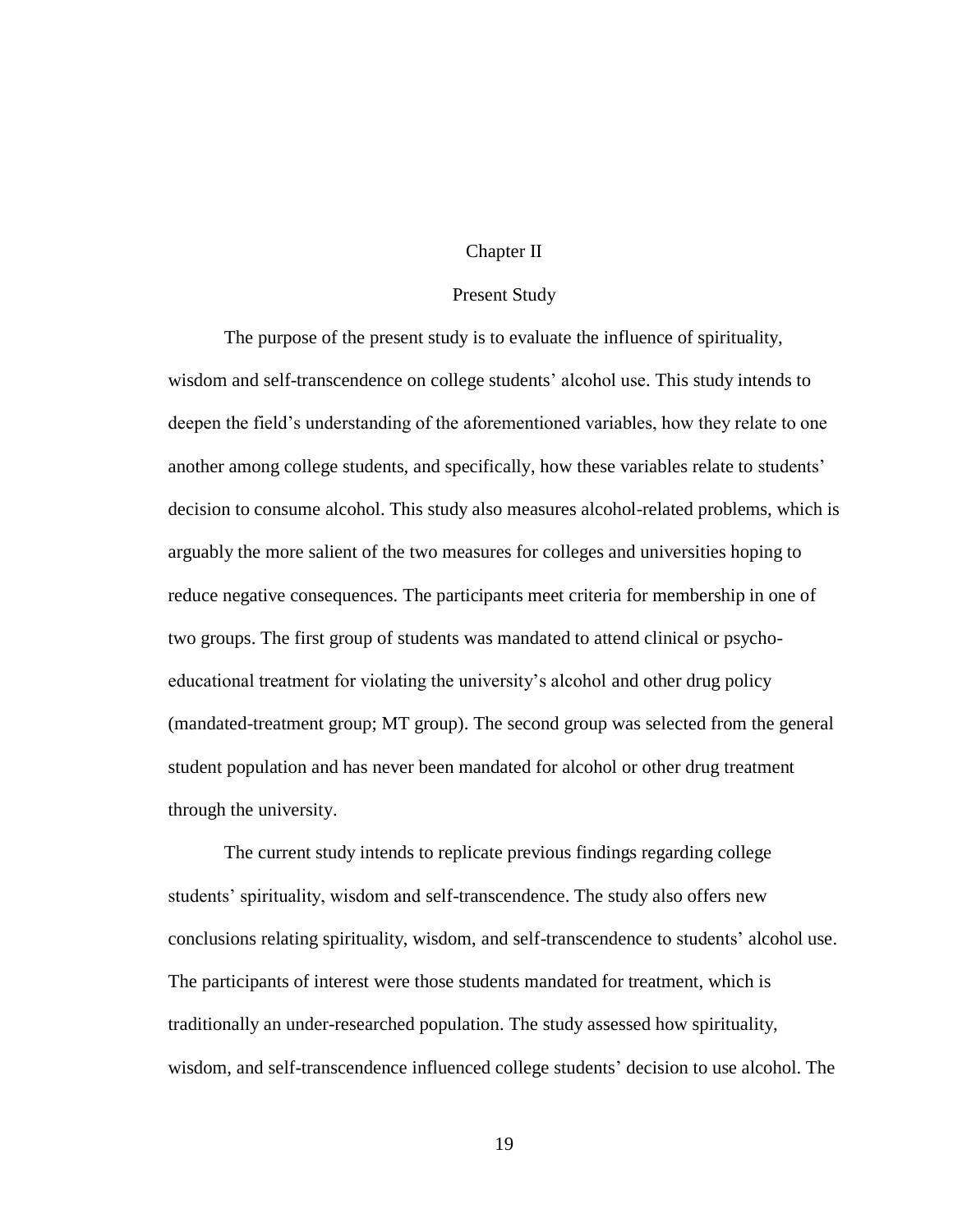outcomes of this study may help researchers and clinicians better understand the mechanisms underlying alcohol abuse in students and can inform future clinical interventions and programmatic structure. Preventative efforts for adolescents could include spiritual and wisdom development as an integral component. Alcoholism recovery and treatment may intentionally include relevant findings in their programs. Finally, results may enhance researchers' understanding of the connection between spirituality, wisdom, and self-transcendence and alcohol use in order to facilitate future research.

In addition to the above goals, two sets of exploratory analyses were conducted: one set comparing men and women on the possible relationship between the three main variables (spirituality, wisdom, self-transcendence) and alcohol use, and the other set evaluating the influence of age on the relationship between the three main variables and alcohol use measures.

#### *Hypotheses*

Based on a review of previous research, the following hypotheses were proposed:

- Hypothesis 1: There is a significant difference between groups in total alcohol use scores; specifically, the mandated treatment (MT) group has higher overall alcohol use scores than the control group.
- Hypothesis 2: The MT group scores are significantly lower than the control group on spirituality, wisdom, and self-transcendence.
- Hypothesis 3: Scores for spirituality, wisdom, and self-transcendence are significantly negatively correlated with blood alcohol level for both groups.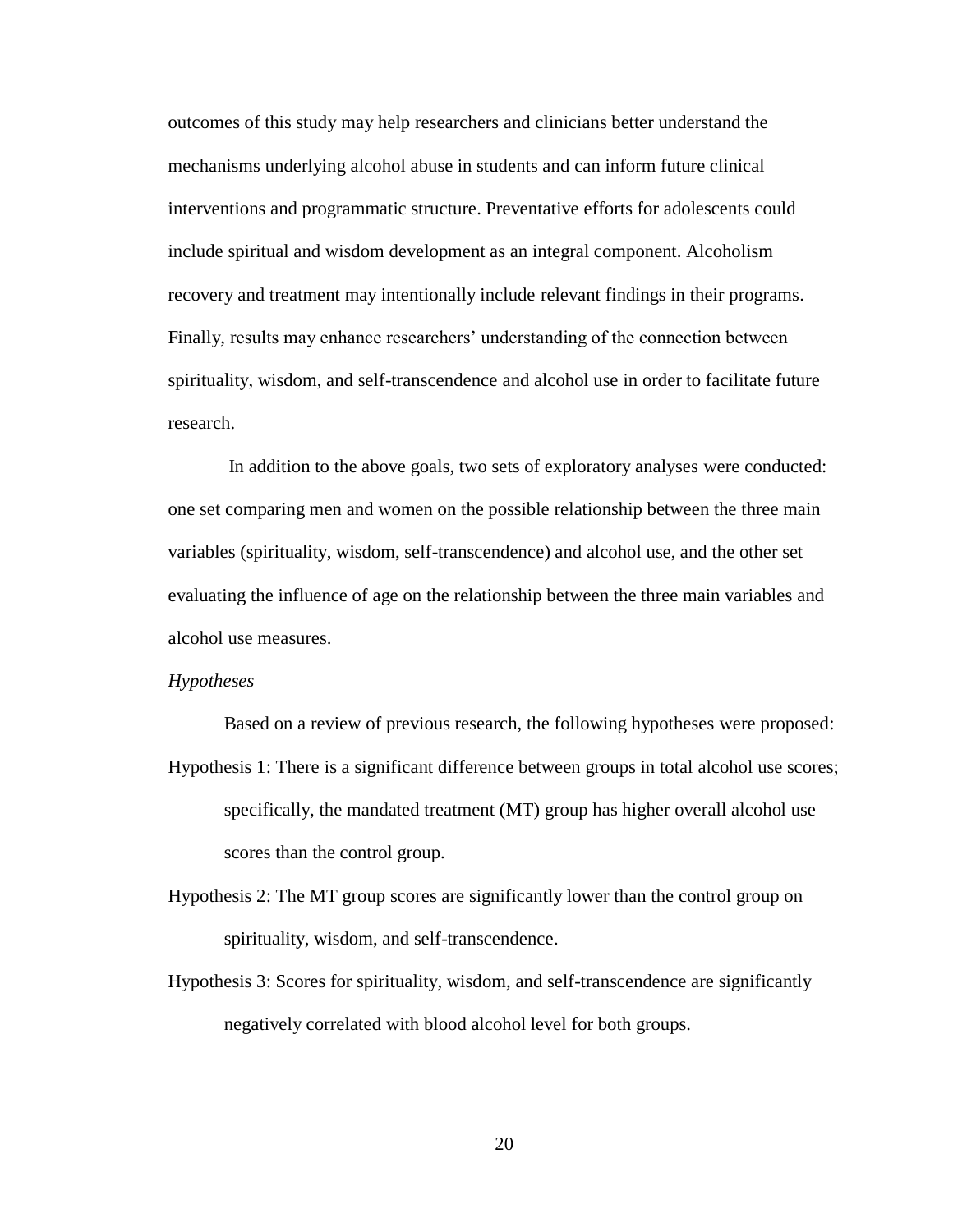- Hypothesis 4: Spirituality, wisdom, and self-transcendence are significantly negatively correlated with alcohol problems for both groups.
- Hypothesis 5: Spirituality, wisdom, and self-transcendence account for a significant proportion of variance in blood alcohol level.
- Hypothesis 6: Spirituality, wisdom, and self-transcendence account for a significant proportion of variance in alcohol problems.

The study includes exploratory analyses that examine how age is related to spirituality, wisdom, self-transcendence and alcohol use scores. The analysis investigates whether age is correlated with spirituality, wisdom and self-transcendence and how age influences the variance in blood alcohol level and alcohol problems.

The study also explores how gender relates to spirituality, wisdom, selftranscendence and alcohol use. Specifically, the study is seeking to determine if wisdom, spirituality and self-transcendence relate to blood alcohol level and alcohol problems differently for men and women. Further, the researcher explored the potential differences between men and women within each group, and how they compared across groups.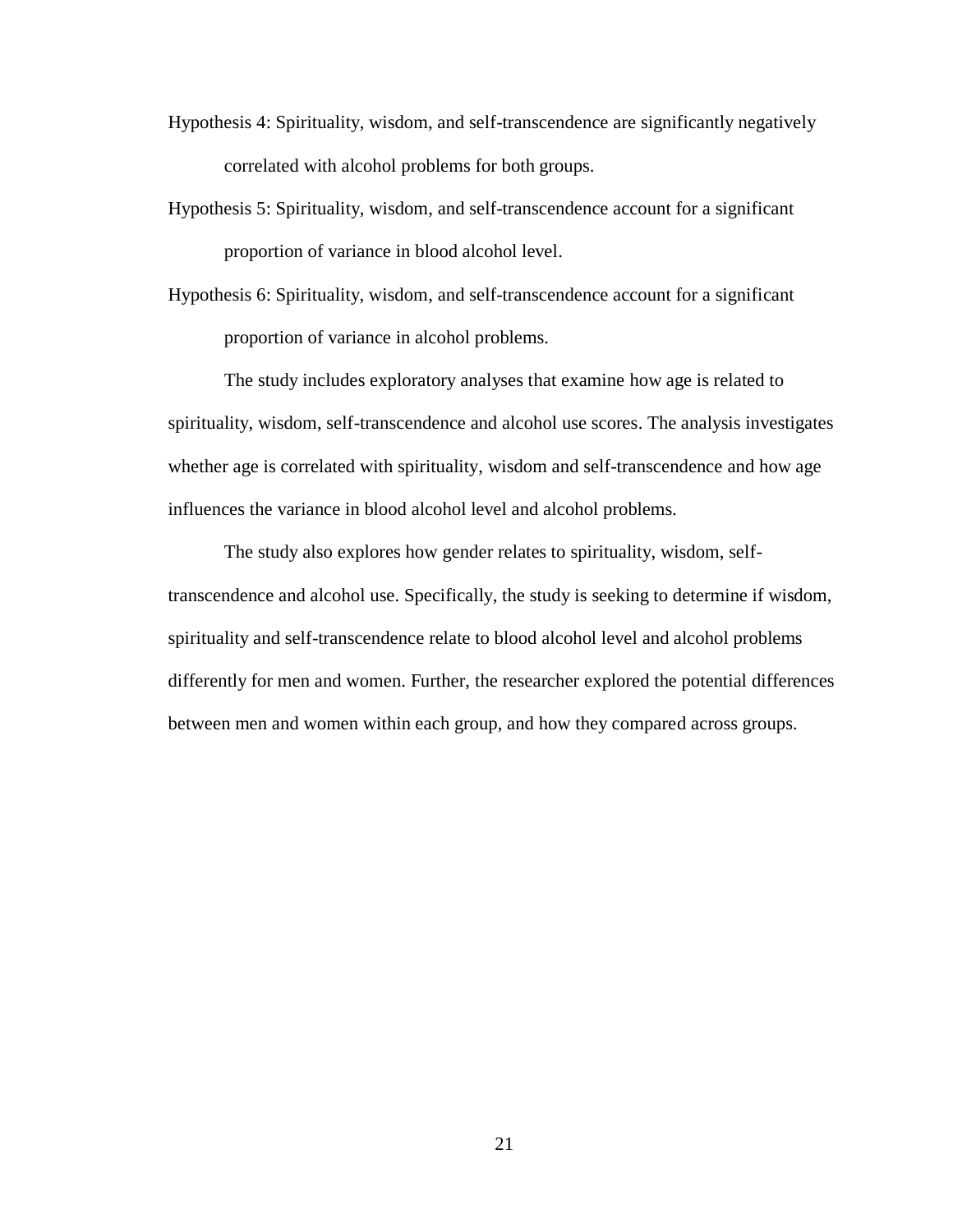## Chapter III

## Method

# *Participants*

Two groups of college students were recruited for participation. One group of students violated their university's alcohol and other drug conduct policy and was mandated for treatment with the university's counseling center in order to continue with class registration (mandated treatment group; MT group). The MT group consisted of 80 participants; 78% of participants were male and 80% were Caucasian/White (Table 1). Their mean age was  $18.72$  (*SD* = .78, Table 2) and 86.3 % were in their first year of college.

The second group of students served as a comparison group and was recruited from introductory psychology classes. Participants received class credit for their involvement. The control group consisted of 219 students, 78% of whom were women and 58% were Caucasian/White. The mean age was 18.42 (*SD* =.93, Table 2) and 81.3% were in their first year of college (Table 1).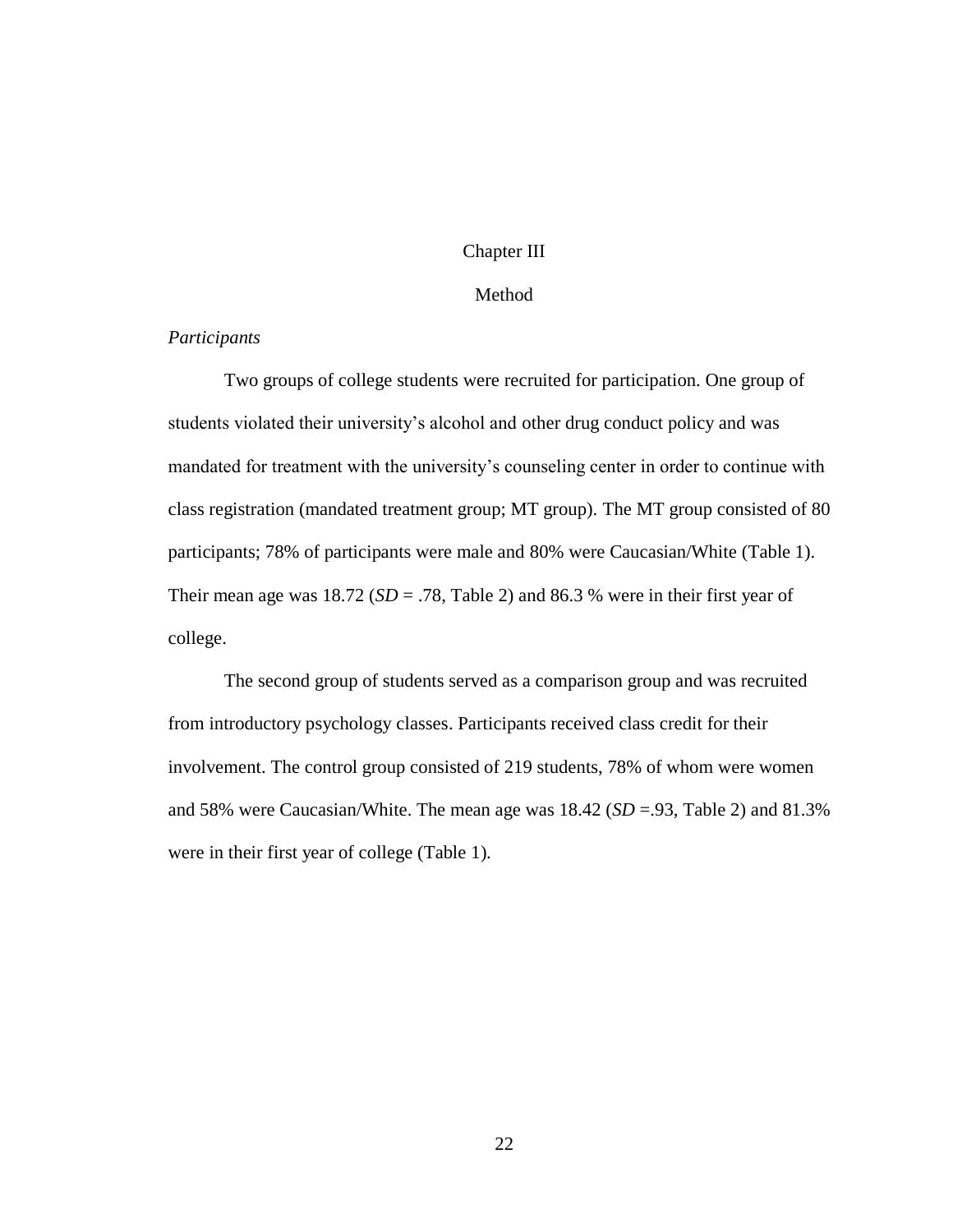# Table 1

|                  | Mandated         | Control   | <b>Statistical Results</b> |                  |
|------------------|------------------|-----------|----------------------------|------------------|
|                  | Treatment        |           |                            |                  |
|                  | $n = 80$         | $n = 219$ | $\chi^2$ (df)              | $\boldsymbol{p}$ |
| Gender           |                  |           | 76.53(1)                   | .000             |
| Men              | 61               | 48        |                            |                  |
| Women            | 18               | 170       |                            |                  |
| Ethnicity        |                  |           | 15.07(6)                   | .020             |
| Caucasian/White  | 80%              | 58%       |                            |                  |
| Asian American   | 6.5%             | 5%        |                            |                  |
| Latino/Hispanic  | 5%               | 4%        |                            |                  |
| Native American  | $\boldsymbol{0}$ | 1%        |                            |                  |
| African American | $\boldsymbol{0}$ | 1%        |                            |                  |
| Multi-Racial     | 6.3%             | 9.6%      |                            |                  |
| Other            | 6.3%             | 21%       |                            |                  |
| Year in School   |                  |           | 3.87(3)                    | .276             |
| First            | 86.3%            | 81.3%     |                            |                  |
| Second           | 6.3%             | 13.7%     |                            |                  |
| Third+           | 7.6%             | 5.1%      |                            |                  |
|                  |                  |           |                            |                  |

# *Participant Demographics and Differences between Groups*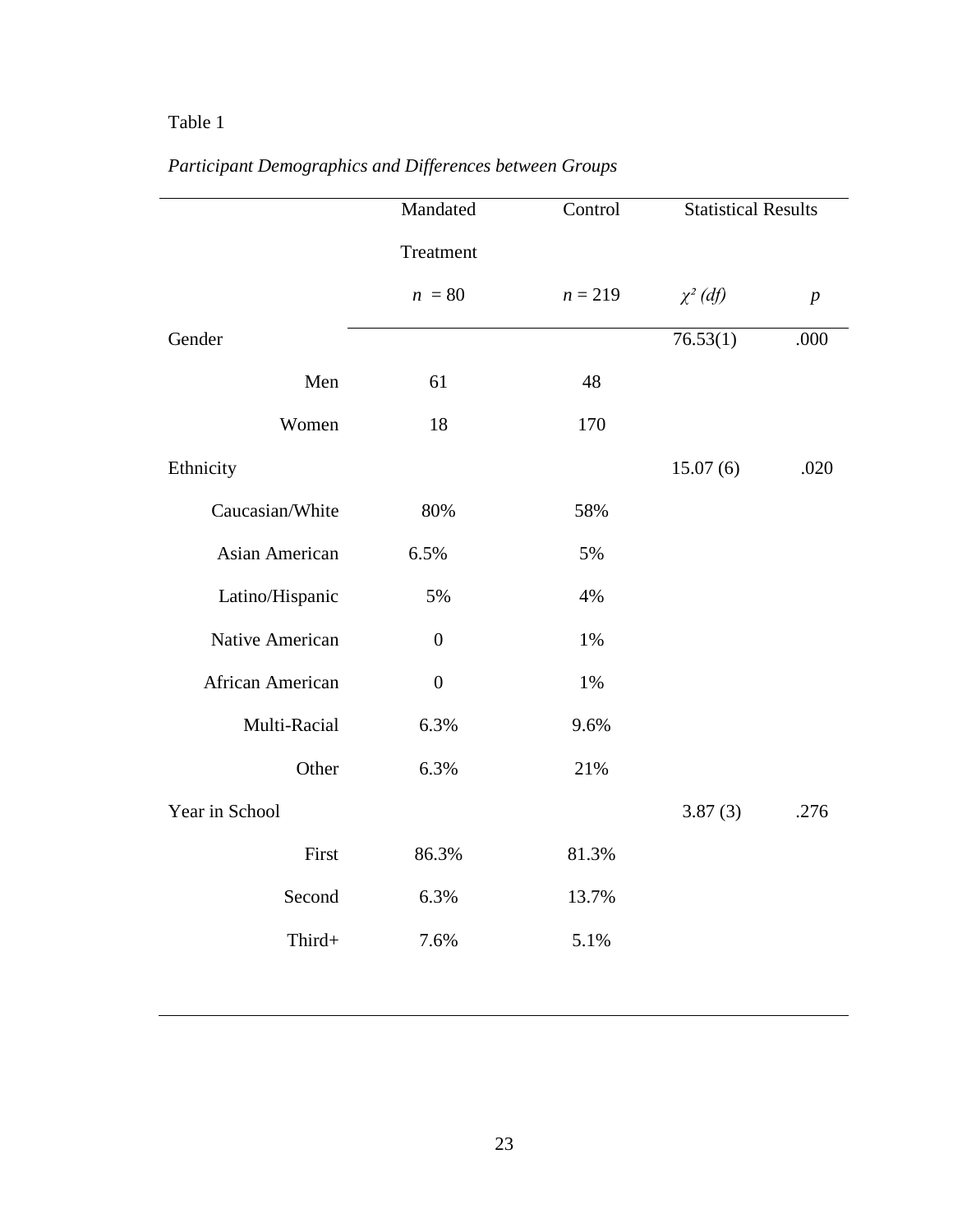## *Measures*

Demographic Questionnaire

A brief demographic questionnaire designed for this study covered basic information such as age, year in school, ethnicity and gender of the participant (see appendix A). The questionnaire also assessed the age at which the student began drinking alcohol and the age at which they first felt "drunk." To ensure the groups are mutually exclusive, participants in the control group were asked if they have ever been cited or sanctioned for violating the university's drug and alcohol policy. If so, their data were excluded from the analysis.

Spiritual Meaning Scale (SMS)

The SMS (Mascaro et al., 2004) defines spiritual meaning as "the extent to which an individual believes that life or some force of which life is a function has a purpose, will, or way in which individuals participate" (p. 845). The SMS is comprised of 15 items arranged on a 5-point Likert-type scale ranging from "I totally agree" to "I totally disagree" (see Appendix B). The reliability for the SMS is .89 among a sample of 465 undergraduates. The normative sample was relatively young  $(M= 19.12)$ , and homogeneous (84% were Caucasian); 46% of the sample were female.

The authors used Wong's (1998) and Frankl's (1984/1988) writings on existential and spiritual meaning to construct the 84 original items administered to the undergraduate sample. Items were eliminated from the original pool based on a measure of social desirability or that were negatively related with a measure of "need for cognition (tendency toward objective thinking)" (p.849). Any items that loaded below .30 on the main factor after a factor analysis were also eliminated. After a principle components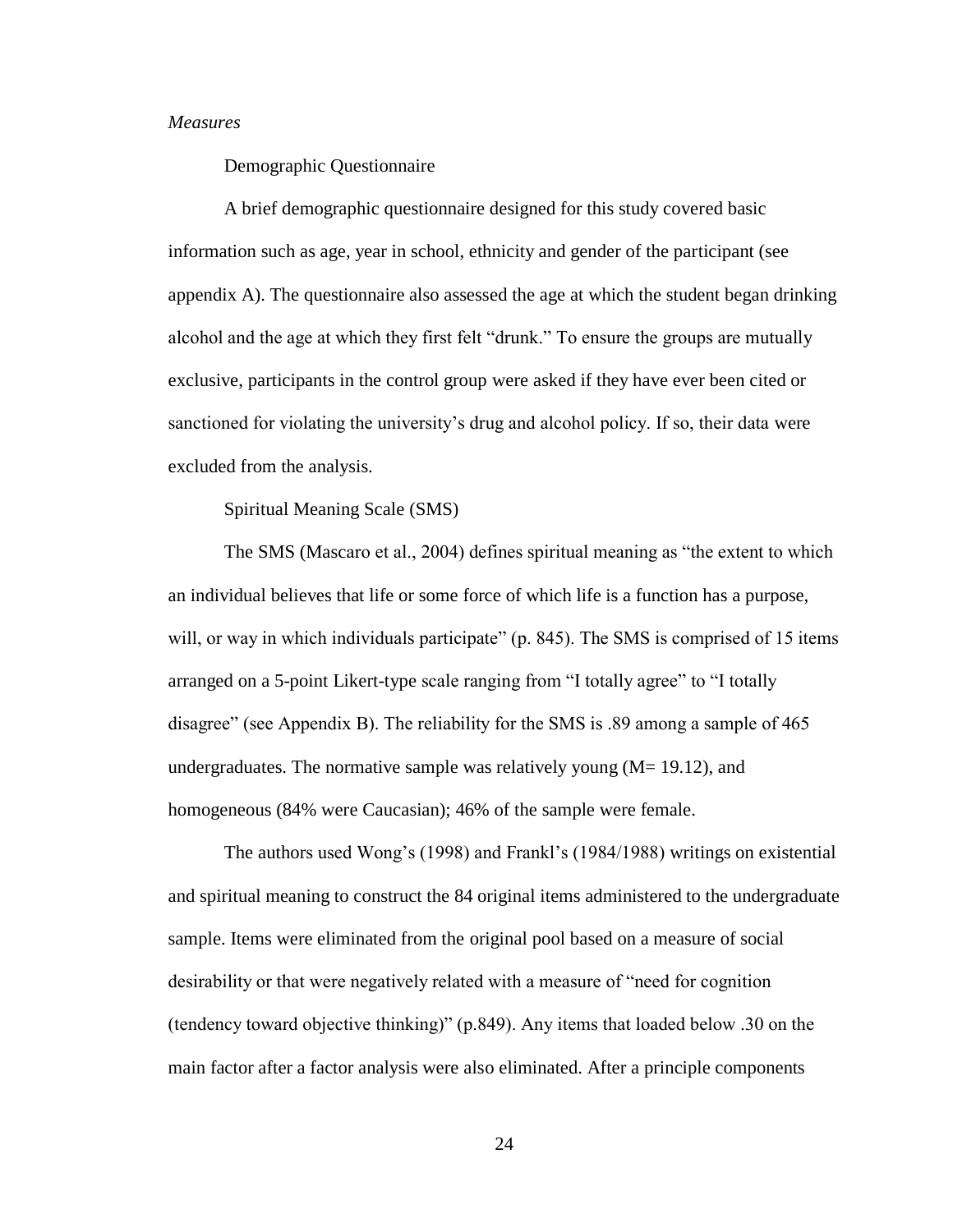analysis, results showed that the SMS is comprised of only one factor, which accounted for 41% of the variance in item responses.

To assess for convergent validity, the authors correlated the SMS with measures of implicit (Personal Meaning Profile; Wong, 1998) and personal meaning (Life Regard Index-Framework subscale, Battista & Almond, 1973). The SMS had a moderate to large correlation with these well-established measures of meaning. A panel of experts consisting of two analytic philosophy professors, two researchers in spiritual psychology and seven graduate students in clinical psychology rated degrees of fit for each remaining item based on the definition of spiritual meaning. A hierarchical regression analysis was conducted to assess for the SMS' ability to predict mental health outcomes such as hope, depression, anxiety, and anti-social features. Results indicated that the SMS had a high positive correlation with hope, a high negative correlation with depression, and small negative correlations with anxiety and anti-social features.

Three-Dimensional Wisdom Scale (3D-WS)

The 3D-WS is based on Clayton & Birren's (1980) conceptualization of wisdom and assesses wisdom as defined as a latent variable with cognitive, affective, and reflective effect indicators (Ardelt, 2003; see Appendix C). The scale was normed using 180 older adults who were 52 years of age or older (M=71). Of the respondents, 73% were women, 72% were White, 29% had a high school diploma as their highest educational degree, 13% had a Bachelor's degree, and 31% had a graduate degree.

The 3D-WS includes 39 total items in a 5-point Likert-type format. Of the 39 items, 14 items load on the cognitive dimension, 12 items load on the reflective components, and 13 relate to the affective dimension. The items were selected from a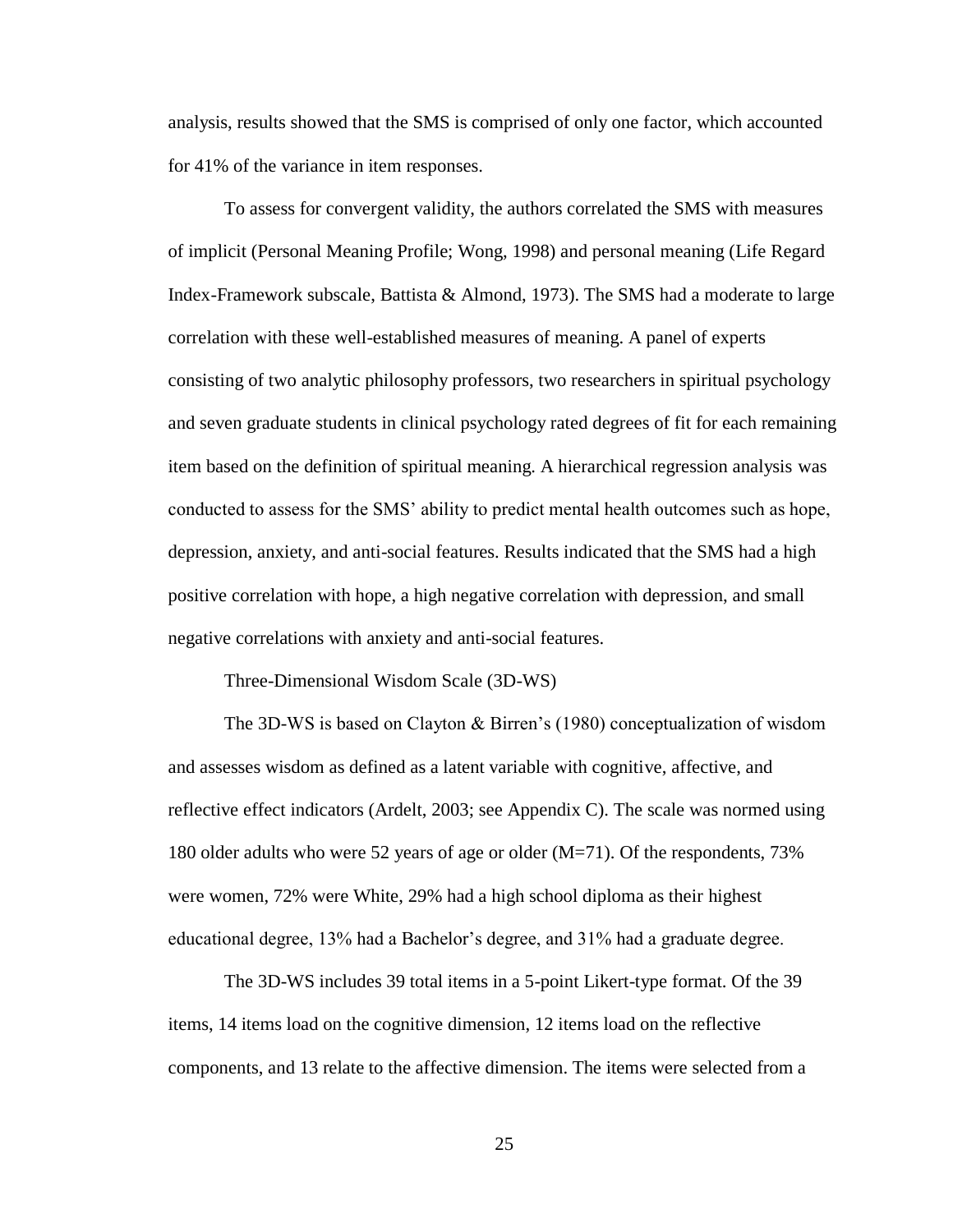larger pool of 158 items during scale development. Five judges sorted the items into relevant dimensions and the research team then discussed which of the items to discard. After a pretest and further item elimination, the remaining 132 items were administered to the study sample. A factor analysis identified the strongest items in each dimension for final retention.

Reliability scores for the 3D-WS were assessed using a Cronbach's alpha and were found to be acceptably reliable measures of the three dimensions of wisdom for this older adult sample (cognitive  $\alpha = .85$ ; reflective  $\alpha = .71$ ; affective  $\alpha = .72$ ; Ardelt, 2003). Each subscale score equals the mean of the items within the respective dimension. The cognitive, reflective, and affective subscales were significantly correlated with each other and scores ranged from .30 to .50. The overall fit indices indicated that the three-factor model was a good fit for this sample. The 3D-WS significantly correlated with the qualitative interviews rated by independent observers that were obtained in conjunction with the self-report data. The scale was shown to have strong predictive validity; it significantly correlated with mastery, general well-being, purpose, health, fear of death, depressive symptoms and death avoidance in the appropriate directions. The 3D-WS was not related to marital status, gender, race, or income, but was weakly related to education level. Further, participants who were rated by others as being wise scored significantly higher on the wisdom scales.

The cognitive dimension of the scale refers to a person's ability to understand life and comprehend the significance and deeper meaning particularly with inter and intrapersonal matters (see Appendix C1). It includes the knowledge of the positive and negative aspect of human nature, limits to knowledge, and life's ambiguity and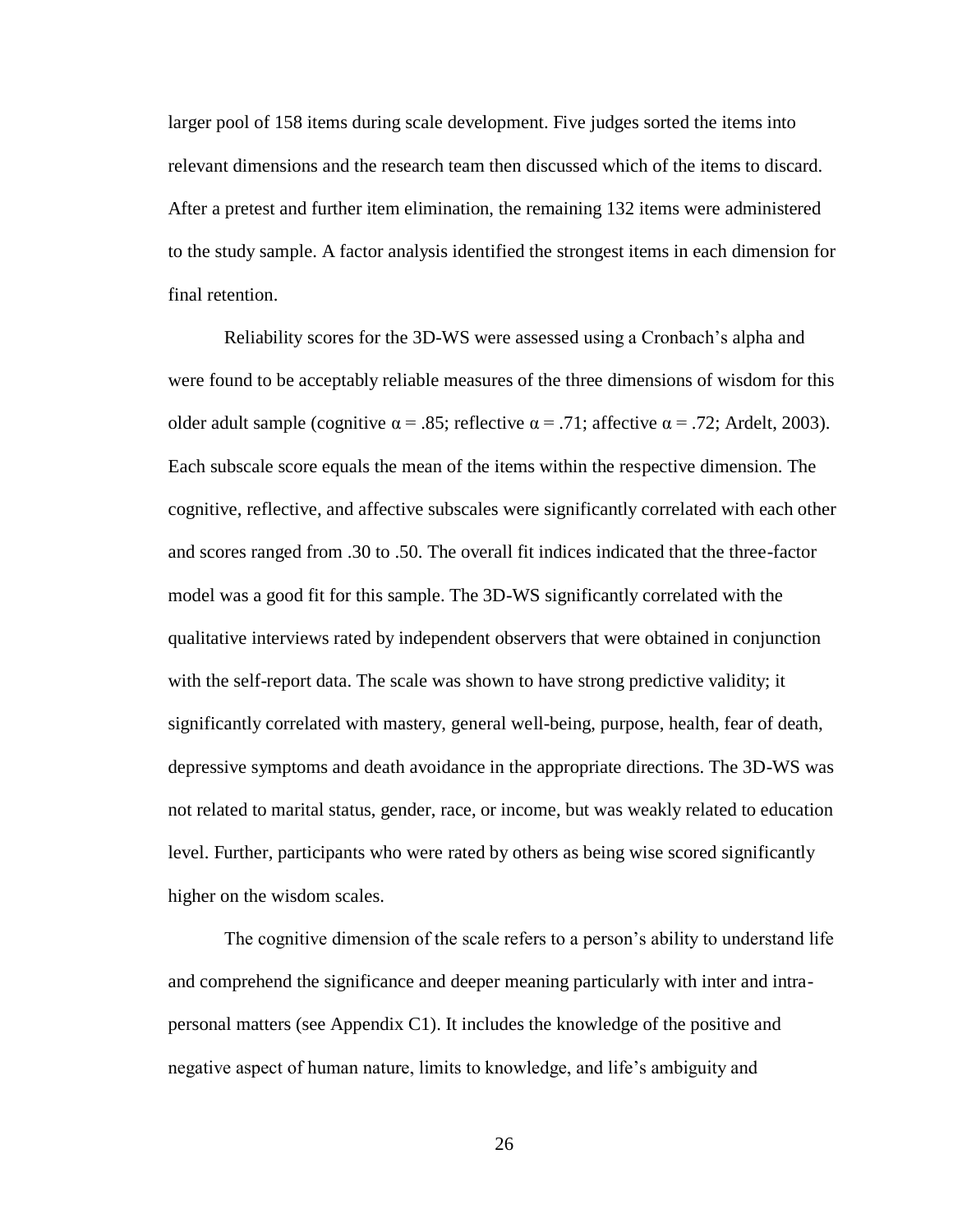unpredictability. Items assess participants' willingness to understand a situation thoroughly.

The reflective dimension serves as a prerequisite for the cognitive dimension, and is described as "the ability to perceive reality as it is without any major distortions" (p. 278; see Appendix C2). Reflective wisdom requires an individual to engage in reflective thinking by looking at the situation and events from many perspectives to develop insight and self-awareness. Also includes a component of avoiding blaming others for current situation.

The affective dimension reflects an individual's demeanor toward others and level of compassionate and sympathetic love (see Appendix C3). It assesses the presence of positive emotions and behavior toward other human being and the absence of indifference or negative emotions or behaviors.

It is important to note that the three dimensions are not independent of each other. The reflective component is crucial as the foundation for the development of the other two dimensions. In this way, wisdom is considered a personality characteristic rather than a performance variable.

Adult Self-Transcendence Inventory (ASTI)

The Adult Self-Transcendence Inventory (Levenson et al., 2005) consists of 18 self-report items reflecting the degree of self-transcendence, which is thought to be the culminating point of wisdom development. The ASTI asks participants to rate themselves on a variety of characteristics assessing self-transcendence "compared to five years ago." The items are 4-point Likert- type scaled ranging from *disagree strongly* to *agree*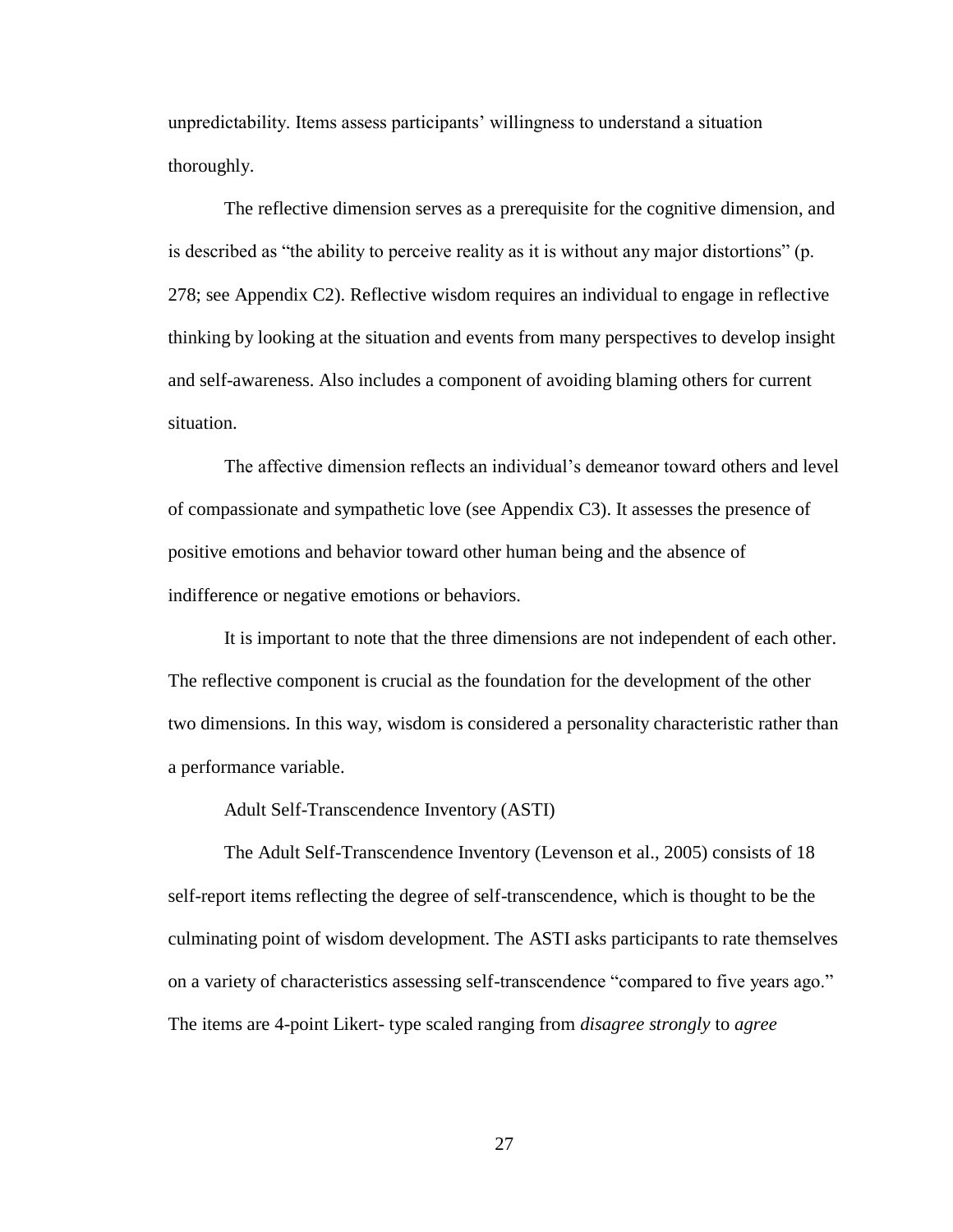*strongly.* A factor analysis identified two factors: alienation and self-transcendence, which are negatively correlated (see Appendix D).

The scale was developed using 341 adult participants from a university wide sample including faculty, staff and students. The authors identified a slight social desirability effect for both subscales based on the distribution of scores. The scores on the ASTI were unrelated to age  $(M=34, SD=12)$ , sex (72.5% female), or educational status (54.9% had a post-graduate degree) among the normative sample. Using a Cronbach's alpha analysis, the ASTI subscales showed acceptable internal consistency among this sample (self-transcendence .75; alienation .64). An assessment of convergent validity correlated the ASTI and the NEO-FFI Personality Inventory (McCrae & Costa, 1989). Results showed that the ASTI significantly and negatively related to neuroticism and positively correlated with openness, agreeableness, conscientiousness, extraversion, and meditation practice.

#### Daily Drinking Questionnaire (DDQ)

Drinking behavior will be assessed using the DDQ (Dimeff, et al., 1999; Marlatt et al., 1998; Collins, Parks, & Marlatt, 1985?) which is a shortened version of the Drinking Practices Questionnaire (DPQ, Calahan, Cisin, & Crossley, 1969). The DDQ was designed for use with college students and measures volume, quantity and frequency of alcohol consumption (see Appendix E). The DDQ asks respondents to indicate their typical drinking patterns in a given week on a seven-day chart. The chart includes response boxes for the quantity and time spent drinking on each day. The DDQ also assesses the participant's weight, height, and gender. The DDQ is reported to have acceptable convergent validity with the DPQ  $(r=50)$  among a sample of fraternity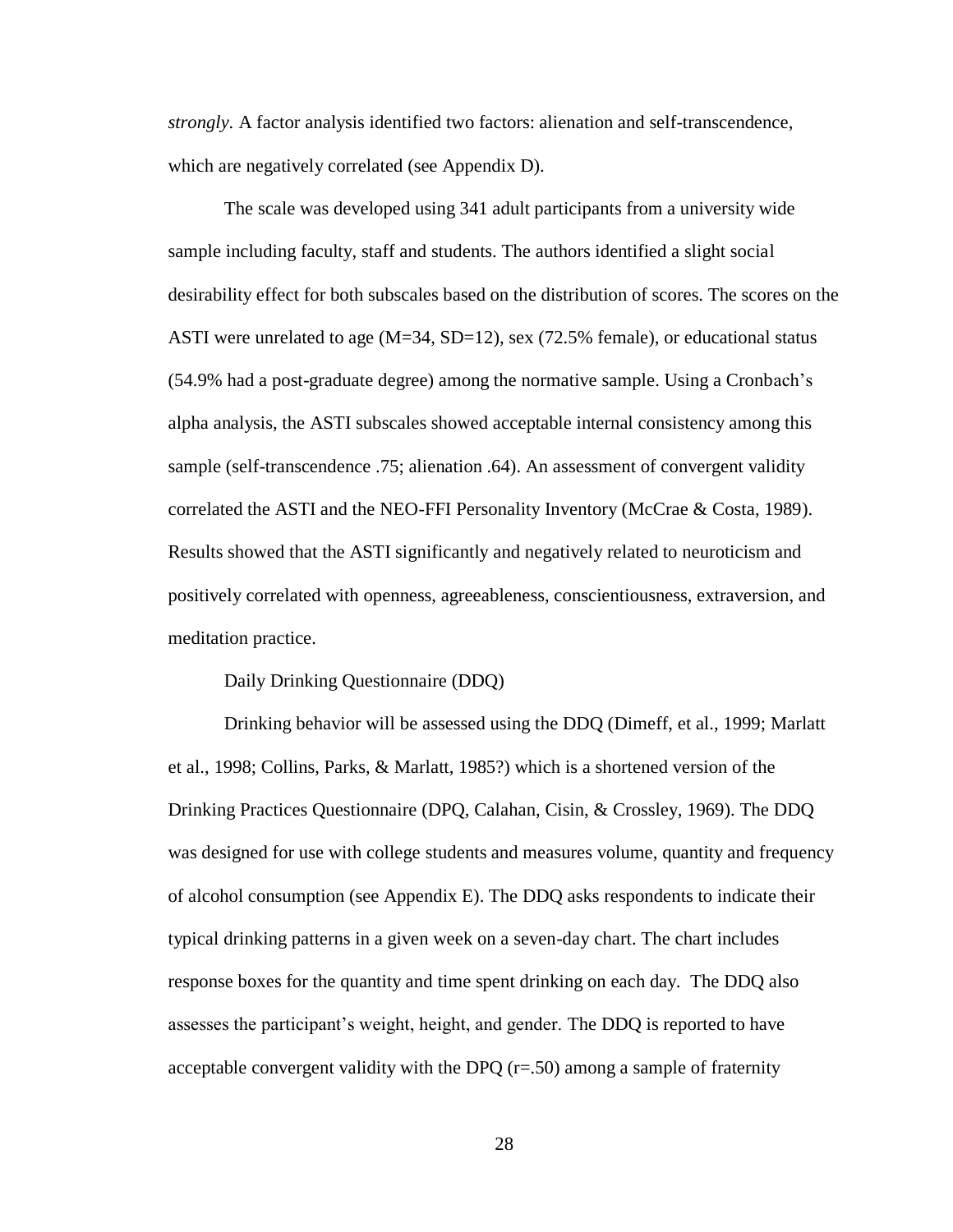members aged 21 or older who reported moderate to heavy drinking practices (Collins, Parks, & Marlatt, 1985). Reliability scores for the original DPQ or the DDQ were not reported.

Frequency-Quantity Questionnaire (FQQ)

The Frequency-Quantity Questionnaire (FQQ) assess the typical number of drinks consumed on a given weekend evening, the maximum quantity of alcoholic drinks consumed during one occasion over the past month, and frequency of drinking over the past month (Calahan & Cisin, 1968; Dimeff et al., 1999). Response options range from 0- 19 units for a single occasion (see Appendix F). The original authors survived a stratified random sample of eligible U.S. citizens aged 21 and older living in households, resulting in a sample size of 2,746 participants. The distribution of participant characteristics was intended to represent the population characteristics at the time of data collection (1964- 1965); 55% of the participants were female and 92% of the participants were Caucasian. Participants' ages ranged from 21 to >60. Reliability and validity information for the sample was not published.

Rutgers Alcohol Problem Inventory (RAPI)

Negative consequences for alcohol use will be assessed using the RAPI (White  $\&$ Labouvie, 1989), which asks participants to rate the frequency of occurrence of 23 events reflecting alcohol's impact on social and health functioning over the past three months. Participants respond to the items on a 5-point scale ranging from "0" (not experienced that consequence in the past 3 months) to "10+" (the consequence occurred 10 or more times in 3 months). Responses are added together across items to provide an overall "negative consequences" score between 0-69 (see Appendix G). The RAPI was validated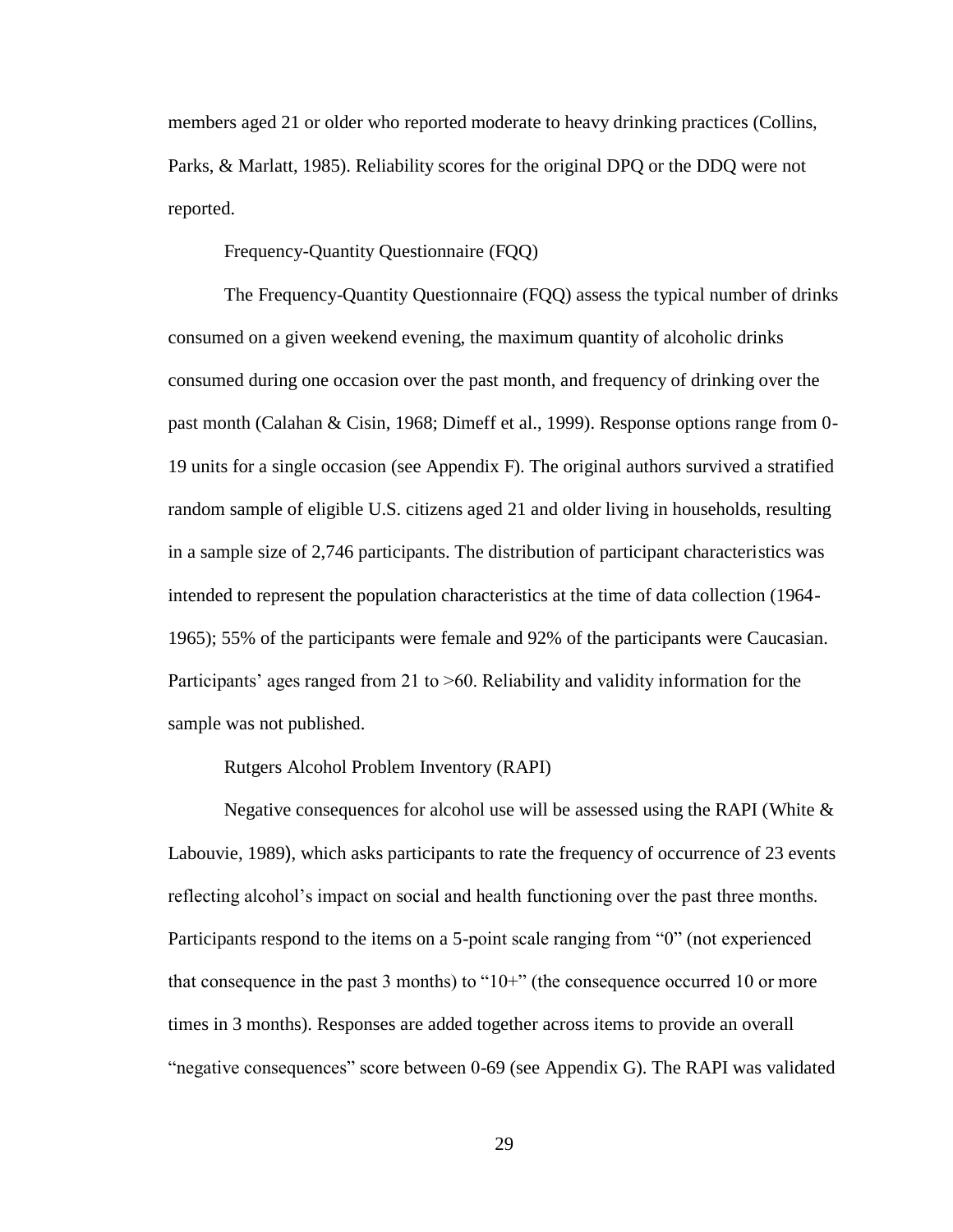using a sample of 1,380 adolescents aged 12 to 18 years at the initial test and aged 15 to 21 years at the retest. The normative sample was predominantly Caucasian (90%). The 23-item scale has an alpha reliability score of .92 among this adolescent and young-adult sample. Psychometric data for the RAPI indicates that 58% of the total variance in scores is accounted for by 5 factors: 1) concern about drinking, 2) irresponsibility and neglect, 3) symptoms of alcohol dependence, 4) interpersonal conflict, 5) family conflict. The RAPI allows for a standardized comparison of alcohol- related problems across groups and can discriminate between clinical and non-clinical samples.

### *Procedure*

All participants were asked to complete the study questionnaires including the demographic questionnaire, SMS, 3D-WS, ASTI, DDQ, FQQ, and RAPI. Participation in each group was voluntary and students received incentives for their involvement. When participants finished the surveys, they were provided the experimenter's email address to ask any questions regarding the study.

The MT group consisted of students who were assigned by the Colorado State University (CSU) student conduct system to complete mandated treatment individually or in groups through the CSU Health Network. This group of mandated students was given the opportunity to voluntarily participate in the present study by either following an online invitation link or completing a hard copy survey during their group session. Students completing the group sessions were asked to voluntarily complete the measures during the beginning 10 minutes of the group. The group facilitator explained the voluntary nature of the survey and the incentives for participation. The facilitator also explained that the survey data was be anonymous and their participation was confidential.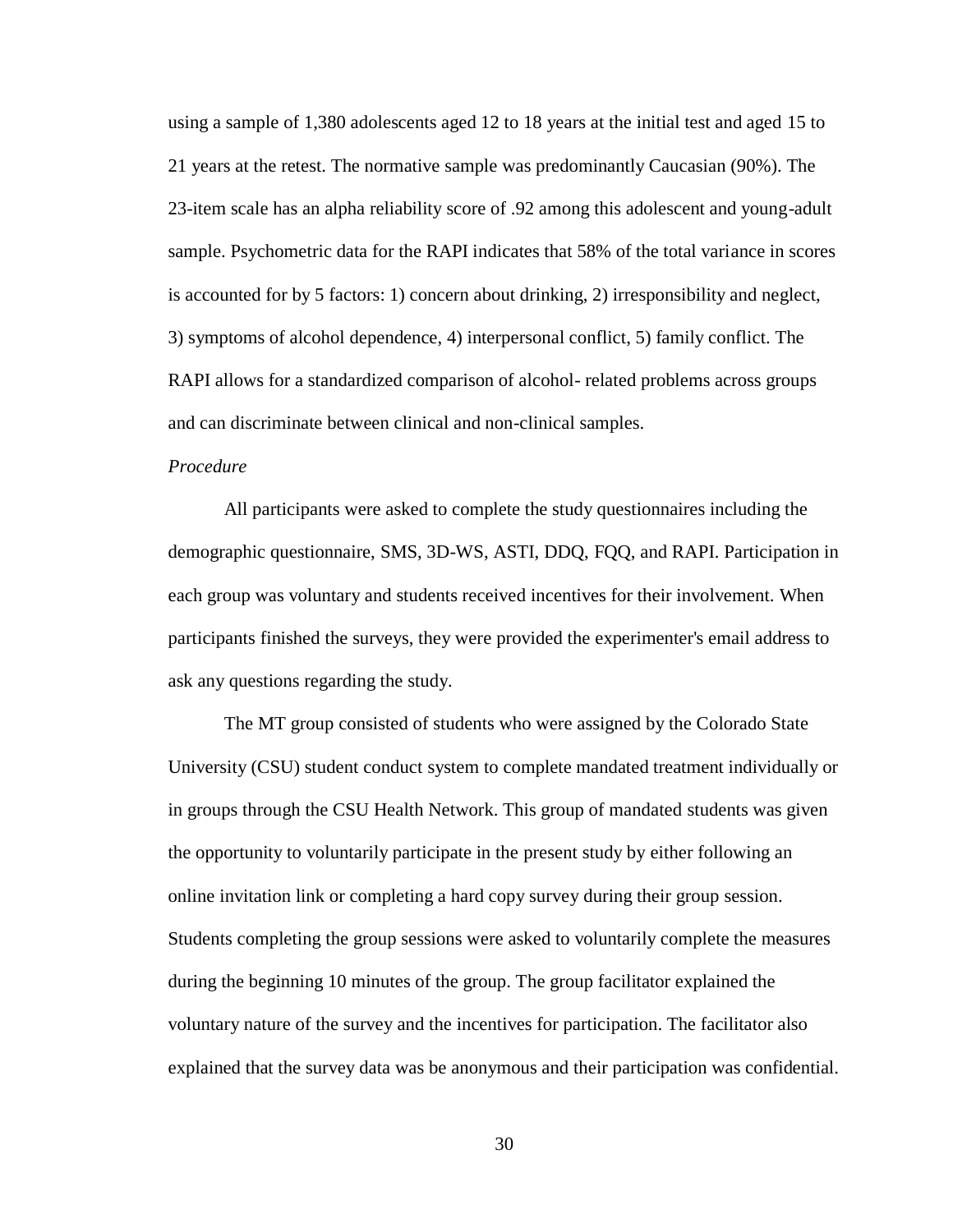Participants in the MT group were offered the chance to win one of three \$100 gift certificates to Amazon.com as an incentive for participation.

The comparison group was asked to complete all measures through the internetbased program, S*urveymonkey*. In the study sign-up announcement, students who identified that they had received a sanction or citation through the university for their drug and alcohol use were declared ineligible for the study. The various questionnaires were administered and returned through an on-line assessment. After participants completed the questionnaires, they were routed to a separate website to enter their ID number in order to receive class credit for participation. This separate website contained only the list of ID numbers and was not linked to the response set in any way. Thus, the data collected from the control group was anonymous. All participants were debriefed and provided resources for individual counseling and drug and alcohol counseling services.

The responses to the DDQ and the FQQ were used to calculate each student's typical Blood Alcohol Level (blood alcohol level) by using the standard Widmark Formula (Widmark, 1981). Typical blood alcohol level represents the blood alcohol concentration of a participant on a typical weekend evening based on their reported number of standard drinks, time spent drinking, weight, and sex.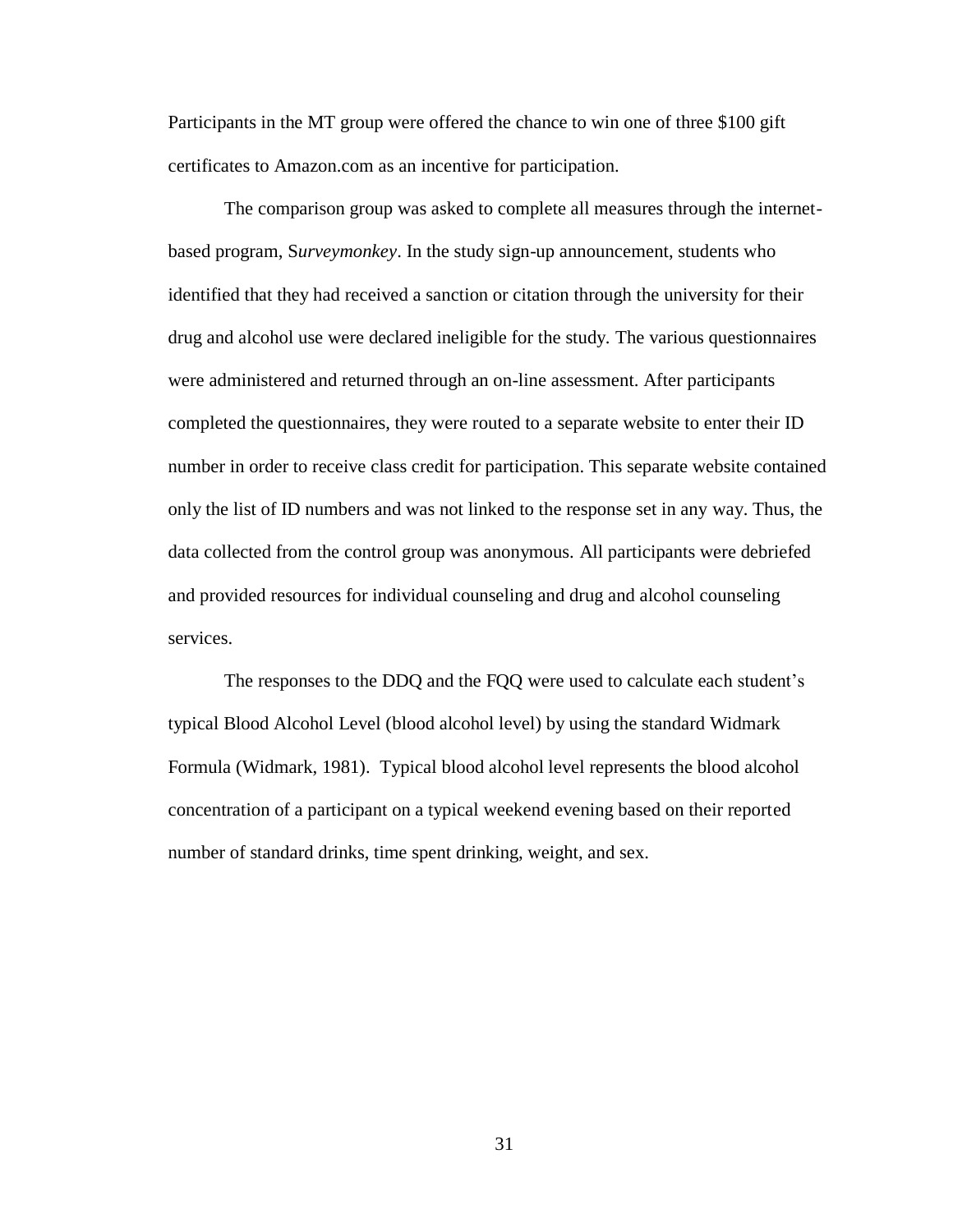### Chapter IV

### Results

Researchers have shown that men metabolize alcohol at a faster rate than women, even after body weight is controlled (Frezza, Di Padova, Pozzato, Terpin, Baraona, & Lieber, 1990; Widmark, 1981). This means that a man and a woman of the same weight will be differently affected by the exact same amount of alcohol. This study utilized a formula to calculate blood alcohol level in order to account for metabolic and weight differences between genders. Typical blood alcohol level was calculated using the standard Widmark Formula (Widmark, 1981): blood alcohol level = {[(Standard Drinks \* 0.6 \* 100% \* 1.055) / (Weight \* Gender Constant)] - (0.015 \* Hours)}. The gender constant is 0.68 for men and 0.55 for women. By using the Widmark Formula, the alcohol consumption measures are standardized across gender, weight, and time spent drinking, allowing for accurate cross-gender comparisons.

The mandated treatment group (MT group) and the control group were significantly different from each other on several demographic characteristics, such as age, gender, and ethnicity (Table 1). The age difference between the groups does not prevent the results from being interpreted, however. An analysis was conducted to determine the possible influence of age on the alcohol outcome measures. The results confirmed that age does not have a significant influence on blood alcohol level and alcohol problems. The significant gender difference between group compositions is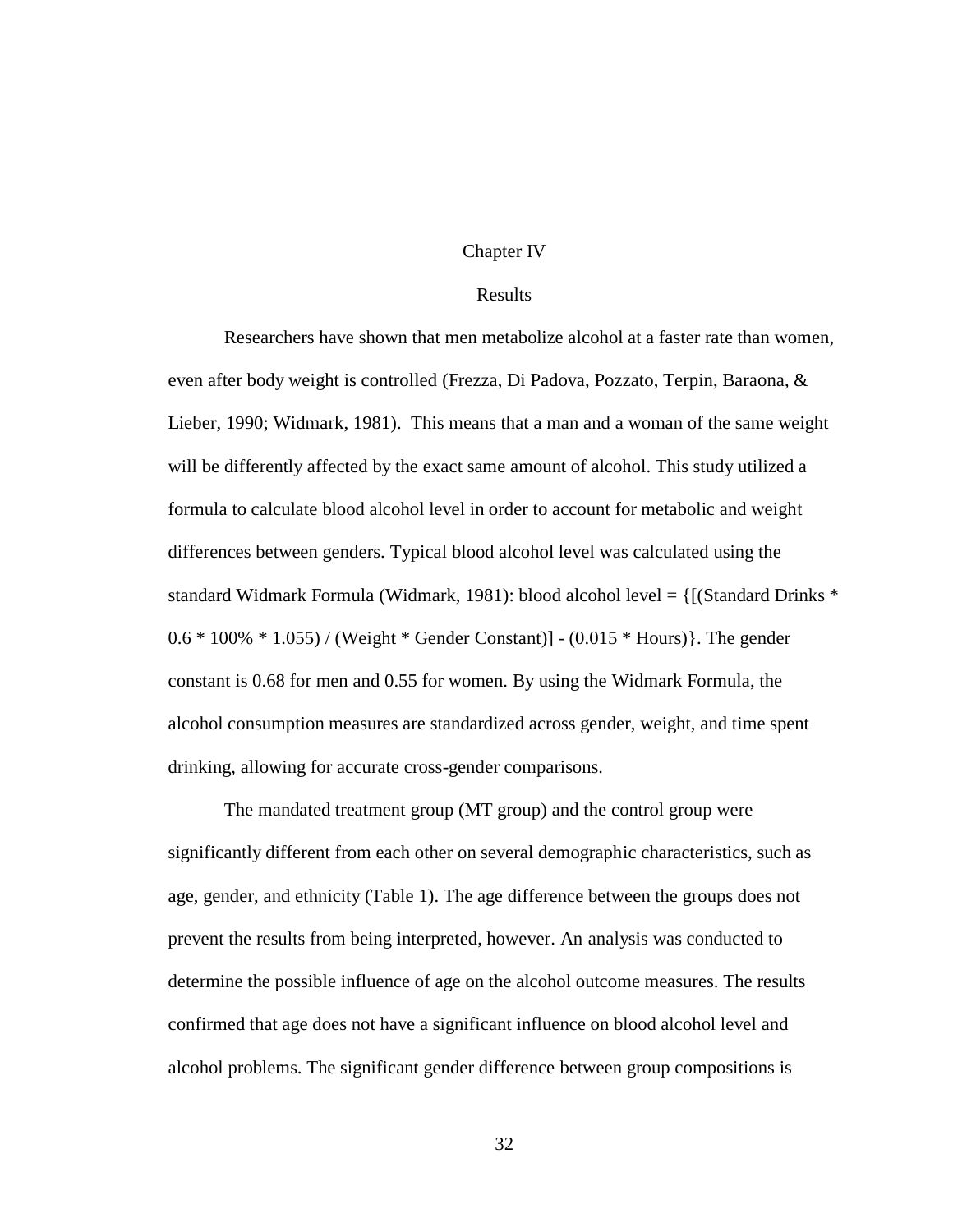potentially problematic for analyses that include the entire sample. Gender was included as a predictive variable in the regression model to account for this confound. Additionally, separate analyses were conducted for gender differences in the MT group and the control group in addition to any full sample analyses. Therefore, the gender differences in group composition do not preclude drawing meaningful conclusions. As will be later discussed, findings which compare the MT group against the control group might be associated with the fact that the two groups differed in ethnic composition. This was an unanticipated finding and therefore not part of the hypotheses or later evaluations. It might be noted, however, that the percentages of the identified ethnic minority groups (Asian-American, Latino/Hispanic, Native-American, and African- American) were nearly equal between the MT group and the control group (Table 1).

Hypothesis 1 predicted that the MT group would have higher alcohol use (blood alcohol level and alcohol problems) than the control group. Results for blood alcohol level (blood alcohol level) showed the MT group to have higher mean alcohol consumption than the control group ( $M = 0.18$ ,  $SD = 0.12$ ;  $M = 0.06$ ,  $SD = 0.09$ , respectively) (see Table 2). The *t*-test of the difference was statistically significant,  $t(292) = -8.92$ , *p* <.001. Results for alcohol problems (alcohol problems) found the same pattern; the MT group reported higher alcohol problems than the control group ( $M = 1.37$ ,  $SD = .51$ ;  $M =$ 1.06, *SD* = .10, respectively). The *t*-test found that the difference between the groups was statistically different,  $t(295) = -8.92$ ,  $p < .001$ . Also, as would be expected, alcohol problems showed a strong positive relationship with blood alcohol level for each group (control  $r = .39$ ,  $p < .000$ ; MT  $r = .38$ ,  $p = .001$ ). It can be concluded that the study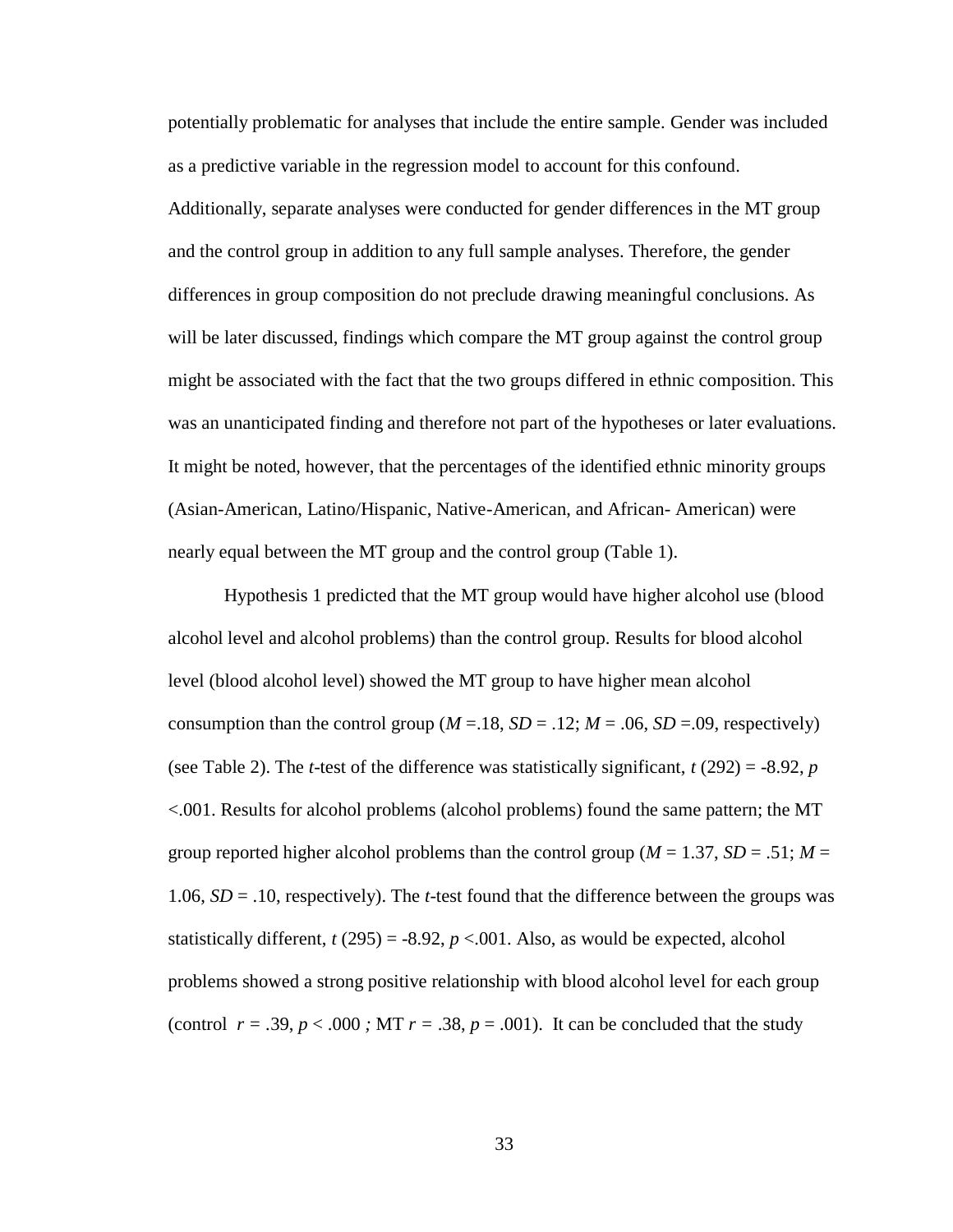confirmed Hypothesis 1; the MT showed higher blood alcohol level and alcohol problems than the control sample.

Table 2

# *Group and Gender Differences*

| Variable               | <b>Mandated Treatment</b> |     |                  | Control   | Results            |                  |  |
|------------------------|---------------------------|-----|------------------|-----------|--------------------|------------------|--|
|                        | $\boldsymbol{M}$          | SD  | $\boldsymbol{M}$ | <b>SD</b> | $t(d\mathfrak{f})$ | $\boldsymbol{p}$ |  |
| Age                    | 18.72                     | .78 | 18.42            | .93       | $-2.57(297)$       | .011             |  |
| Men                    | 18.75                     | .79 | 18.67            | 1.16      | $-.47(107)$        | .640             |  |
| Women                  | 18.61                     | .78 | 18.36            | .85       | $-1.22(187)$       | .226             |  |
| $t(d\mathfrak{f})$     | .68(77)                   |     |                  | 2.05(217) |                    |                  |  |
| $\boldsymbol{p}$       | .50                       |     |                  | .04       |                    |                  |  |
| Spirituality           | 4.03                      | .76 | 4.11             | .67       | .86(296)           | .389             |  |
| Men                    | 3.93                      | .75 | 3.82             | .88       | $-.67(106)$        | .505             |  |
| Women                  | 4.31                      | .73 | 4.19             | .57       | $-.88(187)$        | .382             |  |
| $t(d\mathfrak{f})$     | $-1.94(76)$               |     | $-3.43(217)$     |           |                    |                  |  |
| $\boldsymbol{p}$       | .06                       |     |                  | .001      |                    |                  |  |
| Wisdom                 | 3.46                      | .44 | 3.52             | .45       | 1.13(296)          | .262             |  |
| Men                    | 3.43                      | .43 | 3.38             | .44       | $-.66(106)$        | .510             |  |
| Women                  | 3.52                      | .48 | 3.56             | .45       | .35(187)           | .724             |  |
| $t(d\mathfrak{f})$     | $-.77(76)$                |     | $-2.56(217)$     |           |                    |                  |  |
| $\boldsymbol{p}$       | .45                       |     | .01              |           |                    |                  |  |
| Self-<br>Transcendence | 2.84                      | .35 | 2.90             | .32       | 1.45(294)          | .148             |  |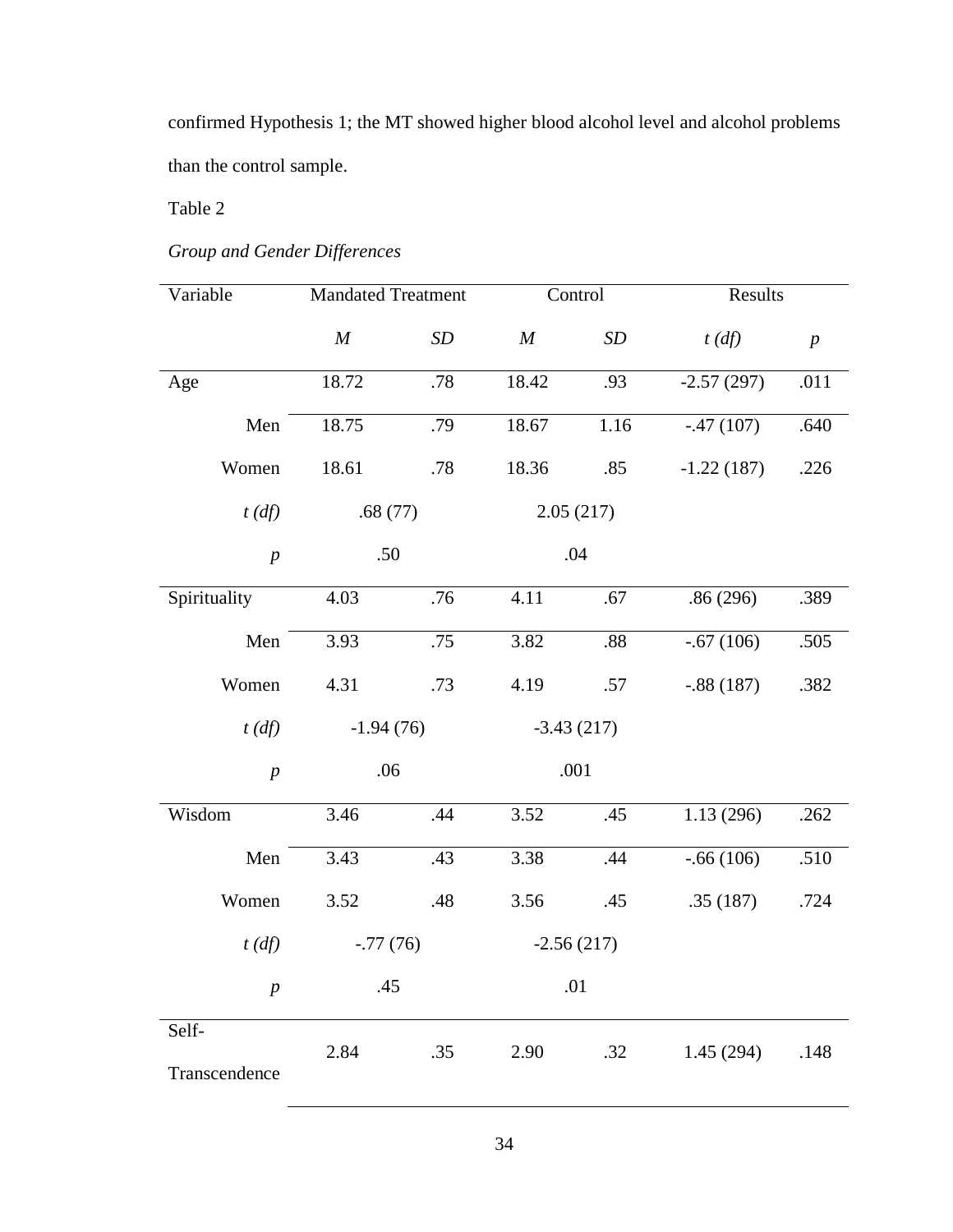| Men                  | 2.82       | .35 | 2.84    | .32          | $-.27(104)$    | .789 |
|----------------------|------------|-----|---------|--------------|----------------|------|
| Women                | 2.86       | .33 | 2.92    | .32          | .78(185)       | .435 |
| $t$ (df)             | $-.37(74)$ |     |         | $-1.51(217)$ |                |      |
| $\boldsymbol{p}$     | .72        |     |         | .13          |                |      |
| <b>Blood Alcohol</b> | .18        | .12 | .06     | .09          | $-7.91(113.5)$ | .000 |
| Men                  | $.18\,$    | .12 | $.08\,$ | $.10\,$      | $-4.73(105)$   | .000 |
| Women                | .16        | .11 | .05     | .09          | $-4.65(185)$   | .000 |
| $t(d\mathfrak{f})$   | .67(77)    |     |         | 1.48(213)    |                |      |
| $\boldsymbol{p}$     | .51        |     | .14     |              |                |      |
| Alcohol              |            |     |         |              |                |      |
| Problems             | 1.37       | .51 | 1.06    | .10          | $-5.23(80.3)$  | .000 |
| Men                  | 1.38       | .53 | 1.06    | .11          | $-4.53(65.10)$ | .000 |
| Women                | 1.33       | .47 | 1.06    | .10          | $-2.46(17.17)$ | .025 |
| $t(d\mathfrak{f})$   | .35(76)    |     |         | .40(216)     |                |      |
| $\boldsymbol{p}$     | .73        |     |         | .69          |                |      |

A subsequent analysis was conducted to determine if the group differences in alcohol use were heavily influenced by the non-drinkers in the control sample. Approximately 33 participants were removed from the control group for the *t*-test comparison because they reported never trying alcohol and are currently abstaining. Results for blood alcohol level indicated that the MT group still consumed significantly more alcohol ( $M = .18$ ,  $SD = .12$ ) than the control group ( $M = .07$ ,  $SD = .10$ ) when abstainers were excluded from analysis,  $t(260) = -7.92$ ,  $p < .001$ . The MT group also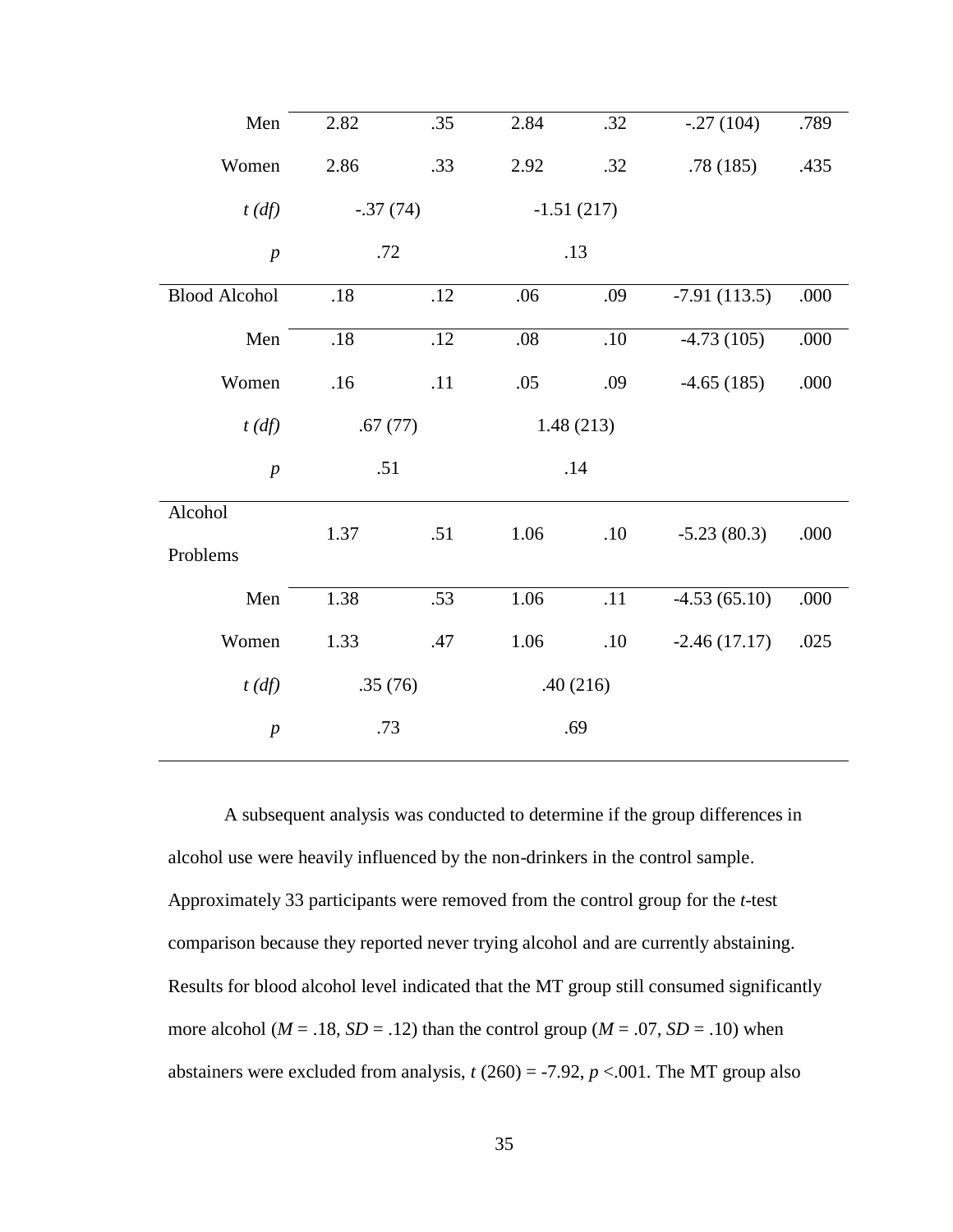reported significantly more alcohol problems ( $M = 1.37$ ;  $SD = .52$ ) than the control group  $(M=1.07, SD=11)$  after the non-drinkers were excluded,  $t(263) = -7.71, p < 0.001$ . Therefore, it can be concluded that Hypothesis 1 is fully supported by the data. The MT group consumes significantly more alcohol and experiences significantly more alcoholrelated problems than the control group, even when non-drinkers have been excluded from analysis.

Hypothesis 2 stated that the MT group would have lower scores on the Spiritual Meaning Scale, the 3D-Wisdom Scale and the Adult Self-Transcendence Inventory. A comparison of the means revealed that there were no significant differences between the groups scores on SMS, 3D-WS, or the ASTI (see Table 2). Hence, the study failed to provide support for Hypothesis 2. In effect, no significant differences were discovered between the MT and control groups on these three scales.

Hypotheses 3 predicted that spirituality, wisdom, and self-transcendence would each negatively relate to typical blood alcohol level in both groups. Pearson's *r*  correlations revealed that for the MT group, wisdom was significantly negatively correlated with blood alcohol level  $(r = -.35, p = .002)$ , yet scores for spirituality and selftranscendence did not reach significance (see Table 3). For the control group, selftranscendence was negatively correlated with blood alcohol level  $(r = -17, p = .014)$ . Spirituality and wisdom were not significantly related to blood alcohol level in the control group. Hence, Hypothesis 3 was partially supported by the data; wisdom is significantly negatively correlated with blood alcohol level for the MT group and selftranscendence is significantly correlated with blood alcohol level within the control group.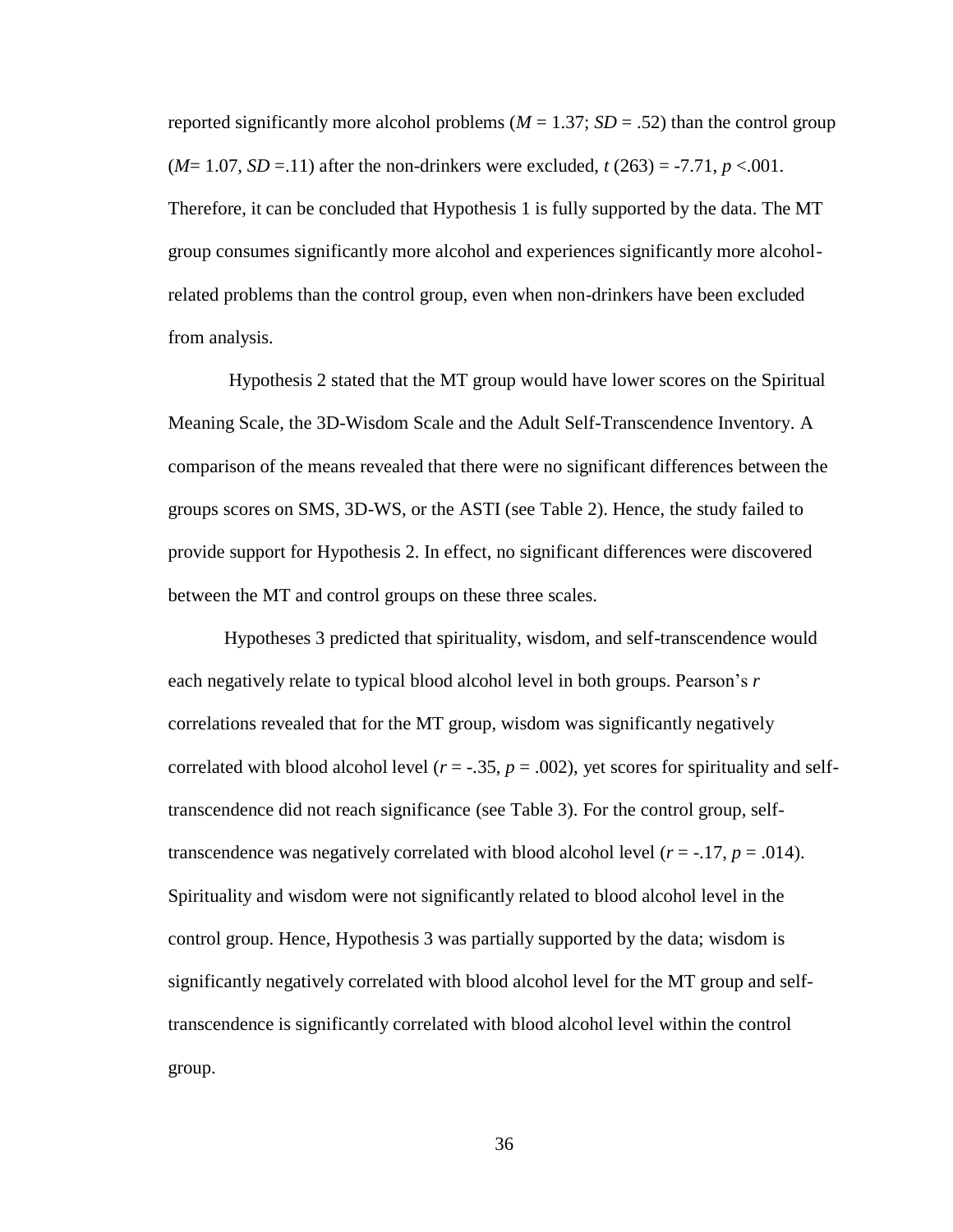Hypotheses 4 stated that spirituality, wisdom, and self-transcendence would negatively correlate to alcohol problems in each group. Pearson's *r* correlations revealed that for the MT group, alcohol problems were significantly negatively correlated with wisdom  $(r = -.22, p = .05)$ , but not spirituality or self-transcendence (Table 3). In the control group, alcohol problems did not correlate with spirituality, wisdom, or selftranscendence. Hypothesis 4 was partially confirmed by the data; wisdom is inversely related to alcohol problems for the MT group.

Table 3

| Group                            | Variable           | <b>Blood Alcohol</b> | <b>Alcohol Problems</b> |
|----------------------------------|--------------------|----------------------|-------------------------|
|                                  | Spirituality       | $-.15$               | $-.05$                  |
| Mandated<br>Treatment            | Wisdom             | $-.35**$             | $-.22*$                 |
| $(n=80)$                         | Self-transcendence | $-.03$               | $-.13$                  |
|                                  | Spirituality       | $-.01$               | $-.09$                  |
| Control<br>$(n=219)$             | Wisdom             | $-.11$               | $-.09$                  |
|                                  | Self-transcendence | $-.17*$              | $-.12$                  |
|                                  | Spirituality       | $-.08$               | $-.07$                  |
| <b>Total Sample</b><br>$(N=299)$ | Wisdom             | $-.20**$             | $-.15*$                 |
|                                  | Self-transcendence | $-.15*$              | $-.13*$                 |

*Correlations between Variables by Group*

 $*_{p} < .05, **_{p} < .01.$ 

Hypothesis 5 predicted that spirituality, wisdom and transcendence accounted for a significant proportion of variance in blood alcohol level. A multiple regression model included spirituality, wisdom, and self-transcendence as well as group membership,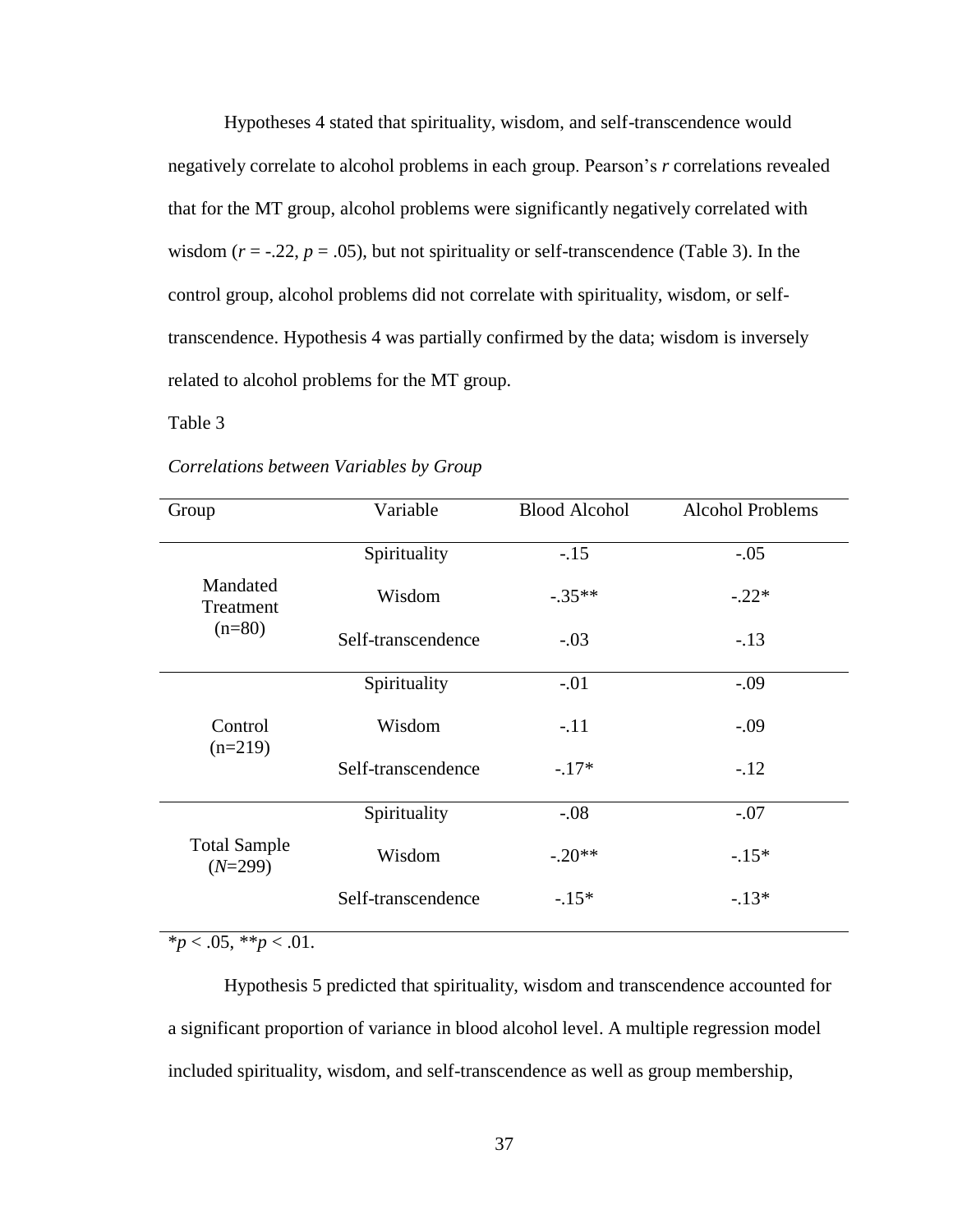gender and age as predictors of blood alcohol level. Simultaneous regression revealed that the model accounted for a significant proportion of the variance in blood alcohol level, *R²* = .28, *F* (7, 282) =15.46, *p* < .001 (Table 4). Specifically, group membership (β  $= .42, p < .001$ ) and wisdom ( $\beta = .74, p < .001$ ) were significant predictors of blood alcohol level. No other individual variables were significant in this model. Thus, Hypothesis 5 was partially supported by the data; wisdom was found to be a significant predictor of the variance in blood alcohol level.

Hypothesis 6 predicted that spirituality, wisdom and transcendence accounted for a significant proportion of variance in alcohol problems. A multiple regression model included spirituality, wisdom, and self-transcendence as well as group membership, gender and age as predictors of alcohol problems in college students. Simultaneous regression revealed that the model accounted for a significant proportion of the variance in alcohol problems,  $R^2 = .22$ ,  $F(7, 282) = 11.69$ ,  $p < .001$  (Table 4). Group membership was the only individual predictor accounting for significant variance ( $\beta$  = .44, *p* < .001). Hypothesis 6, that the SMS, 3D-WS, and ASTI are significant predictors of variance in alcohol problems, was not supported by the data, although the full regression model was significant.

Table 4

|       | <b>Blood Alcohol</b> |     |          |        | <b>Alcohol Problems</b> |        |  |
|-------|----------------------|-----|----------|--------|-------------------------|--------|--|
|       | B                    | SEB | B        | B      | SEB                     |        |  |
| Group | .11                  | .02 | $.42***$ | .30    | .04                     | .44*** |  |
| Age   | .01                  | .01 | .05      | $-.01$ | .02                     | $-.03$ |  |

*Predictors Accounting for Variation in Alcohol Use*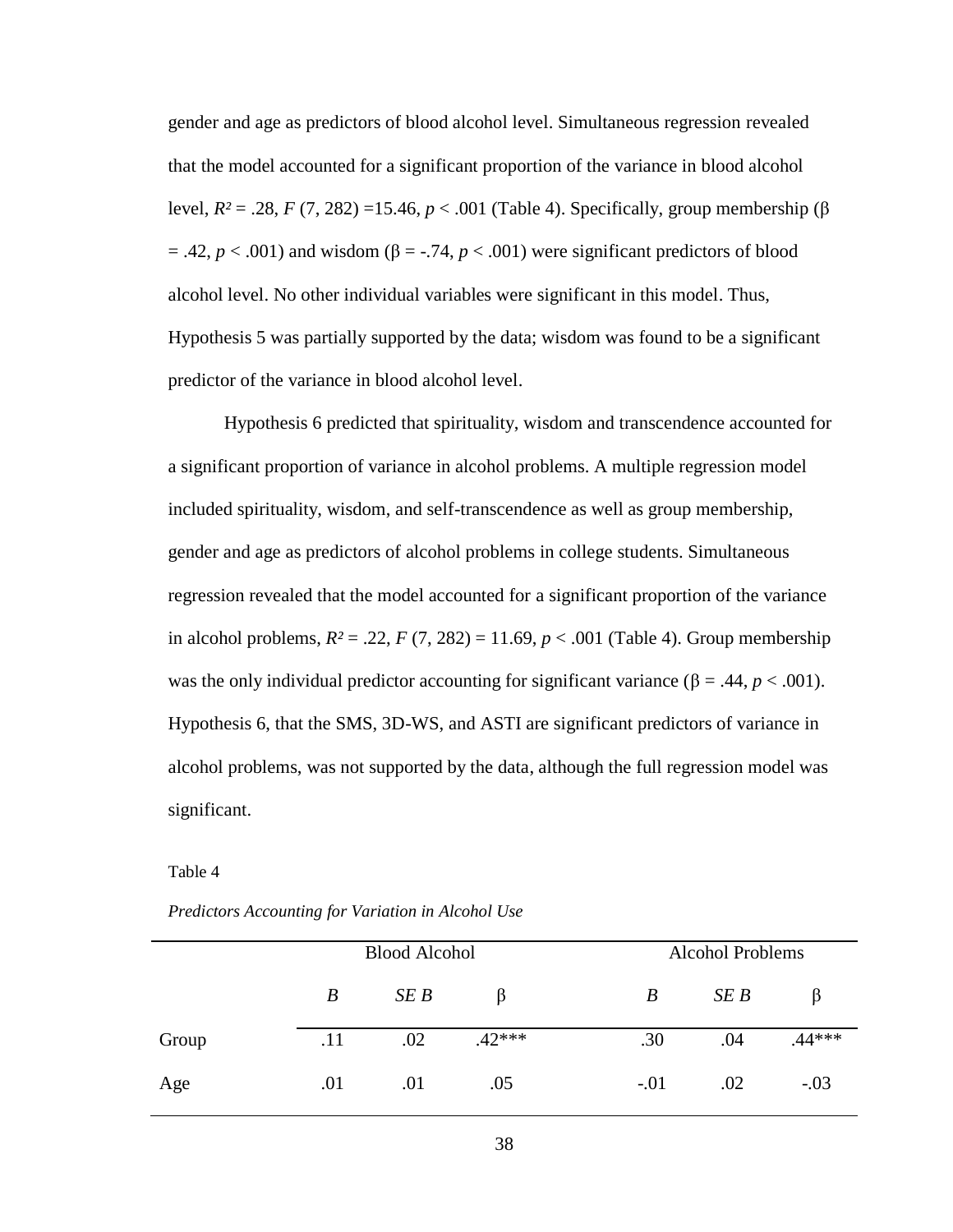| Gender           | $-.01$ | .02      | $-.04$    | .00    | .04        | .00    |
|------------------|--------|----------|-----------|--------|------------|--------|
| Spirituality     | .00    | .01      | .01       | .00    | .03        | $-.01$ |
| Wisdom           | $-19$  | .05      | $-.74***$ | $-.17$ | .13        | $-.26$ |
| Self-            |        |          |           |        |            |        |
| Transcendence    | $-.03$ | .02      | $-.08$    | $-.03$ | .06        | $-.03$ |
| Gender x         | .09    | .03      | $.63***$  | .06    | .08        | .15    |
| Wisdom           |        |          |           |        |            |        |
| $\boldsymbol{F}$ |        | 15.46*** |           |        | $11.69***$ |        |
| $R^2$            |        | .28      |           |        | .22        |        |

*Note:* Simultaneous Linear Regression; \*\*\* $p \leq .001$ 

The first exploratory analysis examined how age is related to spirituality, wisdom, self-transcendence and alcohol use scores. The analysis explored the influence of age on the variance in blood alcohol level and alcohol problems. Although a significant difference in average age was found between the groups,  $t(297) = -2.57$ ,  $p < .01$  (see Table 2), the linear regression analysis indicated that age was not a significant predictor of blood alcohol level or alcohol problems. Despite the difference between groups in age, there was no difference between groups in year in school. Additionally, age was not significantly related to spirituality, wisdom, self-transcendence, blood alcohol level or alcohol problems, with one exception. Age was significantly correlated with wisdom for women in the MT group ( $r = .50$ ,  $p = .035$ ). There were no differences between women in the MT group and any other group with regard to age. Aside from the significant correlation between wisdom and age for women in the MT group, age did not have a significant influence on the outcomes of this study. In conclusion, age did not account for a significant amount of variance in blood alcohol level or alcohol problems nor was it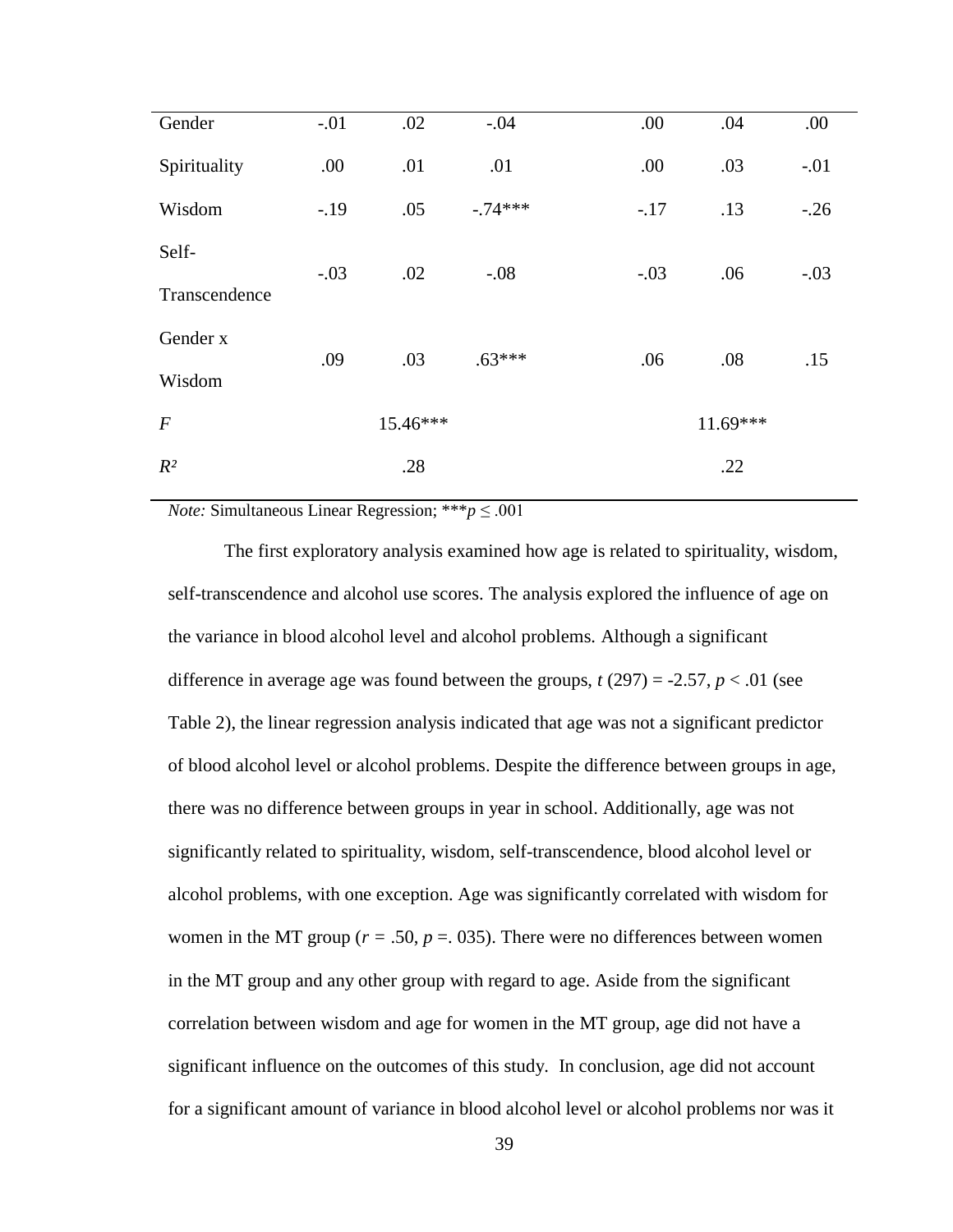related to how the participants responded overall to items regarding spirituality, wisdom and self-transcendence.

The study also examined how gender relates to spirituality, wisdom, selftranscendence and alcohol use. Specifically, the analysis sought to determine if wisdom, spirituality and self-transcendence relate to blood alcohol level and alcohol problems differently for men and women. Also, the analysis explored the differences between men and women within each group and how genders compared across groups.

A *t*-test showed that the two groups (MT and control) were significantly different in gender composition,  $t(296) = 10.11$ ,  $p < .001$  (Table 1). Specifically, the MT group had significantly more males than females (78%) while the control group had more females than males (78%). Gender comparisons also found that women were significantly more spiritual than men in the control group  $(M=4.19, SD=.57; M=.382, SD=.88$ , respectively),  $t(217) = -3.43$ ,  $p = .001$  (see Table 2). Women and men in the MT group showed a marginal difference in spirituality,  $t(76) = -1.94$ ,  $p = .06$ , with women scoring higher than men ( $M = 4.31$ ,  $SD = .73$ ;  $M = 3.93$ ,  $SD = .75$ , respectively). A similar gender difference was found for wisdom scores in the control group,  $t(217) = -2.56$ ,  $p = .01$ ; women scored significantly higher than men on wisdom  $(M=3.56, SD=.45; M=3.38,$  $SD = .44$ , respectively). There was no gender effect for wisdom in the MT group. Further, there were no differences between women and men's scores on self-transcendence for either group.

### *MT Group Gender Analysis*

Pearson's *r* correlations showed that within the MT group, women's spirituality scores were significantly and negatively related with both blood alcohol level (*r* = .63, *p*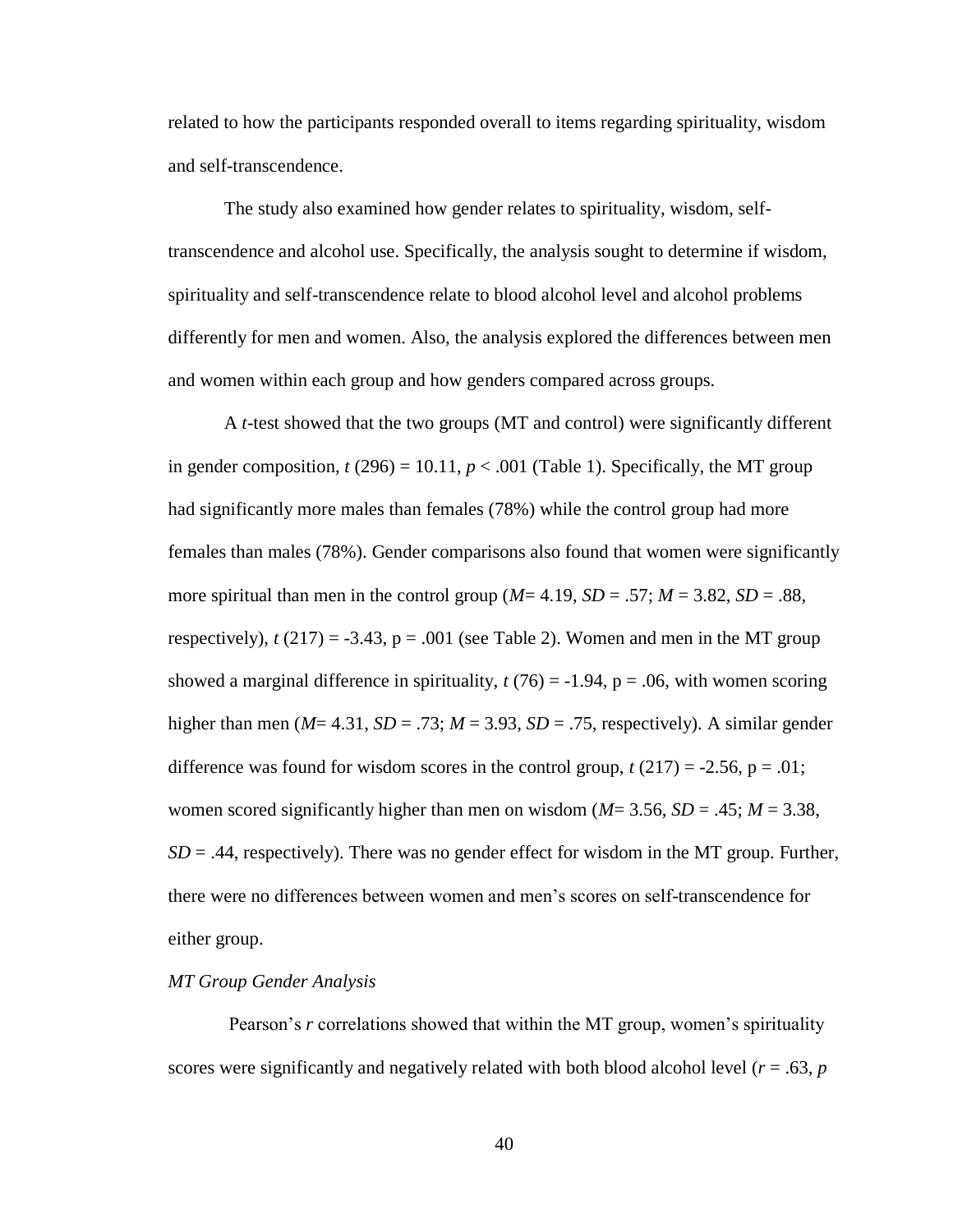$= .005$ ) and alcohol problems ( $r = .51$ ,  $p = .03$ ) (Table 5). A z-score analysis found that women's *r* scores were significantly higher than men's *r* scores for the effect of spirituality on alcohol use measures (blood alcohol level  $z = 2.52$ ,  $p < 0.05$ ; alcohol problems  $z = 2.25$ ,  $p < .05$ ). The correlation between wisdom and blood alcohol level was significant for men ( $r = -.35$ ,  $p = .006$ ) but not for women, and no significant difference was found between gender. As Figure 1 illustrates, men and women appear similar in how wisdom impacts their blood alcohol level.



Figure 1. MT Group

### *Control Group Gender Analysis*

Within the control group, analysis revealed that the effect of spirituality on alcohol use was not present for women as it was in the MT group (Table 5). In fact, women's scores on spirituality, wisdom, and self-transcendence did not correlate with blood alcohol level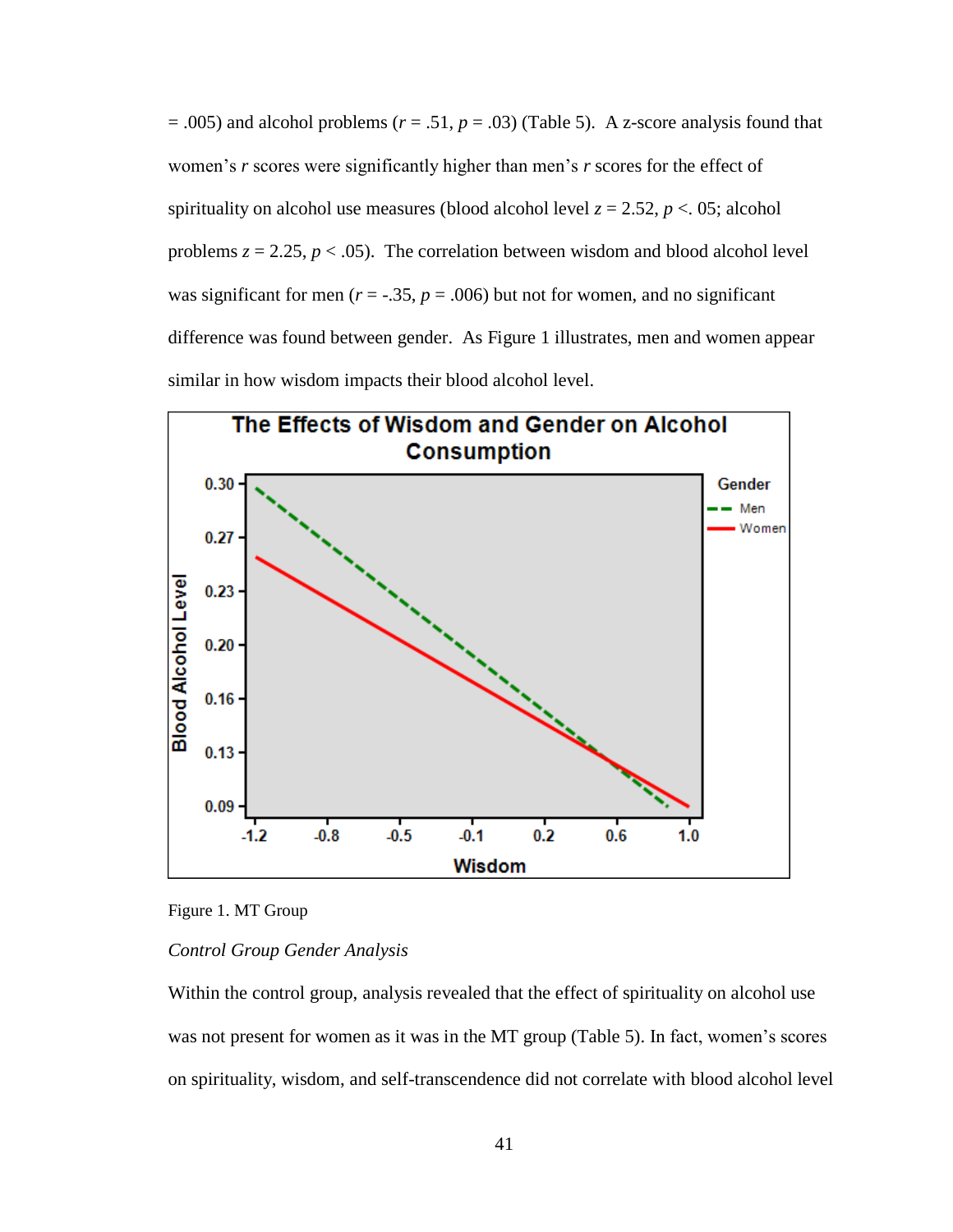or alcohol problems. For men, however, wisdom was highly negatively correlated with blood alcohol level ( $r = -0.35$ ,  $p = 0.006$ ) and this correlation was significantly stronger than women's *r* score for wisdom ( $z = 2.25$ ,  $p < .05$ ). Figure 2 represents the relationship between wisdom and blood alcohol level for each gender. As the figure illustrates, men and women are very different in how wisdom relates to blood alcohol level. Men have a significant negative correlation between wisdom and blood alcohol level whereas women show no correlation.



Figure 2. Control Group

### *Combined Group Gender Analysis*

When the MT and control groups were combined for analysis, a similar pattern was found for gender differences in scores. Men showed a significantly stronger relationship between wisdom and blood alcohol level ( $r = -.29$ ,  $p = .002$ ) than did women ( $r = -.06$ ,  $p = .002$ )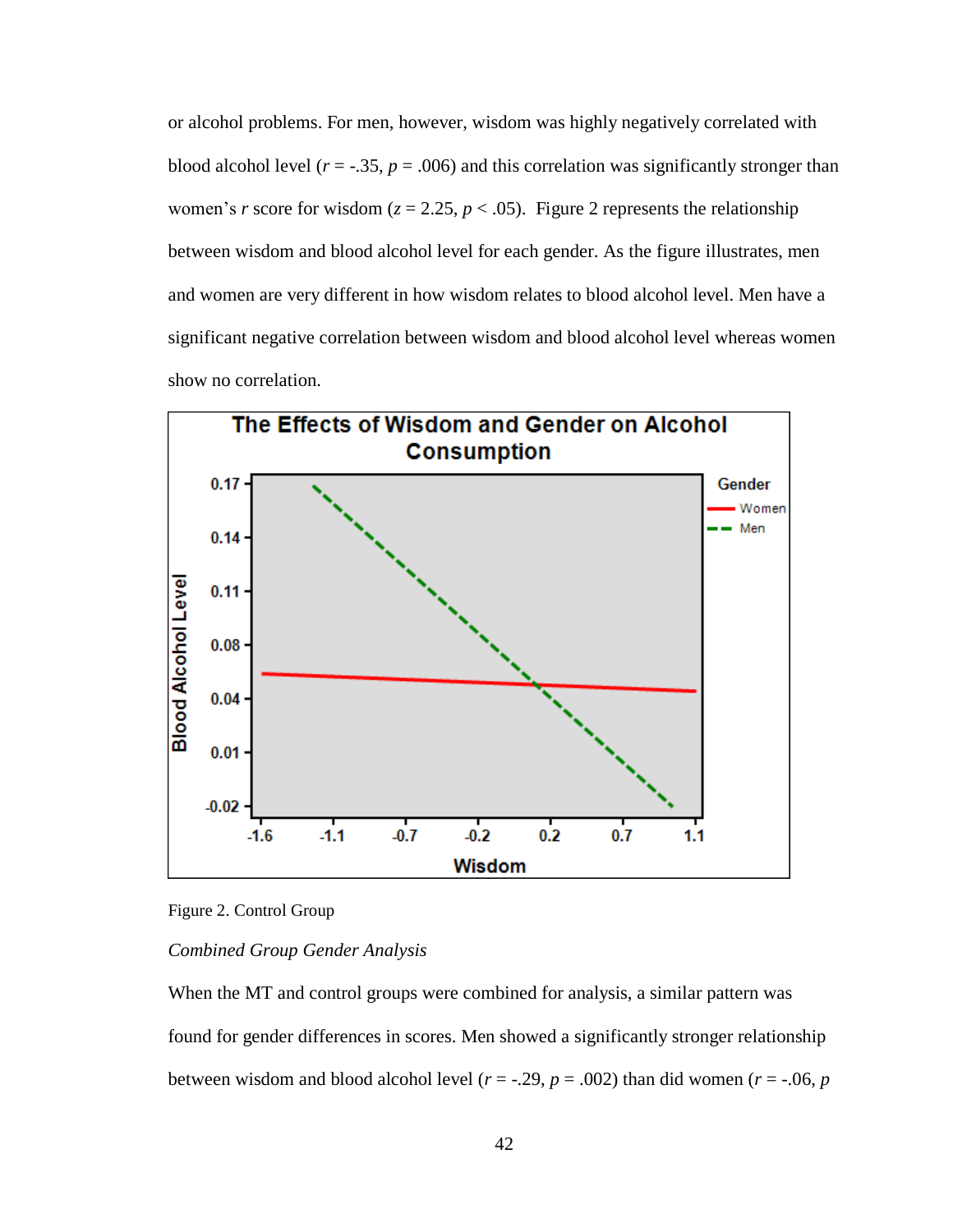$(2, 42)$  ( $z = 1.96$ ,  $p < .05$ ). The reverse was true for alcohol problems; women showed a significantly stronger relationship between wisdom and alcohol problems ( $r = -18$ ,  $p =$ .016) than did men  $(r = -.08, p = .44)$  ( $z = 2.15, p < .05$ ) in the total sample. Finally, women's scores showed a significant relationship between self-transcendence and both alcohol use measures (blood alcohol level  $r = -.15$ ,  $p = .04$ ; alcohol problems  $r = -.17$ ,  $p =$ .02). However, women's scores were not found to be significantly higher than men's scores on self-transcendence. Interestingly, the effect between self-transcendence and alcohol outcome measures was not found to be significant in either of the groups individually.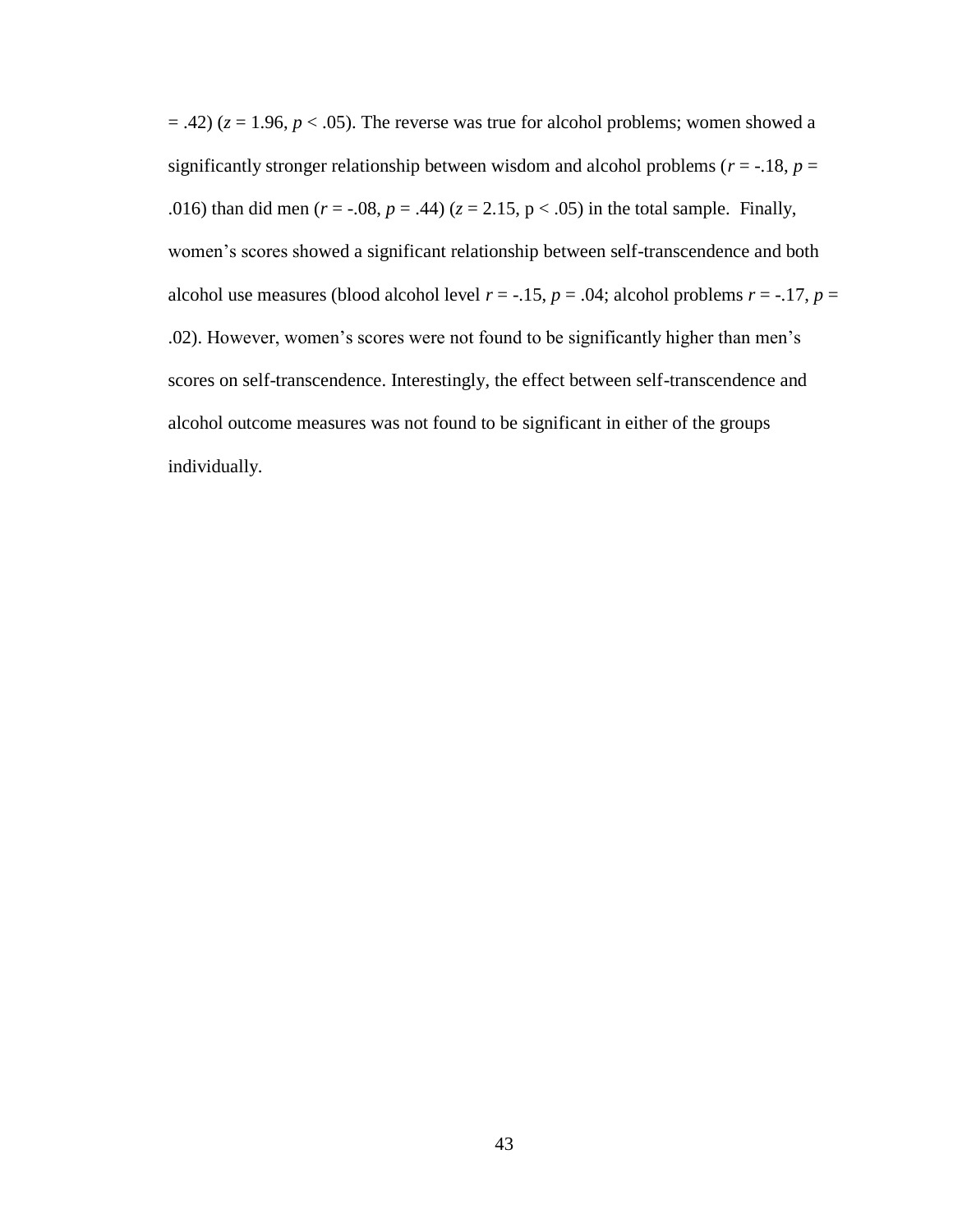# Table 5

# *Correlations between Variables by Gender and Z-test for Significant Differences*

|                         |                                                  | <b>Blood Alcohol</b> |               |            |                          |                          |                          |
|-------------------------|--------------------------------------------------|----------------------|---------------|------------|--------------------------|--------------------------|--------------------------|
| Group                   | Variable                                         | Men                  | Women         | Gender     | Men                      | Women                    | Gender                   |
|                         |                                                  | $\boldsymbol{r}$     | $\mathcal{r}$ | Difference | $\boldsymbol{r}$         | $\mathfrak{r}$           | Difference               |
|                         |                                                  |                      |               | Z-Score    |                          |                          | Z-Score                  |
| Mandated-               | Spirituality                                     | $-.01$               | $-.63**$      | $2.52*$    | .09                      | $-.51*$                  | $2.25*$                  |
|                         | Wisdom                                           | $-.35**$             | $-.32$        | $-.12$     | $-.15$                   | $-.44$                   | 1.11                     |
| Treatment               | Self-transcendence                               | .04                  | $-.26$        | 1.05       | $-.04$                   | $-.39$                   | 1.28                     |
|                         | <b>Alcohol Problems</b>                          | $.29*$               | $.77***$      | $-2.47*$   | $\overline{\phantom{a}}$ | $\qquad \qquad -$        | $\overline{\phantom{a}}$ |
|                         | Spirituality                                     | $-.04$               | .04           | $-48$      | $-.22$                   | $-.02$                   | $-1.21$                  |
| Control                 | Wisdom                                           | $-.37*$              | $-.02$        | $-2.19*$   | .05                      | $-.13$                   | 1.08                     |
|                         | Self-transcendence                               | $-.27$               | $-.13$        | $-.87$     | $-.13$                   | $-12$                    | $-.06$                   |
|                         | <b>Alcohol Problems</b>                          | $.42**$              | $.39***$      | 0.2        | $\overline{\phantom{a}}$ | $\overline{\phantom{a}}$ | $\overline{\phantom{a}}$ |
|                         | Spirituality                                     | .01                  | $-.03$        | .33        | .05                      | $-12$                    | 1.4                      |
| Combined                | Wisdom                                           | $-.29**$             | $-.06$        | $-1.96*$   | $-.08$                   | $-18*$                   | $2.15*$                  |
|                         | Self-transcendence                               | $-.08$               | $-15*$        | .58        | $-.06$                   | $-17*$                   | .92                      |
| $\bigcap_{i=1}^n$ where | <b>Alcohol Problems</b><br>$0.1$ shakes<br>0.021 | $.39***$             | $.52***$      | $-1.34$    | $\overline{\phantom{a}}$ |                          | $\overline{\phantom{a}}$ |

 $*p < .05, **p < .01, **p < .001$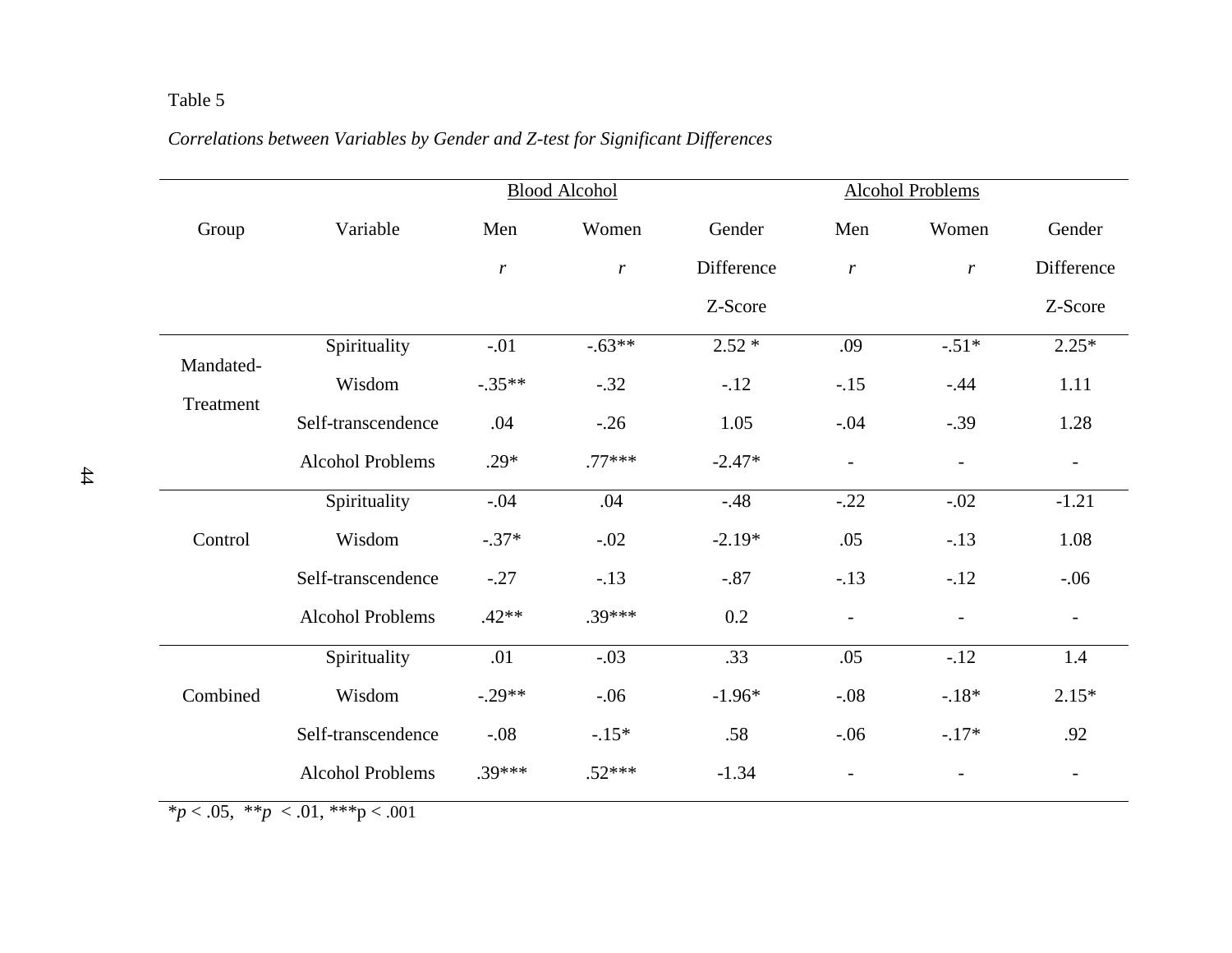## *Gender Interaction*

Due to the multiple gender differences identified using correlations, *t*-tests, and *z*scores, the effect of gender was further explored. Because wisdom was found to have a consistent gender difference across groups, a regression analysis was conducted to assess for an interaction effect between gender and wisdom on blood alcohol level and alcohol problems. The wisdom variable was centered on its mean and an interaction term was created with gender. The interaction analysis revealed that *wisdom x gender* was a significant predictor of the variance in blood alcohol level  $[R^2 = .13; F(3, 291) = 14.62, p$ < .001; see Table 6]. As Figure 3 illustrates, there is a gender interaction effect for the full sample whereby wisdom levels are negatively correlated with blood alcohol level for males, but this relationship is not significant for the female sample.



Figure 3. Total Sample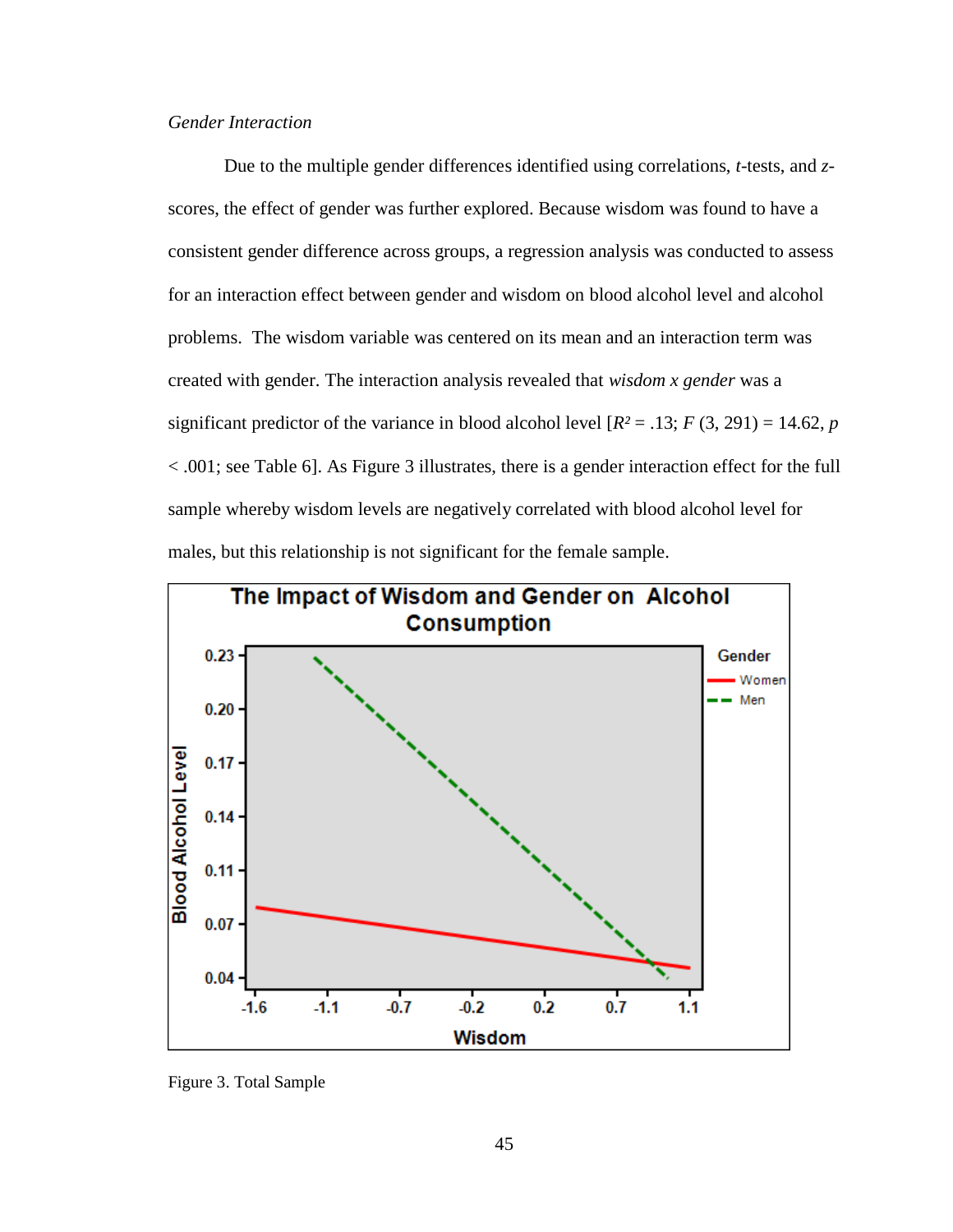In other words, for males, the higher the level of wisdom, the lower is the tendency to abuse alcohol; however, wisdom levels do not show any such association for the females in the total sample. Thus, the interaction term (*wisdom x gender*) was included in the final regression analysis as a predictor of blood alcohol level. This interaction term accounted for a significant proportion of the variance in blood alcohol level when included in the full model,  $F(7, 282) = 3.34$ ,  $p = .001$  (see Table 4).

Table 6

|                    |                  | <b>Blood Alcohol Level</b> |            | <b>Alcohol Problems</b> |           |           |  |
|--------------------|------------------|----------------------------|------------|-------------------------|-----------|-----------|--|
|                    | $\boldsymbol{B}$ | SE B                       | $\beta$    | $\boldsymbol{B}$        | SE B      | $\beta$   |  |
| Wisdom             | $-16$            | .05                        | $-3.07**$  | $-.08$                  | .14       | $-.11$    |  |
| Gender             | $-0.06$          | .01                        | $-4.76***$ | $-.15$                  | .04       | $-.23***$ |  |
| Wisdom x           | .07              | .03                        | $2.42*$    | .00                     | .08       | .00       |  |
| Gender             |                  |                            |            |                         |           |           |  |
| $f2$ (effect size) |                  | .15                        |            |                         | .08       |           |  |
| $\boldsymbol{F}$   |                  | $14.62***$                 |            |                         | $7.57***$ |           |  |
| $R^2$              |                  | .13                        |            |                         | .07       |           |  |

*Effects of Wisdom and Gender on Alcohol Use* 

*Notes:* Interaction Analysis; \* $p < .05$ , \*\* $p < .01$ , \*\*\* $p < .001$ .

A similar interaction analysis was conducted for alcohol problems to determine the influence of a *wisdom x gender* cross product on alcohol problems. The analysis failed to show a gender interaction with wisdom in predicting alcohol problems among the total sample. As Figure 4 illustrates, men and women are impacted similarly by wisdom in terms of having problems with alcohol. In fact, the regression lines for men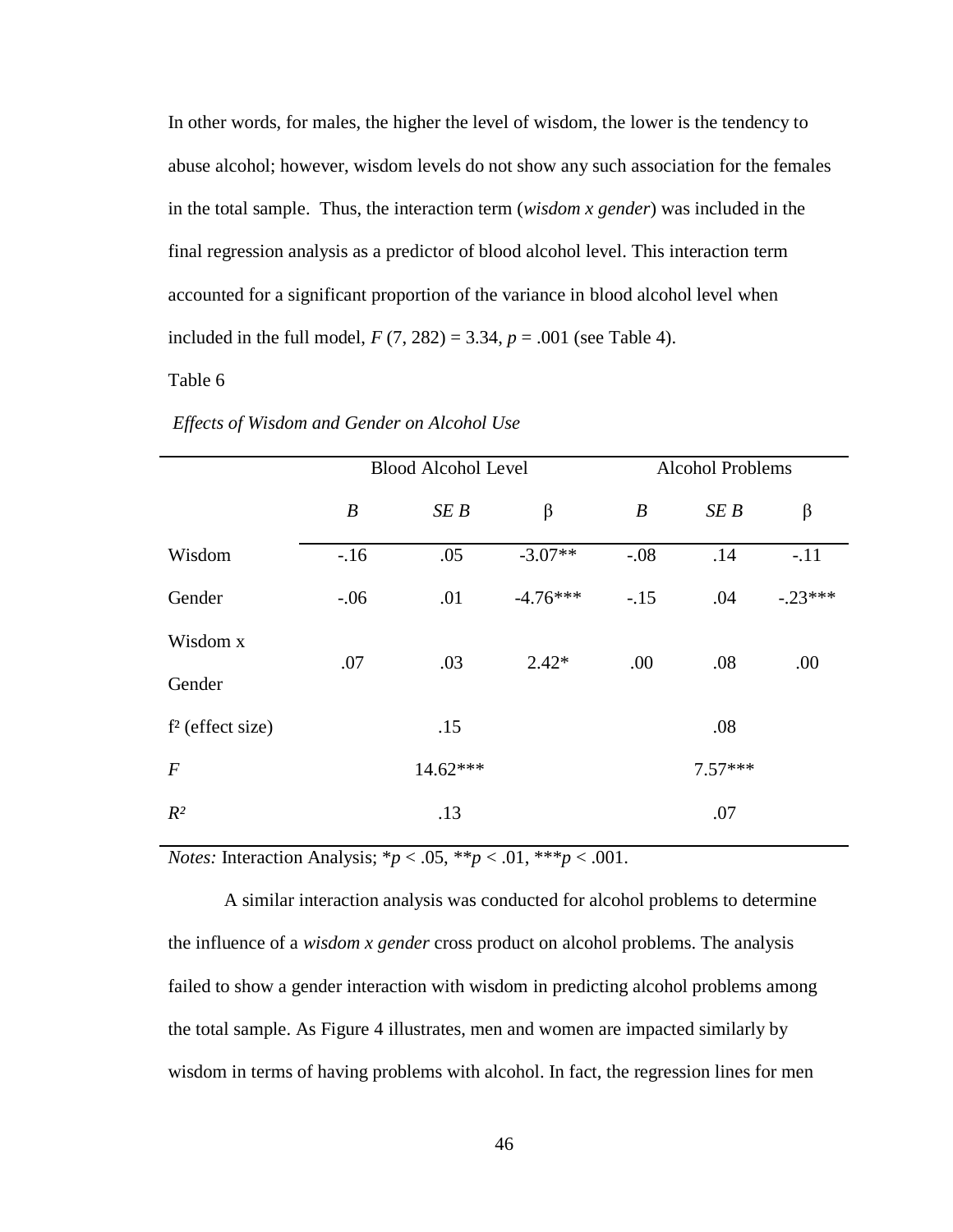and women are parallel; therefore, it can be concluded that there is no interaction between wisdom and gender in predicting alcohol problems.



Figure 4. Total Sample

The study sought to explore the effects of gender on spirituality, wisdom, selftranscendence, blood alcohol level and alcohol problems. In sum, results supported the conclusion that gender has a significant influence on spirituality, wisdom and selftranscendence and how these constructs relate to blood alcohol level and alcohol problems. Therefore, men and women are different in their levels of spirituality, wisdom and self-transcendence and how these variables interact with alcohol use.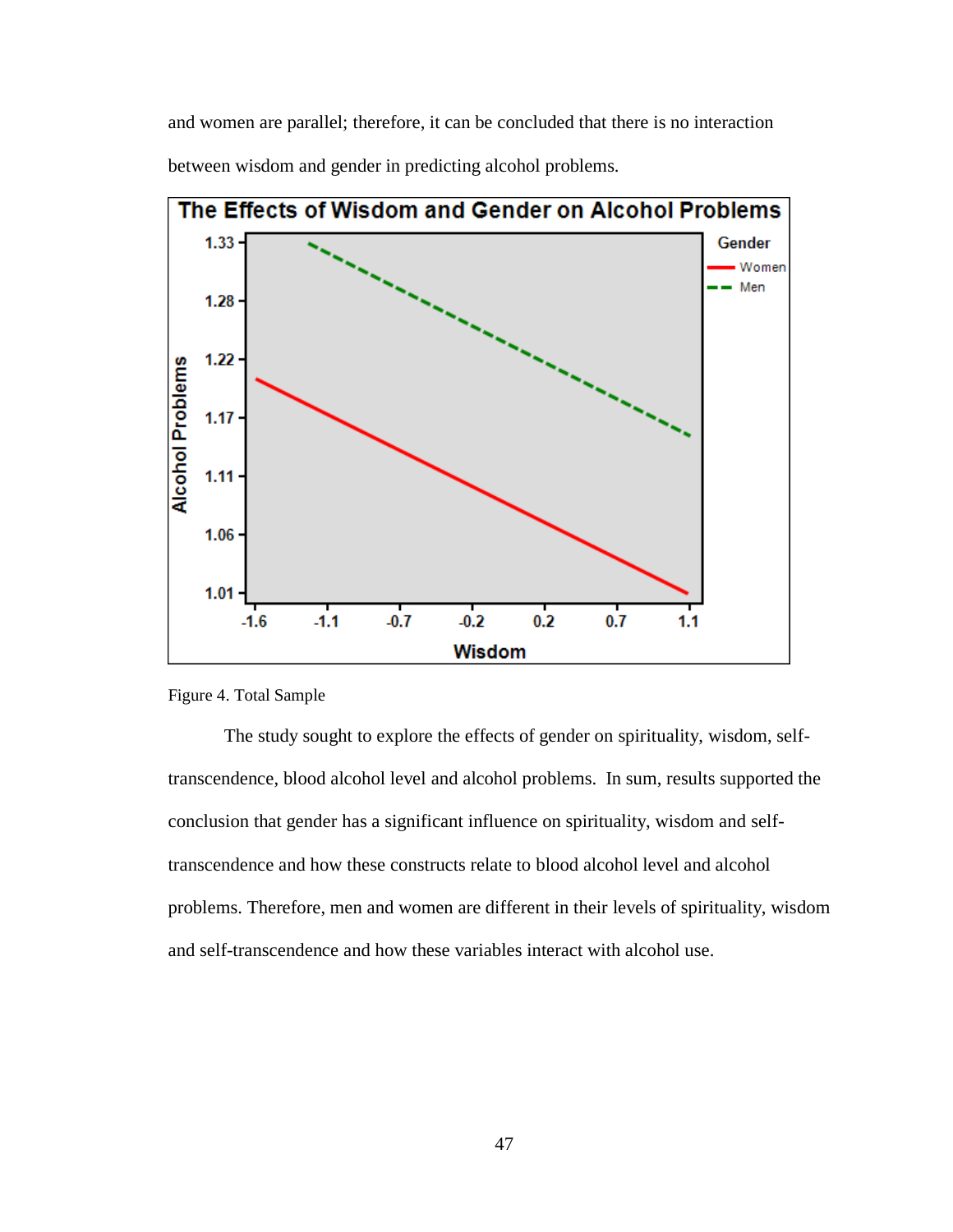### Chapter V

### Discussion

The study was conducted to enhance researchers' and clinicians' understanding of the mechanisms involved in alcohol abuse on college campuses. The influence of spirituality, wisdom, and self-transcendence on alcohol use was explored using a college student population. Spirituality has been widely studied in both psychological and medical settings and is believed to be a strong protective factor in human health and in the decision to abuse substances. However, there is little known about the influence of the other two variables, wisdom and self-transcendence, on the psychology of young adults. The study results point to several significant findings which may contribute to the knowledge of these topics, guide future research, and inform clinical practice.

The study focused on a population of students mandated for psycho-educational treatment due to their violations of the university drug and alcohol policy. For comparison, a control sample was included who had never been mandated for substance abuse treatment through the university. The control group consisted of students who chose to drink alcohol, as well as some who abstained, and thus accurately represented the general undergraduate population in regard to variance in drinking behaviors. As expected, the MT group reported a significantly higher blood alcohol levels and alcoholrelated problems (alcohol problems) than the control sample, which confirmed Hypothesis 1. The difference in alcohol use between the groups remained highly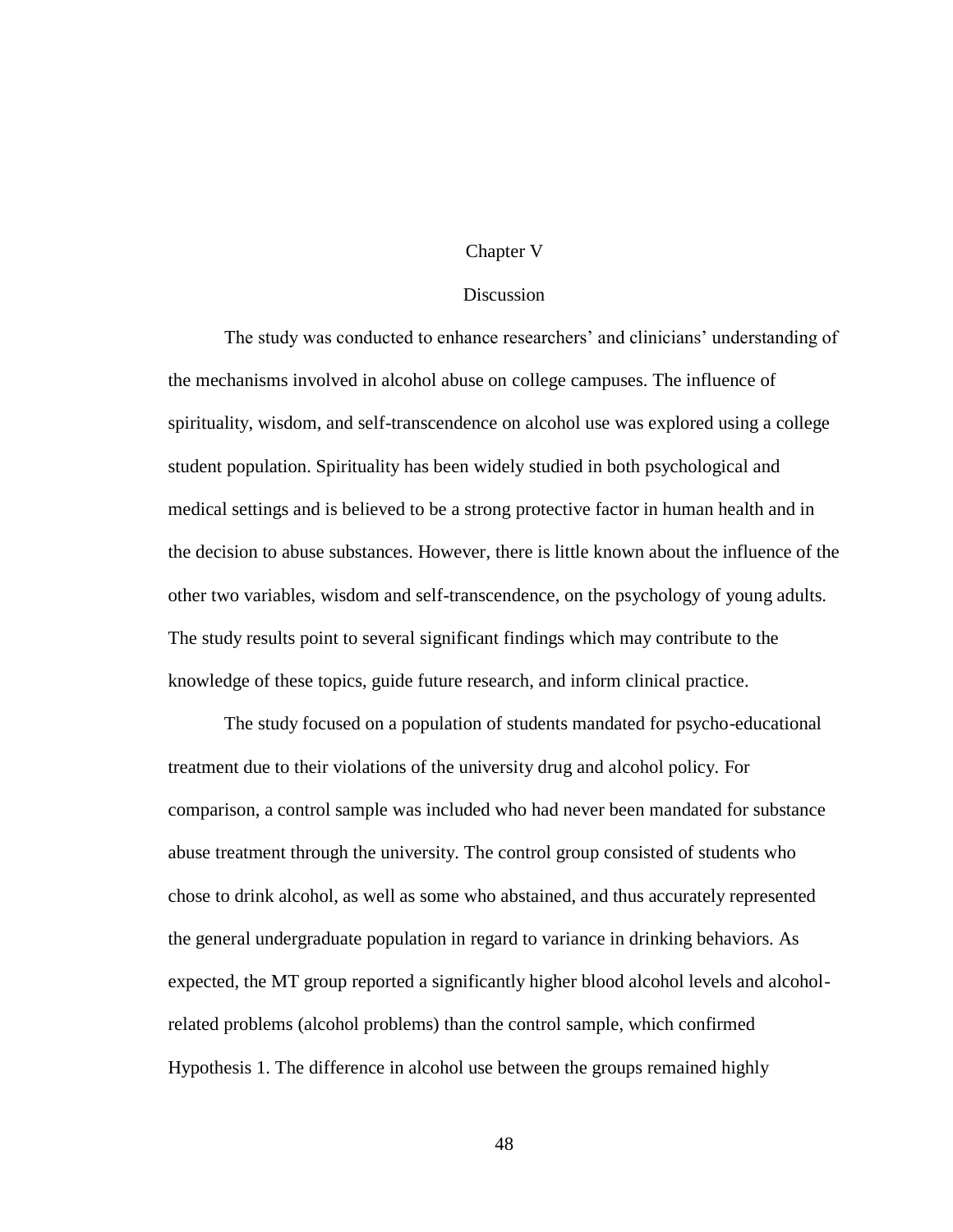significant even after the non-drinkers were removed from the control group, suggesting that the MT group consists of abnormally heavy consumers of alcohol. This finding was foundational to this study and although not surprising, is necessary in order to ground subsequent conclusions. The strong difference between the groups in alcohol consumption behaviors also suggests that the members of the MT group likely became part of the group as a result of a pattern of problematic drinking and not a one-time mistake or coincidence. Two major findings deserve discussion: a) the results showing wisdom to be a protective factor against alcohol abuse, and b) the results showing how gender interacts with whether spirituality or wisdom acts as a protective factor. These two will be discussed next.

The first finding of interest is the significant negative correlation between the wisdom scale and both blood alcohol level and alcohol problems which was found within the MT group. The correlations were -.35 for wisdom and alcohol level, and -.22 for wisdom and alcohol problems, thus suggesting wisdom is a valuable personal characteristic. The 3D-Wisdom Scale is multi-faceted and measures knowledge related to life's ambiguity and assesses the participant's willingness to understand a situation thoroughly. The scale also measures the ability to accurately perceive reality, which includes examining a situation from multiple perspectives. Wisdom requires selfreflection and assumption of responsibility for one's own behavior and situation. Finally, the 3D-Wisdom scale measures compassion for others and interpersonal attitudes. The study concluded wisdom is significantly and negatively related to blood alcohol level in the MT group; students with more wisdom tend to have lower blood alcohol levels,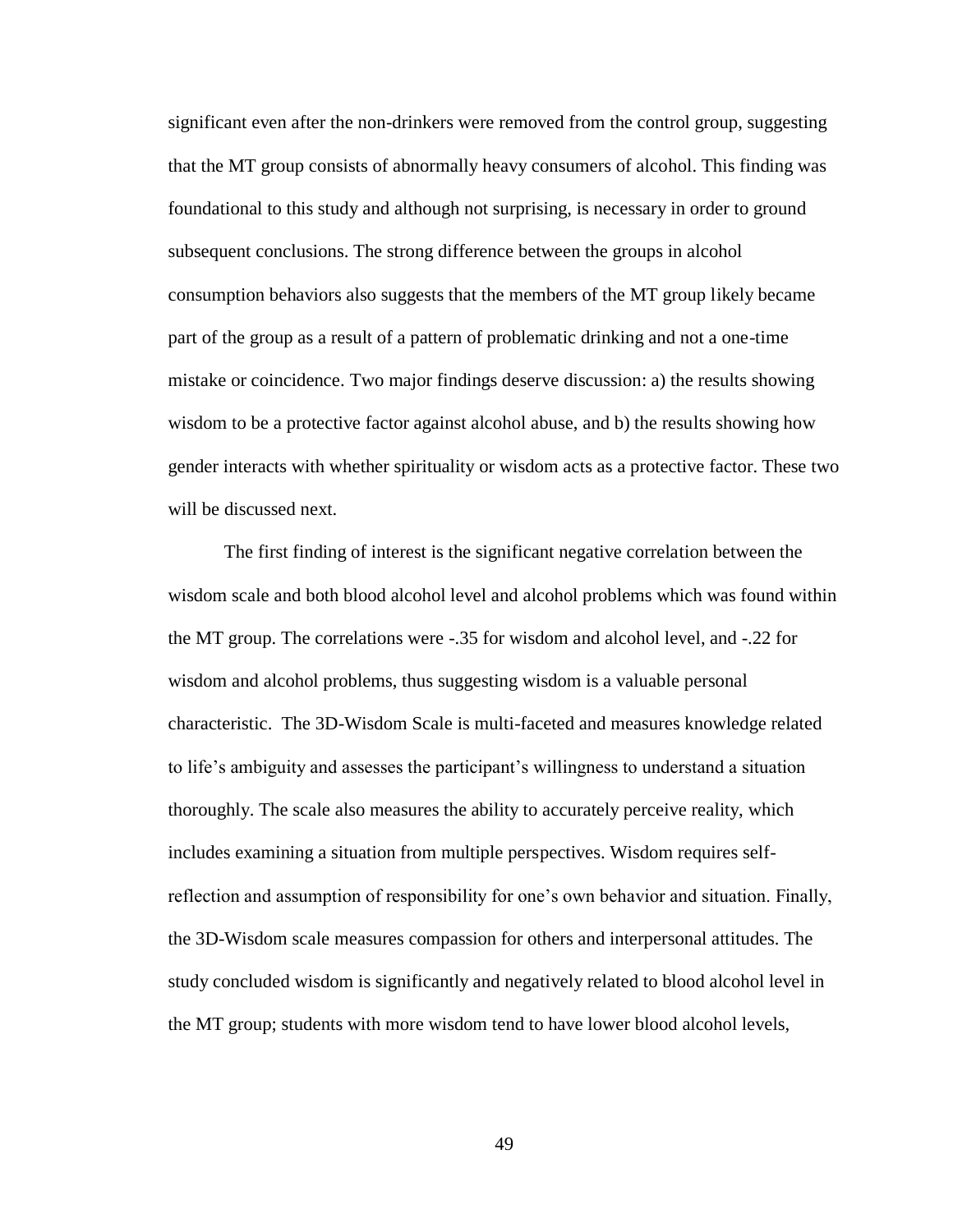supporting Hypothesis 3. Not surprisingly, the students with higher wisdom scores in the MT group also have fewer alcohol-related problems, supporting Hypothesis 4.

The results of the current regarding the influence of wisdom on substance use are similar to those found by Perry et al. (2002). Perry and colleagues explored wisdom in adolescents and related wisdom to substance use and other problematic behaviors. Results showed that wisdom is negatively related to substance use. The consistent findings between the studies support the conclusions drawn in this study; wisdom is a strong protective factor against substance abuse throughout youth. There are several important differences between the studies that deserve attention. First, the current study utilized an adult, college population instead of adolescents. Secondly, the current study used a wisdom scale developed for adults, and conceptualized wisdom differently. Notably, the 3D-Wisdom scale used in this study did not measure intelligence or spirituality. Rather, the 3D-WS measured the willingness and desire to explore multiple perspectives of a situation. Also, the 3D-WS measured comfort with ambiguity and uncertainty, which does not appear on the adolescent measure used by Perry et al. Perhaps the measurement of wisdom is necessarily different for adolescents and young adults. Regardless, this study further supports the need to include wisdom development in preventative and recovery programs for substance abuse. Additionally, this study extends the findings of Perry et al. into adulthood, and provides a basis for future research on the influence of wisdom on substance use across the life span.

One explanation of the findings is that the heaviest drinkers in the MT group do not observe themselves and their surrounding as objectively as those who drink less. They may not be able to make the connection between their behaviors and the direct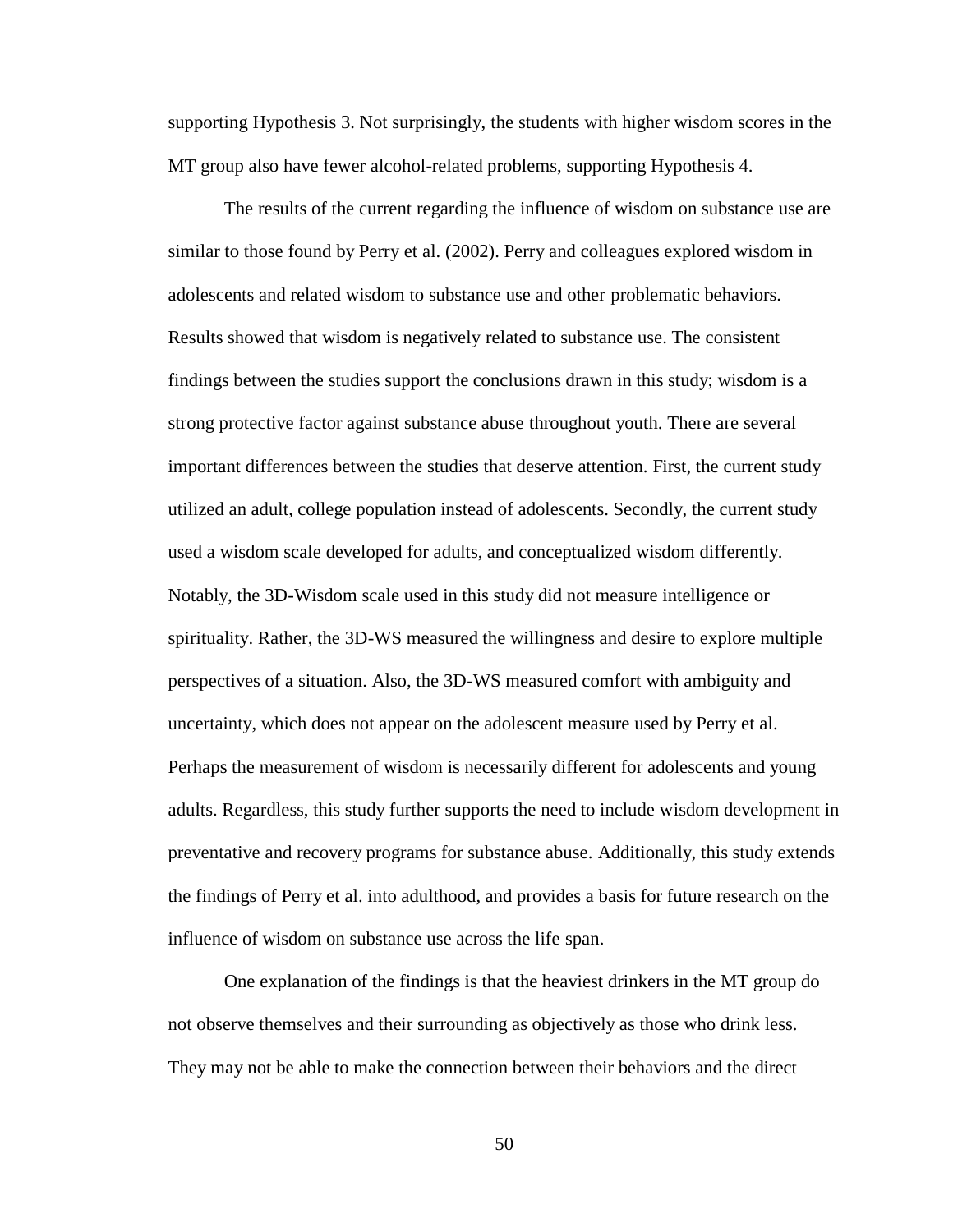impact on the environment, especially while intoxicated. The heaviest drinkers have a tendency to blame others for the negative consequences related to their drinking or could view themselves as victims. Perhaps the heavy episodic drinking prevents deeper selfreflection and self-awareness during social settings when others who are drinking moderately or abstaining could "perceive reality as it is without any major distortions" (Ardelt, 2003, p. 278). Thus, over time, heavy episodic drinkers may not develop the same self-awareness and objective perspective on their environment as those who are not as intoxicated during social settings.

If heavy drinkers are having difficulty assuming responsibility for their behaviors, then it would make sense that they experience more problems from their drinking without making changes. They may view themselves as products of their environment, seeing themselves as "unlucky" rather than having the personal agency to prevent alcoholrelated problems. From this perspective, heavy drinkers do not recognize the control they have to adjust their behaviors based on the feedback they receive from their environment. A characteristic of alcohol addiction or dependence is the repetitive drinking despite strong negative consequences. It could be that those with alcohol addiction continue to drink, but do not expect similar negative consequences. In this way, wisdom may be able to discriminate between alcohol abusers and people who are drinkers but do not become abusers. Those with higher levels of wisdom change their drinking behaviors and thus do not encounter as many subsequent alcohol problems. Finally, those who engage in heavy episodic drinking may have difficulty understanding how their behaviors affect other people or may not be able to easily assume the perspective of others. These speculations about how wisdom is related to alcohol consumption and alcohol problems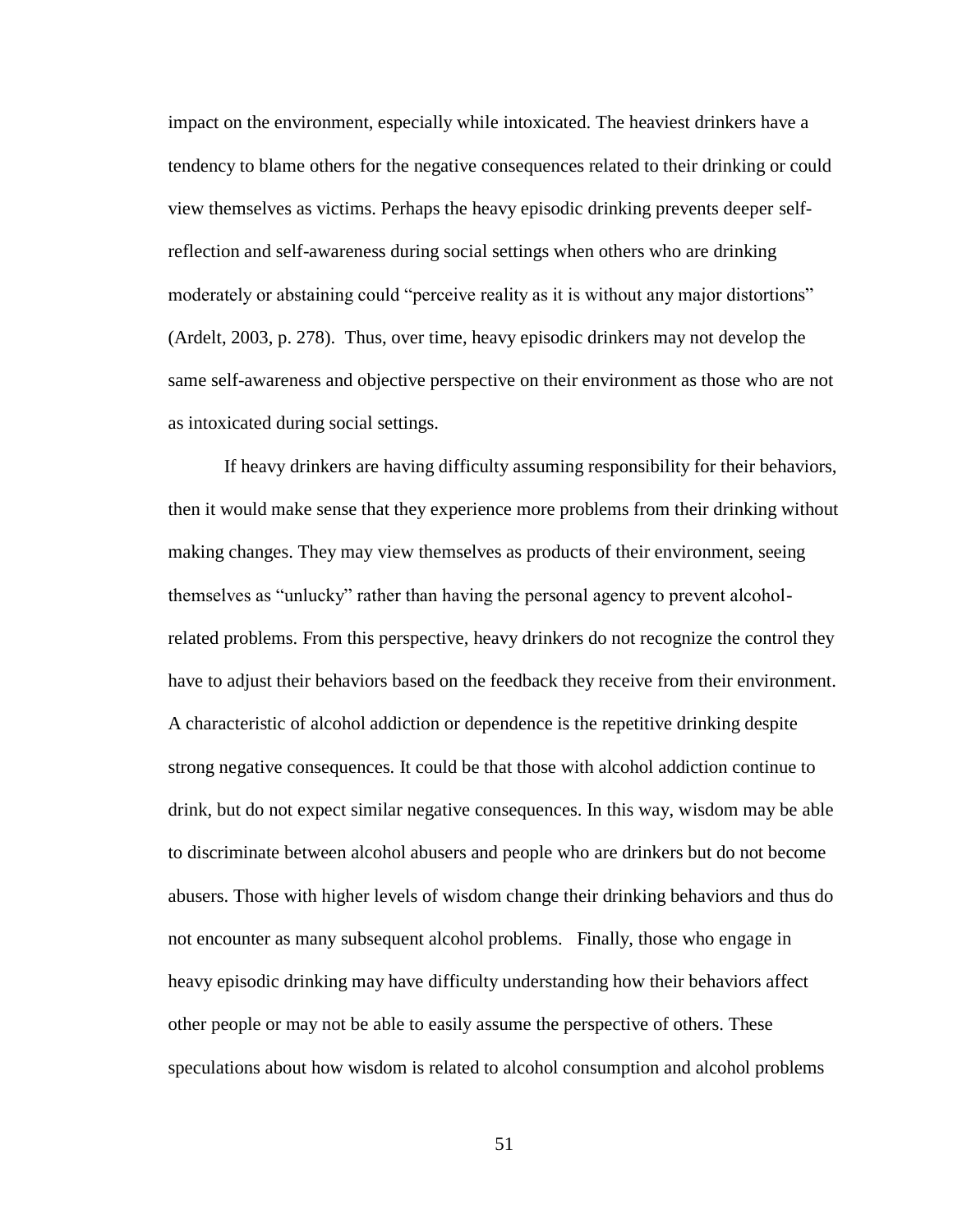provide an impetus for future research. In addition, if wisdom is indeed a protective factor, then psychoeducational programs might include identifying ways of increasing wisdom.

A second topic deserving discussion relates to the finding of significant gender differences in how wisdom related to blood alcohol level, thus warranting the exploration of an interaction effect. An interaction term, *wisdom x gender,* was included among the multiple variables in the regression model. The results suggest that for college males, wisdom is a significant factor in how much they decide to drink on a typical weekend evening; men with more wisdom typically drink less alcohol in the same period of time than men with low wisdom in both groups. However, the interaction effect is stronger in the control group than in the MT group (Figures  $3 \& 4$ ). The results for women in the MT group resembled the results for men in how wisdom related to blood alcohol level than women in the control group. Wisdom is highly related to typical blood alcohol level for men and is clearly a protective factor against heavy alcohol consumption. For women, only those who abuse alcohol and get sanctioned (MT group) show a negative relationship between wisdom and blood alcohol level. For women who abstain or drink moderately (control group), wisdom has no impact on how much alcohol they consume. Therefore, depending on gender and group membership, wisdom is a significant predictor of blood alcohol level.

An earlier finding was that the MT group had a preponderance of males while the control group of non-abusers was predominantly female. Thus, at this university's treatment program, fewer women are sanctioned for treatment than men overall, as evidenced by the large gender discrepancy. Several explanations could account for this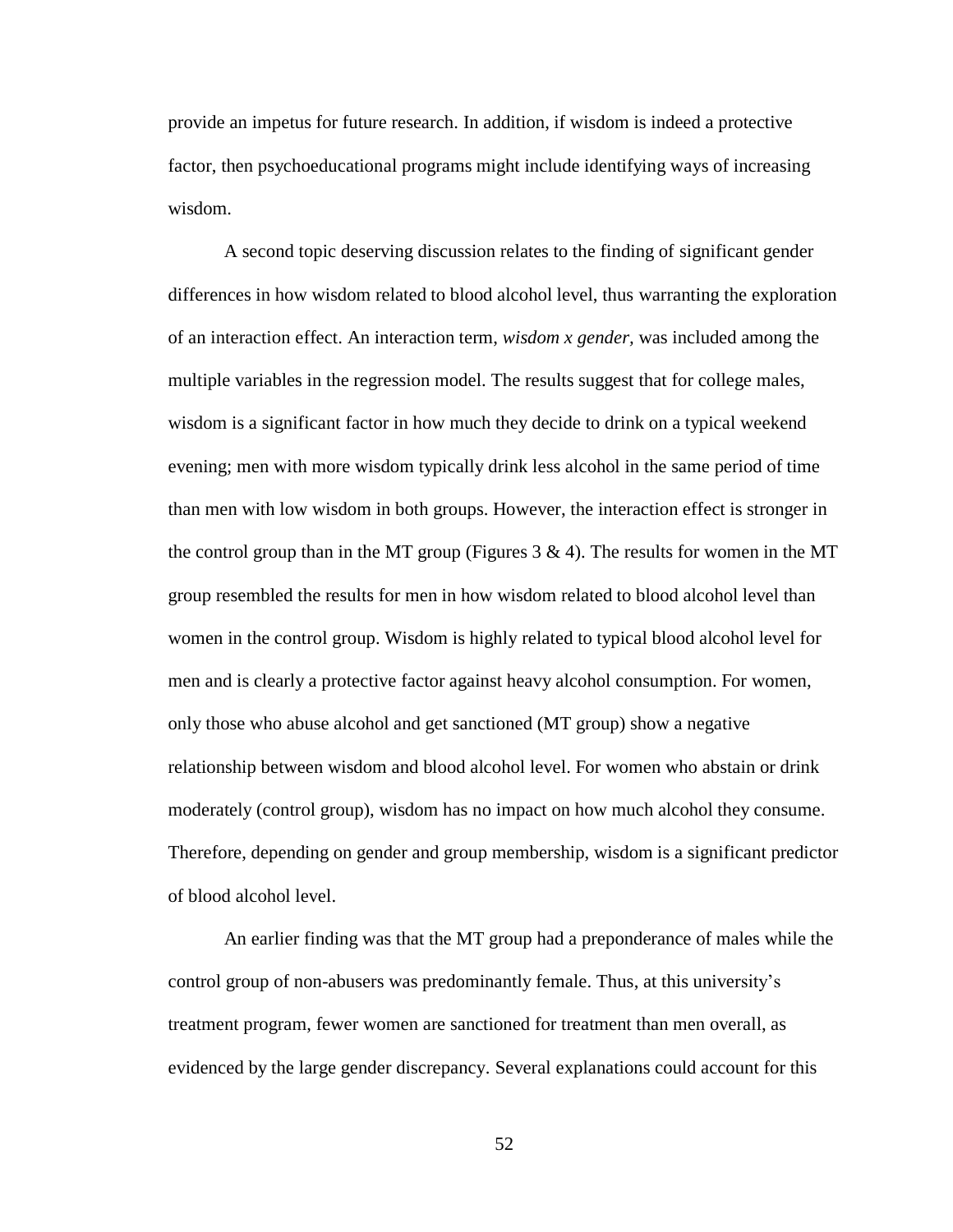phenomenon. As the current results show, women have the same blood alcohol levels as men, so the discrepancy cannot be due simply to differences in alcohol consumption. One theory is that women do not get caught in the residence halls and around campus for heavy episodic drinking as often as men. Women may act out less when intoxicated than men, meaning they engage in fewer activities that would draw attention to them and their intoxication. The difference in behavior while intoxicated is at least partially influenced by gender socialization; men learn to aggress their emotions and compete with each other, whereas women learn to be friendly, submissive, quiet and conflict avoidant. Also, women have traditionally received more negative responses for drinking than men, although this trend has decreased in recent years (Lips, 2005; Waldron, 1997). Women are judged more harshly for drunkenness than men, which may lead women to drink more discreetly. Perry and colleagues found a similar gender discrepancy among adolescents. The authors also attributed the gender differences to gender socialization (Perry et al., 2002).

Research shows that gender roles impact men's drinking behaviors as well. Past studies have found that men drink more than women and have more alcohol problems. The traditional "masculine man" prides himself on the ability to drink large quantities of alcohol without losing control (Helgeson, 2005). In order to drink large quantities of alcohol without losing control, a person must first develop a tolerance for alcohol. Therefore, men must drink large quantities on a frequent basis to develop their tolerance. Inevitably, they experience incidents in which they are not in control of their behavior, possibly leading to judicial punishment and other negative consequences. The masculine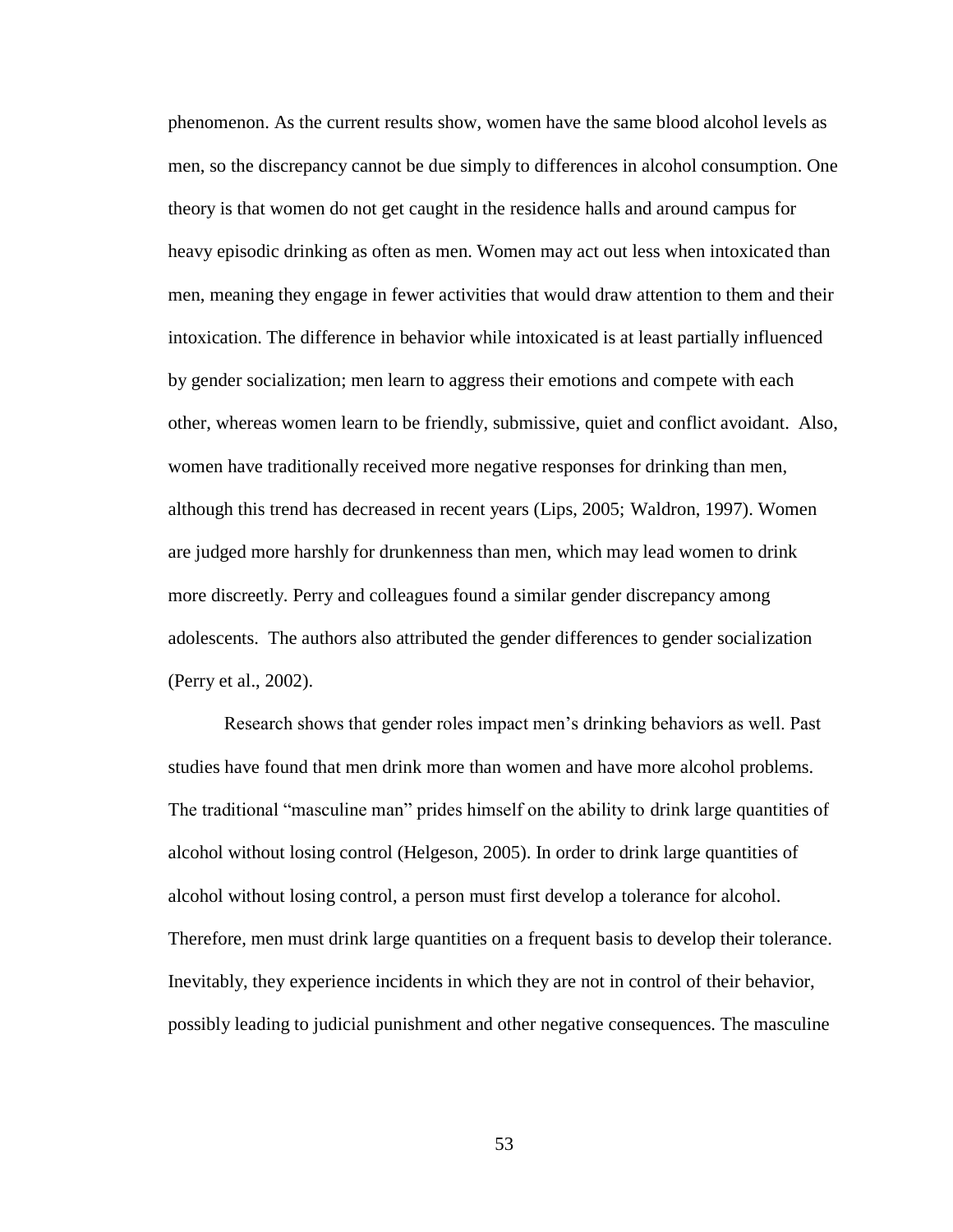gender role appears to influence adolescent males' drinking behaviors as well (Pleck, Sonenstein, & Ku, 1993).

The current study would support another explanation. Results found women to have somewhat higher wisdom scores than men. Perhaps as a result of their higher wisdom, women avoid behaviors that lead to punishable violations. This finding is similar to the first theory that women "act out" less than men when intoxicated, and may indeed be related. The current conclusions add another layer to the understanding of why women avoid attention seeking behaviors when intoxicated. In addition to possible gender socialization, women appear to have more wisdom than men and may discriminate between behaviors leading to sanctions and those that do not. Interestingly, only women in the control group were significantly wiser than men in the control group.

Women mandated for treatment showed another distinguishing feature in terms of their reported alcohol problems. Spirituality, wisdom and self-transcendence appear to be protective factors against alcohol problems for women in the MT group only, but not for men in either group or women in the control group. Spirituality was the strongest predictor of alcohol problems for women in the MT group, indicating that women who have a strong sense of spiritual meaning do not have as many alcohol-related problems as women with low spiritual meaning. Although the relationship between wisdom and alcohol problems did not reach significance at the .05 level for women in the MT group, the correlation was approaching significance. Self-transcendence was also marginally and negatively related to alcohol problems for women in the MT group. For the control group however, women had the same amount of alcohol problems regardless of their spirituality, wisdom or self-transcendence.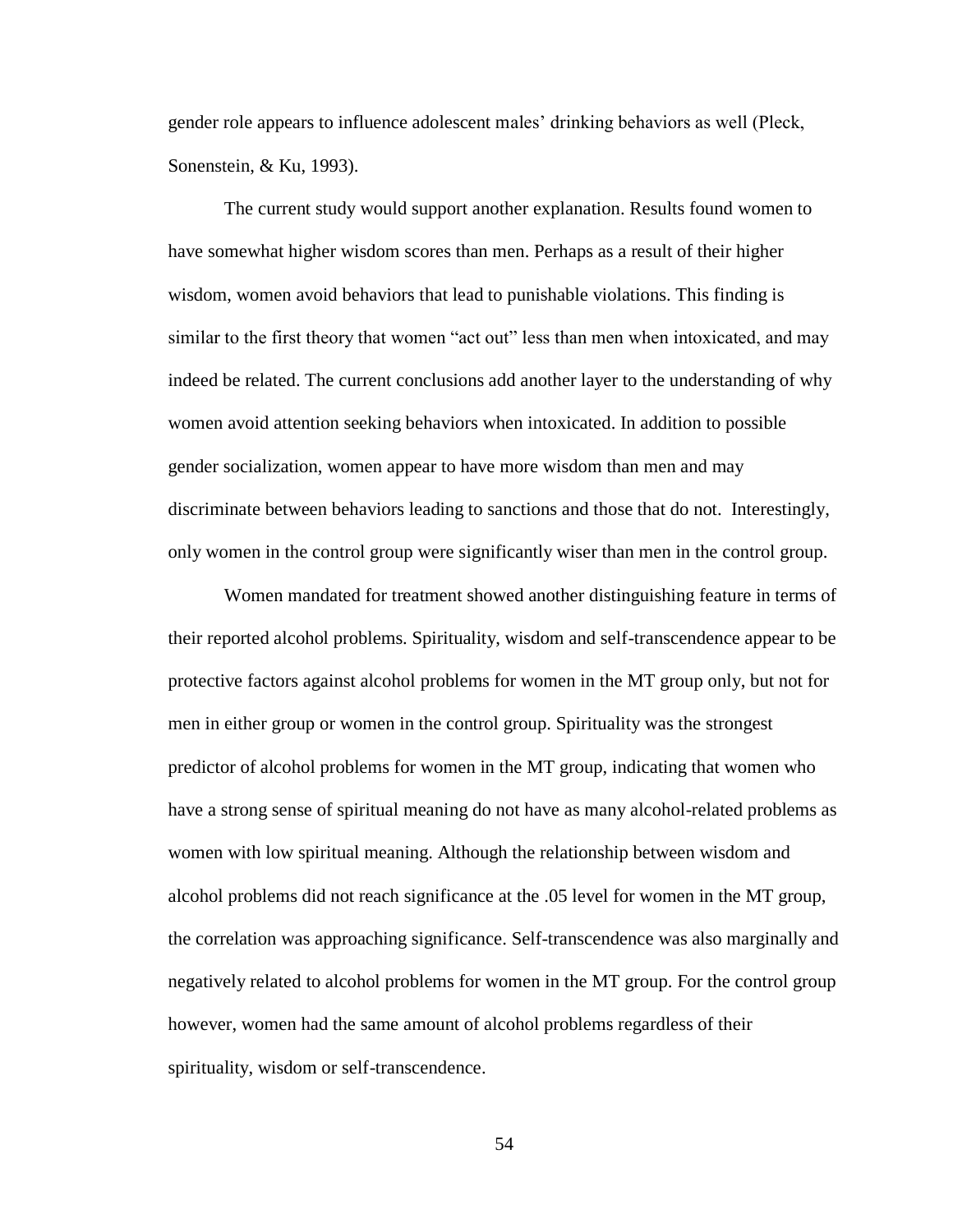One of the goals of this study was to replicate previous research that concludes spirituality is a protective factor against substance abuse. The current study failed to fully confirm this relationship. Spirituality was found to be a significant protective factor against high blood alcohol level and alcohol problems for women in the MT group only. Men in both groups, women in the control group, and the total sample did not show a significant relationship with spirituality. Hence, this study only partially supports the common finding in the general literature. Despite the lack of significant correlations among most of the sample, the correlations for the women in the MT group are highest among your total results ( $r = -0.63$  for spirituality and blood alcohol level and  $-0.51$  for spirituality and alcohol problems).

It may be that the women in the MT group who drink the most report the lowest levels of spiritual meaning and may be avoiding existential reflection by drinking alcohol. It could also mean that women who drink heavily reject traditional gender roles and certain societal expectations of female behaviors. These women may also be rejecting other social constructs such as faith and spirituality. Additionally, women in this group could feel more isolated and disconnected from peers as well as a higher power. The researcher can only speculate about the discrepancy in results between this study and others and it remains unclear why the men in both groups and the women in the control sample did not show any relationship between alcohol use and spirituality.

Overall, it seems that women mandated for treatment are different from all the other study participants in several ways. It is likely that the small sample size has a major influence on the findings because several extreme scores may have influenced the results.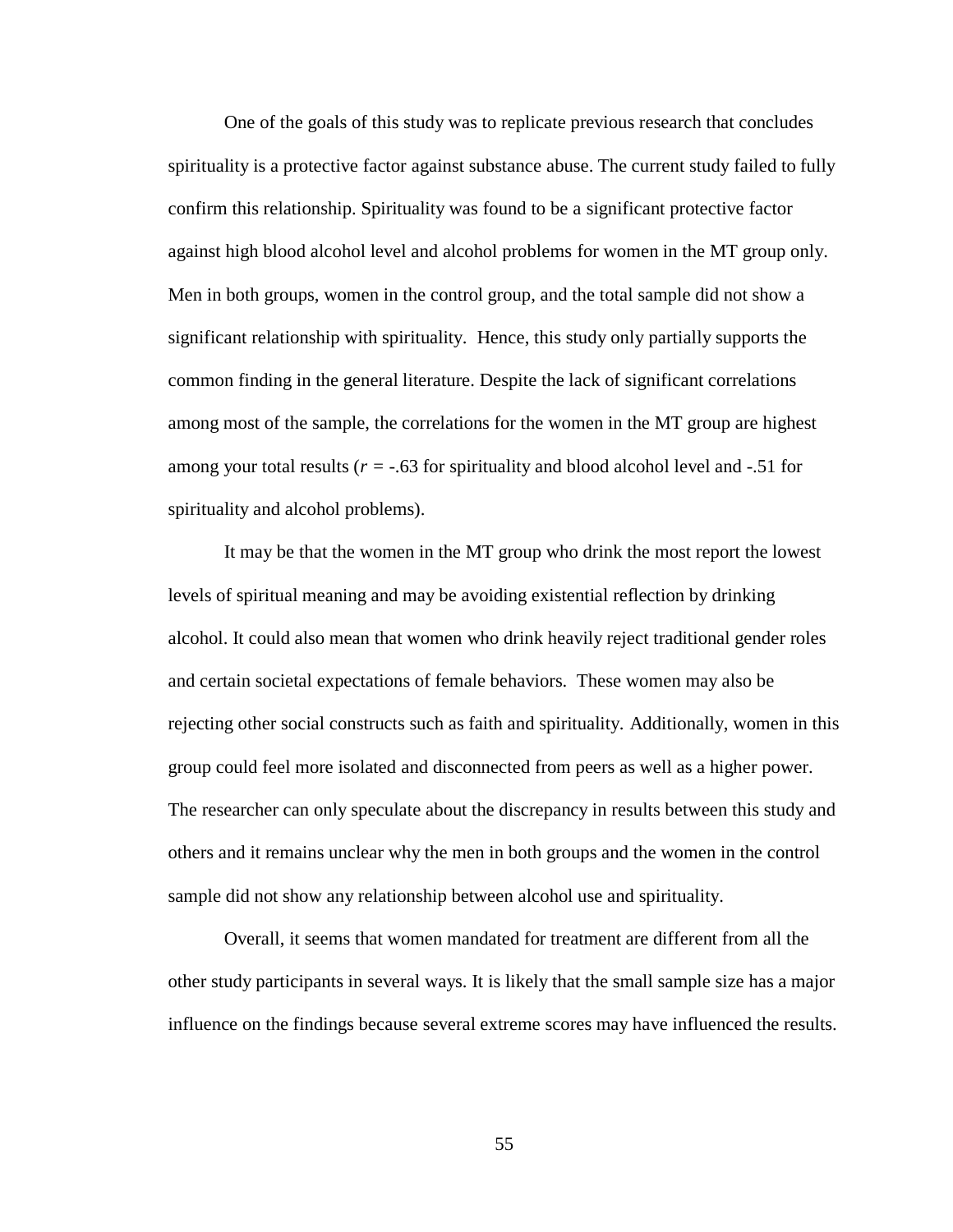### *Limitations*

There are several limitations to the conclusions presented in this study. Most importantly, the differences in group composition and sample size likely influenced the results and decreased the generalizability of the conclusions. The problematic differences within the groups include the sample size, gender composition, and ethnic composition. Because of the small sample size of women in the MT group and men in the control group, correlations between variables must be very high in order to reach significance. Variance in small sample sizes also poses complications with drawing inferences about the data. Finally, any extreme scores on blood alcohol level or alcohol problems will greatly influence the results. The demographic differences between the groups limit our ability to make viable conclusions about other between group differences. Hence, most of the results of this study examine within group differences or within gender comparisons in order to reduce the between group bias.

The study did not examine pathways between spirituality and alcohol use, which is another limitation. For example, it would be helpful to understand why spirituality is related to women's alcohol consumption but not men's. Additionally, this study did not include a mechanism to identify the pathway between wisdom and alcohol either. Although this study has identified several important findings in regard to spirituality and wisdom, any theories about how they are related to blood alcohol level or alcohol problems are speculations based on previous literature.

Religious affiliation was not included as a variable in this study. It would have been informative to examine the influence of religious affiliation on the other study variables, including spirituality, wisdom, self-transcendence, blood alcohol level and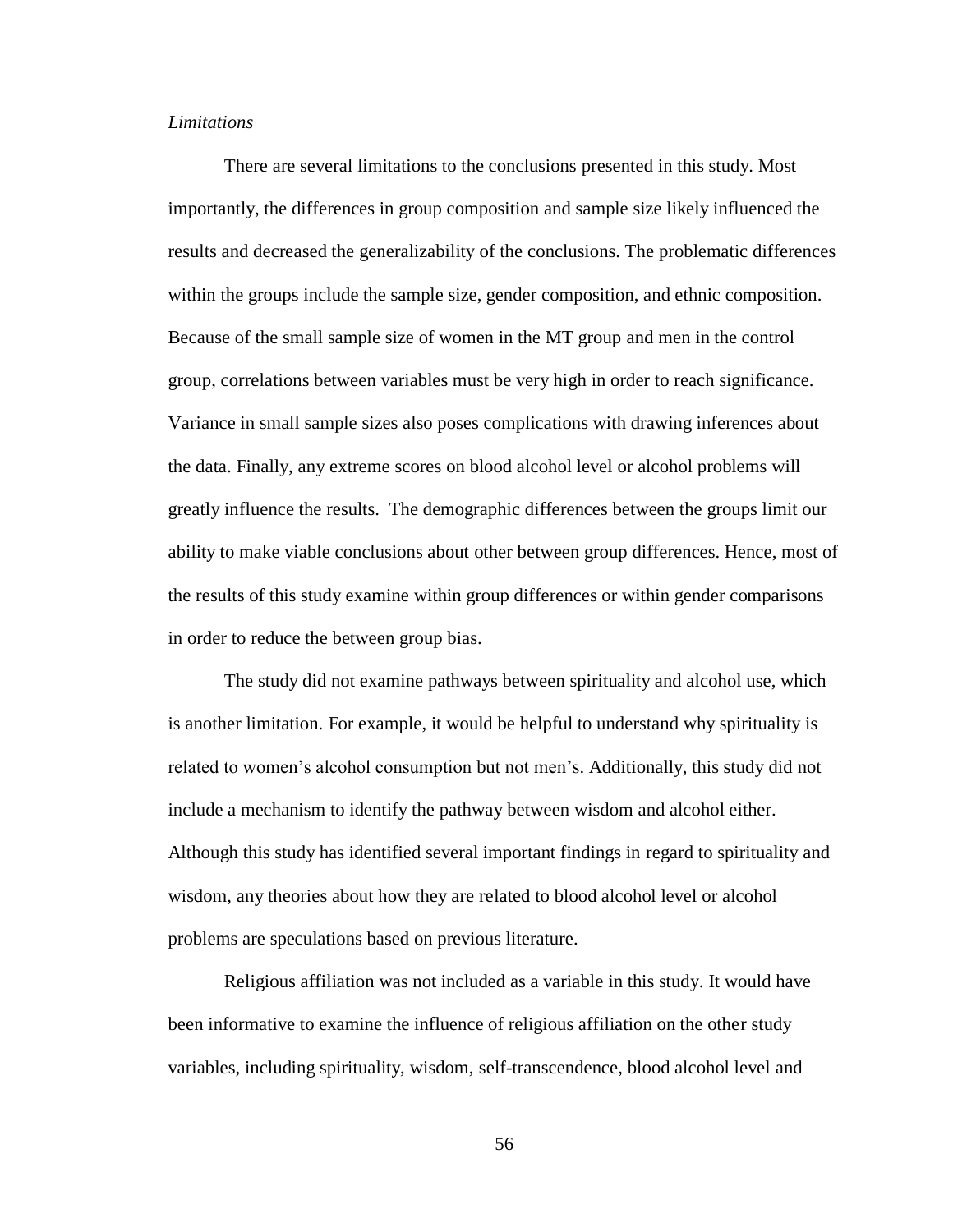alcohol problems. Many studies have examined the impact of church attendance and organized religious practices and beliefs on substance use. The current study focused more broadly on spiritual meaning, which can be a component of religiousness, but can also exist without a religious affiliation. Although religiousness was not the focus, having a measurement of religiousness could have helped with interpretation of the data, particularly when making connections between spirituality, wisdom, and selftranscendence and the alcohol use outcomes.

The study did not include a measure of social desirability, which could have allowed for more confident interpretations of the data. Students who are under the age of 21 or who feel alcohol consumption is viewed as socially undesirable may have underreported their use. Students who were mandated for treatment may be particularly susceptible to under-reporting if they thought that their data could be used against them in some way. Such students have motivation to under-report their use. They could believe that the lower their reported use, the lower the degree of punishment. Additionally, minimizing alcohol use and alcohol problems is a common behavior among individuals struggling with addiction or dependence. It is possible that some participants meet criteria for addiction or dependence, but this study did not include appropriate measures to discriminate between alcohol users, abusers, and those who are dependent. Another possibility is that some students over-reported their use if they believed that drinking alcohol is socially advantageous (i.e. rite of passage, source of status). Regardless, a measure of social desirability would have aided understanding of alcohol use in college students and helped with identifying possible confounds.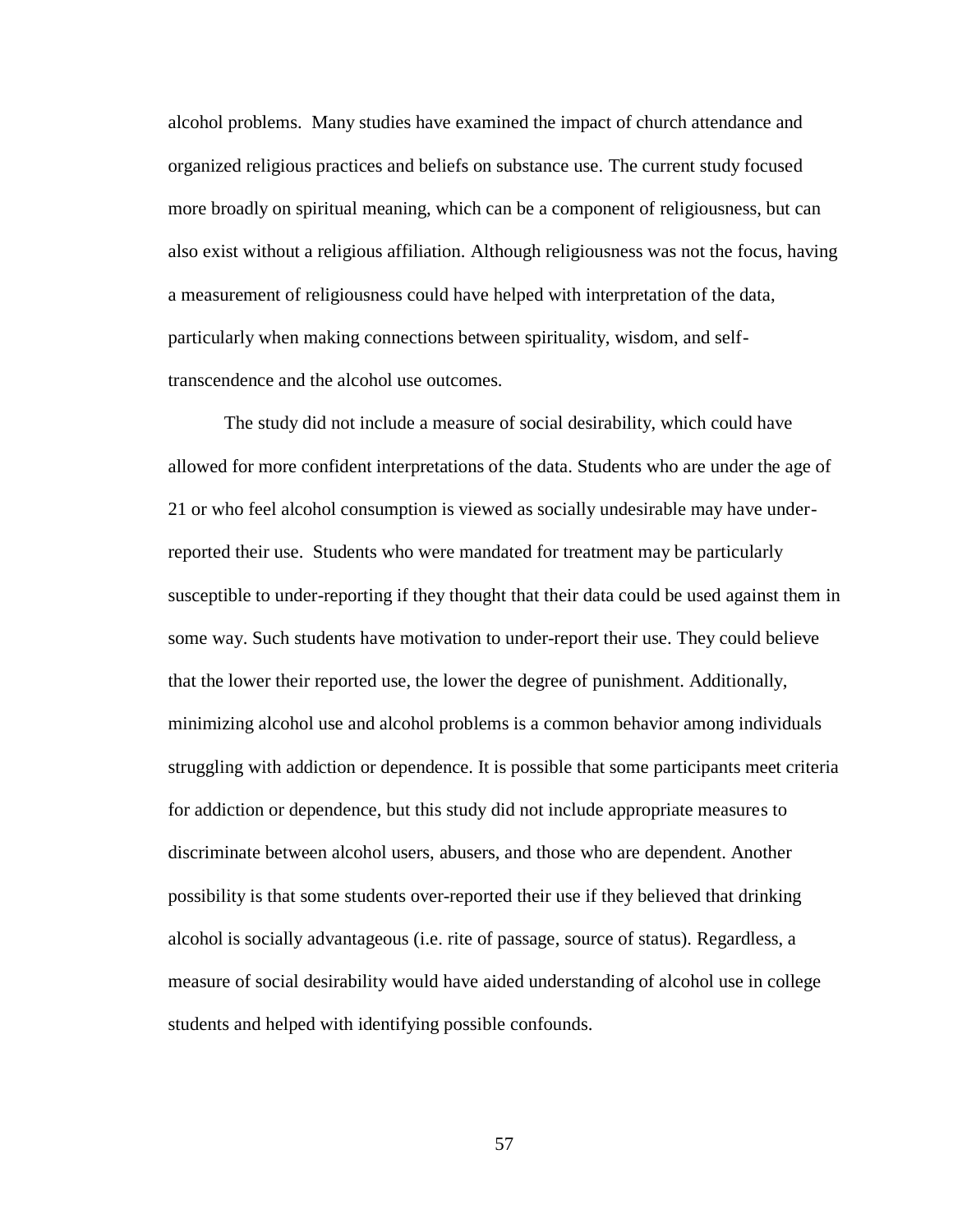The measures used in the study contained potential limitations to the findings. First, the scales measuring blood alcohol levels asked the students to reflect on the past month of drinking behavior, but the alcohol problems scales asked students to reflect on the previous 3 months. This discrepancy in frame of reference may have influenced the results. For example, if a student had stopped drinking within the past 3 months due to significantly negative consequences, their blood alcohol level may be 0, but alcohol problems could be high. Also, it is difficult to accurately recall negative consequences over a three month period. The findings may have been more accurate had the time period been one month. Secondly, the Adult Self-Transcendence Inventory asks participants to compare themselves currently to how they remember themselves five years earlier on elements of self-transcendence. Most of the participants in this study were 18 or 19 years old, and thus were reflecting on themselves as 13 or 14-year olds. In hindsight, this comparison could produce confusing results, given that many of the items ask about ego mastery. In terms of normal human development, early adolescents at 13 or 14 years old are beginning to explore their identity and are inherently self-absorbed. In many ways, 18 and 19-year olds are still engaging in the same process of identity development. Further, the developmental shifts that occur during the five years in question are likely to distort college students' perspectives on themselves as a junior high student. It is clear that this scale was intended to measure the self-transcendence of adults, not of adolescents.

Although the use of the Widmark formula to calculate blood alcohol level is very useful for cross-gender comparisons, it could mask heavy drinkers who spend significant amounts of time drinking. For example, if a male student reports drinking 12 drinks over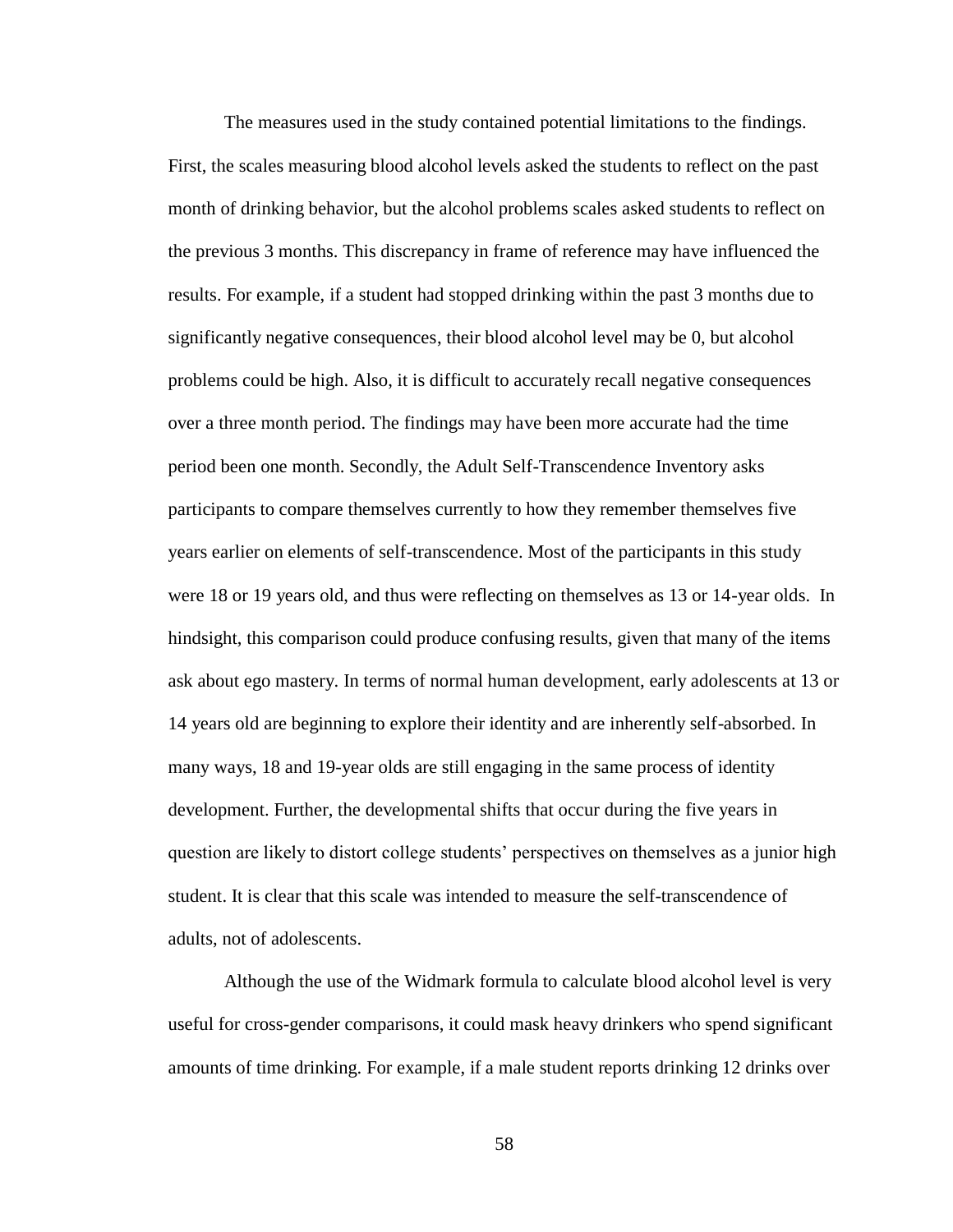10 hours, his calculated blood alcohol level will not accurately represent his typical alcohol use. This student may have had 9 shots (1.5 ounces of 80- proof liquor) in 2 hours and then slowly sipped 3 beers for the remainder of the day. His blood alcohol level would be very high after the initial two hours, but slowly decreases throughout the day. Several students' typical blood alcohol level is equal to .000 due to the long amount of time they reported drinking, not because they are light drinkers. This may be practically applicable for students who are not intoxicated at the end of the night and who thus may not encounter as many alcohol problems. However, students can easily encounter alcohol problems throughout the time spent drinking, especially at the peak of their blood alcohol level.

#### *Implications*

There are several important implications of this study. First, these findings may enhance the relationship between psychological and spiritual treatment for chemical dependency. Using spirituality as a factor in treatment of substance abuse is nothing new. Among the basic tenants of Alcoholics Anonymous (AA) is the acceptance of spirituality through a higher power (Wilson  $\&$  Smith, 2001) and the reliance on faith during the recovery process. Other clinicians take it one step further and integrate mindfulness with AA's 12 step approach (Jacobs-Stewart, 2010). The current study provides support for another component in chemical dependency treatment: wisdom. The construct of wisdom includes an aspect of mindfulness in its emphasis on awareness of the self and the self in the environment. Wisdom adds an aspect of interpersonal understanding, acknowledgement of ambiguity, acceptance of responsibility, and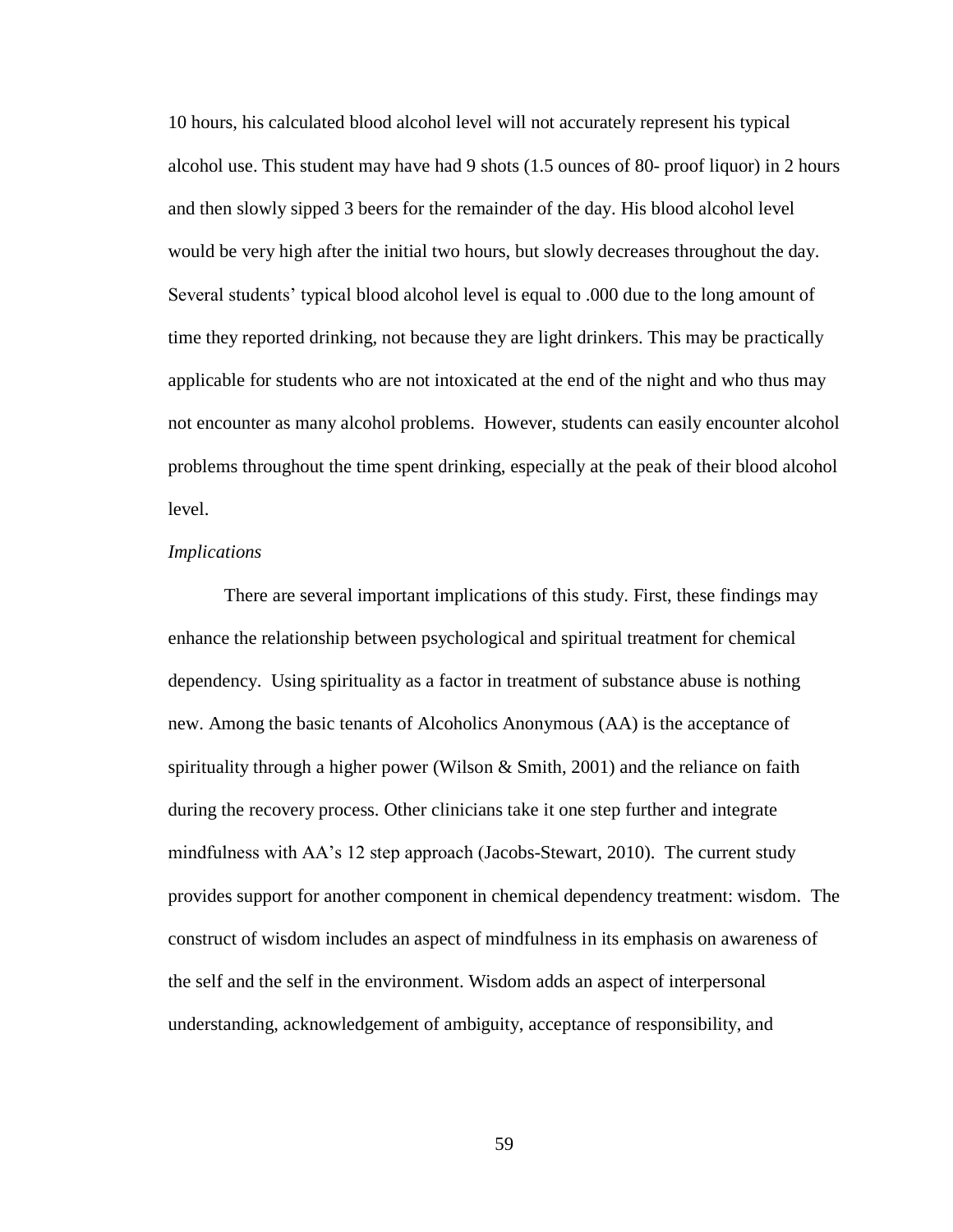compassion for others to the characteristics that may support individuals in their recovery process.

The connection between low wisdom and substance abuse can also inform preventative strategies in high schools and colleges. The current study suggests that lower levels of wisdom are associated with more self-destructive drinking patters, particularly in males. By including programs that promote wisdom development in adolescents, such as self-reflection and awareness of the impact of one's behavior on others, educators and parents may help reduce risky drinking during college. Many adolescents are resistant to the idea of a higher power, and in particular organized religion. They may be able to connect with the concepts associated with wisdom more readily, as it assumes an internal locus of control. A popular developmental theory proposes that adolescents face a dilemma of identity vs. identity diffusion and are learning how to integrate different personality characteristics (Erikson, 1968). Adolescents move through this process by reflecting on the reactions of others during interpersonal interactions. Thus, adolescents are in the perfect developmental stage to explore their locus of control and develop a sense of identity in how they relate to their environment.

#### *Future Directions*

The results of this study suggest several directions for future research. First, it would be informative to examine the findings in more detail by conducting sub-scale and item analysis. By exploring the relative contributions of each component of the Three Dimensional Wisdom Scale (3D-WS) to the variation in alcohol use, the analysis could determine whether the reflective, cognitive, or affective sub-scale is predicting the most variance in blood alcohol level. The analysis can be taken one step further by comparing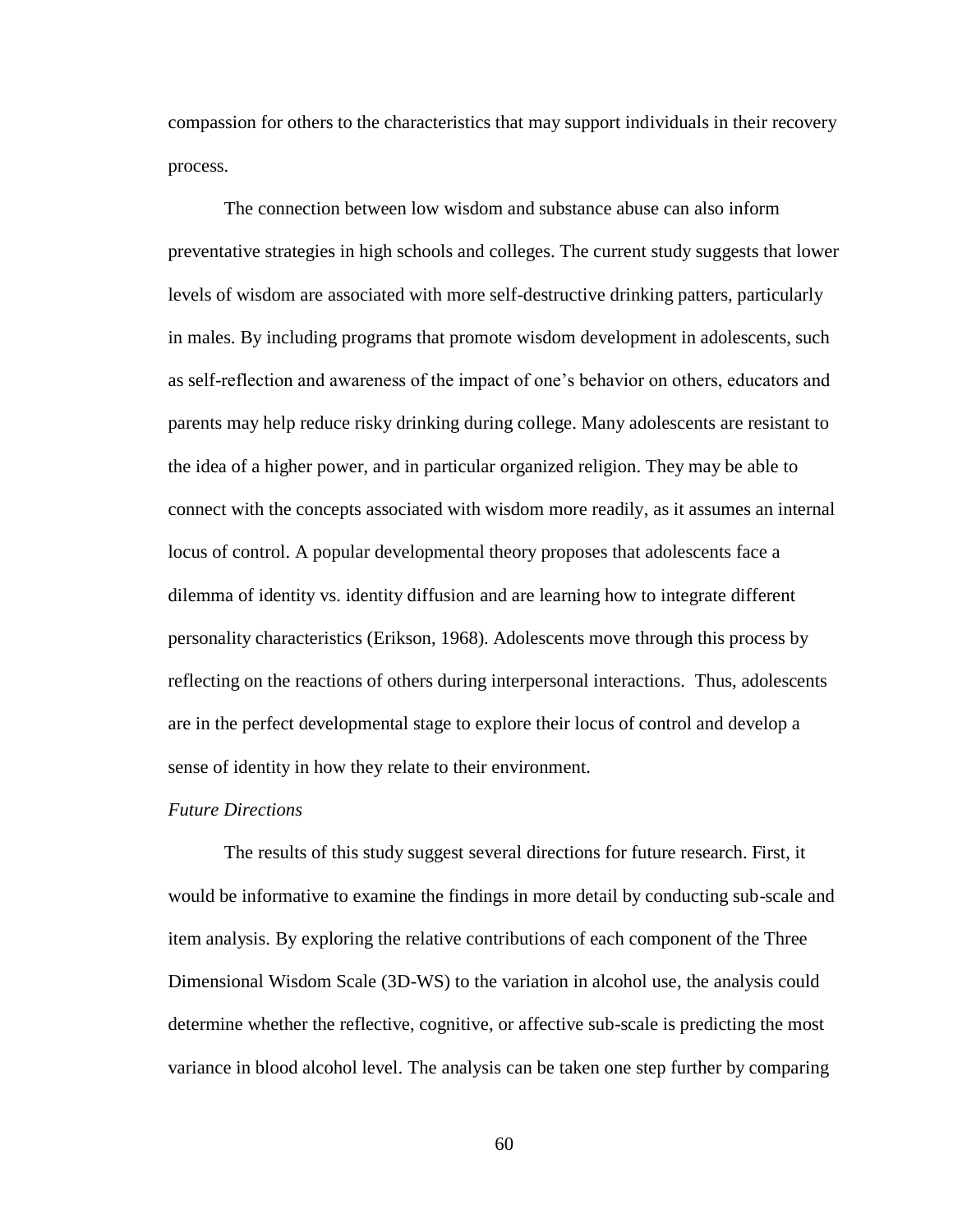the individual items in the 3D-WS to blood alcohol level and alcohol problems. Comprehensive conclusions could be drawn about the results with a detailed understanding of which elements of wisdom are related to heavy episodic drinking. The current study did collect the data to perform such item analyses. However, because this study set a limited focus for its objective, these calculations will form the basis for a future report.

A similar item analysis on the Rutgers Alcohol Problems Inventory (RAPI) would enhance psychology's understanding of how particular alcohol problems relate to wisdom. It is likely that some of the problems listed on the RAPI are more related to wisdom or spirituality than others. Conducting an analysis of which items are more endorsed by each gender would also be helpful in making conclusions about gender differences in alcohol problems. Further, an item analysis of alcohol-related problems could illuminate how certain students become mandated for treatment when others are not.

Additional analysis could also compare the age of participants when they took their first drink of alcohol to their current levels of wisdom, spirituality, selftranscendence, and alcohol use. Such an analysis may enhance understanding about the developmental factors impacted by alcohol use. Further, it may be useful to explore the influence of the age when a participant first felt drunk on their current alcohol use and levels of wisdom and spirituality. The study also has the data to conduct these analyses, but the current variables of interest and relevant analyses were determined prior to data collection. Hence, although the data analysis could be accomplished, it is being deferred for follow-up studies.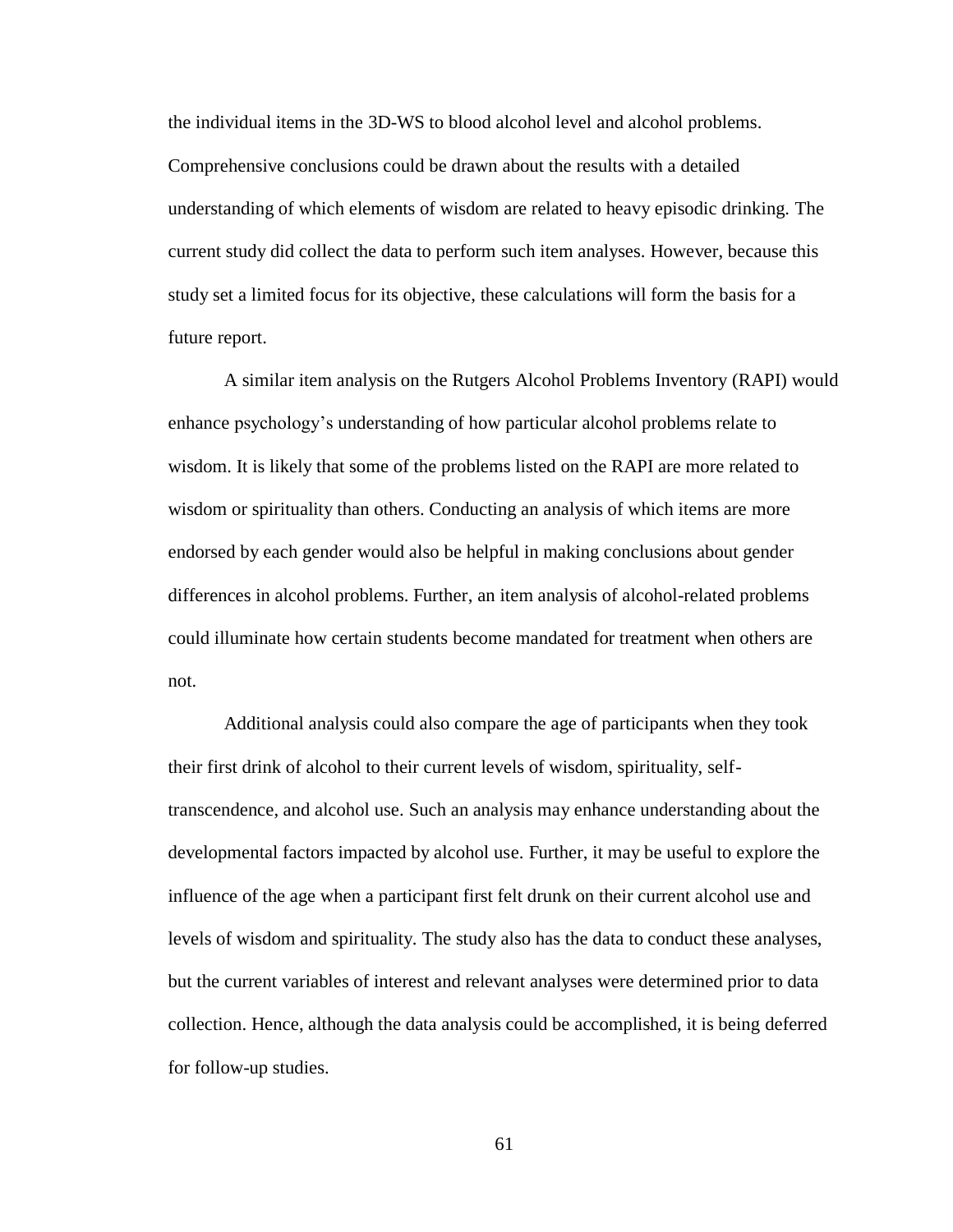It would be important to include gender as a variable in future research because the present study suggests that wisdom influences men and women's alcohol consumption in very different ways. Also, it is essential to recruit more women who are mandated for treatment as participants in future studies. The women mandated for treatment looked very different than other participants in how spirituality, wisdom and transcendence related to alcohol use and alcohol problems. It is also important to recruit men who have not been sanctioned for treatment as a comparison group. Unfortunately, the sample size of these two populations was small and may not generalize to the greater population.

It might also be important to include ethnicity as a variable in future research. Differences in the percentages of different ethnic groups were found when comparing the composition of the MT group against the control group. Upon closer inspection, this discrepancy seems to be due mainly to differences in the number of participants in the control group identifying themselves as "multi-racial" or "other" (Table 1). Moreover, there were actually very few ethnic minority participants; the largest were Asian-Americans, numbering only 10. Hence, future studies might be directed toward obtaining larger sample sizes of the major ethnic groups as well as better defining the "other" category. Researchers could examine the role of other participant characteristics in how spirituality, wisdom, and self-transcendence related to blood alcohol level and alcohol problems. Specifically, socioeconomic status and sexual orientation should be explored further.

Another future study could use peak blood alcohol level as an outcome variable (most alcohol consumed during one occasion) in addition to typical blood alcohol level.

62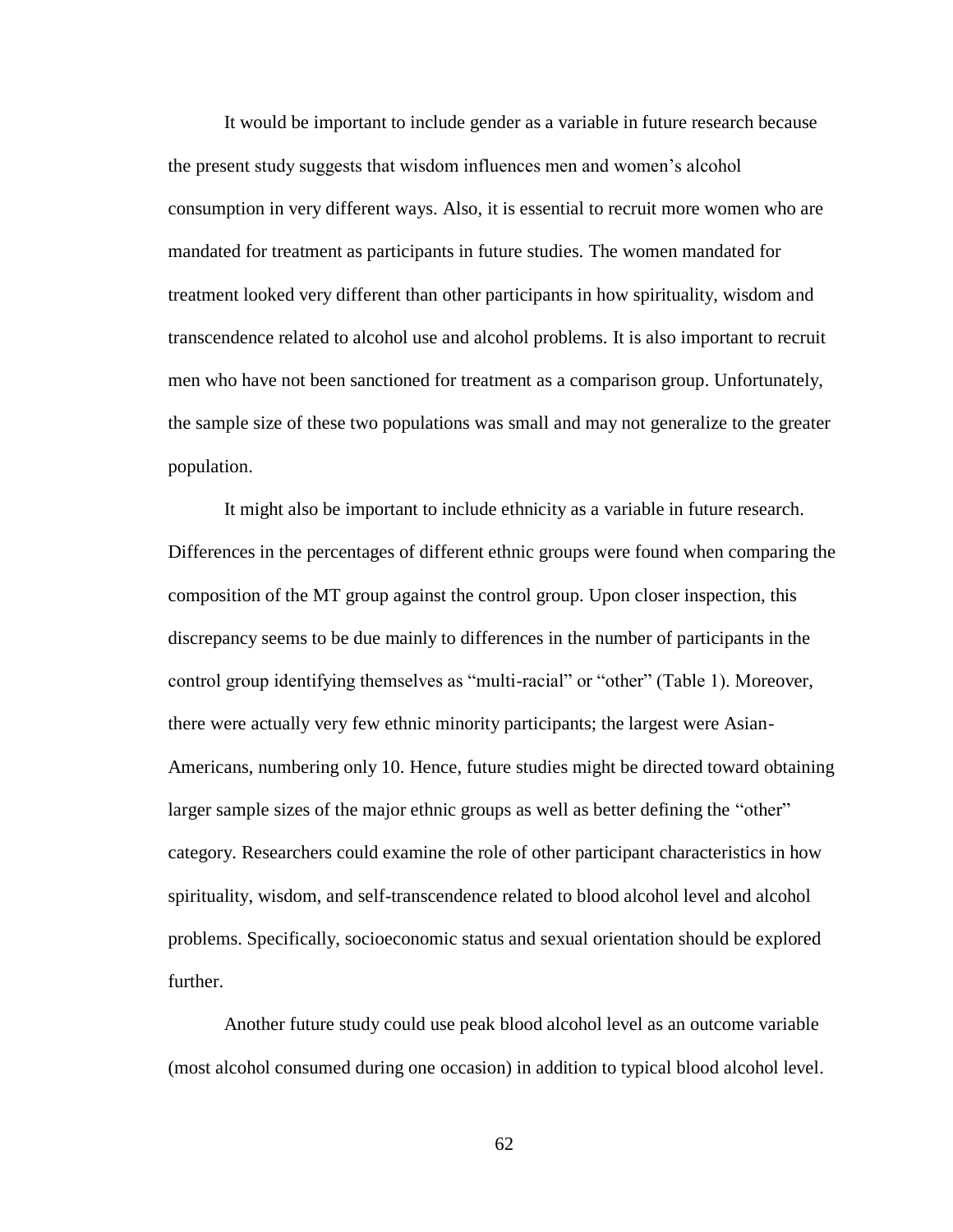Peak blood alcohol level may provide more information about high-risk drinking practices during which the most alcohol-related problems likely occur.

A longitudinal study could explore wisdom development and how it may be influenced by heavy episodic drinking in social settings. A longitudinal research design of at least five years would include participants from multiple high school cohorts. It would be interesting to compare data from at least six universities in different geographic and cultural regions of the country. Furthermore, including public and private, secular and non-secular schools would enhance the understanding of how spirituality and wisdom interact with alcohol use for different campus cultures.

Finally, it is important to continue exploring the impact of wisdom on substance abuse across the lifespan. Current research suggests that wisdom is an important protective factor for adolescents and young adults, but future research could assess whether this trend continues throughout adulthood.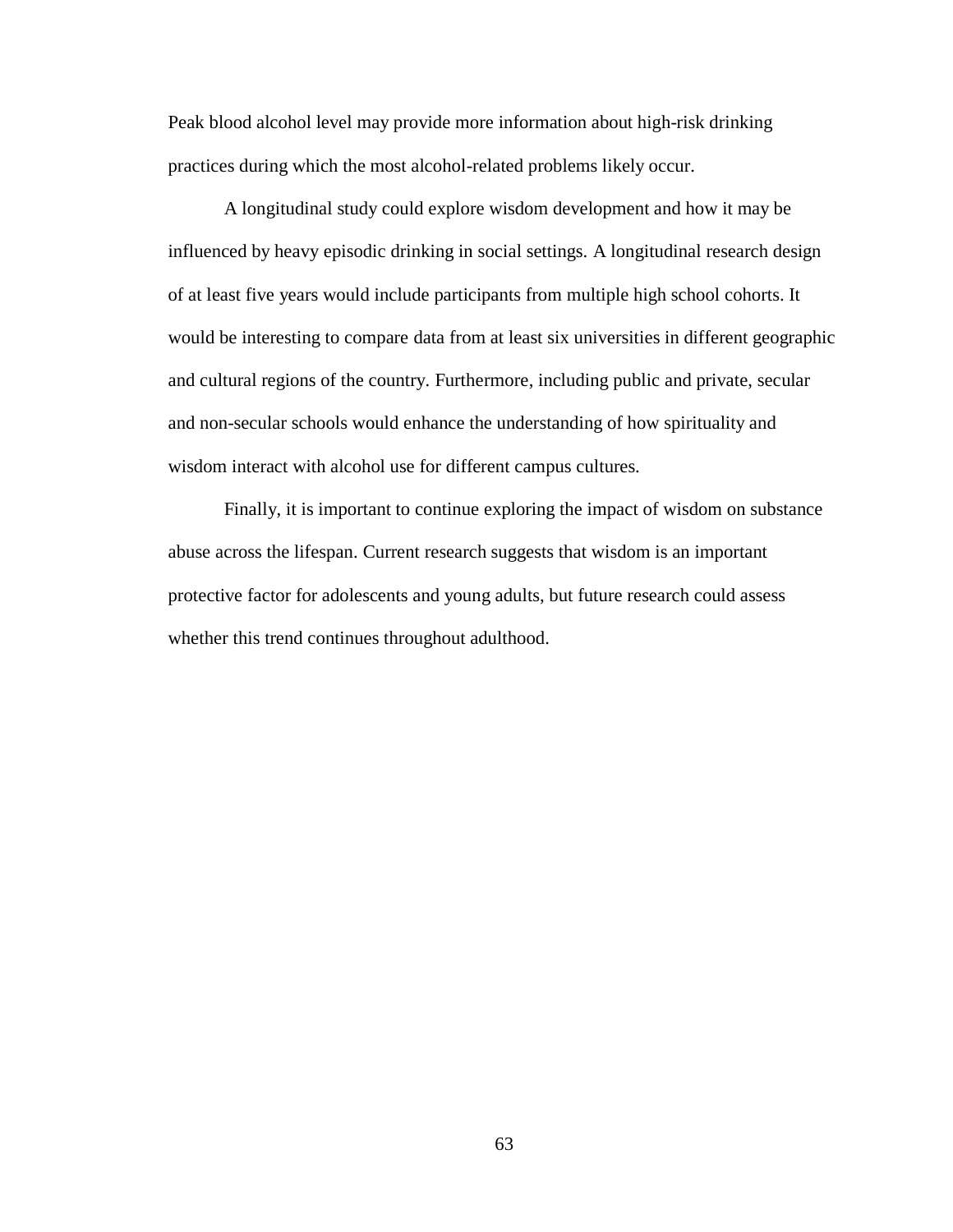#### Chapter VI

#### References

- Anderson, B. (1999). Development of wisdom-related knowledge in adolescence and young adulthood. *Dissertation Abstracts International*, 59, 6503.
- Ardelt, M. (2000). Intellectual versus wisdom-related knowledge: The case for a different kind of learning in the later years of life. *Educational Gerontology, 26,* 771-789.
- Ardelt, M. (2003). Empirical assessment of a Three- Dimensional Wisdom Scale. *Research on Aging, 25,* 275-324.
- Ardelt, M. (2009). How similar are wise men and women? A comparison across two age cohorts. *Research in Human Development, 6,* 9-26.
- Atchley, R. C. (1997). Everyday Mysticism: Spiritual development in later adulthood. *Journal of Adult Development, 4,* 123-134.
- Baltes, P. B., & Staudinger, U. M. (2000). Wisdom: A metaheuristic (pragmatic) to orchestrate mind and virtue toward excellence. *American Psychologist, 55,* 122- 136.
- Battista, J. & Almond, R. (1973). The development of meaning in life. *Psychiatry, 36,*  409-427.
- Brooks, C., & Matthews, C. (2000). The relationship among substance abuse counselors' spiritual well-being, values, and self-actualizing characteristics and the impact on clients' well-being. *Journal of Addictions & Offender Counseling*, *21*(1), 23-33.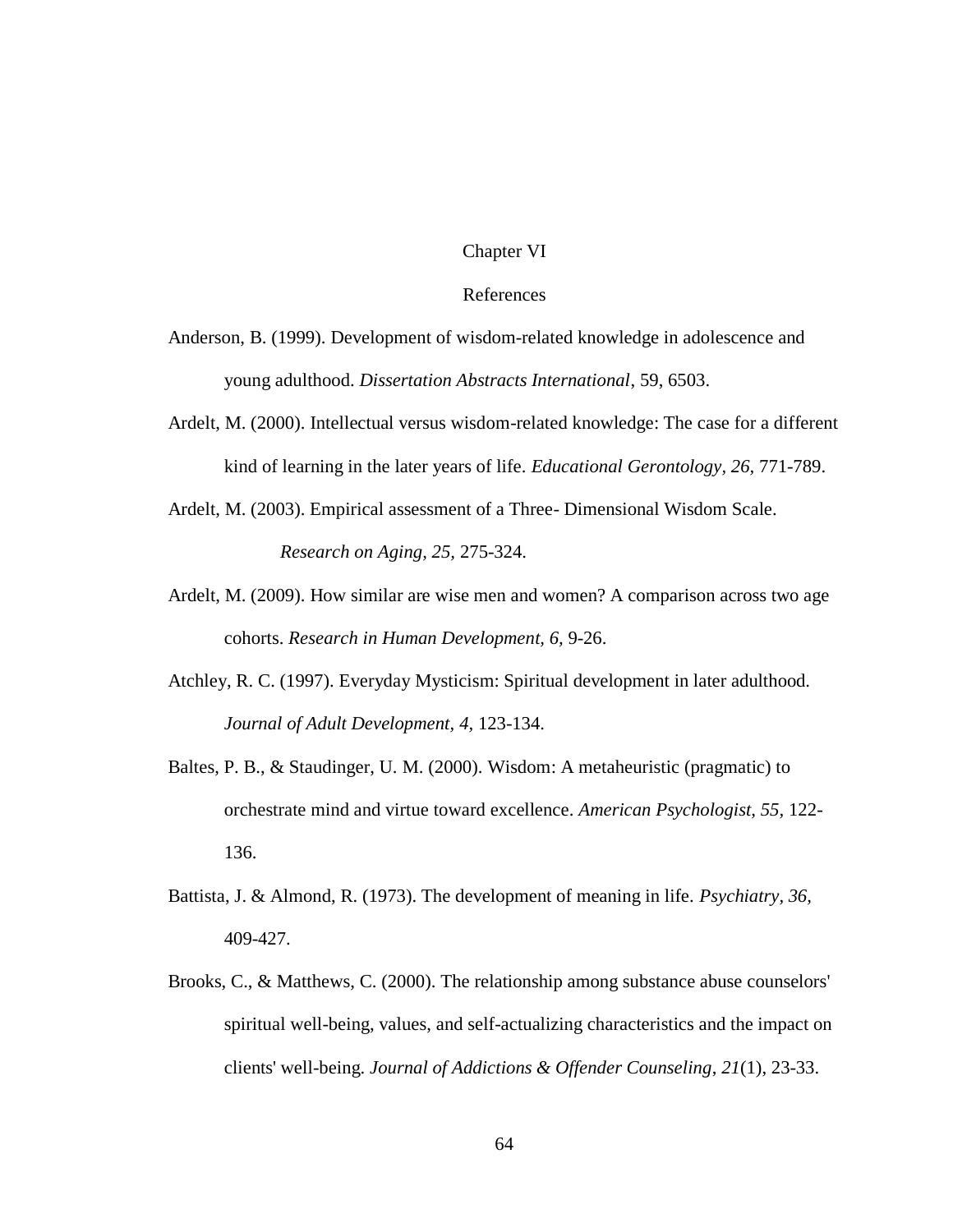- Brown, S. (2004). Learning across the campus: How college facilitates the development of wisdom. *Journal of College Student Development*, *45*(2), 134-148.
- Brown, T. L., Salsman, J. M., Brechting, E. H., & Carlson, C. R. (2007). Religiousness, spirituality, and social support: How are they related to underage drinking among college students? *Journal of Child & Adolescent Substance Abuse, 17,* 15-39.
- Cacioppo, J. T., Hawley, L. C., Rickett, E. M., & Masi, C. M. (2005). Sociality, spirituality and meaning making: Chicago health, aging, and social relations study. *Review of General Psychology, 9,* 143-155.
- Cahalan, D. & Cisin, I. (1968). American drinking practices: Summary of findings from a national probability sample. *Quarterly Journal of Studies on Alcohol, 29,* 130- 151.
- Cahalan, D., Cisin, I., & Crossley, H. (1969). American drinking practices: A national study of drinking behavior and attitudes. *Monographs of the Rutgers Center of Alcohol Studies.*
- Chida, Y., Steptoe, A., & Powell, L. (2009). Religiousness/spirituality and mortality. *Psychotherapy and Psychosomatics*, *78*(2), 81-90.
- Clayton, V. P. & Birren, J. E. (1980). The development of wisdom across the life-span: A reexamination of an ancient topic. In *Life-Span Development and Behavior,3*. P. B. Baltes, & O. G. Brim, Jr. (*Eds*.) New York, NY: Academic Press.
- Collins, R., Parks, G., & Marlatt, G. (1985). Social determinants of alcohol consumption: The effects of social interaction and model status on the self-administration of alcohol. *Journal of Consulting and Clinical Psychology*, *53*(2), 189-200.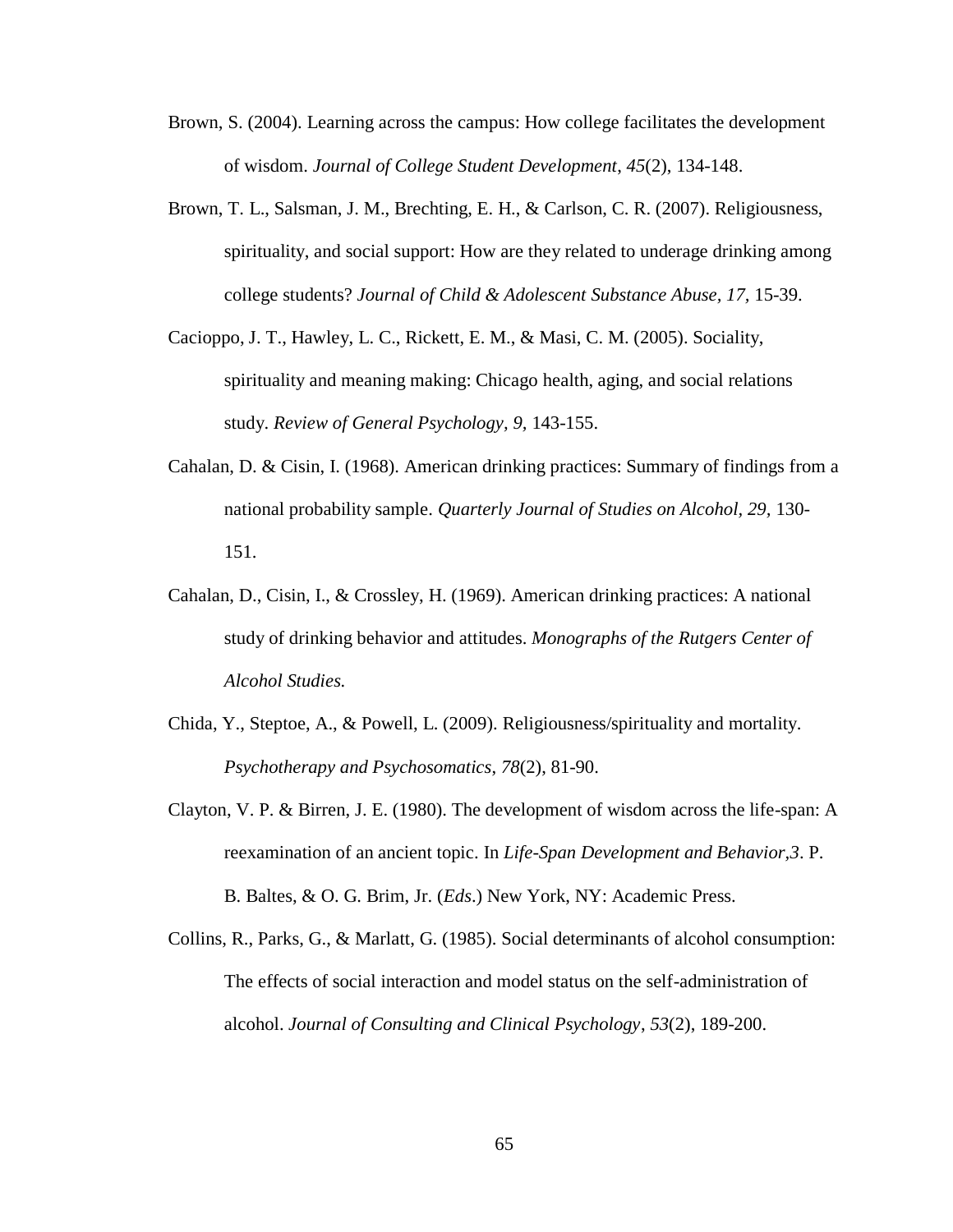- Connors, G., Walitzer, K., & Tonigan, J. (2008). Spiritual change in recovery. *Research on Alcoholics Anonymous and spirituality in addiction recovery* (pp. 209-227). New York, NY: Springer Science + Business Media.
- Core Institute, University of Southern Illinois (2010). *Results.* Retrieved from [http://www.core.siuc.edu/index.html.](http://www.core.siuc.edu/index.html)
- Cotton, S., Zebracki, K., Rosenthal, S. L., Tsevat, J., & Drotar, D. (2006). Religion/spirituality and adolescent health outcomes: A review. *Journal of Adolescent Health, 38,* 472-480.
- Csikentmihalyi, M. (1993). *The Evolving Self.* New York, NY: Harper Perennial.
- Curnow, T. (1999). *Wisdom, Intuition and Ethics.* Aldershot, UK: Ashgate.
- Davis, T. L., Kerr, B. A. & Kurpus, S. R. (2003). Meaning, purpose, and religiousness in at- risk youth: The relationship between anxiety and spirituality. *Journal of Psychology and Theology, 31,* 356-365.
- Dimeff, L. A., Baer, J. S., Kivlahan, D. R., & Marlatt, G. A. (1999). *Brief Alcohol Screening and Intervention for College Students (BASICS): A Harm Reduction Approach.* New York, NY: The Guilford Press
- Doster, J. A., Harvey, B., Riley, C. A., & Goven, A. J. (2002). Spirituality and cardiovascular risk. *Journal of Religion and Health, 41,* 69-78.
- Ellison, C. G. (1983). Spiritual well-being: Conceptualization and measurement. *Journal of Psychology and Theology, 11,* 330-340.
- Emmons, R. A., Cheung, C., & Tehrani, K., (1998). Assessing spirituality through personal goals: Implications for research on religion and subjective well-being. *Social Indicators Research, 45,* 391-422*.*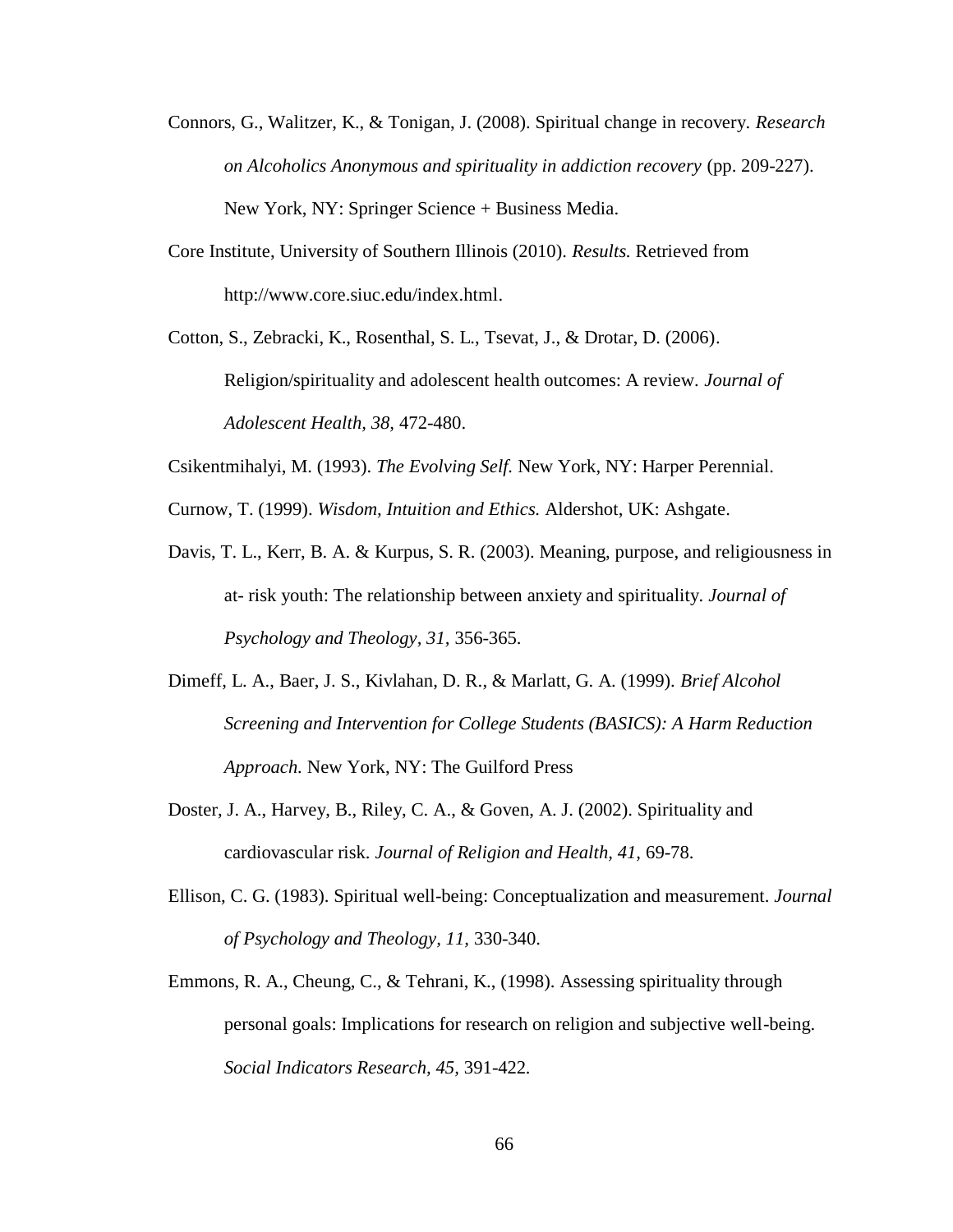Erikson, E. (1968). *Identity: Youth and Crisis.* New York: Norton.

- Frezza, M., Di Padova, C., Pozzato, G., Terpin, M., Baraona, E., & Lieber, C. S. (1990). High blood alcohol levels in women: The role of decreased gastric alcohol dehydrogenase activity and first-pass metabolism. *New England Journal of Medicine, 322,* 95-99.
- George, L., Ellison, C., & Larson, D. (2002). Explaining the relationships between religious involvement and health. *Psychological Inquiry*, *13*(3), 190-200.
- George, L. K., Larson, D. B., Koenig, H. G., & McCullough, M. E. (2000). Spirituality and health: What we know, what we need to know. *Journal of Social And Clinical Psychology. 19,* 102-116.
- Graci, G. M., O'Rourke, N., & Mahoney, M. J. (2003). Personal meanings of spirituality. *Constructivism in the Human Sciences, 8*, 47-56.
- Greene, J., & Brown, S. (2009). The Wisdom Development Scale: Further validity investigations. *International Journal of Aging & Human Development*, *68*(4), 289-320.
- Heeringa, S. G. & Connor, J. H. (1995). *Technical description of the health and retirement survey sample design.* HRS/AHEAD Documentation Report DR-002.
- Helgeson, V. S. (2005). *The Psychology of Gender, Second Edition.* Upper Saddle River, New Jersey: Pearson.
- Hill, P. C. & Pargament, K. L. (2003). Advances in the conceptualization and measurement of religion and spirituality: Implications for physical and mental health research. *American Psychologist, 58,* 64-74.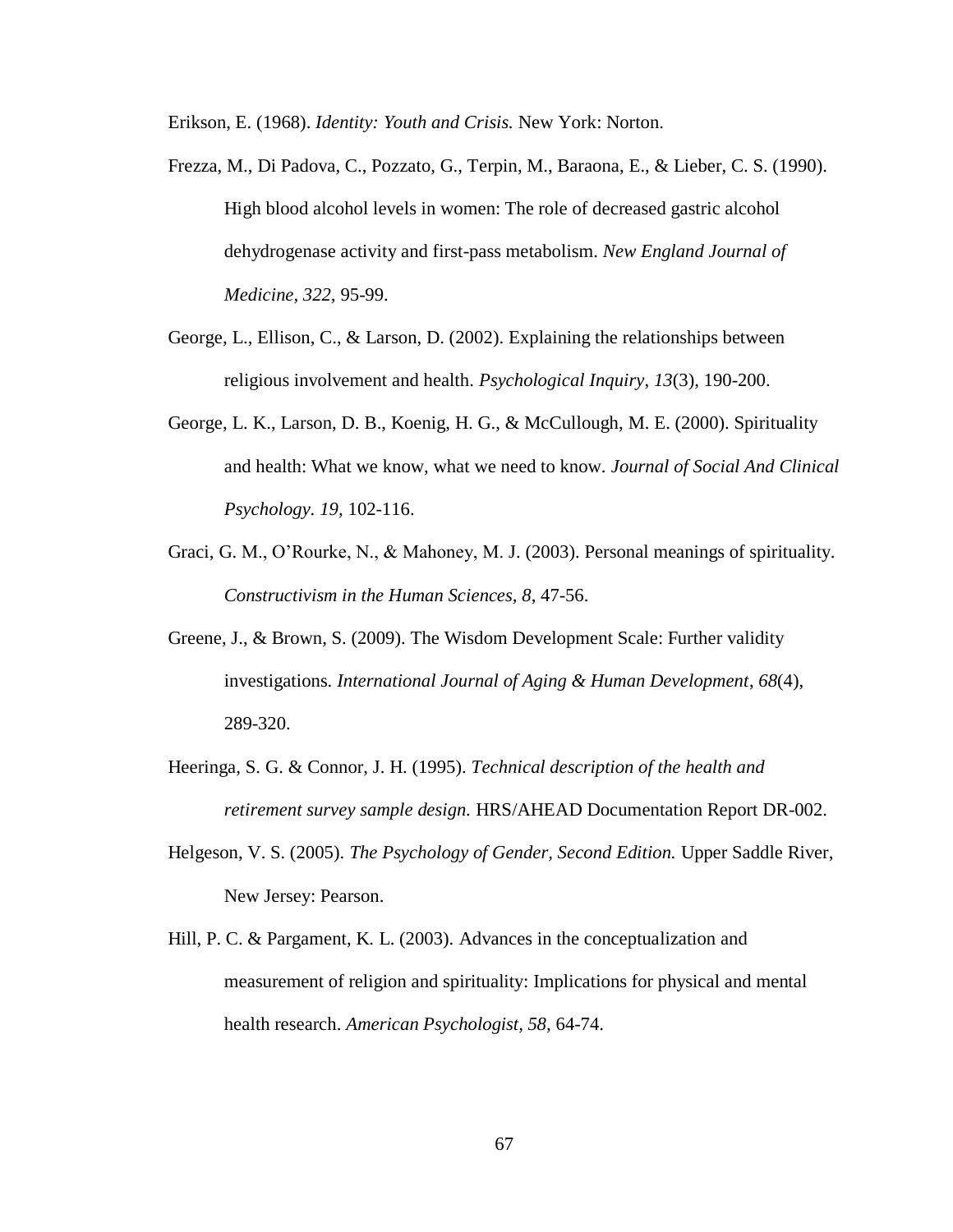- Huebner, R., & Tonigan, J. (2007). The search for mechanisms of behavior change in evidence-based behavioral treatments for alcohol use disorders: Overview. *Alcoholism: Clinical and Experimental Research*, *31*(3), 1S-3S.
- Hurlbut, S., & Sher, K. (1992). Assessing alcohol problems in college students. *Journal of American College Health*, *41*(2), 49-58.
- Horstmann, M., & Tonigan, J. (2000). Faith development in Alcoholics Anonymous (AA): A study of two AA groups. *Alcoholism Treatment Quarterly*, *18*(4), 75-84.
- Jacobs-Stewart, T. (2010). *Mindfulness and the 12-Steps: Living Recovery in the Present Moment.* Hazelden: Central City, MN.
- Jason, L., Reichler, A., King, C., Madsen, D., Camacho, J., & Marchese, W. (2001). The measurement of wisdom: A preliminary effort. *Journal of Community Psychology*, *29*(5), 585-598.
- Johnson, T., & Cohen, E. (2004). College students' reasons for not drinking and not playing drinking games. *Substance Use & Misuse*, *39*(7), 1137-1160.
- Johnson, T. J., Sheets, V. L., & Kristeller, J. L. (2008). Identifying mediators of the relationship between religiousness/spirituality and alcohol use. *Journal of Studies on Alcohol and Drugs, 69,* 160-170.
- Johnstone, B., & Yoon, D. (2009). Relationships between the Brief Multidimensional Measure of Religiousness/Spirituality and health outcomes for a heterogeneous rehabilitation population. *Rehabilitation Psychology*, *54*(4), 422-431.
- Kahler, C., Strong, D., Read, J., Palfai, T., & Wood, M. (2004). Mapping the continuum of alcohol problems in college students: A Rasch Model analysis. *Psychology of Addictive Behaviors*, *18*(4), 322-333.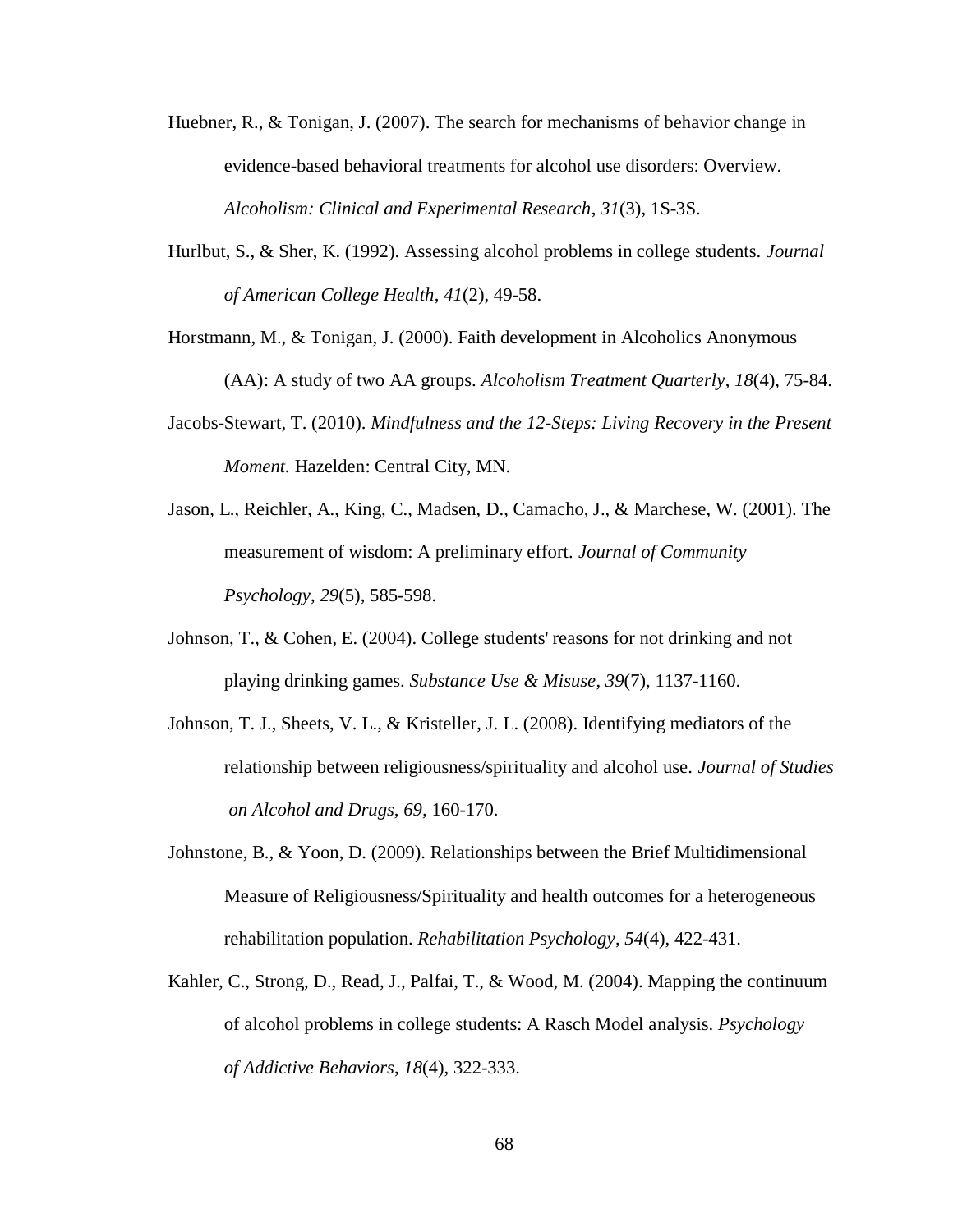- Koenig, H. G., Hays, J. C., George, L. K., Blazer, D. G., Larson, D. B., Landerman, L. R. (1997). Modeling the cross-sectional relationships between religion, physical health, social support, and depressive symptoms. *The American Journal of Geriatric Psychiatry*, 131-144.
- Kramer, J. R., Chan, G., Dick, D. M., Kuperman, S., Bucholz, K. K., Edenberg, H. J…. Bierut, L. J. (2008). Multiple-domain predictors of problematic alcohol use in young adulthood. *Journal of Studies on Alcohol and Drugs, 69,* 649-659.
- Kunzmann, U., & Baltes, P. (2003). Wisdom-related knowledge: Affective, motivational, and interpersonal correlates. *Personality and Social Psychology Bulletin*, *29*(9), 1104-1119.
- Laubmeier, K. K., Zakowski, S. G., & Bair, J. P. (2004). The role of spirituality in the psychological adjustment to cancer: A test of the transactional model of stress and coping. *International Journal of Behavioral Medicine, 11,* 48- 55.
- Le, T., & Levenson, M. (2005). Wisdom as self-transcendence: What's love (& individualism) got to do with it?. *Journal of Research in Personality*, *39*(4), 443- 457.
- Leak, G. K., DeNeve, K. M., & Geteman, A. J. (2007). The relationship between spirituality, assessed through self-transcendent goal strivings, and positive psychological attributes. *Research in the Social Scientific Study of Religion, 18,*  263-279.
- Levenson, M. R., & Crumpler, C. A. (1996). Three models of adult development. *Human Development, 39,* 135-149.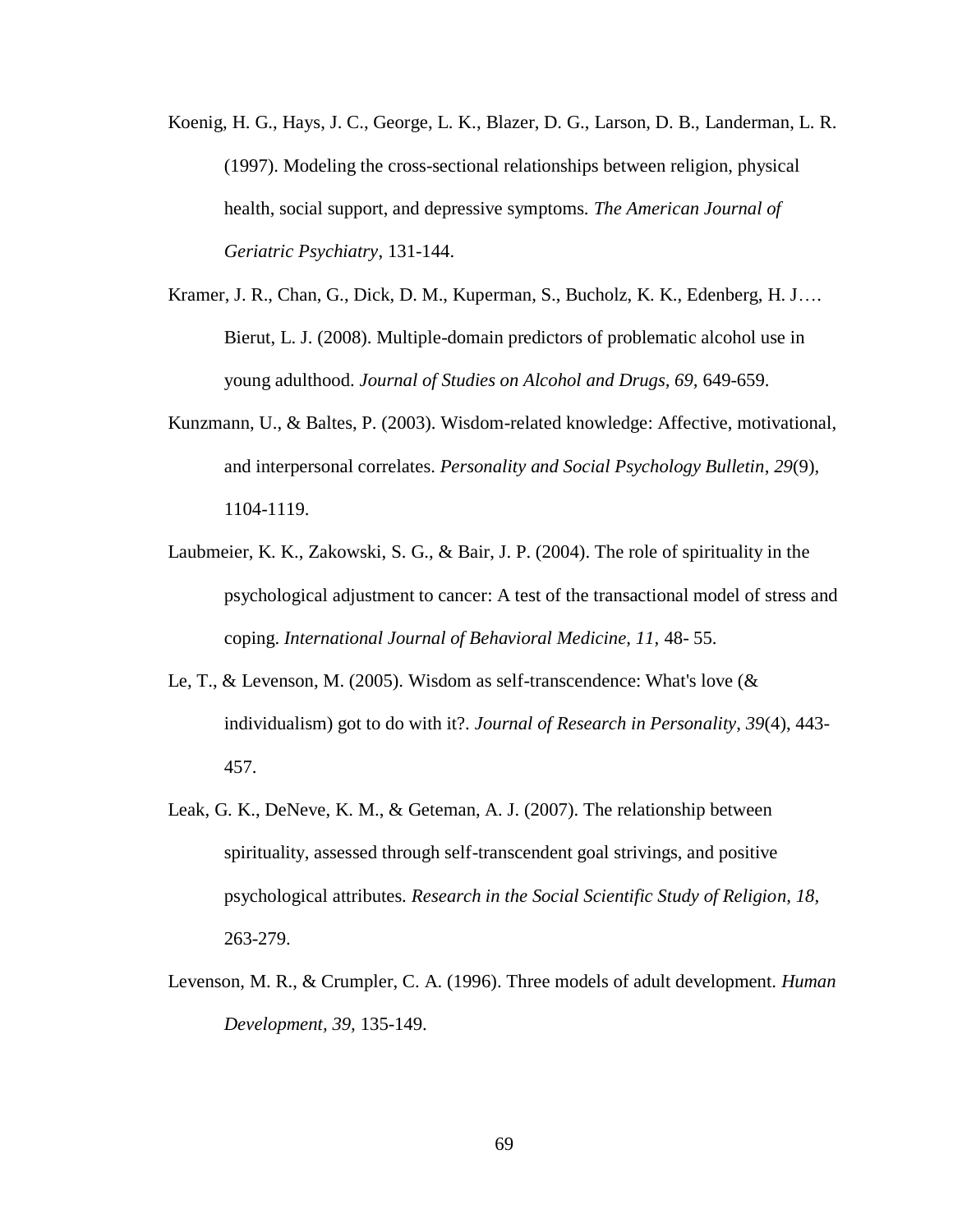- Levenson, M., Jennings, P., Aldwin, C., & Shiraishi, R. (2005). Self-transcendence: Conceptualization and measurement. *International Journal of Aging & Human Development*, *60*(2), 127-143.
- Lewin, F. A. (2001). Gerotranscendence and different cultural settings. *Ageing & Society, 21,* 395-415.
- Lips, H. M. (2005). *Sex and Gender: An Introduction* (5<sup>th</sup> ed.). McGraw-Hill: New York.
- Love, P. G. (2000). Differentiating spirituality from religion. *Character Clearinghouse. Retrieved from* [http://characterclearinghouse.fsu.edu](http://characterclearinghouse.fsu.edu/)*.*
- Love, P. G. (2001). Spirituality and student development: Theoretical connections. *New Directions for Student Services, 95,* 7-16.
- Love, P. G., & Talbot, D. (1999). Defining spiritual development: A missing consideration for student affairs. NASPA Journal, 37(1), 361-375.
- Magolda, B., & King, P. (2007). Interview strategies for assessing self-authorship: Constructing conversations to assess meaning making. *Journal of College Student Development*, *48*(5), 491-508.
- Marlatt, G. A., Baer, J. S., Kivlahan, D. R., Dimeff, L. A., Larimer, M. E., Quigley, L. A…. Williams, E. (1998). Screening and brief intervention for high-risk college student drinkers: Results from a 2-year follow-up assessment. *Journal of Consulting and Clinical Psychology, 66,* 604-615.
- Mascaro, N. & Rosen, D. H. (2006). The role of existential meaning as a buffer against stress. *Journal of Humanistic Psychology, 46,* 168-190.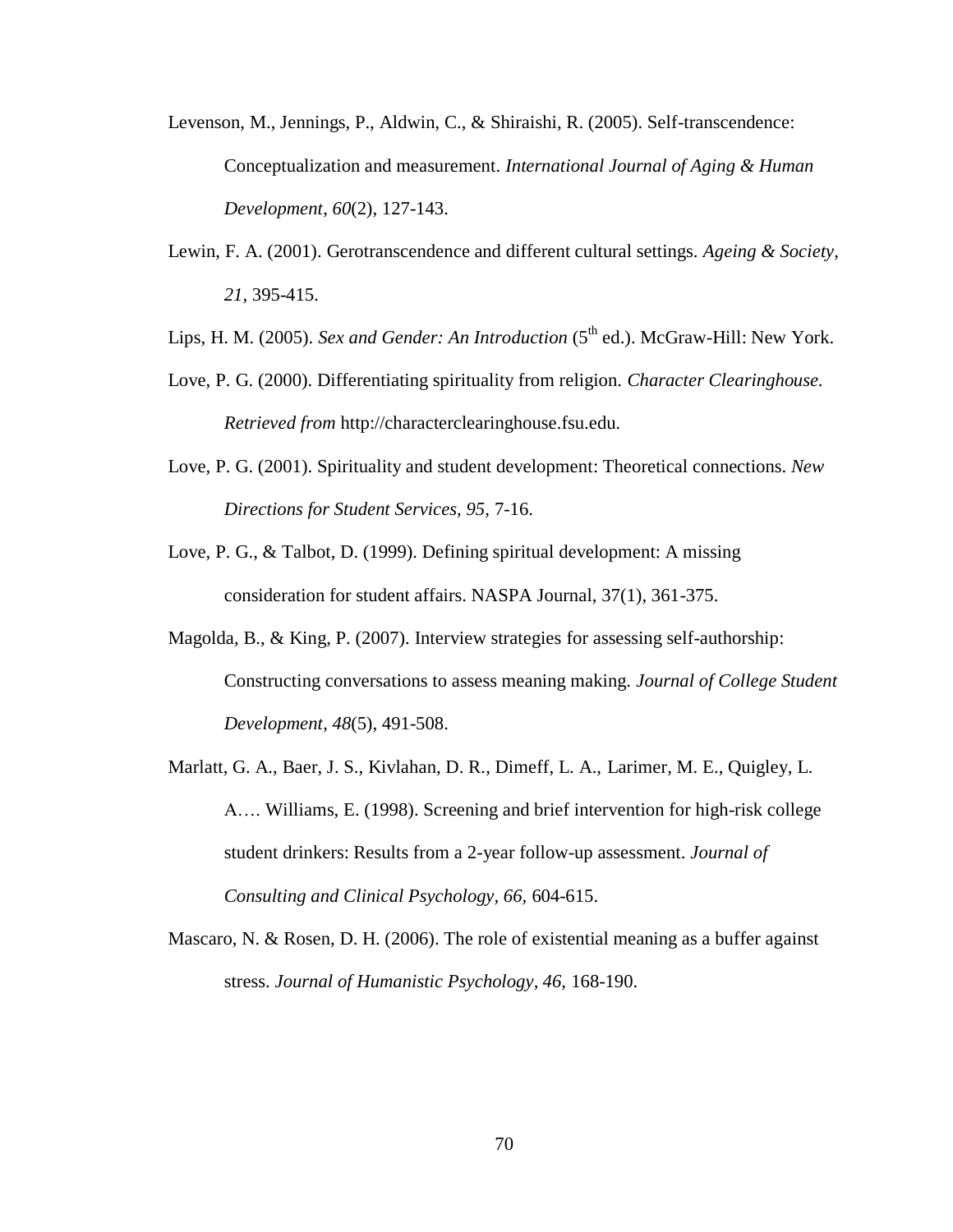- Mascaro, N., Rosen, D. H., & Morey, L. C. (2004). The development, construct validity, and clinical utility of the Spiritual Meaning Scale, *Personality and Individual Differences, 37,* 845-860.
- Mathesis, E., Tulsky, D. S., & Mathesis, R. (2006). The relation between spirituality and quality of life among individuals with spinal cord injury. *Rehabilitation Psychology, 51,* 265-271.
- McCrae, R. R. & Costa, P. T. (1989). *The NEO-PI/NEO-FFI Manual Supplement.*  Odessa, FL: Psychological Assessment Resources.
- McCreary, D. R., Newcomb, M. D., & Sadava, S. W. (1999). The male role, alcohol use, and alcohol problems: A structural modeling examination in adult women and men. *Journal of Counseling Psychology, 46,* 109-124.
- Miller, L., Davies, M., & Greenwald, S. (2000). Religiousness and substance use and abuse among adolescents in the National Comorbidity Survey. *Journal of the American Academy of Child & Adolescent Psychiatry*, *39*(9), 1190-1197.
- Miller, W. R., & Thorensen, C. E. (2003). Spirituality, religion, and health: An emerging research field. *American Psychologist, 58,* 24-35.
- Nelson, C. J., Rosenfeld, B., Breitbart, W., & Galietta, M. (2002). Spirituality, religion, and depression in the terminally ill. *Psychosomatics, 43,* 213-220.
- Newberg, A. B. & D' Aquili, E. G. (2000). The neuropsychology of religious and spiritual experience. In Anderson, J. and Forman, R. K. C. (Eds.), *Cognitive Models and Spiritual Maps: Interdisciplinary Explorations of Religious Experience.* (pp. 251-266). Bowling Green, Ohio: Imprint Academic.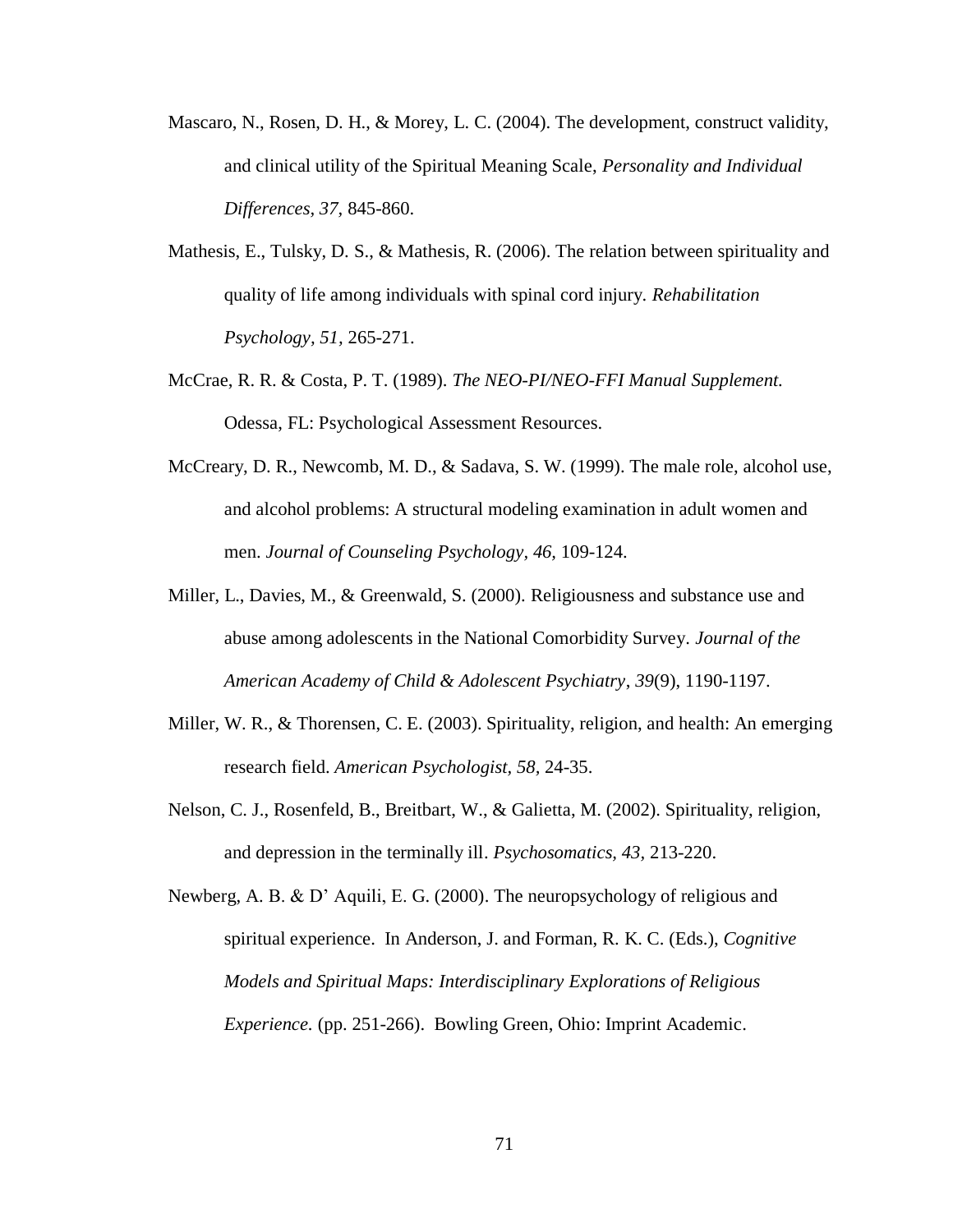- Newberg, A., & Newberg, S. (2005). The neuropsychology of religious and spiritual experience. *Handbook of the Psychology of Religion and Spirituality* (pp. 199- 215). New York, NY US: Guilford Press.
- Paloutzian, R. F. & Ellison, C. W. (1982). Loneliness, spiritual well-being, and quality of life. In L.A. Peplau & D. Perlman (Eds.) *Loneliness: A Sourcebook of Current Theory, Research, and Therapy.* New York, NY: Wiley Interscience.
- Pardini, D. A., Plante, T. G., Sherman, A., & Stump, J. E. (2000). Religious faith and spirituality in substance abuse recovery: Determining the mental health benefits. *Journal of Substance Abuse Treatment, 19,* 347-354.
- Park, C. L. (2007). Religiousness/spirituality and health: A meaning systems perspective. *Journal of Behavioral Medicine, 30,* 319-328.
- Pascual-Leone, J. (1990). An essay on wisdom: Towards organismic processes that make it possible. In R. J. Sternberg (Ed.) *Wisdom: It's Nature, Origin, and Development* (pp. 244-278). New York, NY: Cambridge University Press.
- Pasupathi, M., & Baltes, P. (2000). Wisdom. In *Encyclopedia of Psychology, Vol. 8* (pp. 249-253). New York, NY: American Psychological Association.
- Pasupathi, M., Staudinger, U., & Baltes, P. (2001). Seeds of wisdom: Adolescents' knowledge and judgment about difficult life problems. *Developmental Psychology*, *37*(3), 351-361.
- Perry, C., Komro, K., Jones, R., Munson, K., Williams, C., & Jason, L. (2002). The measurement of wisdom and its relationship to adolescent substance use and problem behaviors. *Journal of Child & Adolescent Substance Abuse*, *12*(1), 45-63.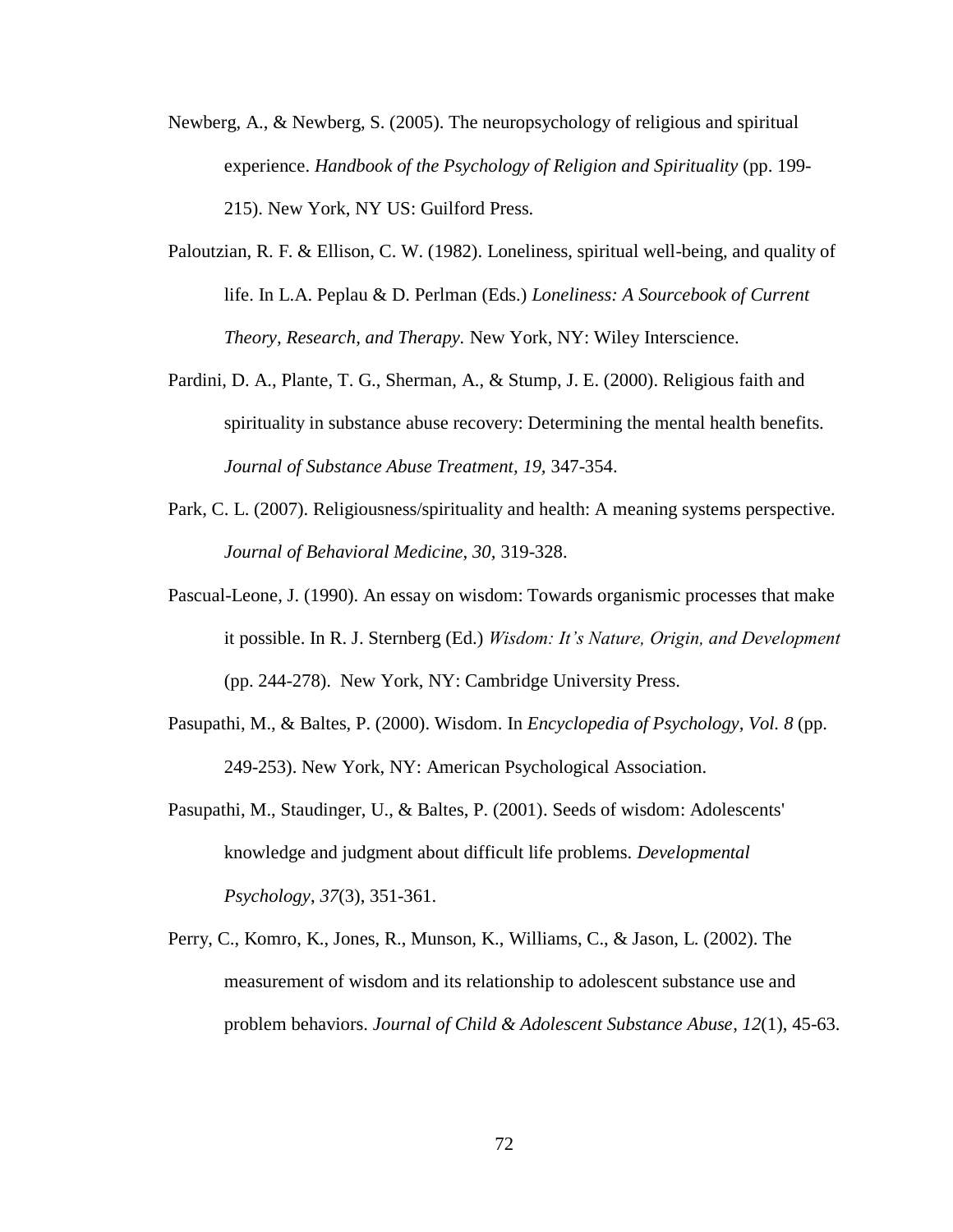- Piedmont, R. (2004). Spiritual transcendence as a predictor of psychosocial outcome from an outpatient substance abuse program. *Psychology of Addictive Behaviors*, *18*(3), 213-222.
- Pleck, J. H., Sonenstein, F. L., & Ku, L. C. (1993). Masculinity ideology: Its impact on adolescent males' heterosexual relationships. *Journal of Social Issues, 49,* 11-29.
- Powell, L., Shahabi, L., & Thoresen, C. (2003). Religion and spirituality: Linkages to physical health. *American Psychologist*, *58*(1), 36-52.
- Reindl Benjamins, M. & Brown, C. (2004). Religion and preventative health care utilization among the elderly. *Social Science and Medicine, 58,* 109-118.
- Rew, L., & Wong, J. (2006). A systematic review of associations among religious/spirituality and adolescent health attitudes and behaviors. *Journal of Adolescent Health, 38,* 433-442.
- Rice, K. G. & Van Arsdale, A. C. (2010). Perfectionism, perceived Stress, drinking to cope, and alcohol-related problems among college students. *Journal of Counseling Psychology, 57,* 439- 450.
- Richardson, M., & Pasupathi, M. (2005). Young and growing wiser: Wisdom during adolescence and young adulthood. In *A handbook of wisdom: Psychological perspectives* (pp. 139-159). New York, NY: Cambridge University Press.
- Robinson, E., Cranford, J., Webb, J., & Brower, K. (2007). Six-month changes in spirituality, religiousness, and heavy drinking in a treatment-seeking sample. *Journal of Studies on Alcohol and Drugs*, *68*(2), 282-290.
- Scannell, E., Allen, F., & Burton, J. (2002). Meaning in life and positive and negative well-being. *North American Journal of Psychology*, *4*(1), 93-112.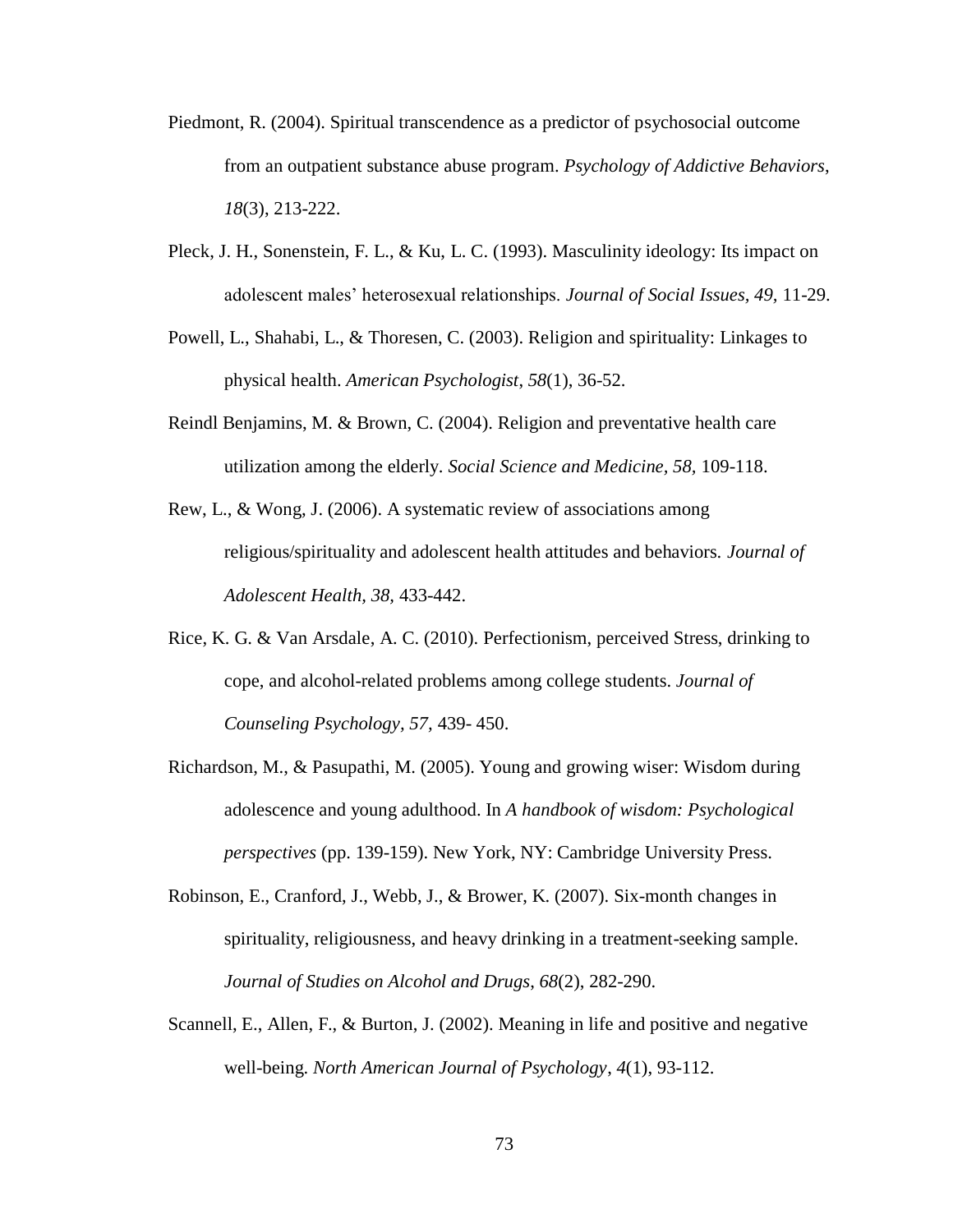- Shifflett, S. (2008). The impact of religion on physical health among African Americans: A critical literature review. *Dissertation Abstracts International*, 68.
- Staudinger, U., & Pasupathi, M. (2003). Correlates of wisdom-related performance in adolescence and adulthood: Age-graded differences in 'paths' toward desirable development. *Journal of Research on Adolescence*, *13*(3), 239-268.
- Steffen, P., Hinderliter, A., Blumenthal, J., & Sherwood, A. (2001). Religious coping, ethnicity, and ambulatory blood pressure. *Psychosomatic Medicine*, *63*(4), 523- 530.
- Stein, J. (Ed.) (1979). *The Random House Dictionary of the English Language*. New York, NY: Random House.
- Stewart, C. (2001). The influence of spirituality on substance use of college students. *Journal of Drug Education, 31,* 343-351.
- Task Force of the National Advisory Council on Alcohol Abuse and Alcoholism, National Institute on Alcohol Abuse and Alcoholism (2002). *A Call to Action: Changing the Culture of Drinking at U.S. Colleges.* Washington, D.C.: National Institutes of Health.
- Tonigan, J., & Connors, G. (2008). Psychological mechanisms in Alcoholics Anonymous. In *The American Psychiatric Publishing Textbook of Substance Abuse Treatment (4th ed.)* (pp. 491-498). Arlington, VA: American Psychiatric Publishing, Inc.
- Tonigan, J., Miller, W., & Schermer, C. (2002). Atheists, agnostics and Alcoholics Anonymous. *Journal of Studies on Alcohol*, *63*(5), 534-541.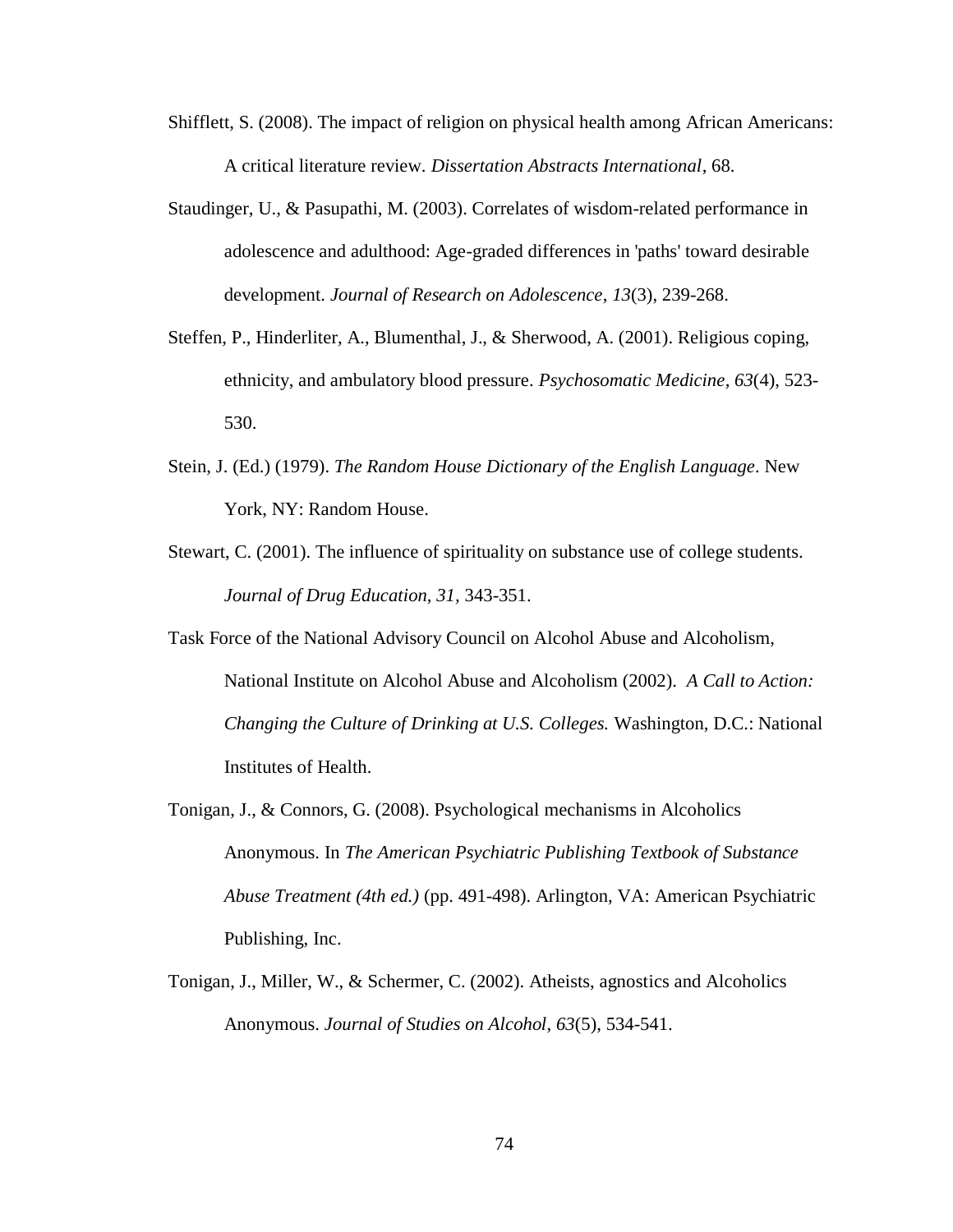- Waldron, I. (1997). Changing gender roles and gender differences in health behavior. In D. S. Gochman (Ed.), *Handbook of Health Behavior Research: I. Personal and Social Determinants* (pp*.* 303-328). New York, NY: Plenum Press.
- Wang, C., Chan, C., Ng, S., & Ho, A. (2008). The impact of spirituality on health-related quality of life among Chinese older adults with vision impairment. *Aging & Mental Health*, *12*(2), 267-275.
- White, H., & Labouvie, E. (1989). Towards the assessment of adolescent problem drinking. *Journal of Studies on Alcohol*, *50*(1), 30-37.
- Widmark, E. M. C. (1981). *Principles and Applications of Medicolegal Alcohol Determination*, Davis, CA: Biomedical Publications.
- Wills, T., Yaeger, A., & Sandy, J. (2003). Buffering effect of religiousness for adolescent substance use. *Psychology of Addictive Behaviors*, *17*(1), 24-31.
- Wilson, W. G. & Smith, R. H. (2001) *Alcoholics Anonymous: The Big Book* (4<sup>th</sup> ed.). Alcohol Anonymous World Services.
- Wink, P, & Dillon, M. (2002). Spiritual Development across the adult life course: findings from a longitudinal study. *Journal of Adult Development, 9,* 79-94.
- Wink, P, & Dillon, M. (2003). Religiousness, spirituality, and psychosocial functioning in late adulthood: Findings from a longitudinal study. *Psychology and Aging, 18,*  916-924.
- Wink, P., Dillon, M., & Prettyman, A. (2007). Religiousness, spiritual seeking, and authoritarianism: Findings from a longitudinal study. *Journal for the Scientific Study of Religion*, *46*(3), 321-335.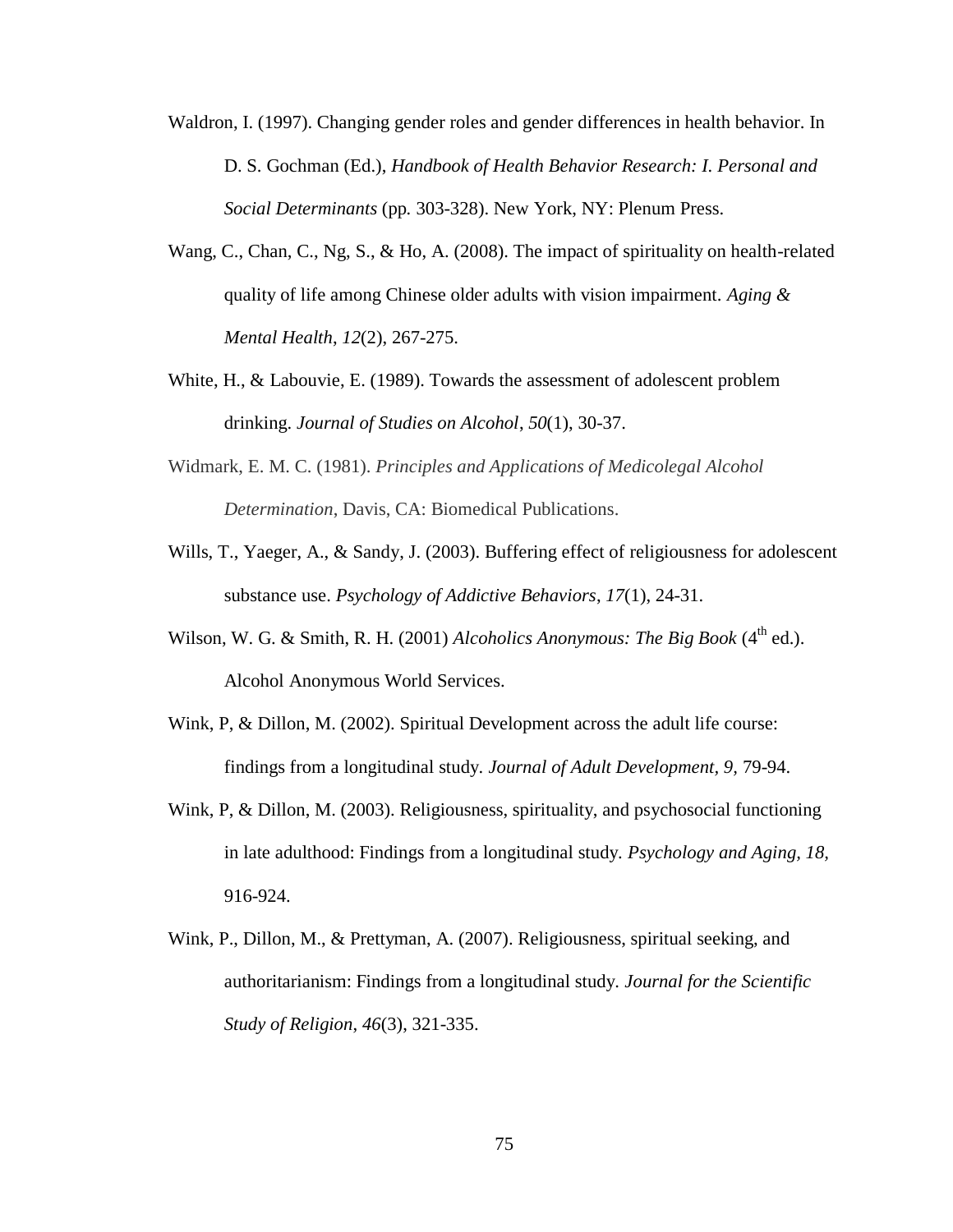- Wong, P. T. (1998). Implicit theories of meaningful life and the development of the personal meaning profile. In P. T. P. Wong & P. S. Fry (Eds.), *The Human Quest for Meaning: A Handbook of Psychological Research and Clinical applications* (pp. 111-140). Mahwah, NJ: Lawrence Erlbaum Associates, Inc.
- Wong, P. T. (1998). Spirituality, meaning, and successful aging. In P. T. P. Wong & P. S. Fry (Eds.), *The Human Quest for Meaning: A Handbook of Psychological Research and Clinical applications.* (pp. 359-394 ). Mahwah, NJ: Lawrence Erlbaum Association Inc.
- Yanez, B., Edmondson, D., Stanton, A. L., Park, C. L., Kwan, L. & Ganz, P. A. (2009). Facets of spirituality as predictors of adjustment to cancer: Relative contributions of having faith and finding meaning. *Journal of Consulting and Clinical Psychology, 77,* 730-741.
- Young-Eisendrath, P., & Miller, M. (2000). *The psychology of mature spirituality: Integrity, wisdom, transcendence*. New York, NY: Brunner-Routledge.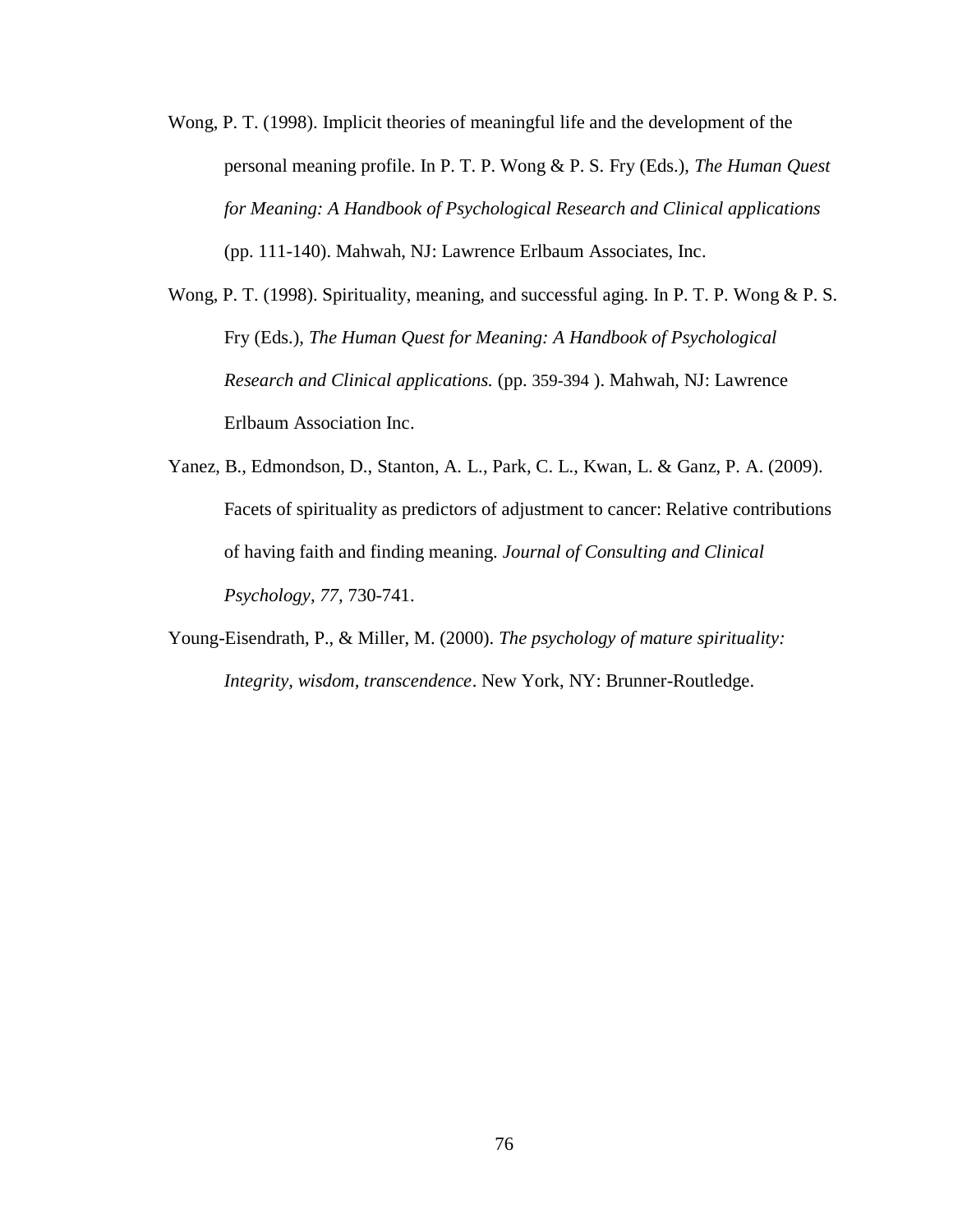#### Appendix A

#### Demographic Information

For each of the following questions, please circle or write in the answer that is the most appropriate for you.

- 1) What is your sex? Male Female Other
- 2) What is your year in school?
	- a. First
	- b. Second
	- c. Third
	- d. Fourth
	- e. Fifth+
- 3) How would you describe your racial or ethnic background?
	- a. European American
	- b. African American
	- c. Asian/ Asian American
	- d. Latino/Hispanic
	- e. Native American/Alaska Native
	- f. Pacific Islands
	- g. Multi-racial (please describe):
	- d. Other:\_\_\_\_\_\_\_\_\_\_\_\_\_\_\_\_\_\_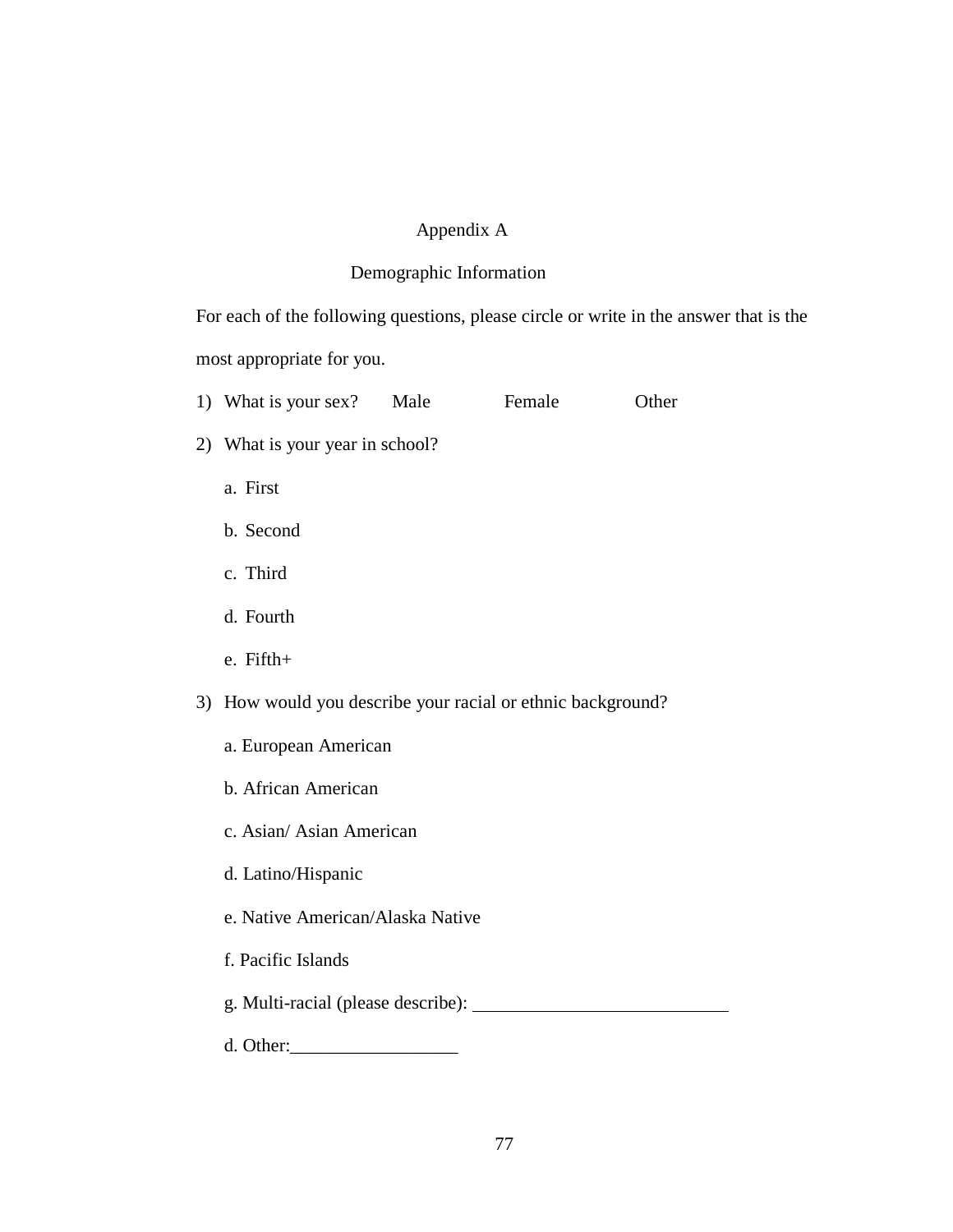- 4) How old are you?
- 5) How old were you when you had your first intentional drink of alcohol? If you have never tried alcohol, please write "never."
- 6) How old were you when you first felt drunk? If you have never been drunk, please write "never."
- 7) Have you ever received a citation, ticket or sanction for violating CSU's Drug and Alcohol Policy? Yes No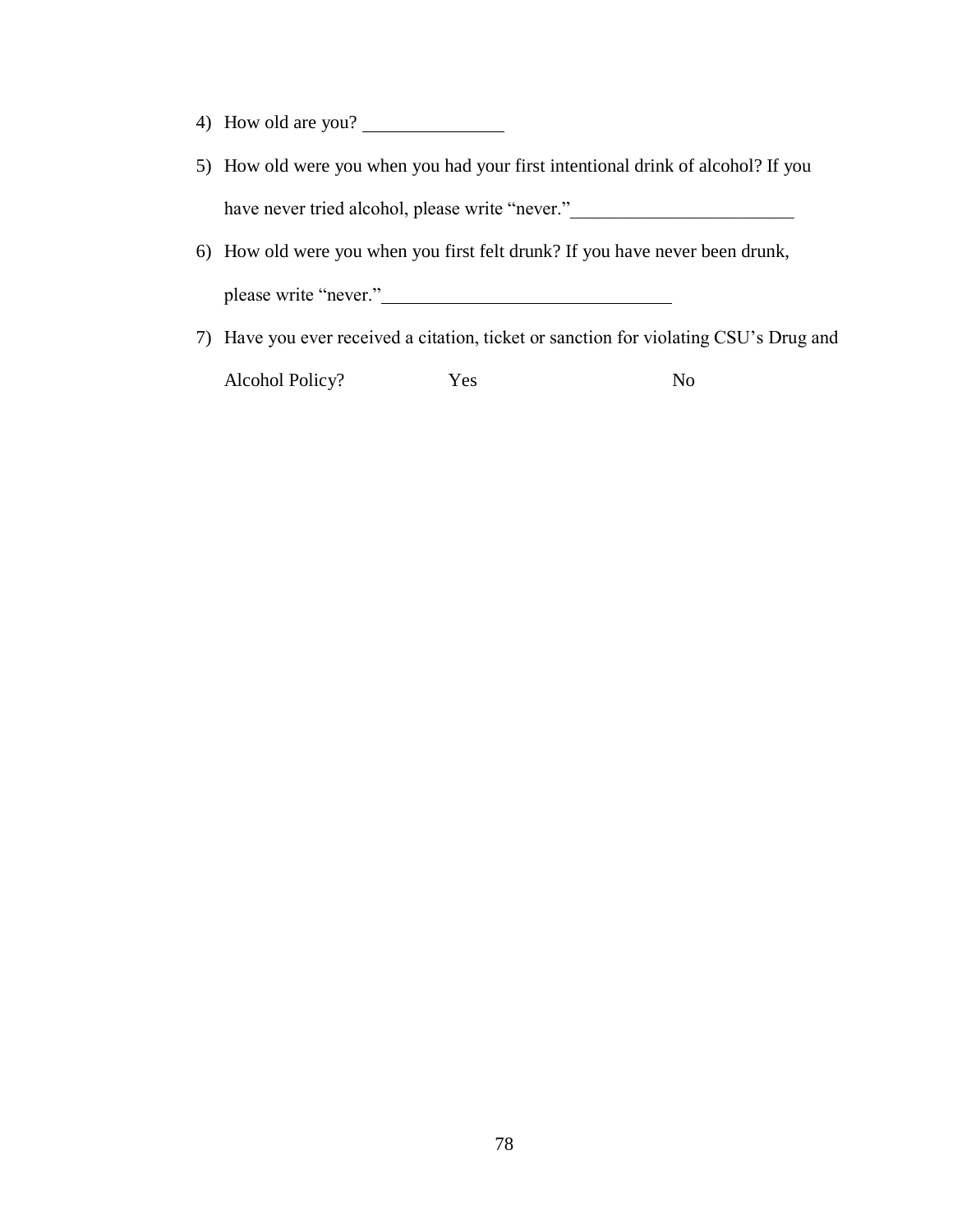## Appendix B

# Spiritual Meaning Scale

| I totally<br>disagree     | I partially<br>disagree                        | I'm in<br>between |              | I partially<br>agree |                | agree          | I totally |
|---------------------------|------------------------------------------------|-------------------|--------------|----------------------|----------------|----------------|-----------|
| $\mathbf{1}$              | $\overline{2}$                                 | 3                 |              | $\overline{4}$       |                | 5              |           |
|                           | 1. There is no particular reason why I exist.* |                   | $\mathbf{1}$ | 2                    | 3              | $\overline{4}$ | 5         |
|                           | 2. We are each meant to make our own           |                   |              |                      |                |                |           |
|                           | special contribution to the world.             |                   | $\mathbf{1}$ | 2                    | 3              | $\overline{4}$ | 5         |
|                           | 3. I was meant to actualize my potentials.     |                   | $\mathbf{1}$ | $\overline{2}$       | 3              | $\overline{4}$ | 5         |
|                           | 4. Life is inherently meaningful.              |                   | $\mathbf{1}$ | $\overline{2}$       | 3              | $\overline{4}$ | 5         |
|                           | 5. I will never have a spiritual bond          |                   |              |                      |                |                |           |
| with anyone.*             |                                                |                   | $\mathbf{1}$ | $\overline{2}$       | 3              | $\overline{4}$ | 5         |
|                           | 6. When I look deep within my heart, I see a   |                   |              |                      |                |                |           |
|                           | life I am compelled to pursue.                 |                   | $\mathbf{1}$ | 2                    | 3              | $\overline{4}$ | 5         |
| 7. My life is meaningful. |                                                |                   | $\mathbf{1}$ | 2                    | 3              | $\overline{4}$ | 5         |
|                           | 8. In performing certain tasks, I can feel     |                   |              |                      |                |                |           |
|                           | Something higher or transcendent               |                   |              |                      |                |                |           |
|                           | working through me.                            |                   | $\mathbf{1}$ | 2                    | 3              | $\overline{4}$ | 5         |
|                           | 9. Our flawed and often horrific behavior      |                   |              |                      |                |                |           |
|                           | Indicates that there is little or no           |                   |              |                      |                |                |           |
|                           | meaning inherent in our existence.*            |                   | $\mathbf{1}$ | $\overline{2}$       | $\mathfrak{Z}$ | $\overline{4}$ | 5         |
|                           | 10. I find meaning even in my                  |                   |              |                      |                |                |           |
| mistakes and sins.        |                                                |                   | $\mathbf{1}$ | $\overline{2}$       | 3              | 4              | 5         |
|                           | *Indicates reverse scored items                |                   |              |                      |                |                |           |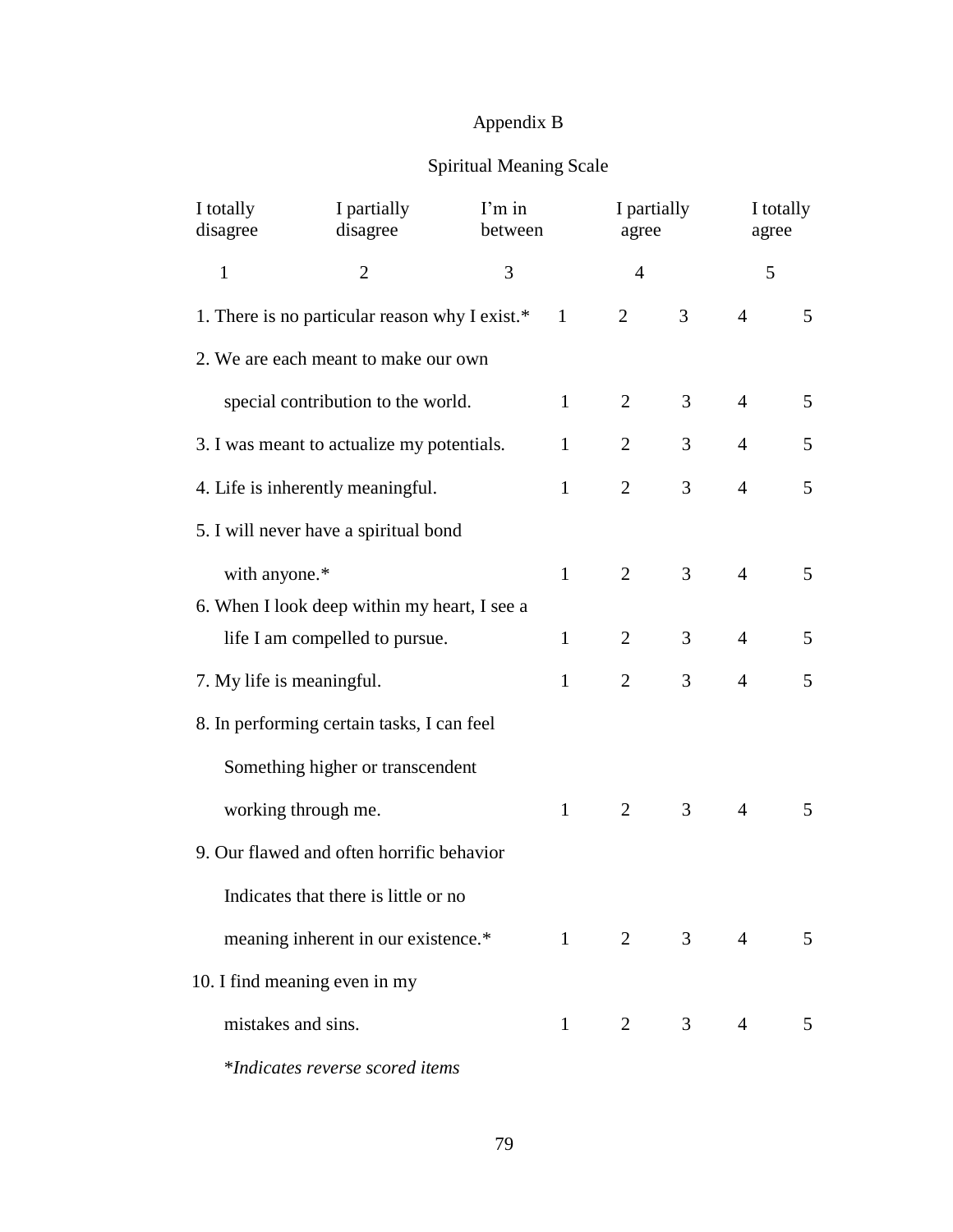| 11. I see a special purpose for myself     |              |                |                |                |   |
|--------------------------------------------|--------------|----------------|----------------|----------------|---|
| in this world.                             | $\mathbf{1}$ | $\overline{2}$ | $\mathfrak{Z}$ | $\overline{4}$ | 5 |
| 12. There are certain activities, jobs, or |              |                |                |                |   |
| services to which I feel called.           | 1            | 2              | $\mathfrak{Z}$ | $\overline{4}$ | 5 |
| 13. There is no reason of meaning          |              |                |                |                |   |
| underlying human existence.*               | $\mathbf{1}$ | 2              | 3              | $\overline{4}$ | 5 |
| 14. Something purposeful is at the         |              |                |                |                |   |
| heart of this world.                       | $\mathbf{1}$ | 2              | $\mathfrak{Z}$ | $\overline{4}$ | 5 |
| 15. We are all participating in something  |              |                |                |                |   |
| larger and greater than any of us.         | $\mathbf{1}$ | 2              | 3              | 4              | 5 |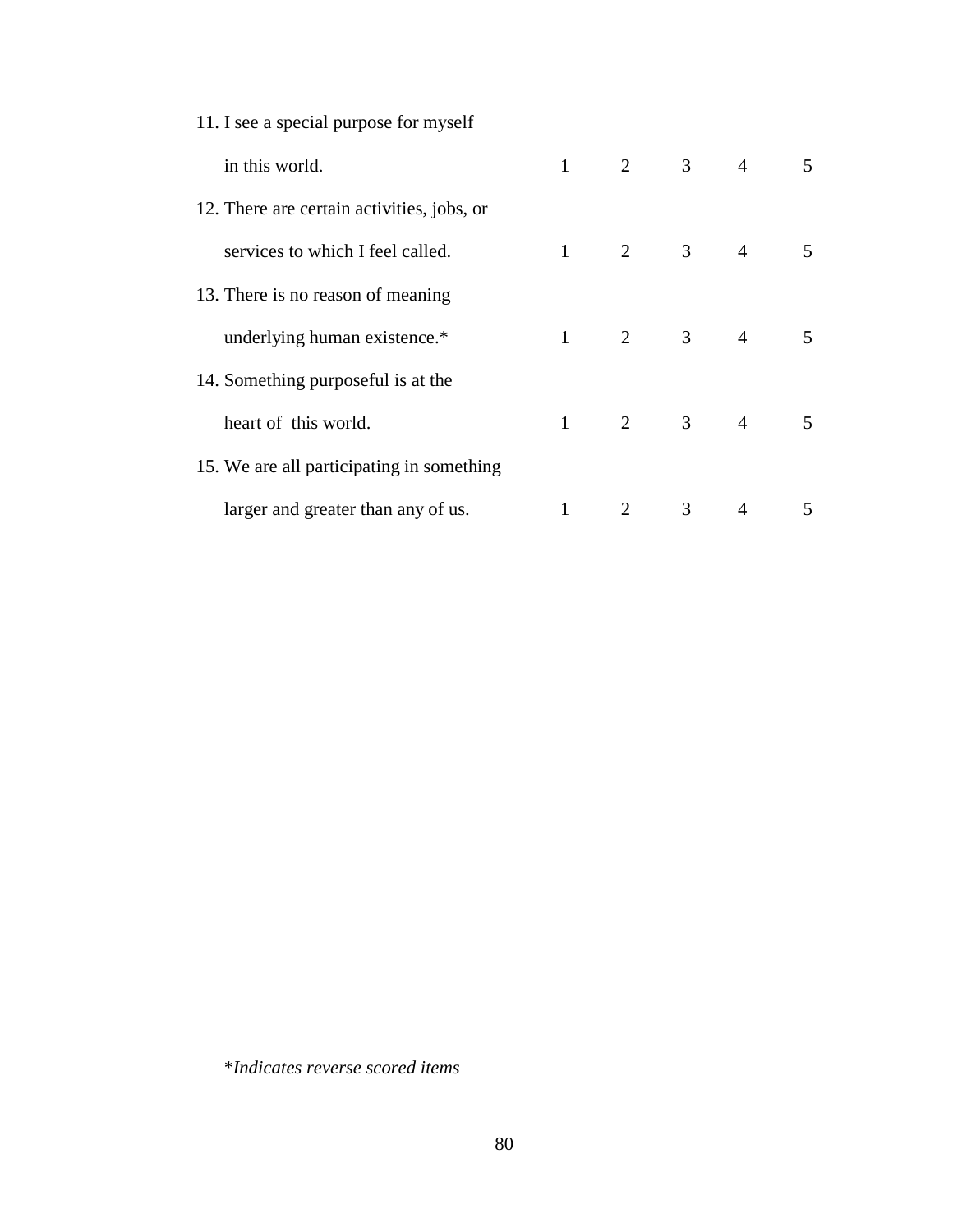## Appendix C1

# Three-Dimensional Wisdom Scale (Cognitive Dimension)

The following section asks you about your opinion and feelings. How strongly do you agree or disagree with the following statements?

| Strongly<br>Agree                          | Agree                                   | Neutral |              | Disagree       |   | Strongly<br>Disagree |   |
|--------------------------------------------|-----------------------------------------|---------|--------------|----------------|---|----------------------|---|
| $\mathbf{1}$                               | $\overline{2}$                          | 3       |              | $\overline{4}$ |   | 5                    |   |
| 1. Ignorance is bliss.                     |                                         |         | $\mathbf{1}$ | $\overline{2}$ | 3 | $\overline{4}$       | 5 |
| 2. It is better not to know too much about |                                         |         |              |                |   |                      |   |
|                                            | things that cannot be changed.          |         | $\mathbf{1}$ | $\overline{2}$ | 3 | $\overline{4}$       | 5 |
| 3. In this complicated world of ours, the  |                                         |         |              |                |   |                      |   |
|                                            | only way we can know what's going       |         |              |                |   |                      |   |
|                                            | on is to rely on leaders or experts who |         |              |                |   |                      |   |
| can be trusted.                            |                                         |         | $\mathbf{1}$ | $\overline{2}$ | 3 | $\overline{4}$       | 5 |
| 4. There is only one right way to do       |                                         |         |              |                |   |                      |   |
| anything.                                  |                                         |         | $\mathbf{1}$ | $\overline{2}$ | 3 | $\overline{4}$       | 5 |
| 5. A person either knows the answer to a   |                                         |         |              |                |   |                      |   |
|                                            | question or he/she doesn't.             |         | $\mathbf{1}$ | $\overline{2}$ | 3 | $\overline{4}$       | 5 |
| 6. You can classify almost all people as   |                                         |         |              |                |   |                      |   |
|                                            | either honest or crooked.               |         | $\mathbf{1}$ | $\overline{2}$ | 3 | $\overline{4}$       | 5 |
| 7. People are either good or bad.          |                                         |         | $\mathbf{1}$ | $\overline{2}$ | 3 | $\overline{4}$       | 5 |
| 8. Life is basically the same most         |                                         |         |              |                |   |                      |   |
| of the time.                               |                                         |         | 1            | $\overline{2}$ | 3 | $\overline{4}$       | 5 |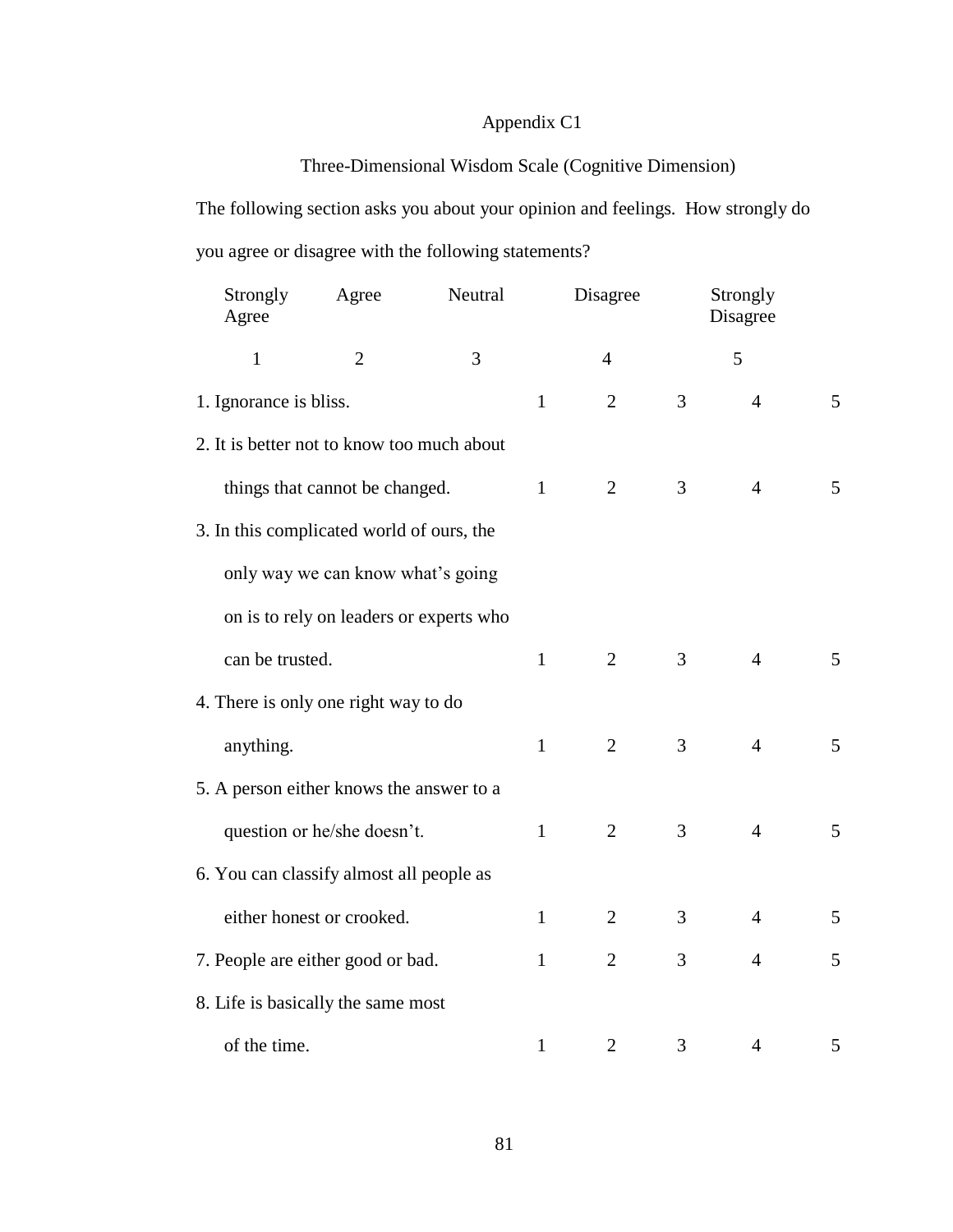How much are the following statements true of yourself?

| Definitely true<br>of myself | Mostly true<br>of myself                               | About half-way<br>true |              |                | Rarely true<br>of myself |                | Not true<br>of myself |
|------------------------------|--------------------------------------------------------|------------------------|--------------|----------------|--------------------------|----------------|-----------------------|
| $\mathbf{1}$                 | $\overline{2}$                                         | 3                      |              |                | $\overline{4}$           |                | 5                     |
|                              | 9. A problem has little attraction for me if           |                        |              |                |                          |                |                       |
|                              | I don't think it has a solution.                       |                        | $\mathbf{1}$ | $\overline{2}$ | 3                        | $\overline{4}$ | 5                     |
|                              | 10. I try to anticipate and avoid situations where     |                        |              |                |                          |                |                       |
|                              | there is a likely chance that I will have to           |                        |              |                |                          |                |                       |
|                              | think in depth about something.                        |                        | $\mathbf{1}$ | $\overline{2}$ | 3 <sup>7</sup>           | $\overline{4}$ | 5                     |
|                              | 11. I prefer just to let things happen rather than try |                        |              |                |                          |                |                       |
|                              | to understand why they turned out that way.            |                        | $\mathbf{1}$ | 2              | 3 <sup>1</sup>           | $\overline{4}$ | 5                     |
|                              | 12. Simply knowing the answer rather than              |                        |              |                |                          |                |                       |
|                              | understanding the reasons for the answer to            |                        |              |                |                          |                |                       |
| a problem is fine with me.   |                                                        |                        | $\mathbf{1}$ | $\overline{2}$ | $\mathfrak{Z}$           | $\overline{4}$ | 5                     |
|                              | 13. I am hesitant about making important               |                        |              |                |                          |                |                       |
|                              | decisions after thinking about them.                   |                        | $\mathbf{1}$ | $\overline{2}$ | 3                        | $\overline{4}$ | 5                     |
|                              | 14. I often do not understand people's behavior.       |                        | $\mathbf{1}$ | $\overline{2}$ | 3                        | 4              | 5                     |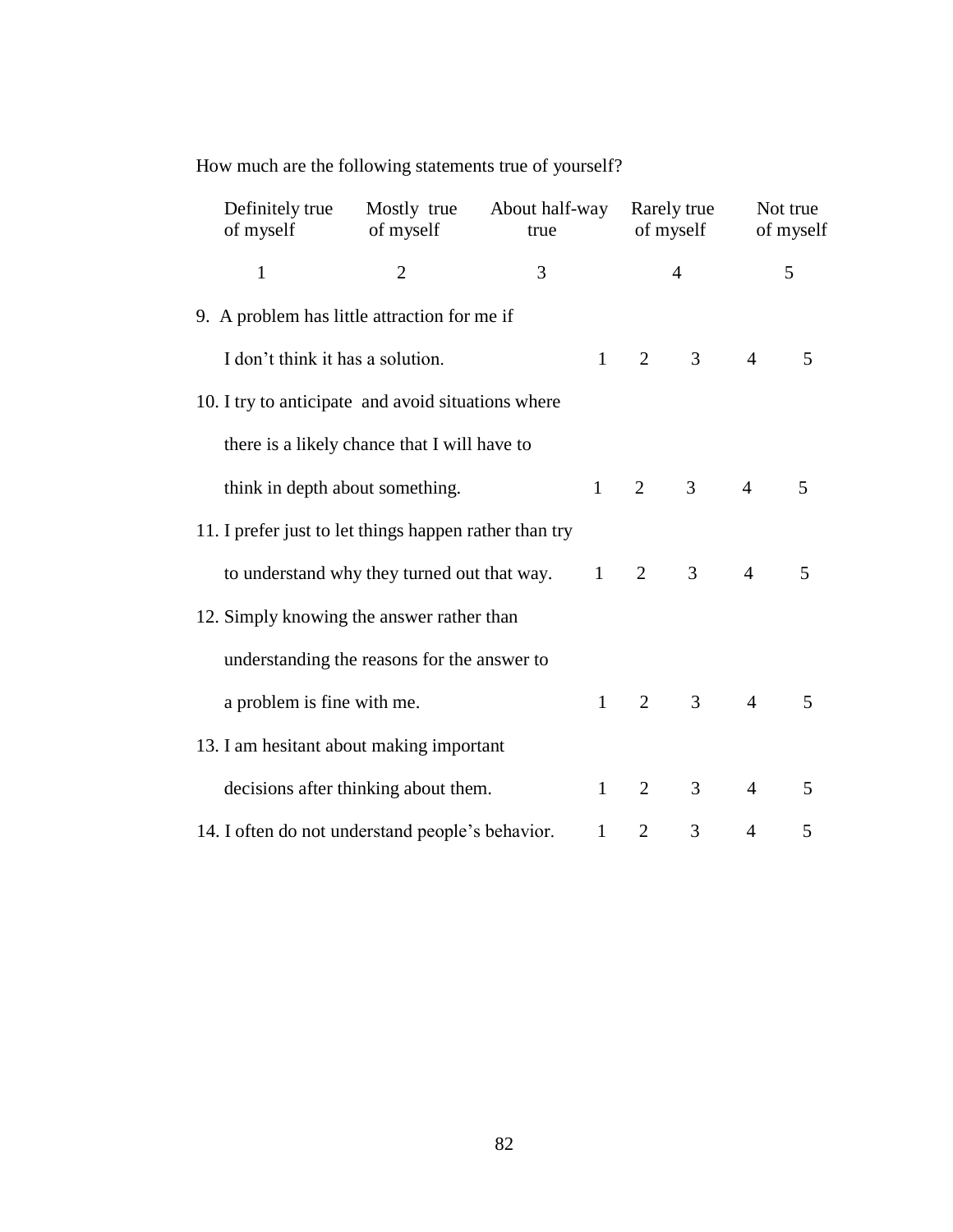### Appendix C2

### Three- Dimensional Wisdom Scale (Reflective Dimension)

The following section asks you about your opinion and feelings. How strongly do you agree or disagree with the following statements?

| Strongly<br>Agree                         | Agree                       | Neutral |                             | Disagree |                | Strongly<br>Disagree |  |
|-------------------------------------------|-----------------------------|---------|-----------------------------|----------|----------------|----------------------|--|
| 1                                         | $\mathcal{D}_{\mathcal{L}}$ | 3       |                             | 4        |                | 5                    |  |
| 1. Things often go wrong for me by no     |                             |         |                             |          |                |                      |  |
| fault of my own.                          |                             |         | 2                           | 3        | $\overline{A}$ |                      |  |
| 2. I would feel much better if my present |                             |         |                             |          |                |                      |  |
| circumstances changed.                    |                             |         | $\mathcal{D}_{\mathcal{L}}$ | 3        |                |                      |  |

How much are the following statements true of yourself ?

| Definitely true<br>of myself                              | Mostly true<br>of myself                    | About half-way<br>true |              |                | Rarely true<br>of myself |                | Not true<br>of myself |
|-----------------------------------------------------------|---------------------------------------------|------------------------|--------------|----------------|--------------------------|----------------|-----------------------|
| 1                                                         | $\overline{2}$                              | 3                      |              | $\overline{4}$ |                          |                | 5                     |
| 3. I try to look at everybody's side of a disagreement    |                                             |                        |              |                |                          |                |                       |
| before I make a decision.*                                |                                             |                        | $\mathbf{1}$ | $\overline{2}$ | $\mathfrak{Z}$           | $\overline{4}$ | 5                     |
| 4. When I'm upset at someone, I usually try to put myself |                                             |                        |              |                |                          |                |                       |
|                                                           | "in his or her shoes" for a while. *        |                        | $\mathbf{1}$ | 2              | 3                        | $\overline{4}$ | 5 <sup>5</sup>        |
| 5. I always try to look at all sides of a problem.*       |                                             |                        | $\mathbf{1}$ | 2              | 3                        | $\overline{4}$ | 5 <sup>5</sup>        |
| 6. Before criticizing somebody, I try to imagine          |                                             |                        |              |                |                          |                |                       |
|                                                           | how I would feel if I were in their place.* |                        | 1            | 2              | 3                        | $\overline{A}$ | 5                     |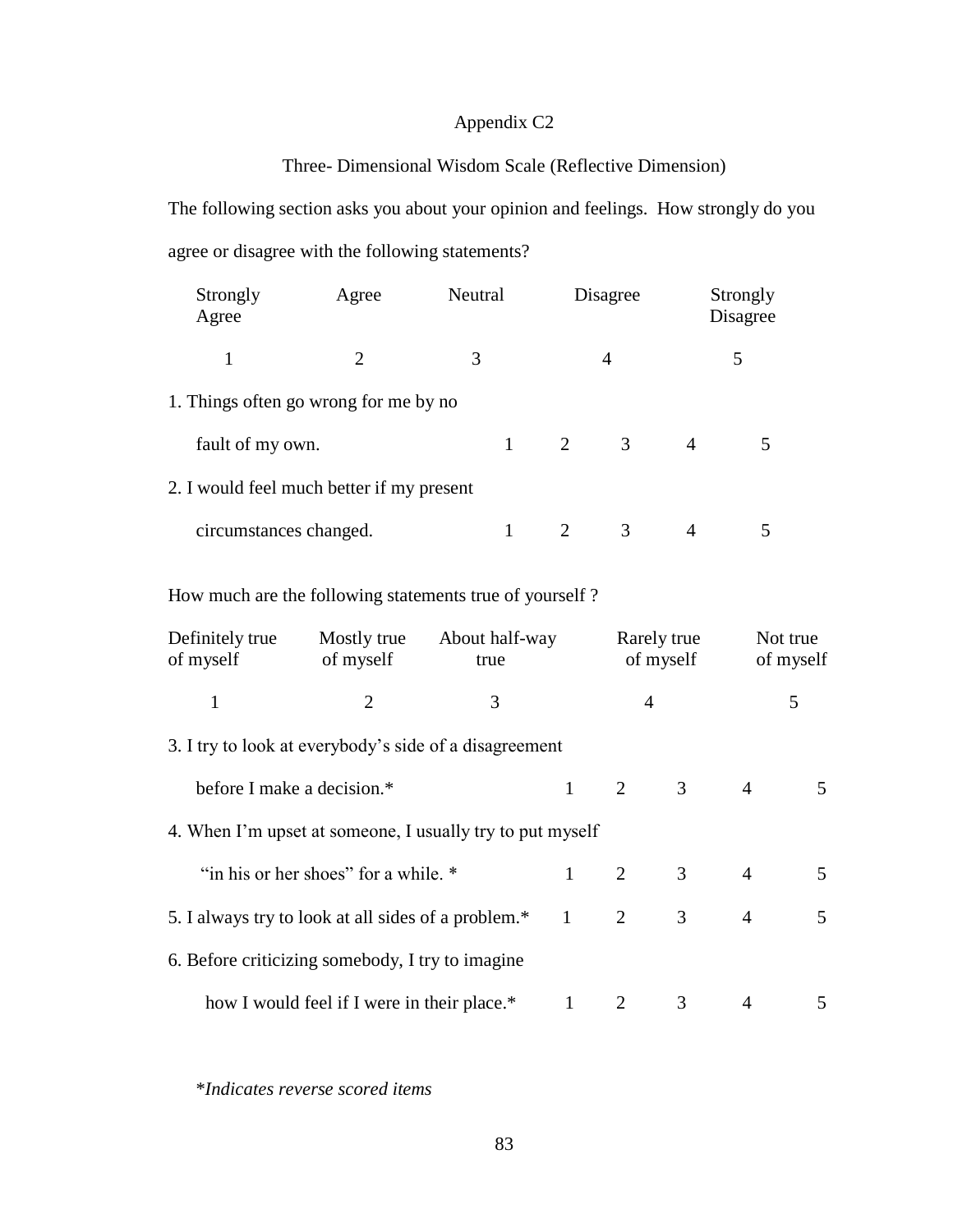| 7. I sometimes find it difficult to see things |              |                |   |                |   |
|------------------------------------------------|--------------|----------------|---|----------------|---|
| from another person's point of view.           | $\mathbf{1}$ | 2              | 3 | $\overline{4}$ | 5 |
| 8. When I am confused by a problem, one of     |              |                |   |                |   |
| the first things I do is survey the situation  |              |                |   |                |   |
| and consider all the relevant pieces           |              |                |   |                |   |
| of information. *                              | $\mathbf{1}$ | $\overline{2}$ | 3 | $\overline{4}$ | 5 |
| 9. Sometimes I get so charged up emotionally   |              |                |   |                |   |
| that I am unable to consider many ways of      |              |                |   |                |   |
| dealing with my problems.                      | $\mathbf{1}$ | $\overline{2}$ | 3 | $\overline{4}$ | 5 |
| 10. When I look back on what has happened to   |              |                |   |                |   |
| me, I can't help feeling resentful.            | $\mathbf{1}$ | 2              | 3 | $\overline{4}$ | 5 |
| 11. When I look back on what's happened to     |              |                |   |                |   |
| me, I feel cheated.                            | $\mathbf{1}$ | 2              | 3 | $\overline{4}$ | 5 |
| 12. I either get very angry or depressed if    |              |                |   |                |   |
| things go wrong.                               | 1            | 2              | 3 | 4              | 5 |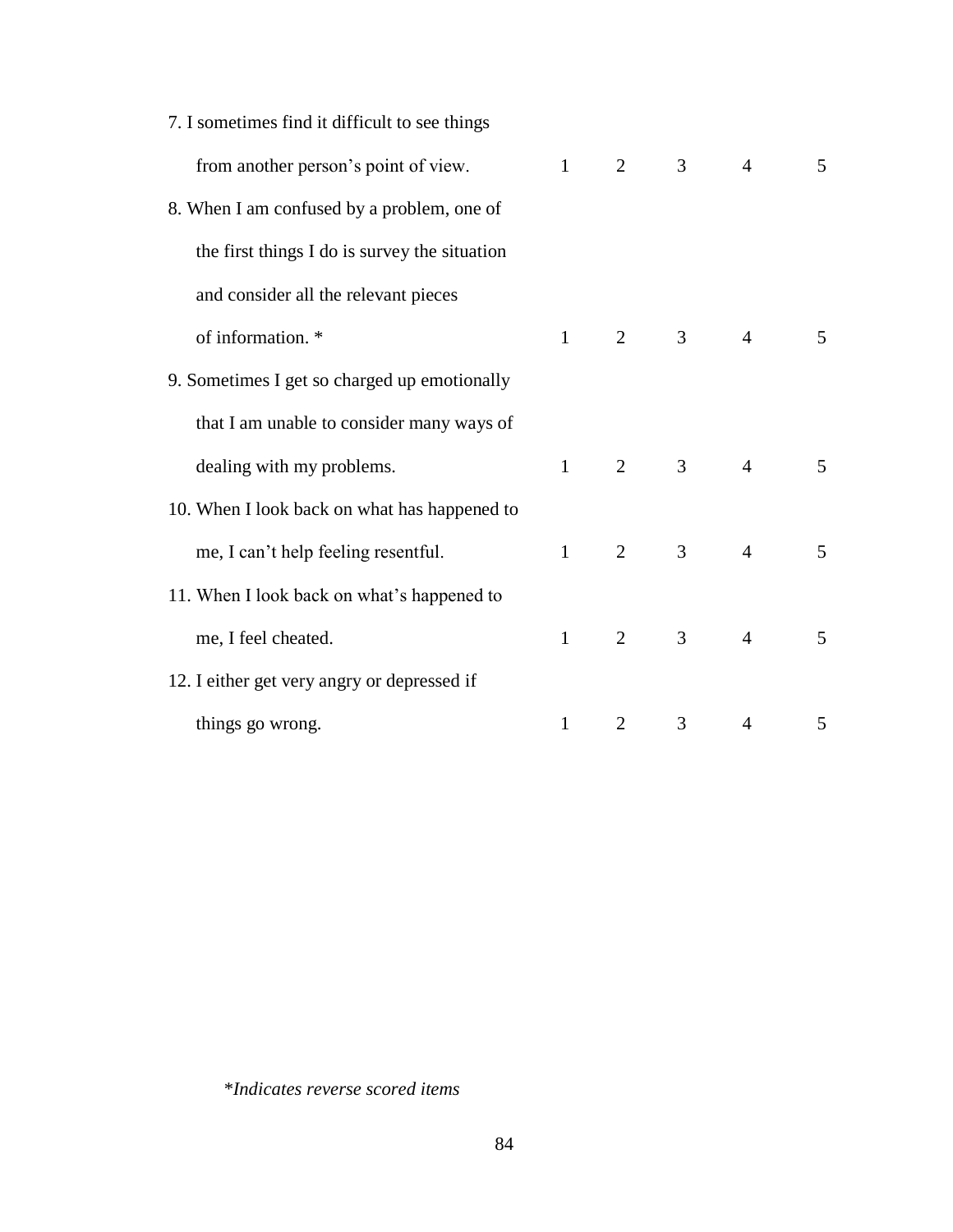## Appendix C3

## Three-Dimensional Wisdom Scale (Affective Dimension)

The following section asks you about your opinion and feelings. How strongly do you agree or disagree with the following statements?

|    | Strongly<br>Agree                                   | Agree                                           | Neutral                                                 |              | Disagree                 |   | Strongly<br>Disagree |                       |
|----|-----------------------------------------------------|-------------------------------------------------|---------------------------------------------------------|--------------|--------------------------|---|----------------------|-----------------------|
|    | $\mathbf{1}$                                        | $\overline{2}$                                  | 3                                                       |              | $\overline{4}$           |   | 5                    |                       |
|    |                                                     | 1. I am annoyed by unhappy people who just feel |                                                         |              |                          |   |                      |                       |
|    | sorry for themselves.                               |                                                 |                                                         | $\mathbf{1}$ | 2                        | 3 | $\overline{4}$       | 5                     |
| 2. |                                                     | People make too much of the                     |                                                         |              |                          |   |                      |                       |
|    |                                                     | feelings and sensitivity of animals.            |                                                         | $\mathbf{1}$ | $\overline{2}$           | 3 | $\overline{4}$       | 5                     |
| 3. | There are some people I know I would never like. 1  |                                                 | $\overline{2}$                                          | 3            | $\overline{4}$           | 5 |                      |                       |
| 4. |                                                     |                                                 | I can be comfortable with all kinds of people. *        | $\mathbf{1}$ | $\overline{2}$           | 3 | $\overline{4}$       | 5                     |
| 5. |                                                     |                                                 | Its not really my problem if others are in trouble and  |              |                          |   |                      |                       |
|    | need help.                                          |                                                 |                                                         | $\mathbf{1}$ | $\overline{2}$           | 3 | $\overline{4}$       | 5                     |
|    |                                                     |                                                 | How much are the following statements true of yourself? |              |                          |   |                      |                       |
|    | Definitely true<br>of myself                        | Mostly true<br>of myself                        | About half-way<br>true                                  |              | Rarely true<br>of myself |   |                      | Not true<br>of myself |
|    | $\mathbf{1}$                                        | $\overline{2}$                                  | 3                                                       |              | $\overline{4}$           |   |                      | 5                     |
| 6. |                                                     |                                                 | Sometimes I don't feel very sorry for other people      |              |                          |   |                      |                       |
|    |                                                     | when they are having problems.                  |                                                         | $\mathbf{1}$ | $\overline{2}$           | 3 | $\overline{4}$       | 5                     |
| 7. | Sometimes I feel a real compassion for everyone.* 1 |                                                 |                                                         |              | $\overline{2}$           | 3 | $\overline{4}$       | 5                     |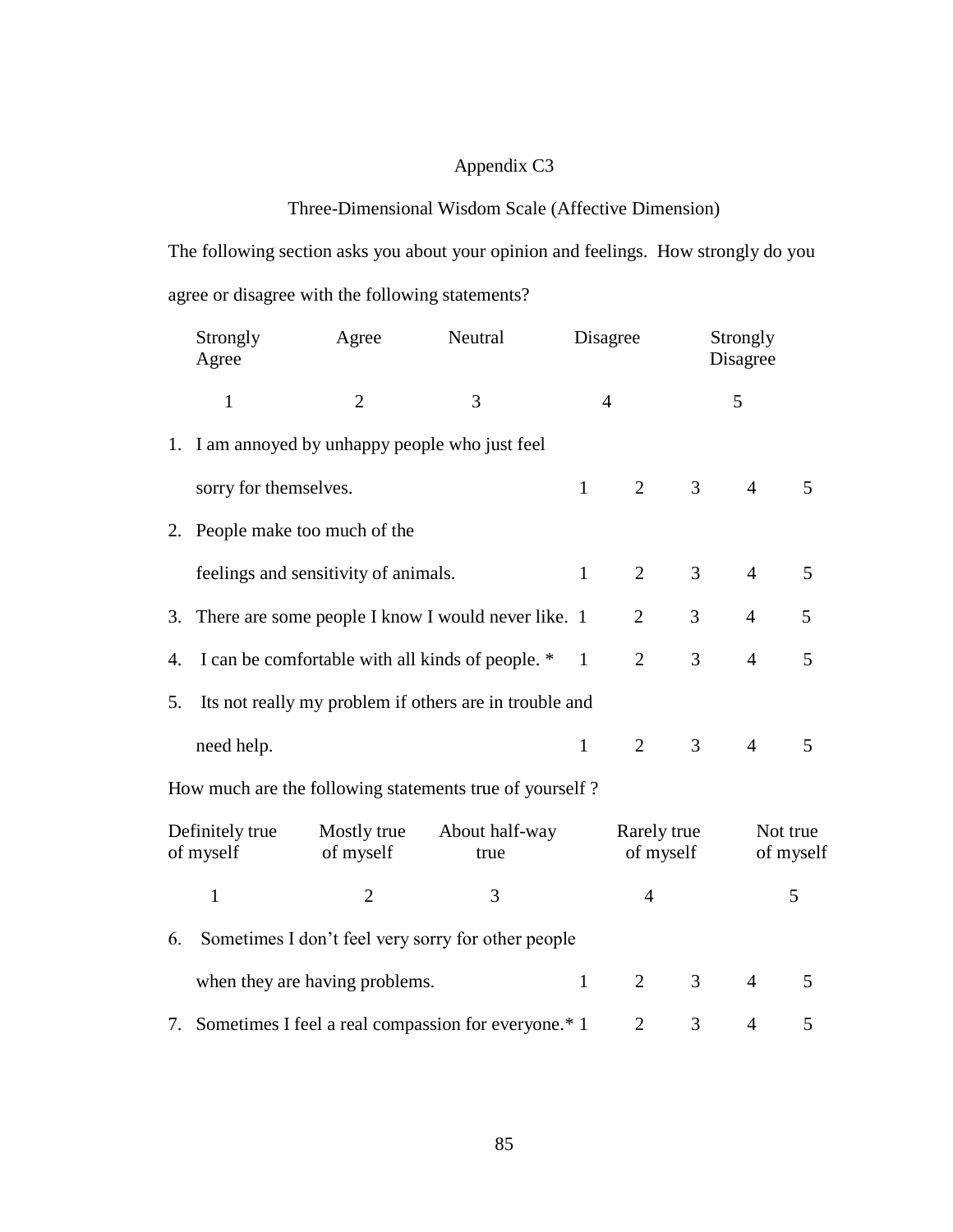| 8. I often have not comforted another when he or she |                                                                  |                   |                |                |                         |   |
|------------------------------------------------------|------------------------------------------------------------------|-------------------|----------------|----------------|-------------------------|---|
|                                                      | needed it.                                                       |                   |                |                | $1 \t 2 \t 3 \t 4 \t 5$ |   |
|                                                      | 9. I don't like to get involved in listening to another person's |                   |                |                |                         |   |
|                                                      | troubles.                                                        |                   |                |                | $1 \t2 \t3 \t4 \t5$     |   |
|                                                      | 10. There are certain people whom I dislike so much that I am    |                   |                |                |                         |   |
|                                                      | inwardly pleased when they are caught and punished for           |                   |                |                |                         |   |
|                                                      | something they have done.                                        |                   |                |                | $1 \t2 \t3 \t4 \t5$     |   |
|                                                      | 11. Sometimes when people are talking to me, I find myself       |                   |                |                |                         |   |
|                                                      | wishing that they would leave.                                   | $1 \qquad \qquad$ |                |                | 2 3 4 5                 |   |
|                                                      | 12. I'm easily irritated by people who argue with me. 1          |                   | $\overline{2}$ | 3 <sup>7</sup> | $4\overline{ }$         | 5 |
|                                                      | 13. If I see people in need, I try to help them in one way or    |                   |                |                |                         |   |
|                                                      | another. *                                                       |                   | $\overline{2}$ | $\mathfrak{Z}$ | $\overline{4}$          | 5 |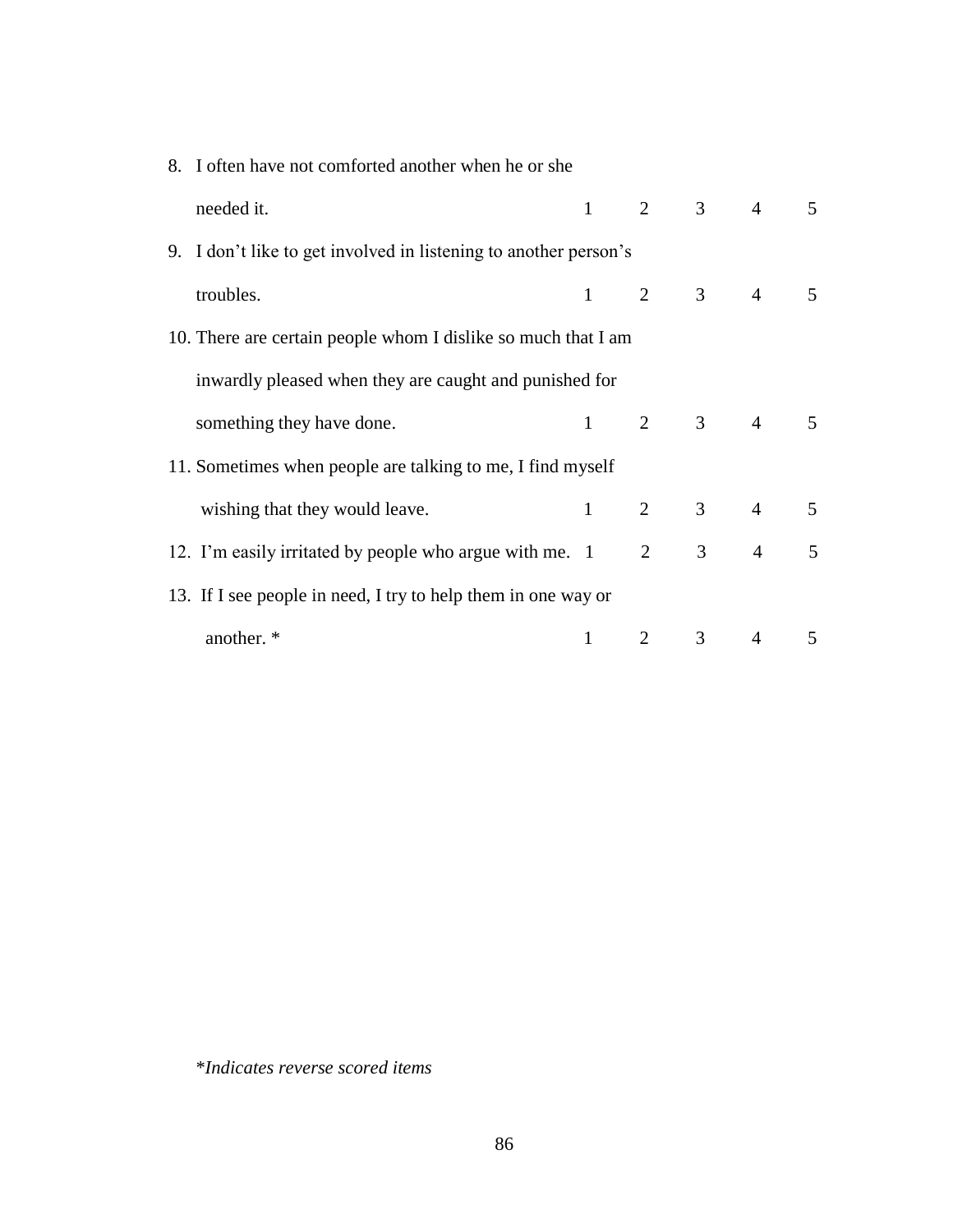#### Appendix D

#### Adult Self-transcendence Inventory

We would like to know whether your view of life is different today than it was five years ago. We would appreciate your reading the statements listed below and indicating the extent to which you agree.

| Disagree | Disagree | Agree    | Agree    |
|----------|----------|----------|----------|
| Strongly | Somewhat | Somewhat | Strongly |
|          |          |          |          |

\_\_\_\_ 1) I am more likely to engage in quiet contemplation.

- \_\_\_\_ 2) I feel that my individual life is part of a greater whole.
- \_\_\_\_ 3) I have become less concerned about other's people opinions of me.
- \_\_\_\_ 4) I feel that my life has less meaning.\*
- \_\_\_\_ 5) I am more focused on the present.
- \_\_\_\_ 6) I feel a greater state of belonging with both earlier and future generations.
- \_\_\_\_ 7) My peace of mind is not so easily upset as it used to be.
- \_\_\_\_ 8) I feel more isolated and lonely.\*
- \_\_\_\_ 9) I am less interested in seeking out social contacts.\*
- \_\_\_\_10) My self-importance has decreased as I get older.
- \_\_\_\_11) My sense of self is less dependent on other people and things.
- \_\_\_\_12) I do not become angry as easily.
- \_\_\_\_13) I take myself less seriously.
- \_\_\_\_14) I have less patience with other people.\*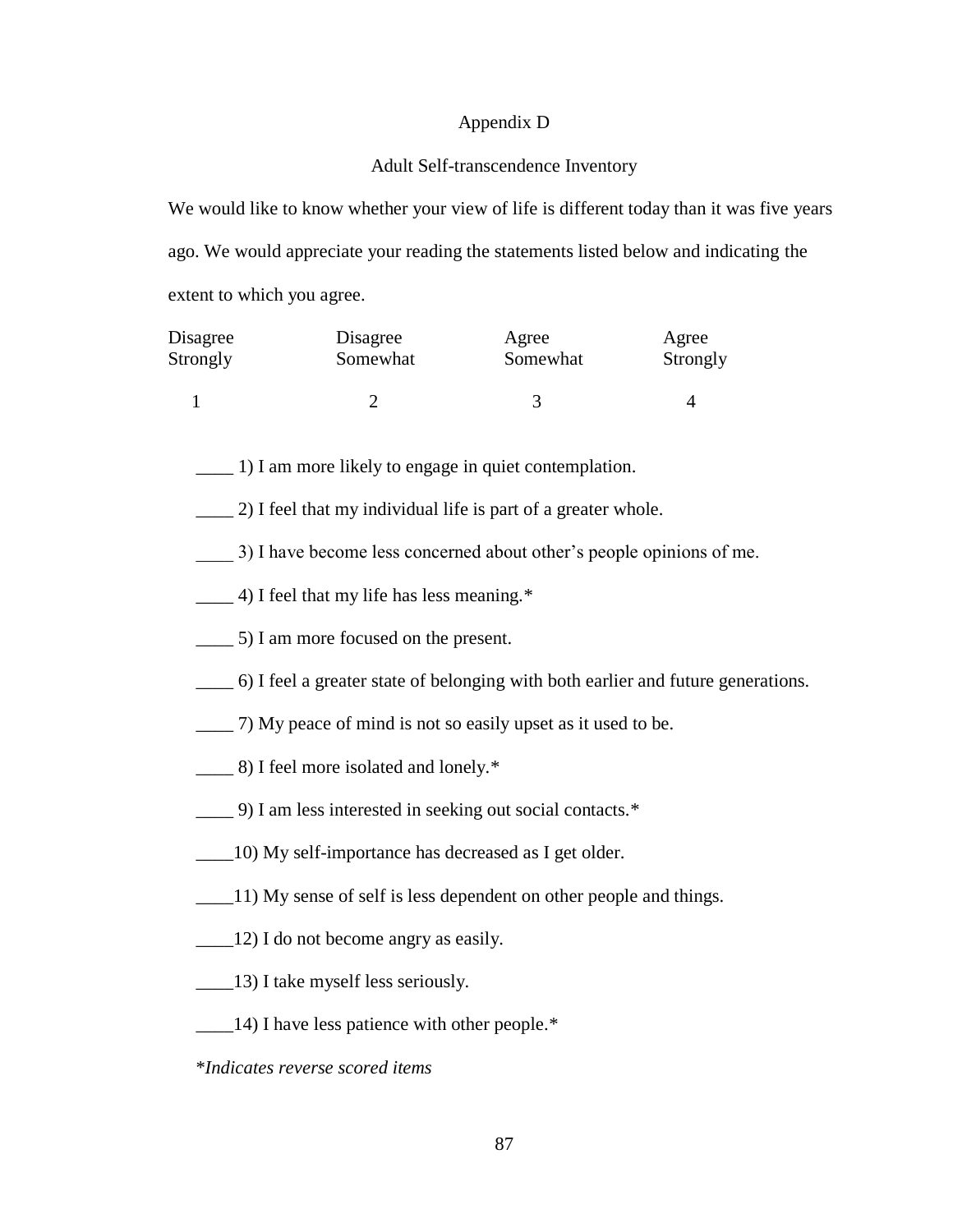- \_\_\_\_15) I find more joy in life.
- \_\_\_\_16) Material things mean less to me.
- \_\_\_\_17) I am less optimistic about the future of humanity.
- \_\_\_\_18) I feel much more compassionate, even toward my enemies.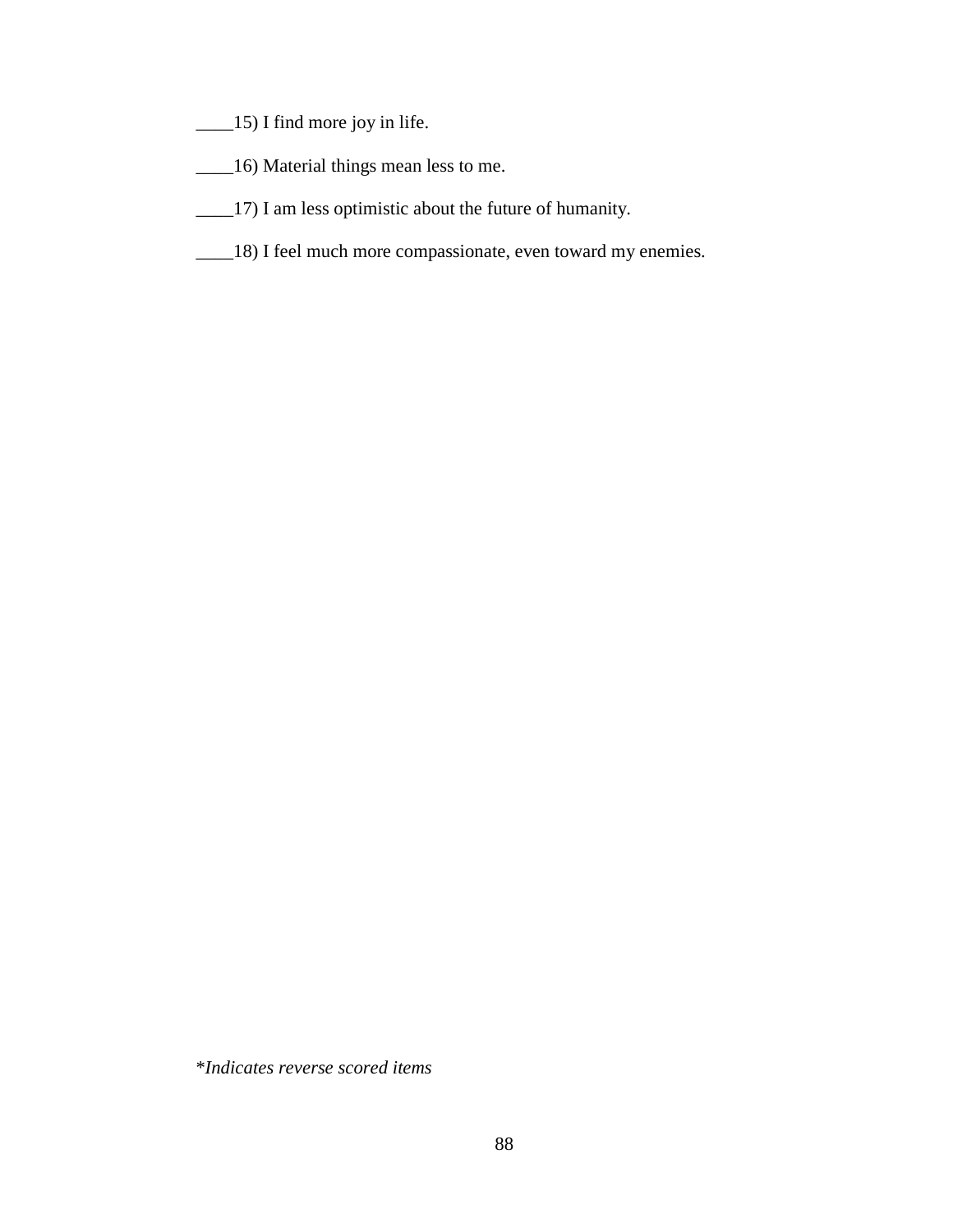# Appendix E

# Daily Drinking Questionnaire

Please be sure to fill out the information regarding your gender, weight, and height. For the past month, please fill in a number for each day of the week indicating the typical number of drinks you usually consume on that day, and the typical number of hours you usually drink on that day.

|           | Monday | Tuesday Wednesday | Thursday | Friday | Saturday | Sunday |
|-----------|--------|-------------------|----------|--------|----------|--------|
| Number    |        |                   |          |        |          |        |
| of drinks |        |                   |          |        |          |        |
| Number    |        |                   |          |        |          |        |
| of hours  |        |                   |          |        |          |        |

| Weight | Gender | Height |
|--------|--------|--------|
|        |        |        |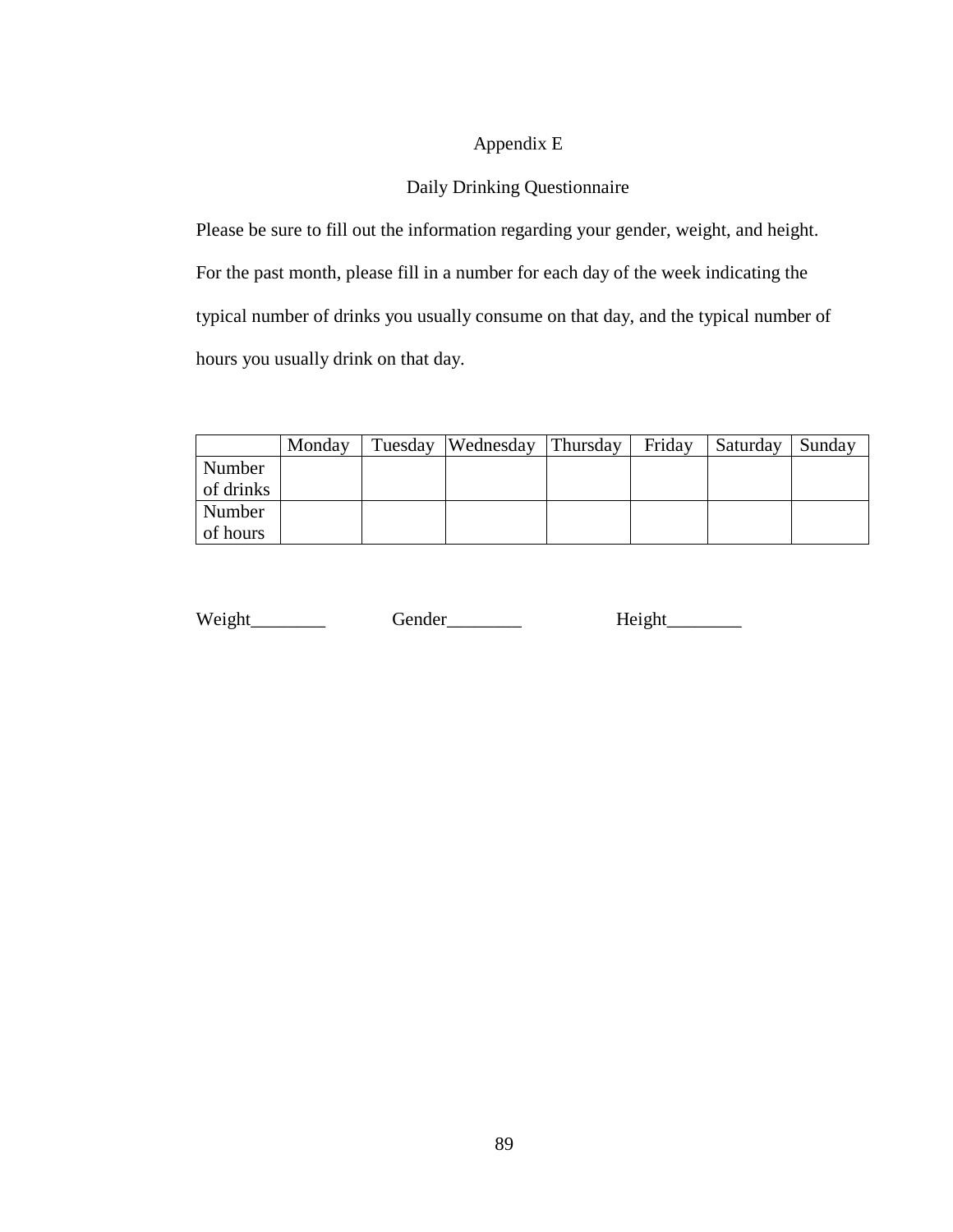### Appendix F

### Frequency-Quantity Questionnaire

Think of the occasion you drank the most this past month. How much did you drink?

- 1. No drinks
- 2. 1-2 drinks
- 3. 3-4 drinks
- 4. 5-6 drinks
- 5. 7-8 drinks
- 6. 9-10 drinks
- 7. 11-12 drinks
- 8. 13-14 drinks
- 9. 15-16 drinks
- 10. 17-18 drinks
- 11. 19 or more

On a given weekend evening, how much alcohol do you typically drink? Estimate for the past month.

- 1. No drinks
- 2. 1-2 drinks
- 3. 3-4 drinks
- 4. 5-6 drinks
- 5. 7-8 drinks
- 6. 9-10 drinks
- 7. 11-12 drinks
- 8. 13-14 drinks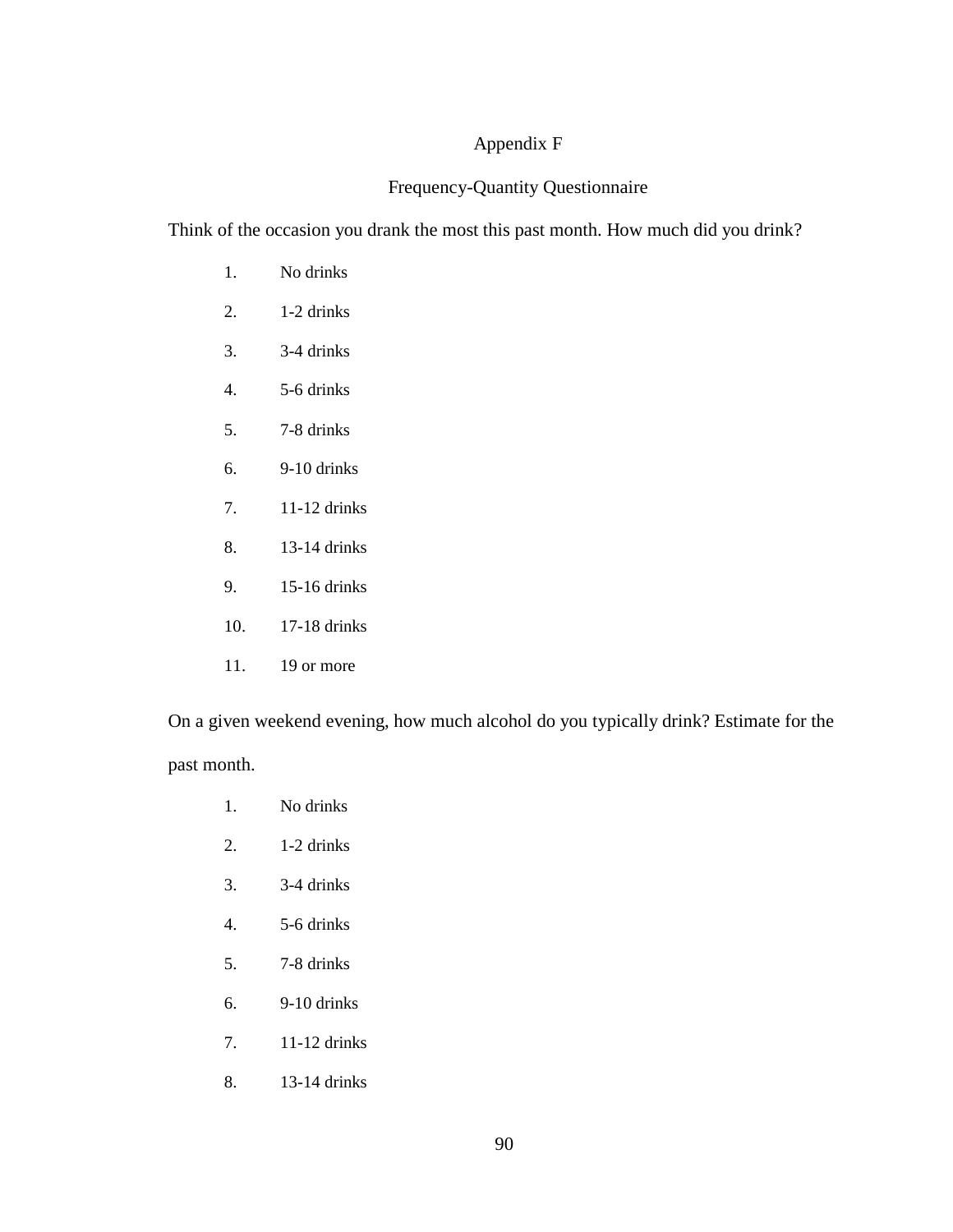- 9. 15-16 drinks
- 10. 17-18 drinks
- 11. 19 or more

## How often in the past month did you drink alcohol?

- 1. I do not drink at all.
- 2. About once a month.
- 3. Two to three times a month.
- 4. Three to four times a month.
- 5. Nearly every day.
- 6. Once a day or more.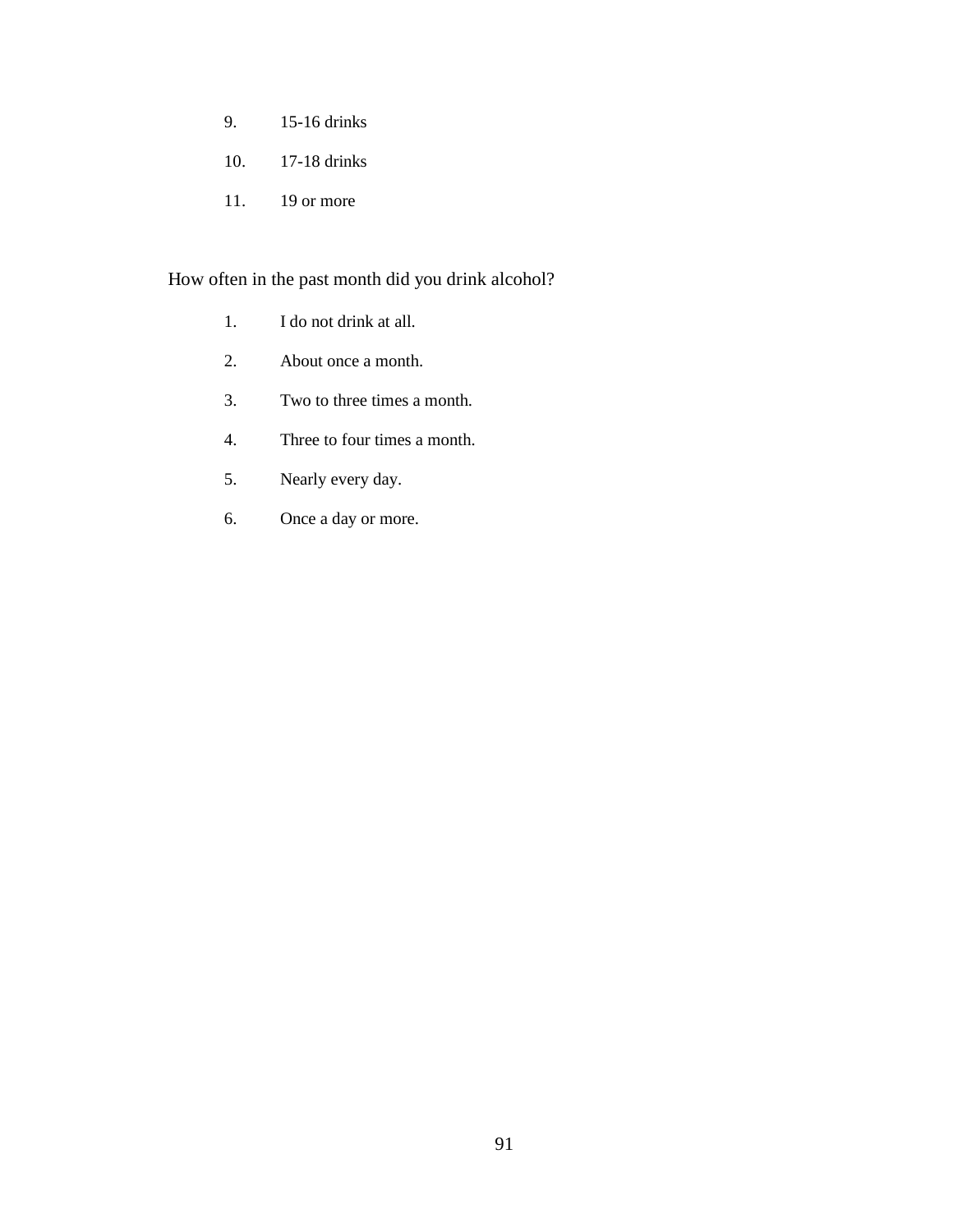# Appendix G

## Rutgers Alcohol Problems Inventory

Please indicate the number of times you have experienced each of the following in the past three months as a result of drinking alcohol.

| 1. Not able to do your homework or study for a test. 0       |                  | $1 - 2$ | $3 - 5$ | $6-9$ | $10+$ |  |  |  |  |
|--------------------------------------------------------------|------------------|---------|---------|-------|-------|--|--|--|--|
| 2. Got into fights, acted bad, or did mean things.           | $\boldsymbol{0}$ | $1-2$   | $3 - 5$ | $6-9$ | $10+$ |  |  |  |  |
| 3. Missed out on other things because you spent              |                  |         |         |       |       |  |  |  |  |
| too much on alcohol.                                         | $\overline{0}$   | $1-2$   | $3 - 5$ | $6-9$ | $10+$ |  |  |  |  |
| 4. Went to work or school high or drunk.                     | $\boldsymbol{0}$ | $1-2$   | $3 - 5$ | $6-9$ | $10+$ |  |  |  |  |
| 5. Caused shame or embarrassment to someone.                 | $\boldsymbol{0}$ | $1 - 2$ | $3 - 5$ | $6-9$ | $10+$ |  |  |  |  |
| 6. Neglected your responsibilities.                          | $\boldsymbol{0}$ | $1-2$   | $3 - 5$ | $6-9$ | $10+$ |  |  |  |  |
| 7. Relatives avoided you.                                    | $\boldsymbol{0}$ | $1 - 2$ | $3 - 5$ | $6-9$ | $10+$ |  |  |  |  |
| 8. Felt that you needed <i>more</i> alcohol than you used to |                  |         |         |       |       |  |  |  |  |
| use in order to get the same effect.                         | $\boldsymbol{0}$ | $1-2$   | $3 - 5$ | $6-9$ | $10+$ |  |  |  |  |
| 9. Trying to control your drinking by trying to drink        |                  |         |         |       |       |  |  |  |  |
| only at certain times of the day or certain places. 0        |                  | $1-2$   | $3 - 5$ | $6-9$ | $10+$ |  |  |  |  |
| 10. Had withdrawal symptoms, that is, felt sick because      |                  |         |         |       |       |  |  |  |  |
| you stopped or cut down on drinking.                         | $\overline{0}$   | $1-2$   | $3 - 5$ | $6-9$ | $10+$ |  |  |  |  |
| 11. Noticed a change in your personality.                    | $\boldsymbol{0}$ | $1 - 2$ | $3 - 5$ | $6-9$ | $10+$ |  |  |  |  |
| 12. Felt that you had a problem with alcohol.                | $\boldsymbol{0}$ | $1-2$   | $3 - 5$ | $6-9$ | $10+$ |  |  |  |  |
| 13. Missed a day (or part of a day) of school                |                  |         |         |       |       |  |  |  |  |
| or work.                                                     | $\boldsymbol{0}$ | $1-2$   | $3 - 5$ | $6-9$ | $10+$ |  |  |  |  |